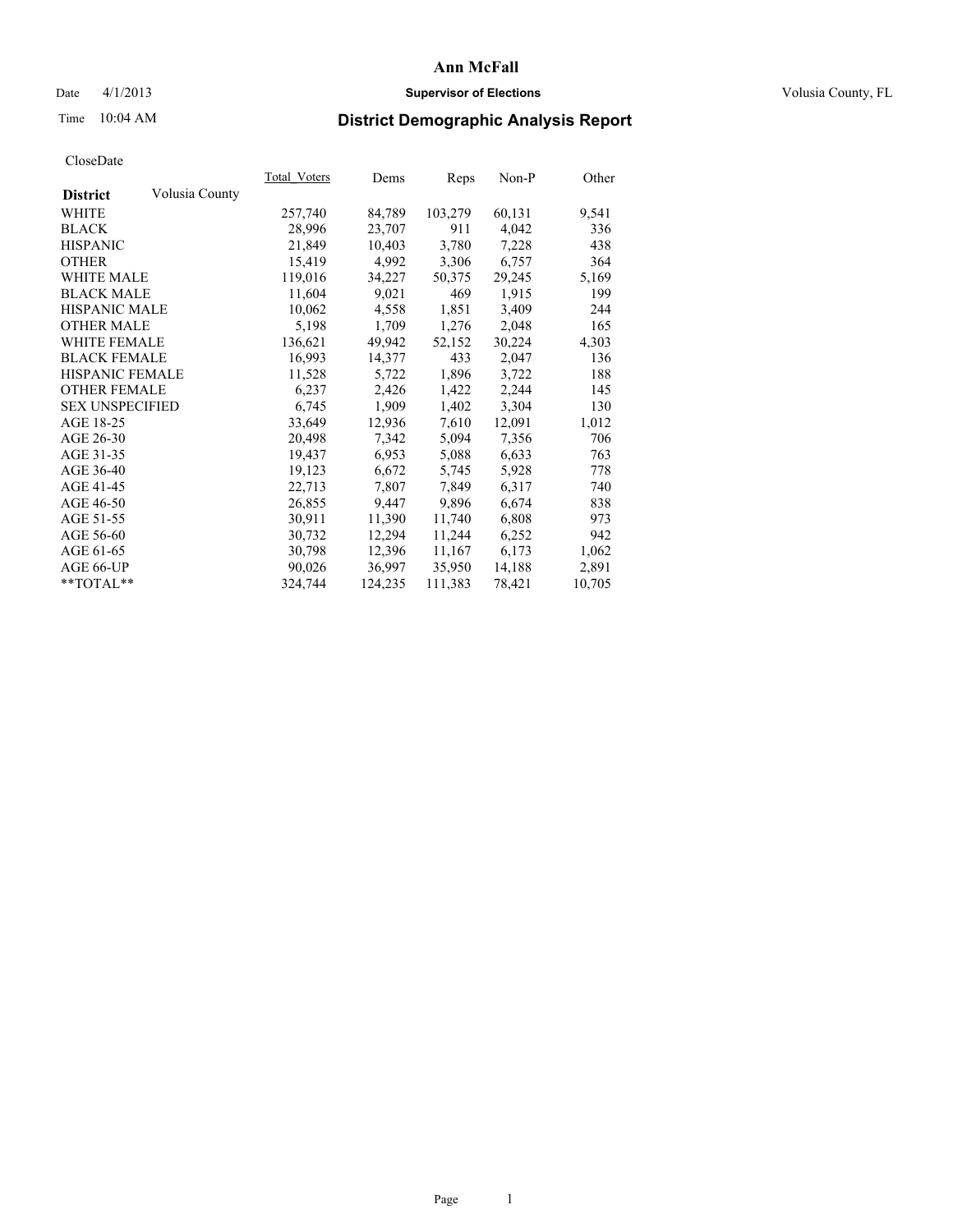#### Date 4/1/2013 **Supervisor of Elections Supervisor of Elections** Volusia County, FL

## Time 10:04 AM **District Demographic Analysis Report**

|                                              | Total Voters | Dems   | <b>Reps</b> | $Non-P$ | Other |
|----------------------------------------------|--------------|--------|-------------|---------|-------|
| County Council District 1<br><b>District</b> |              |        |             |         |       |
| <b>WHITE</b>                                 | 50,758       | 16,113 | 21,850      | 10,650  | 2,145 |
| <b>BLACK</b>                                 | 4,690        | 3,815  | 161         | 651     | 63    |
| <b>HISPANIC</b>                              | 4,090        | 1,815  | 731         | 1,447   | 97    |
| <b>OTHER</b>                                 | 2,878        | 861    | 718         | 1,216   | 83    |
| <b>WHITE MALE</b>                            | 23,097       | 6,396  | 10,473      | 5,087   | 1,141 |
| <b>BLACK MALE</b>                            | 1,857        | 1,444  | 74          | 302     | 37    |
| <b>HISPANIC MALE</b>                         | 1,780        | 749    | 350         | 635     | 46    |
| <b>OTHER MALE</b>                            | 960          | 303    | 263         | 361     | 33    |
| WHITE FEMALE                                 | 27,275       | 9,614  | 11,219      | 5,452   | 990   |
| <b>BLACK FEMALE</b>                          | 2,776        | 2,330  | 83          | 338     | 25    |
| HISPANIC FEMALE                              | 2,262        | 1,042  | 376         | 795     | 49    |
| <b>OTHER FEMALE</b>                          | 1,104        | 400    | 278         | 396     | 30    |
| <b>SEX UNSPECIFIED</b>                       | 1,305        | 326    | 344         | 598     | 37    |
| AGE 18-25                                    | 6,398        | 2,034  | 1,748       | 2,361   | 255   |
| AGE 26-30                                    | 3,828        | 1,230  | 1,080       | 1,370   | 148   |
| AGE 31-35                                    | 3,778        | 1,245  | 1,152       | 1,209   | 172   |
| AGE 36-40                                    | 3,657        | 1,197  | 1,226       | 1,049   | 185   |
| AGE 41-45                                    | 4,503        | 1,436  | 1,708       | 1,192   | 167   |
| AGE 46-50                                    | 5,120        | 1,655  | 2,118       | 1,163   | 184   |
| AGE 51-55                                    | 5,818        | 2,068  | 2,409       | 1,133   | 208   |
| AGE 56-60                                    | 5,767        | 2,240  | 2,260       | 1,061   | 206   |
| AGE 61-65                                    | 5,897        | 2,344  | 2,321       | 989     | 243   |
| AGE 66-UP                                    | 17,786       | 7,210  | 7,463       | 2,486   | 627   |
| $*$ TOTAL $*$                                | 62,552       | 22,659 | 23,485      | 14,013  | 2,395 |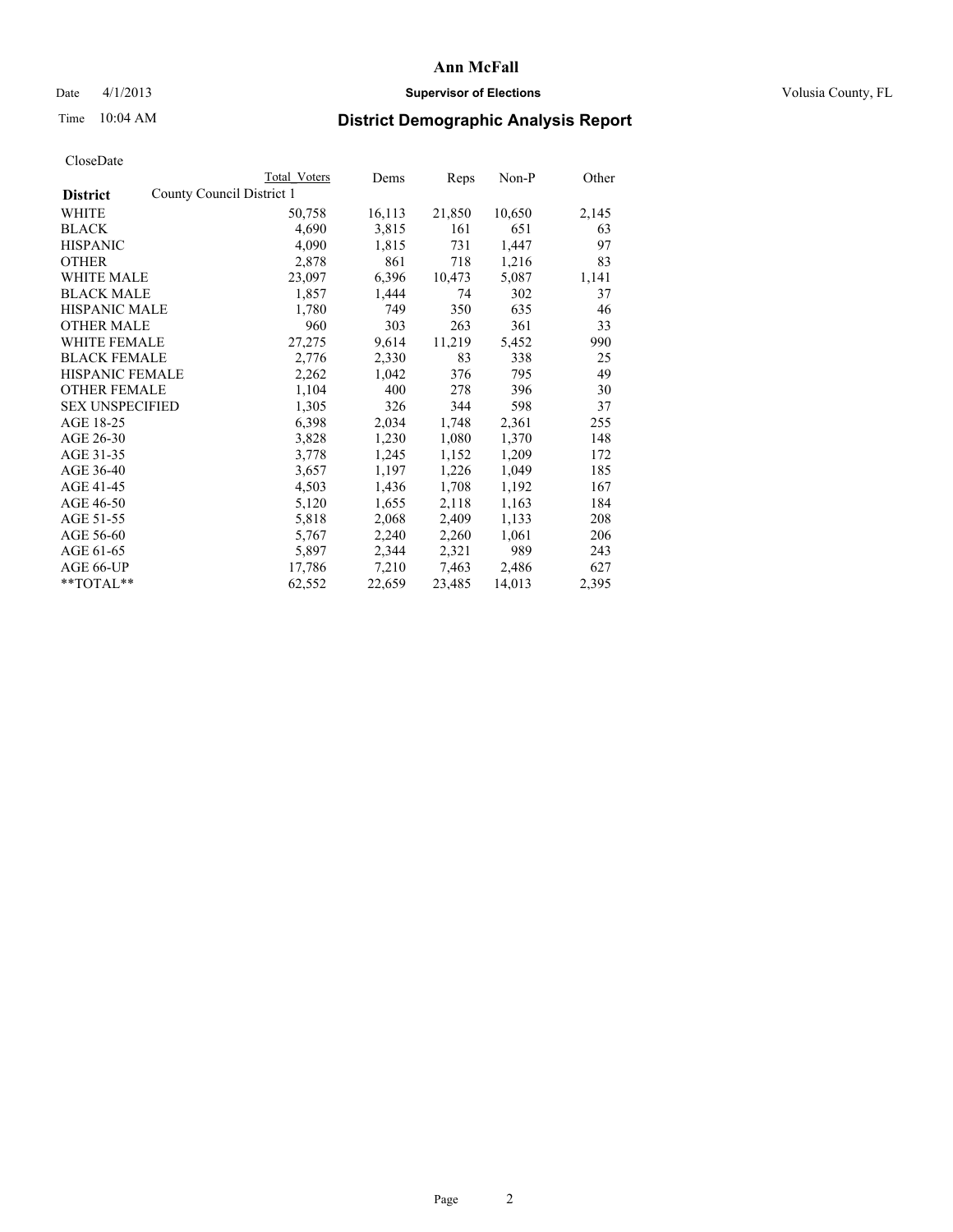#### Date 4/1/2013 **Supervisor of Elections Supervisor of Elections** Volusia County, FL

# Time 10:04 AM **District Demographic Analysis Report**

|        | Dems                                             | Reps   | Non-P  | Other |
|--------|--------------------------------------------------|--------|--------|-------|
|        |                                                  |        |        |       |
| 48,499 | 16,868                                           | 18,179 | 11,670 | 1,782 |
| 11,063 | 9,269                                            | 256    | 1,452  | 86    |
| 1,612  | 720                                              | 333    | 532    | 27    |
| 3,285  | 1,212                                            | 586    | 1,424  | 63    |
| 22,531 | 6,843                                            | 8,993  | 5,679  | 1,016 |
| 4,252  | 3,438                                            | 126    | 646    | 42    |
| 747    | 318                                              | 159    | 251    | 19    |
| 1,070  | 387                                              | 223    | 431    | 29    |
| 25,527 | 9,873                                            | 9,052  | 5,853  | 749   |
| 6,620  | 5,682                                            | 126    | 768    | 44    |
| 830    | 387                                              | 168    | 267    | 8     |
| 1,388  | 597                                              | 268    | 499    | 24    |
| 1,494  | 544                                              | 239    | 684    | 27    |
| 7,934  | 4,249                                            | 1,205  | 2,310  | 170   |
| 4,471  | 1,905                                            | 946    | 1,494  | 126   |
| 3,672  | 1,514                                            | 826    | 1,205  | 127   |
| 3,267  | 1,339                                            | 826    | 1,001  | 101   |
| 3,853  | 1,571                                            | 1,106  | 1,068  | 108   |
| 4,627  | 1,903                                            | 1,425  | 1,177  | 122   |
| 5,741  | 2,384                                            | 1,934  | 1,253  | 170   |
| 5,732  | 2,507                                            | 1,852  | 1,210  | 163   |
| 6,163  | 2,557                                            | 2,055  | 1,345  | 206   |
| 19,213 | 8,257                                            | 7,204  | 3,081  | 671   |
| 64,674 | 28,187                                           | 19,379 | 15,144 | 1,964 |
|        | <b>Total Voters</b><br>County Council District 2 |        |        |       |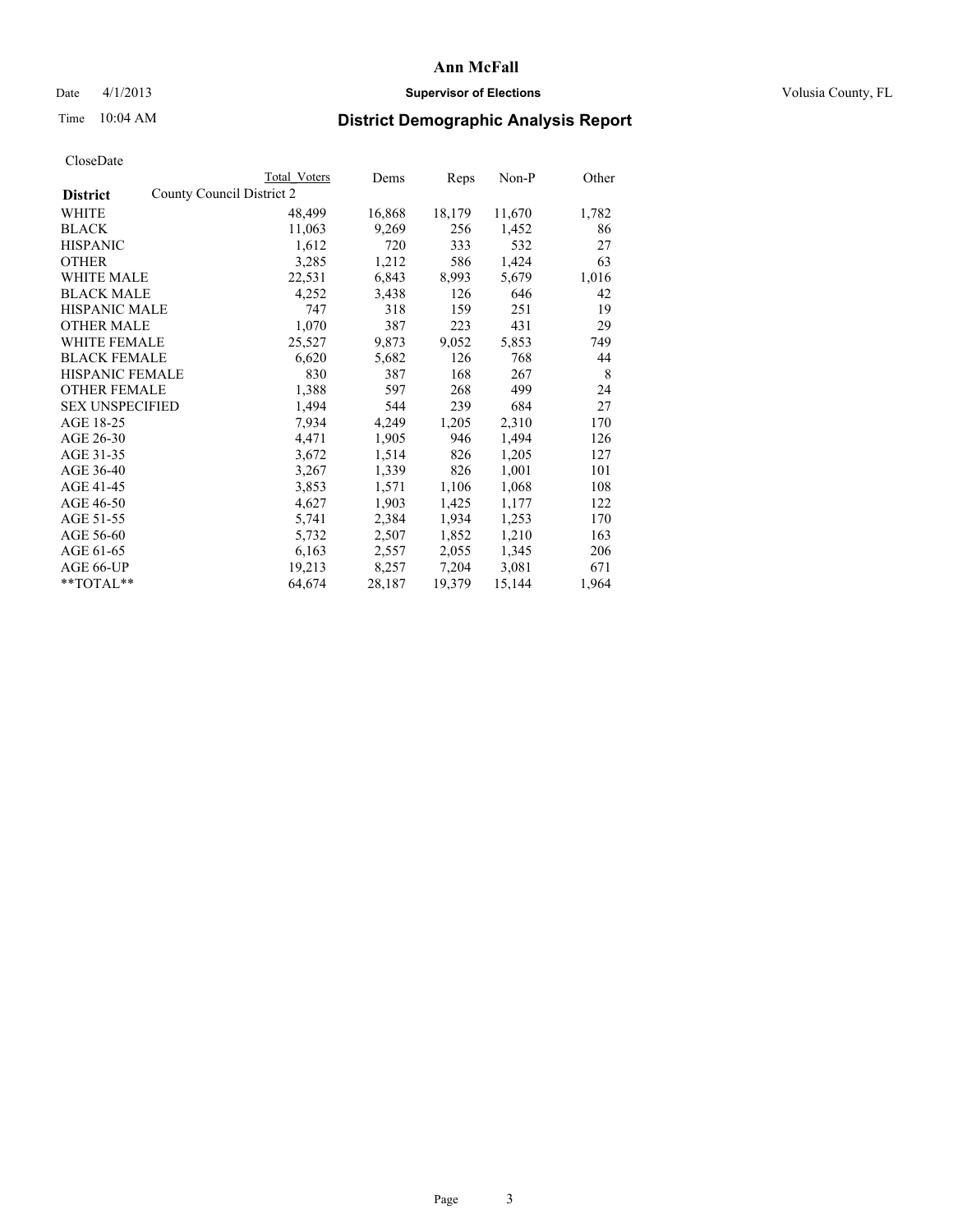#### Date 4/1/2013 **Supervisor of Elections Supervisor of Elections** Volusia County, FL

## Time 10:04 AM **District Demographic Analysis Report**

|                                              | Total Voters | Dems   | Reps   | $Non-P$ | Other |
|----------------------------------------------|--------------|--------|--------|---------|-------|
| County Council District 3<br><b>District</b> |              |        |        |         |       |
| WHITE                                        | 64,064       | 21,068 | 25,532 | 15,527  | 1,937 |
| <b>BLACK</b>                                 | 1,983        | 1,618  | 74     | 274     | 17    |
| <b>HISPANIC</b>                              | 1,125        | 432    | 296    | 371     | 26    |
| <b>OTHER</b>                                 | 2,570        | 720    | 582    | 1,202   | 66    |
| <b>WHITE MALE</b>                            | 29,715       | 8,544  | 12,560 | 7,583   | 1,028 |
| <b>BLACK MALE</b>                            | 875          | 673    | 39     | 149     | 14    |
| <b>HISPANIC MALE</b>                         | 514          | 176    | 134    | 190     | 14    |
| <b>OTHER MALE</b>                            | 876          | 248    | 234    | 363     | 31    |
| WHITE FEMALE                                 | 33,821       | 12,362 | 12,777 | 7.785   | 897   |
| <b>BLACK FEMALE</b>                          | 1,090        | 931    | 34     | 122     | 3     |
| <b>HISPANIC FEMALE</b>                       | 598          | 251    | 159    | 177     | 11    |
| <b>OTHER FEMALE</b>                          | 1,028        | 368    | 254    | 378     | 28    |
| <b>SEX UNSPECIFIED</b>                       | 1,225        | 285    | 293    | 627     | 20    |
| AGE 18-25                                    | 5,595        | 1,591  | 1,582  | 2,253   | 169   |
| AGE 26-30                                    | 3,615        | 1,132  | 996    | 1,370   | 117   |
| AGE 31-35                                    | 3,611        | 1,062  | 1,061  | 1,367   | 121   |
| AGE 36-40                                    | 3,703        | 1,097  | 1,229  | 1,234   | 143   |
| AGE 41-45                                    | 4,666        | 1,399  | 1,787  | 1,359   | 121   |
| AGE 46-50                                    | 5,589        | 1,712  | 2,275  | 1,467   | 135   |
| AGE 51-55                                    | 6,832        | 2,225  | 2,799  | 1,613   | 195   |
| AGE 56-60                                    | 7,177        | 2,667  | 2,807  | 1,503   | 200   |
| AGE 61-65                                    | 7,326        | 2,792  | 2,799  | 1,515   | 220   |
| AGE 66-UP                                    | 21,700       | 8,184  | 9,163  | 3,723   | 630   |
| $*$ $TOTAI.**$                               | 69,814       | 23,861 | 26,498 | 17,404  | 2,051 |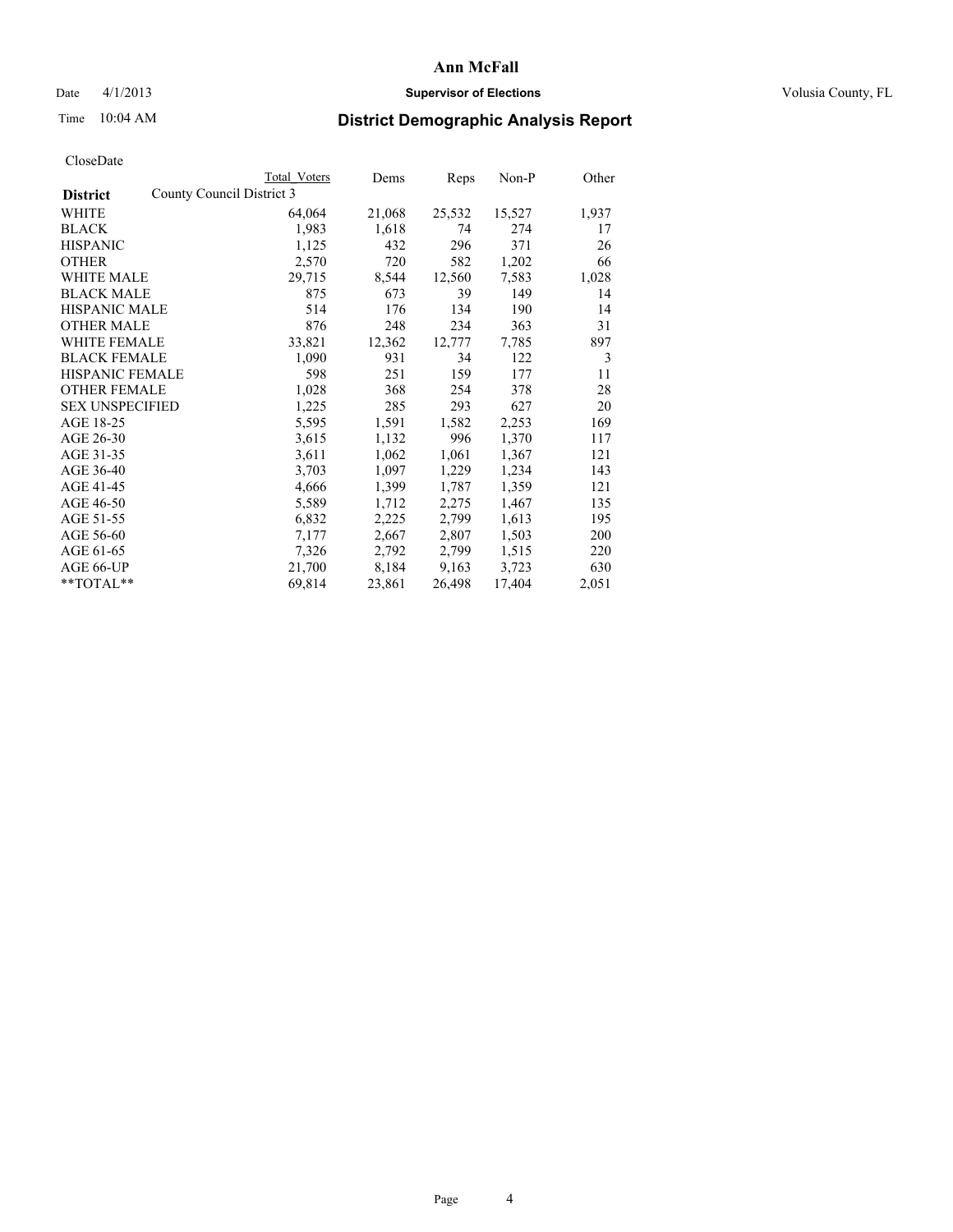#### Date 4/1/2013 **Supervisor of Elections Supervisor of Elections** Volusia County, FL

## Time 10:04 AM **District Demographic Analysis Report**

|                        | Total Voters              | Dems   | <b>Reps</b> | $Non-P$ | Other |
|------------------------|---------------------------|--------|-------------|---------|-------|
| <b>District</b>        | County Council District 4 |        |             |         |       |
| WHITE                  | 53,359                    | 17,940 | 21,351      | 12,225  | 1,843 |
| <b>BLACK</b>           | 6,035                     | 4,974  | 175         | 814     | 72    |
| <b>HISPANIC</b>        | 1,474                     | 646    | 325         | 476     | 27    |
| <b>OTHER</b>           | 3,219                     | 1,057  | 753         | 1,336   | 73    |
| <b>WHITE MALE</b>      | 24,486                    | 7,208  | 10,320      | 5,975   | 983   |
| <b>BLACK MALE</b>      | 2,323                     | 1,802  | 88          | 389     | 44    |
| <b>HISPANIC MALE</b>   | 646                       | 252    | 158         | 218     | 18    |
| <b>OTHER MALE</b>      | 1,128                     | 363    | 294         | 434     | 37    |
| WHITE FEMALE           | 28,466                    | 10,624 | 10,885      | 6,113   | 844   |
| <b>BLACK FEMALE</b>    | 3,641                     | 3,114  | 87          | 412     | 28    |
| <b>HISPANIC FEMALE</b> | 812                       | 390    | 160         | 253     | 9     |
| <b>OTHER FEMALE</b>    | 1,333                     | 507    | 355         | 441     | 30    |
| <b>SEX UNSPECIFIED</b> | 1,252                     | 357    | 257         | 616     | 22    |
| AGE 18-25              | 6,172                     | 2,405  | 1,471       | 2,159   | 137   |
| AGE 26-30              | 3,898                     | 1,471  | 1,004       | 1,288   | 135   |
| AGE 31-35              | 3,395                     | 1,306  | 872         | 1,106   | 111   |
| AGE 36-40              | 3,413                     | 1,203  | 1,040       | 1,032   | 138   |
| AGE 41-45              | 4,224                     | 1,443  | 1,492       | 1,150   | 139   |
| AGE 46-50              | 5,266                     | 1,858  | 1,968       | 1,270   | 170   |
| AGE 51-55              | 6,097                     | 2,249  | 2,285       | 1,363   | 200   |
| AGE 56-60              | 6,343                     | 2,562  | 2,351       | 1,247   | 183   |
| AGE 61-65              | 6,321                     | 2,528  | 2,272       | 1,302   | 219   |
| AGE 66-UP              | 19,088                    | 7,652  | 7,869       | 2,979   | 588   |
| $*$ $TOTAI.**$         | 64,218                    | 24,677 | 22,624      | 14,897  | 2,020 |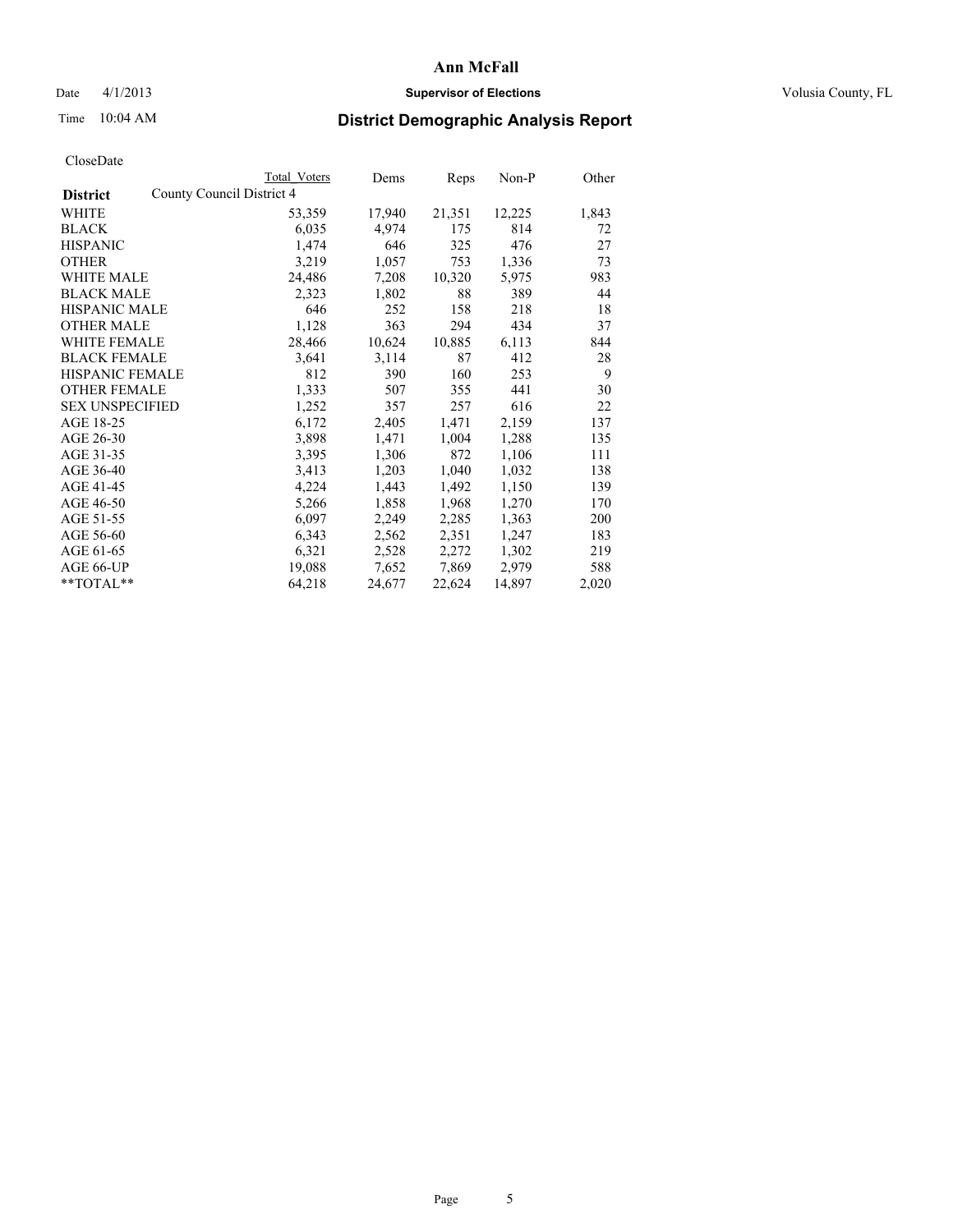#### Date 4/1/2013 **Supervisor of Elections Supervisor of Elections** Volusia County, FL

# Time 10:04 AM **District Demographic Analysis Report**

|                                              | Total Voters | Dems   | Reps   | Non-P  | Other |
|----------------------------------------------|--------------|--------|--------|--------|-------|
| County Council District 5<br><b>District</b> |              |        |        |        |       |
| WHITE                                        | 41,060       | 12,800 | 16,367 | 10,059 | 1,834 |
| <b>BLACK</b>                                 | 5,225        | 4,031  | 245    | 851    | 98    |
| <b>HISPANIC</b>                              | 13,548       | 6,790  | 2,095  | 4,402  | 261   |
| <b>OTHER</b>                                 | 3,467        | 1,142  | 667    | 1,579  | 79    |
| WHITE MALE                                   | 19,187       | 5,236  | 8,029  | 4,921  | 1,001 |
| <b>BLACK MALE</b>                            | 2,297        | 1,664  | 142    | 429    | 62    |
| <b>HISPANIC MALE</b>                         | 6,375        | 3,063  | 1,050  | 2,115  | 147   |
| <b>OTHER MALE</b>                            | 1,164        | 408    | 262    | 459    | 35    |
| <b>WHITE FEMALE</b>                          | 21,532       | 7,469  | 8,219  | 5,021  | 823   |
| <b>BLACK FEMALE</b>                          | 2,866        | 2,320  | 103    | 407    | 36    |
| HISPANIC FEMALE                              | 7,026        | 3,652  | 1,033  | 2,230  | 111   |
| <b>OTHER FEMALE</b>                          | 1,384        | 554    | 267    | 530    | 33    |
| <b>SEX UNSPECIFIED</b>                       | 1,469        | 397    | 269    | 779    | 24    |
| AGE 18-25                                    | 7,550        | 2,657  | 1,604  | 3,008  | 281   |
| AGE 26-30                                    | 4,686        | 1,604  | 1,068  | 1,834  | 180   |
| AGE 31-35                                    | 4,981        | 1,826  | 1,177  | 1,746  | 232   |
| AGE 36-40                                    | 5,083        | 1,836  | 1,424  | 1,612  | 211   |
| AGE 41-45                                    | 5,467        | 1,958  | 1,756  | 1,548  | 205   |
| AGE 46-50                                    | 6,253        | 2,319  | 2,110  | 1,597  | 227   |
| AGE 51-55                                    | 6,423        | 2,464  | 2,313  | 1,446  | 200   |
| AGE 56-60                                    | 5,713        | 2,318  | 1,974  | 1,231  | 190   |
| AGE 61-65                                    | 5,091        | 2,175  | 1,720  | 1,022  | 174   |
| AGE 66-UP                                    | 12,239       | 5,694  | 4,251  | 1,919  | 375   |
| $*$ $TOTAL**$                                | 63,486       | 24,851 | 19,397 | 16,963 | 2,275 |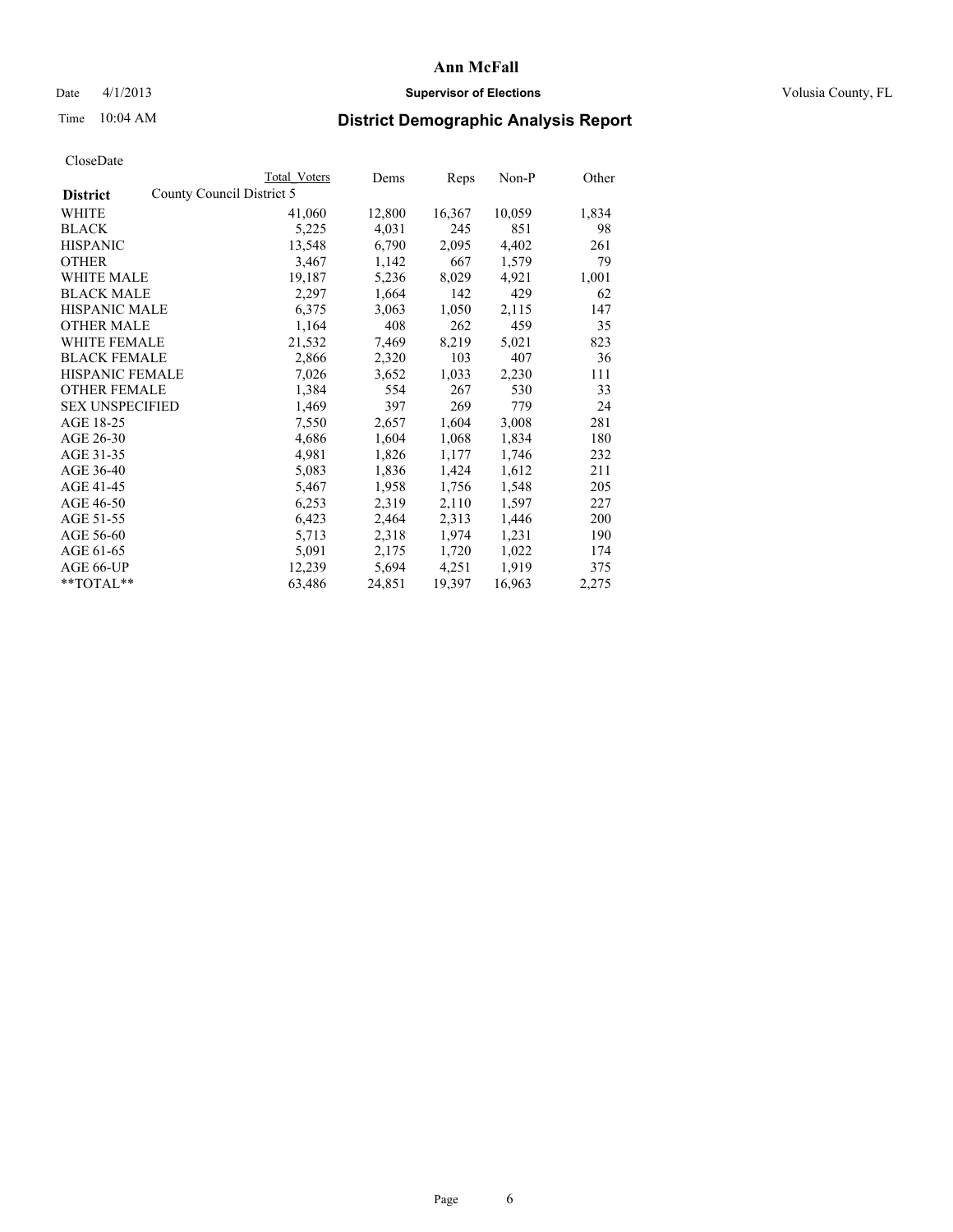#### Date 4/1/2013 **Supervisor of Elections Supervisor of Elections** Volusia County, FL

# Time 10:04 AM **District Demographic Analysis Report**

|                        |                              | <b>Total Voters</b> | Dems | Reps           | Non-P | Other            |
|------------------------|------------------------------|---------------------|------|----------------|-------|------------------|
| <b>District</b>        | Indigo Community Development |                     |      |                |       |                  |
| WHITE                  |                              | 860                 | 209  | 442            | 178   | 31               |
| <b>BLACK</b>           |                              | 86                  | 64   | 9              | 12    | 1                |
| <b>HISPANIC</b>        |                              | 42                  | 22   | 7              | 11    | 2                |
| <b>OTHER</b>           |                              | 78                  | 22   | 30             | 26    | $\theta$         |
| WHITE MALE             |                              | 417                 | 87   | 220            | 91    | 19               |
| <b>BLACK MALE</b>      |                              | 39                  | 27   | 5              | 6     | 1                |
| <b>HISPANIC MALE</b>   |                              | 12                  | 6    | $\overline{2}$ | 3     | 1                |
| <b>OTHER MALE</b>      |                              | 29                  | 6    | 12             | 11    | $\theta$         |
| WHITE FEMALE           |                              | 435                 | 121  | 219            | 84    | 11               |
| <b>BLACK FEMALE</b>    |                              | 47                  | 37   | $\overline{4}$ | 6     | $\overline{0}$   |
| <b>HISPANIC FEMALE</b> |                              | 30                  | 16   | 5              | 8     | 1                |
| <b>OTHER FEMALE</b>    |                              | 38                  | 10   | 15             | 13    | $\theta$         |
| <b>SEX UNSPECIFIED</b> |                              | 19                  | 7    | 6              | 5     | 1                |
| AGE 18-25              |                              | 75                  | 16   | 28             | 27    | 4                |
| AGE 26-30              |                              | 97                  | 22   | 44             | 28    | 3                |
| AGE 31-35              |                              | 88                  | 27   | 26             | 33    | $\overline{c}$   |
| AGE 36-40              |                              | 80                  | 30   | 32             | 16    | $\overline{2}$   |
| AGE 41-45              |                              | 65                  | 16   | 31             | 18    | $\boldsymbol{0}$ |
| AGE 46-50              |                              | 81                  | 24   | 40             | 12    | 5                |
| AGE 51-55              |                              | 96                  | 28   | 53             | 15    | $\theta$         |
| AGE 56-60              |                              | 120                 | 42   | 60             | 16    | $\overline{2}$   |
| AGE 61-65              |                              | 126                 | 39   | 55             | 27    | 5                |
| AGE 66-UP              |                              | 241                 | 73   | 120            | 37    | 11               |
| **TOTAL**              |                              | 1,069               | 317  | 489            | 229   | 34               |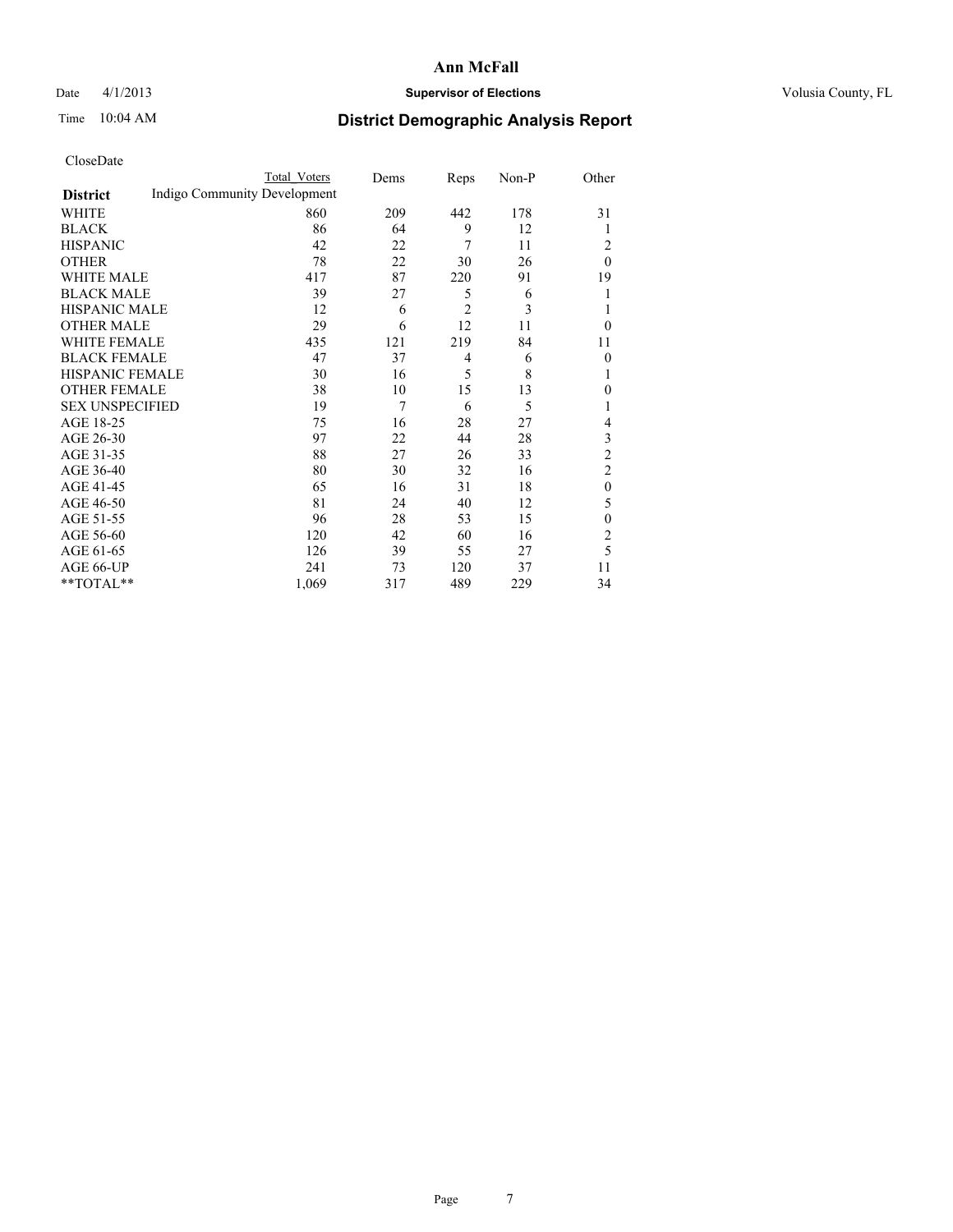#### Date 4/1/2013 **Supervisor of Elections Supervisor of Elections** Volusia County, FL

## Time 10:04 AM **District Demographic Analysis Report**

| <b>Total Voters</b>      | Dems   | Reps   | Non-P  | Other |
|--------------------------|--------|--------|--------|-------|
| Congressional District 6 |        |        |        |       |
| 199,268                  | 66,873 | 79,289 | 46,161 | 6,945 |
| 22,940                   | 19,022 | 633    | 3,062  | 223   |
| 6,378                    | 2,740  | 1,322  | 2,170  | 146   |
| 10,953                   | 3,551  | 2,393  | 4,749  | 260   |
| 91,922                   | 27,008 | 38,692 | 22,468 | 3,754 |
| 8,969                    | 7,111  | 315    | 1,413  | 130   |
| 2,856                    | 1,147  | 610    | 1,014  | 85    |
| 3,679                    | 1,187  | 922    | 1,450  | 120   |
| 105,721                  | 39,376 | 40,022 | 23,185 | 3,138 |
| 13,642                   | 11,656 | 309    | 1,585  | 92    |
| 3,431                    | 1,556  | 693    | 1,124  | 58    |
| 4,472                    | 1,732  | 1,057  | 1,582  | 101   |
| 4,847                    | 1,413  | 1,017  | 2,321  | 96    |
| 24,197                   | 9,740  | 5,456  | 8,358  | 643   |
| 14,542                   | 5,365  | 3,630  | 5,068  | 479   |
| 13,074                   | 4,718  | 3,479  | 4,410  | 467   |
| 12,837                   | 4,470  | 3,925  | 3,928  | 514   |
| 15,696                   | 5,406  | 5,503  | 4,308  | 479   |
| 18,792                   | 6,590  | 7,040  | 4,620  | 542   |
| 22,542                   | 8,315  | 8,577  | 4,956  | 694   |
| 23,070                   | 9,295  | 8,485  | 4,606  | 684   |
| 23,801                   | 9,537  | 8,662  | 4,797  | 805   |
| 71,498                   | 28,990 | 28,955 | 11,265 | 2,288 |
| 240,051                  | 92,427 | 83,712 | 56,317 | 7,595 |
|                          |        |        |        |       |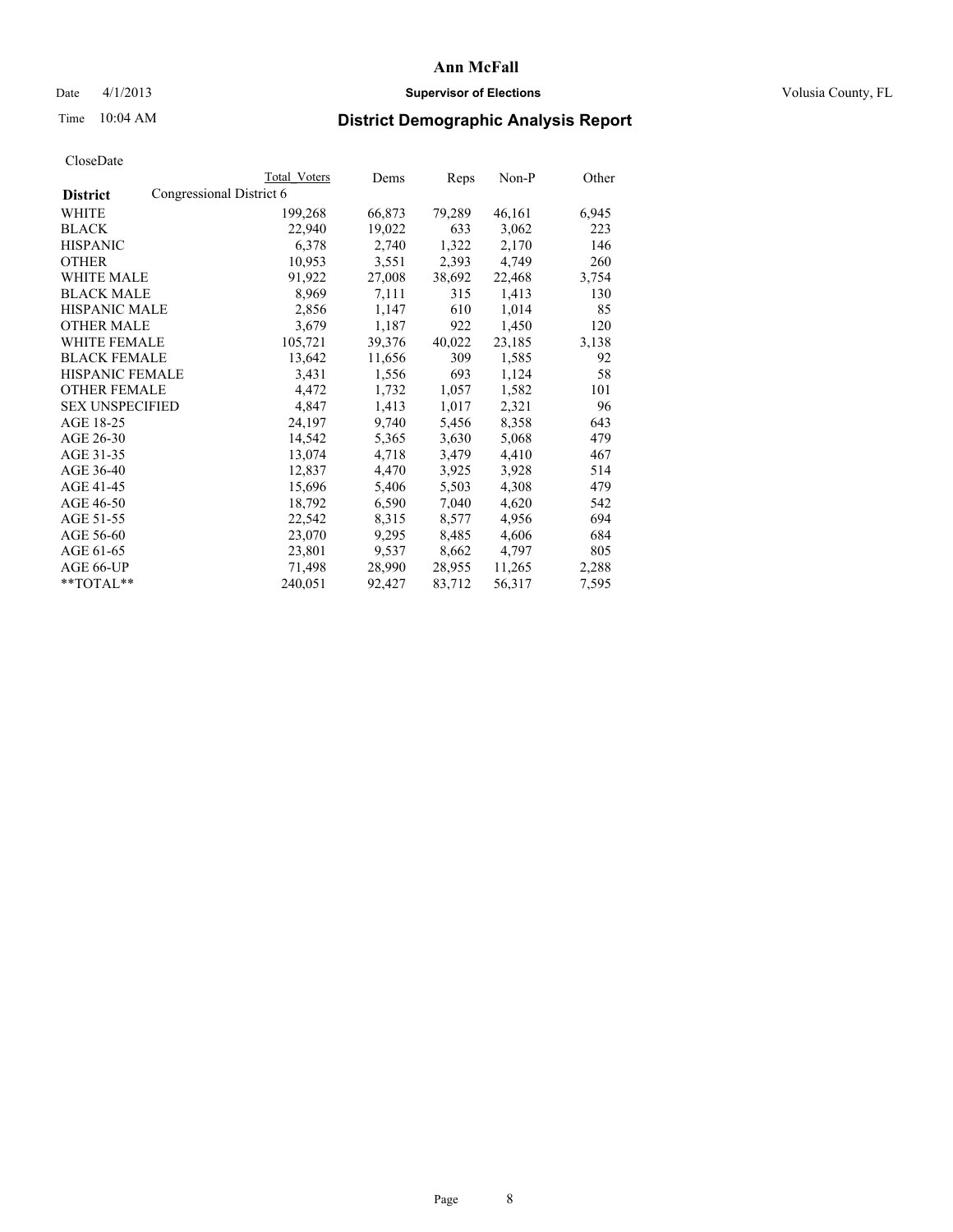#### Date 4/1/2013 **Supervisor of Elections Supervisor of Elections** Volusia County, FL

## Time 10:04 AM **District Demographic Analysis Report**

| <b>Total Voters</b> | Dems                     | Reps   | Non-P  | Other |
|---------------------|--------------------------|--------|--------|-------|
|                     |                          |        |        |       |
| 58,472              | 17,916                   | 23,990 | 13,970 | 2,596 |
| 6,056               | 4,685                    | 278    | 980    | 113   |
| 15,471              | 7,663                    | 2,458  | 5,058  | 292   |
| 4,466               | 1,441                    | 913    | 2,008  | 104   |
| 27,094              | 7,219                    | 11,683 | 6,777  | 1,415 |
| 2,635               | 1,910                    | 154    | 502    | 69    |
| 7,206               | 3,411                    | 1,241  | 2,395  | 159   |
| 1,519               | 522                      | 354    | 598    | 45    |
| 30,900              | 10,566                   | 12,130 | 7,039  | 1,165 |
| 3,351               | 2,721                    | 124    | 462    | 44    |
| 8,097               | 4,166                    | 1,203  | 2,598  | 130   |
| 1,765               | 694                      | 365    | 662    | 44    |
| 1,898               | 496                      | 385    | 983    | 34    |
| 9,452               | 3,196                    | 2,154  | 3,733  | 369   |
| 5,956               | 1,977                    | 1,464  | 2,288  | 227   |
| 6,363               | 2,235                    | 1,609  | 2,223  | 296   |
| 6,286               | 2,202                    | 1,820  | 2,000  | 264   |
| 7,017               | 2,401                    | 2,346  | 2,009  | 261   |
| 8,063               | 2,857                    | 2,856  | 2,054  | 296   |
| 8,369               | 3,075                    | 3,163  | 1,852  | 279   |
| 7,662               | 2,999                    | 2,759  | 1,646  | 258   |
| 6,997               | 2,859                    | 2,505  | 1,376  | 257   |
| 18,528              | 8,007                    | 6,995  | 2,923  | 603   |
| 84,693              | 31,808                   | 27,671 | 22,104 | 3,110 |
|                     | Congressional District 7 |        |        |       |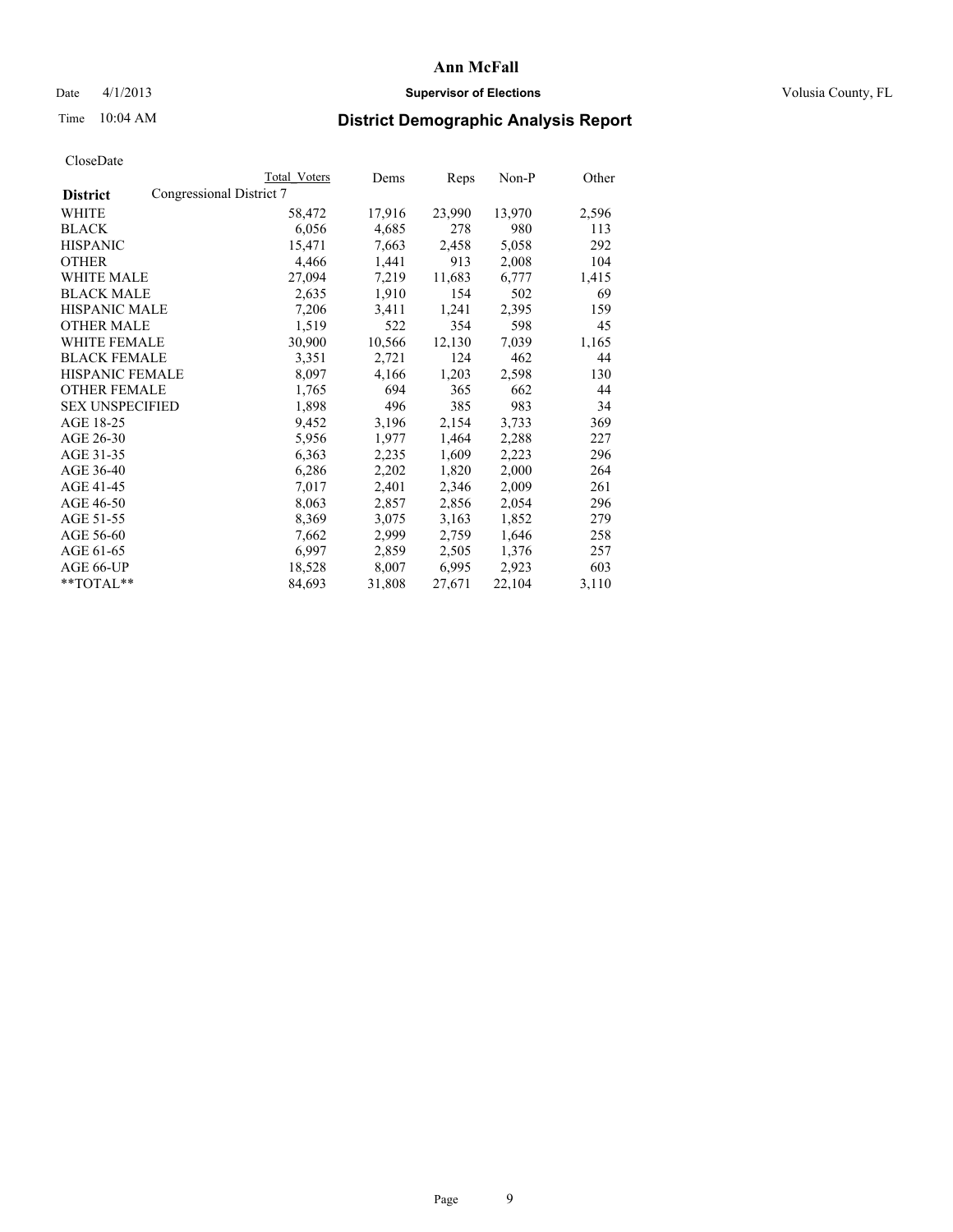### Date 4/1/2013 **Supervisor of Elections Supervisor of Elections** Volusia County, FL

# Time 10:04 AM **District Demographic Analysis Report**

|                        |                     | <b>Total Voters</b> | Dems     | Reps     | Non-P    | Other |
|------------------------|---------------------|---------------------|----------|----------|----------|-------|
| <b>District</b>        | Unincorporated Area |                     |          |          |          |       |
| <b>WHITE</b>           |                     | 0                   | $\theta$ | $\theta$ | $\Omega$ | 0     |
| <b>BLACK</b>           |                     |                     |          | 0        | 0        |       |
| <b>HISPANIC</b>        |                     |                     |          | 0        | 0        |       |
| <b>OTHER</b>           |                     |                     |          |          |          |       |
| <b>WHITE MALE</b>      |                     |                     |          |          |          |       |
| <b>BLACK MALE</b>      |                     |                     |          |          |          |       |
| <b>HISPANIC MALE</b>   |                     |                     |          |          |          |       |
| <b>OTHER MALE</b>      |                     |                     |          |          |          |       |
| <b>WHITE FEMALE</b>    |                     |                     |          |          |          |       |
| <b>BLACK FEMALE</b>    |                     |                     |          | 0        |          |       |
| <b>HISPANIC FEMALE</b> |                     |                     |          |          |          |       |
| <b>OTHER FEMALE</b>    |                     |                     |          |          |          |       |
| <b>SEX UNSPECIFIED</b> |                     |                     |          |          |          |       |
| AGE 18-25              |                     |                     |          |          |          |       |
| AGE 26-30              |                     |                     |          |          |          |       |
| AGE 31-35              |                     |                     |          |          |          |       |
| AGE 36-40              |                     |                     |          | 0        |          |       |
| AGE 41-45              |                     |                     |          |          |          |       |
| AGE 46-50              |                     |                     |          | 0        |          |       |
| AGE 51-55              |                     |                     |          |          |          |       |
| AGE 56-60              |                     |                     |          |          |          |       |
| AGE 61-65              |                     |                     |          |          |          |       |
| AGE 66-UP              |                     |                     |          |          |          |       |
| **TOTAL**              |                     |                     |          | 0        | 0        | 0     |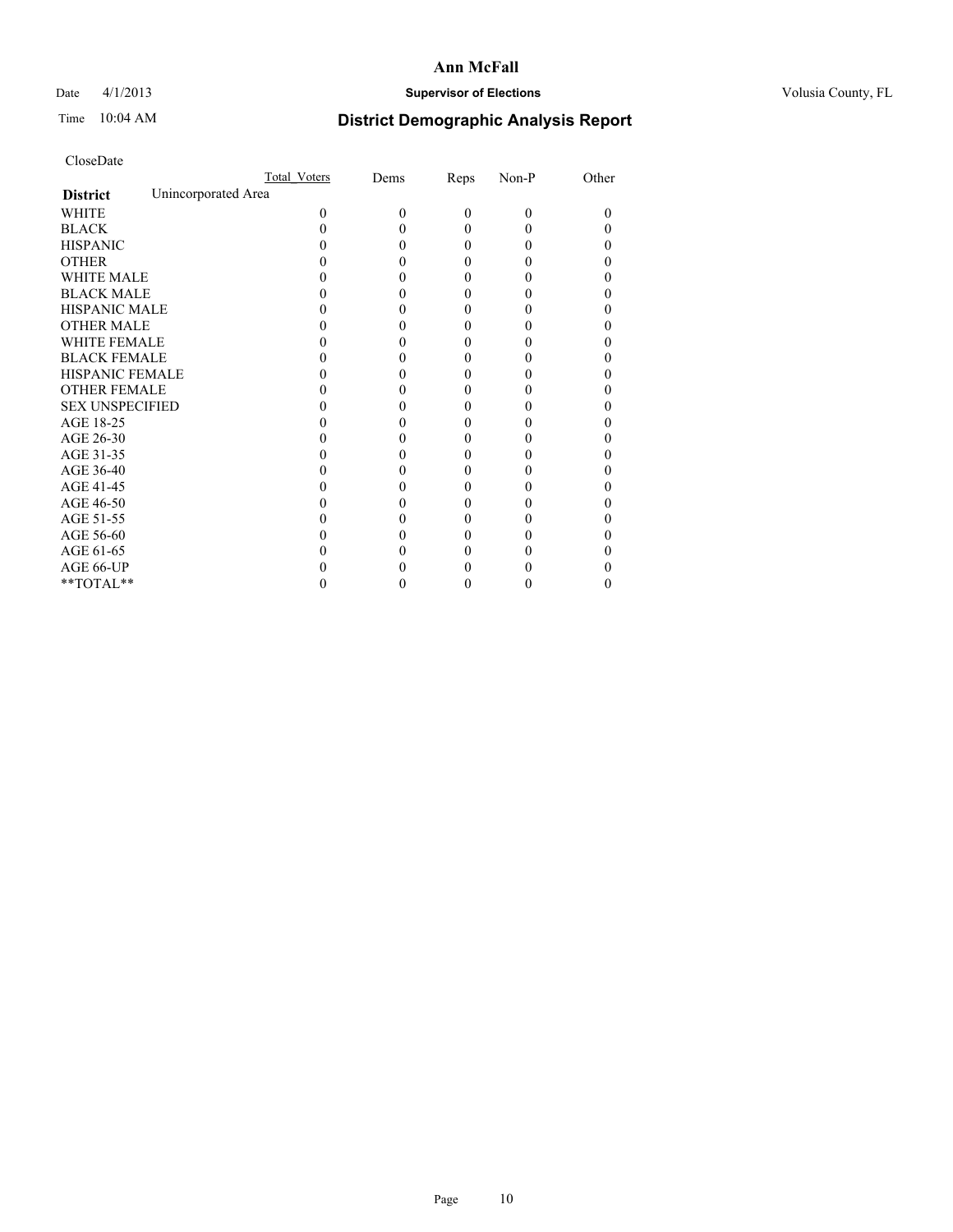#### Date 4/1/2013 **Supervisor of Elections Supervisor of Elections** Volusia County, FL

# Time 10:04 AM **District Demographic Analysis Report**

|                        |               | Total Voters | Dems   | Reps  | Non-P | Other |
|------------------------|---------------|--------------|--------|-------|-------|-------|
| <b>District</b>        | Daytona Beach |              |        |       |       |       |
| <b>WHITE</b>           |               | 20,788       | 7,496  | 7,524 | 4,987 | 781   |
| <b>BLACK</b>           |               | 13,434       | 11,339 | 283   | 1,714 | 98    |
| <b>HISPANIC</b>        |               | 1,032        | 514    | 176   | 324   | 18    |
| <b>OTHER</b>           |               | 2,248        | 933    | 323   | 954   | 38    |
| <b>WHITE MALE</b>      |               | 9.919        | 3,129  | 3,840 | 2,472 | 478   |
| <b>BLACK MALE</b>      |               | 5,108        | 4,148  | 143   | 766   | 51    |
| <b>HISPANIC MALE</b>   |               | 479          | 219    | 84    | 163   | 13    |
| <b>OTHER MALE</b>      |               | 707          | 289    | 123   | 279   | 16    |
| <b>WHITE FEMALE</b>    |               | 10,699       | 4,298  | 3,641 | 2,461 | 299   |
| <b>BLACK FEMALE</b>    |               | 8,106        | 7,016  | 137   | 906   | 47    |
| HISPANIC FEMALE        |               | 536          | 287    | 90    | 154   | 5     |
| <b>OTHER FEMALE</b>    |               | 934          | 446    | 153   | 321   | 14    |
| <b>SEX UNSPECIFIED</b> |               | 1,014        | 450    | 95    | 457   | 12    |
| AGE 18-25              |               | 6,789        | 4,267  | 666   | 1,757 | 99    |
| AGE 26-30              |               | 3,137        | 1,645  | 505   | 912   | 75    |
| AGE 31-35              |               | 2,399        | 1,234  | 408   | 691   | 66    |
| AGE 36-40              |               | 2,039        | 1,059  | 387   | 548   | 45    |
| AGE 41-45              |               | 2,238        | 1,160  | 481   | 538   | 59    |
| AGE 46-50              |               | 2,647        | 1,426  | 562   | 593   | 66    |
| AGE 51-55              |               | 3,180        | 1,653  | 816   | 617   | 94    |
| AGE 56-60              |               | 3,161        | 1,672  | 818   | 588   | 83    |
| AGE 61-65              |               | 3,168        | 1,612  | 866   | 600   | 90    |
| AGE 66-UP              |               | 8,909        | 4,655  | 2,806 | 1,183 | 265   |
| $*$ $TOTAL**$          |               | 37,667       | 20,383 | 8,315 | 8,027 | 942   |
|                        |               |              |        |       |       |       |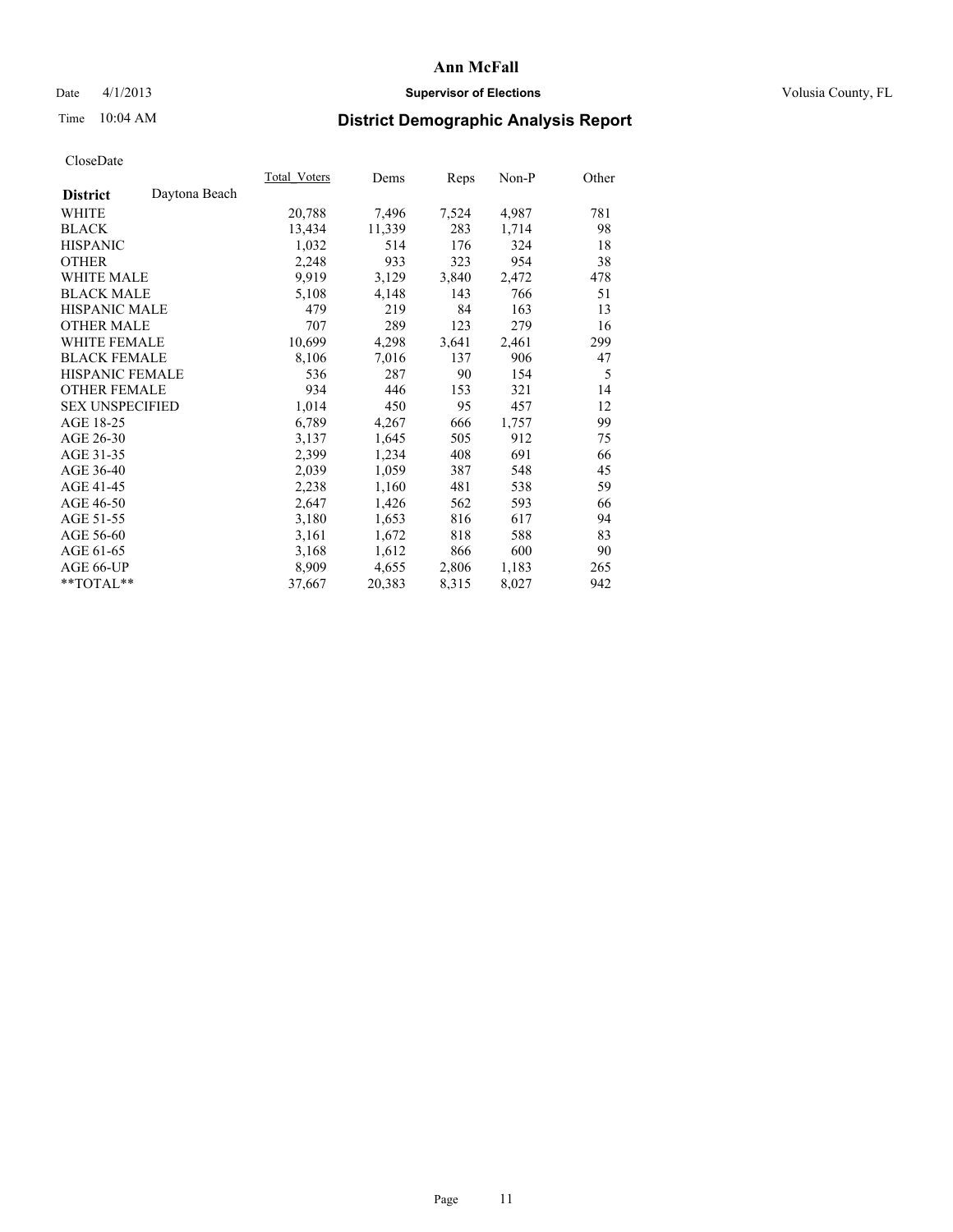### Date 4/1/2013 **Supervisor of Elections Supervisor of Elections** Volusia County, FL

## Time 10:04 AM **District Demographic Analysis Report**

|                        | <b>Total Voters</b>  | Dems | Reps           | Non-P | Other                   |
|------------------------|----------------------|------|----------------|-------|-------------------------|
| <b>District</b>        | Daytona Beach Shores |      |                |       |                         |
| WHITE                  | 3,314                | 888  | 1,563          | 753   | 110                     |
| <b>BLACK</b>           | 33                   | 21   | 3              | 9     | $\Omega$                |
| <b>HISPANIC</b>        | 69                   | 16   | 31             | 22    | $\Omega$                |
| <b>OTHER</b>           | 163                  | 44   | 56             | 59    | $\overline{4}$          |
| WHITE MALE             | 1,574                | 380  | 752            | 383   | 59                      |
| <b>BLACK MALE</b>      | 16                   | 10   | 1              | 5     | $\overline{0}$          |
| <b>HISPANIC MALE</b>   | 37                   | 8    | 17             | 12    | 0                       |
| <b>OTHER MALE</b>      | 60                   | 17   | 22             | 20    | 1                       |
| <b>WHITE FEMALE</b>    | 1,704                | 499  | 794            | 363   | 48                      |
| <b>BLACK FEMALE</b>    | 16                   | 11   | $\overline{2}$ | 3     | $\overline{0}$          |
| <b>HISPANIC FEMALE</b> | 31                   | 8    | 13             | 10    | $\Omega$                |
| <b>OTHER FEMALE</b>    | 77                   | 22   | 25             | 27    | 3                       |
| <b>SEX UNSPECIFIED</b> | 64                   | 14   | 27             | 20    | 3                       |
| AGE 18-25              | 112                  | 19   | 42             | 48    | $\overline{\mathbf{3}}$ |
| AGE 26-30              | 104                  | 31   | 30             | 40    | $\overline{\mathbf{3}}$ |
| AGE 31-35              | 84                   | 22   | 29             | 26    | 7                       |
| AGE 36-40              | 97                   | 30   | 27             | 37    | 3                       |
| AGE 41-45              | 120                  | 37   | 39             | 42    | $\overline{c}$          |
| AGE 46-50              | 188                  | 41   | 86             | 57    | $\overline{4}$          |
| AGE 51-55              | 255                  | 59   | 122            | 66    | 8                       |
| AGE 56-60              | 308                  | 84   | 133            | 82    | 9                       |
| AGE 61-65              | 452                  | 115  | 211            | 108   | 18                      |
| AGE 66-UP              | 1,870                | 536  | 935            | 341   | 58                      |
| **TOTAL**              | 3,590                | 974  | 1,654          | 847   | 115                     |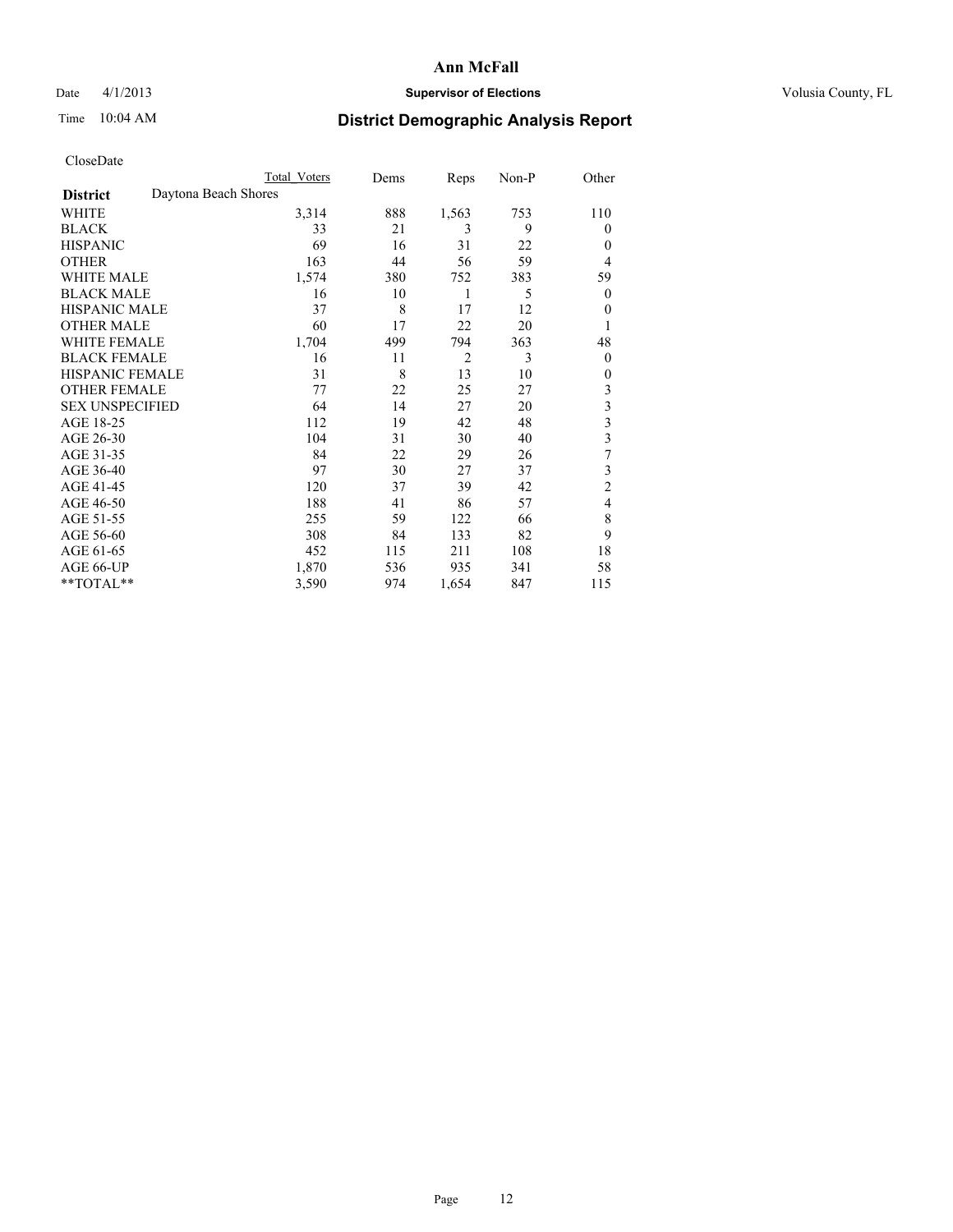### Date 4/1/2013 **Supervisor of Elections Supervisor of Elections** Volusia County, FL

# Time 10:04 AM **District Demographic Analysis Report**

|                        |        | <b>Total Voters</b> | Dems  | Reps  | $Non-P$ | Other |
|------------------------|--------|---------------------|-------|-------|---------|-------|
| <b>District</b>        | DeBary |                     |       |       |         |       |
| WHITE                  |        | 11,641              | 3,191 | 5,447 | 2,527   | 476   |
| <b>BLACK</b>           |        | 442                 | 342   | 26    | 64      | 10    |
| <b>HISPANIC</b>        |        | 866                 | 373   | 226   | 250     | 17    |
| <b>OTHER</b>           |        | 690                 | 197   | 178   | 298     | 17    |
| <b>WHITE MALE</b>      |        | 5,440               | 1,262 | 2,664 | 1,258   | 256   |
| <b>BLACK MALE</b>      |        | 204                 | 146   | 8     | 44      | 6     |
| <b>HISPANIC MALE</b>   |        | 382                 | 153   | 110   | 110     | 9     |
| <b>OTHER MALE</b>      |        | 225                 | 63    | 64    | 91      | 7     |
| WHITE FEMALE           |        | 6,097               | 1,905 | 2,740 | 1,237   | 215   |
| <b>BLACK FEMALE</b>    |        | 232                 | 191   | 18    | 19      | 4     |
| HISPANIC FEMALE        |        | 474                 | 216   | 115   | 135     | 8     |
| <b>OTHER FEMALE</b>    |        | 291                 | 101   | 78    | 104     | 8     |
| <b>SEX UNSPECIFIED</b> |        | 294                 | 66    | 80    | 141     | 7     |
| AGE 18-25              |        | 1,100               | 298   | 348   | 415     | 39    |
| AGE 26-30              |        | 729                 | 184   | 263   | 254     | 28    |
| AGE 31-35              |        | 805                 | 227   | 282   | 257     | 39    |
| AGE 36-40              |        | 784                 | 216   | 296   | 242     | 30    |
| AGE 41-45              |        | 1,043               | 281   | 431   | 282     | 49    |
| AGE 46-50              |        | 1,248               | 343   | 571   | 286     | 48    |
| AGE 51-55              |        | 1,343               | 371   | 644   | 285     | 43    |
| AGE 56-60              |        | 1,361               | 430   | 604   | 280     | 47    |
| AGE 61-65              |        | 1,386               | 473   | 626   | 240     | 47    |
| AGE 66-UP              |        | 3,868               | 1,289 | 1,818 | 611     | 150   |
| **TOTAL**              |        | 13,667              | 4,112 | 5,883 | 3,152   | 520   |
|                        |        |                     |       |       |         |       |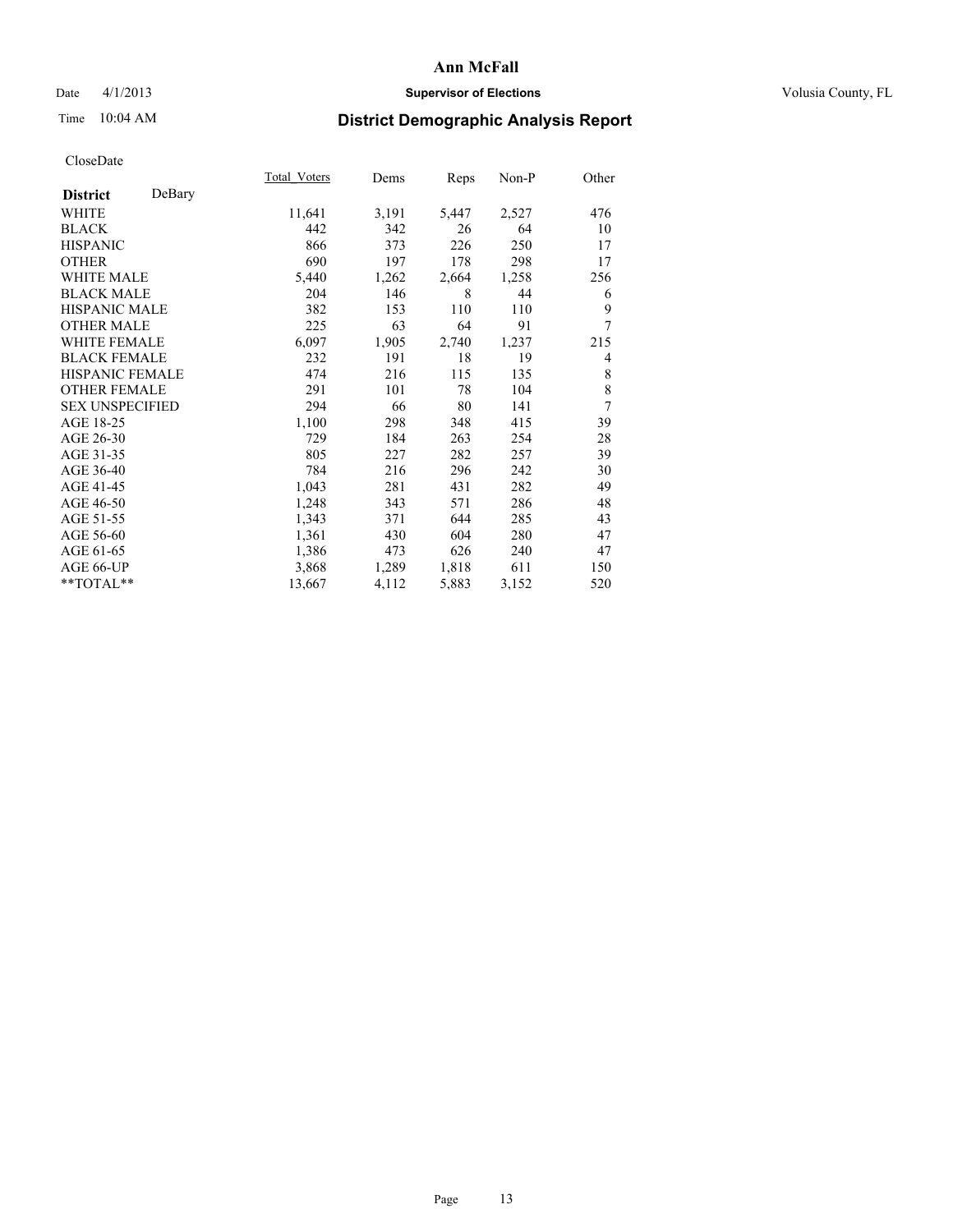### Date 4/1/2013 **Supervisor of Elections Supervisor of Elections** Volusia County, FL

# Time 10:04 AM **District Demographic Analysis Report**

| Total Voters | Dems  |       | Non-P | Other |
|--------------|-------|-------|-------|-------|
|              |       |       |       |       |
| 11,906       | 3,920 | 4,924 | 2,532 | 530   |
| 2,446        | 1,995 | 80    | 335   | 36    |
| 1,028        | 465   | 171   | 360   | 32    |
| 820          | 274   | 162   | 360   | 24    |
| 5,179        | 1,487 | 2,251 | 1,179 | 262   |
| 930          | 724   | 36    | 146   | 24    |
| 422          | 177   | 79    | 151   | 15    |
| 255          | 92    | 58    | 96    | 9     |
| 6,641        | 2,411 | 2,642 | 1,323 | 265   |
| 1,482        | 1,249 | 41    | 181   | 11    |
| 598          | 285   | 91    | 206   | 16    |
| 332          | 127   | 66    | 129   | 10    |
| 361          | 102   | 73    | 176   | 10    |
| 2,122        | 832   | 458   | 756   | 76    |
| 1,056        | 394   | 258   | 366   | 38    |
| 1,027        | 392   | 285   | 299   | 51    |
| 1,118        | 443   | 322   | 293   | 60    |
| 1,208        | 468   | 398   | 307   | 35    |
| 1,221        | 470   | 443   | 255   | 53    |
| 1,315        | 573   | 451   | 249   | 42    |
| 1,307        | 600   | 429   | 237   | 41    |
| 1,373        | 611   | 478   | 228   | 56    |
| 4,503        | 1,894 | 1,823 | 613   | 173   |
| 16,250       | 6,677 | 5,345 | 3,603 | 625   |
|              |       |       | Reps  |       |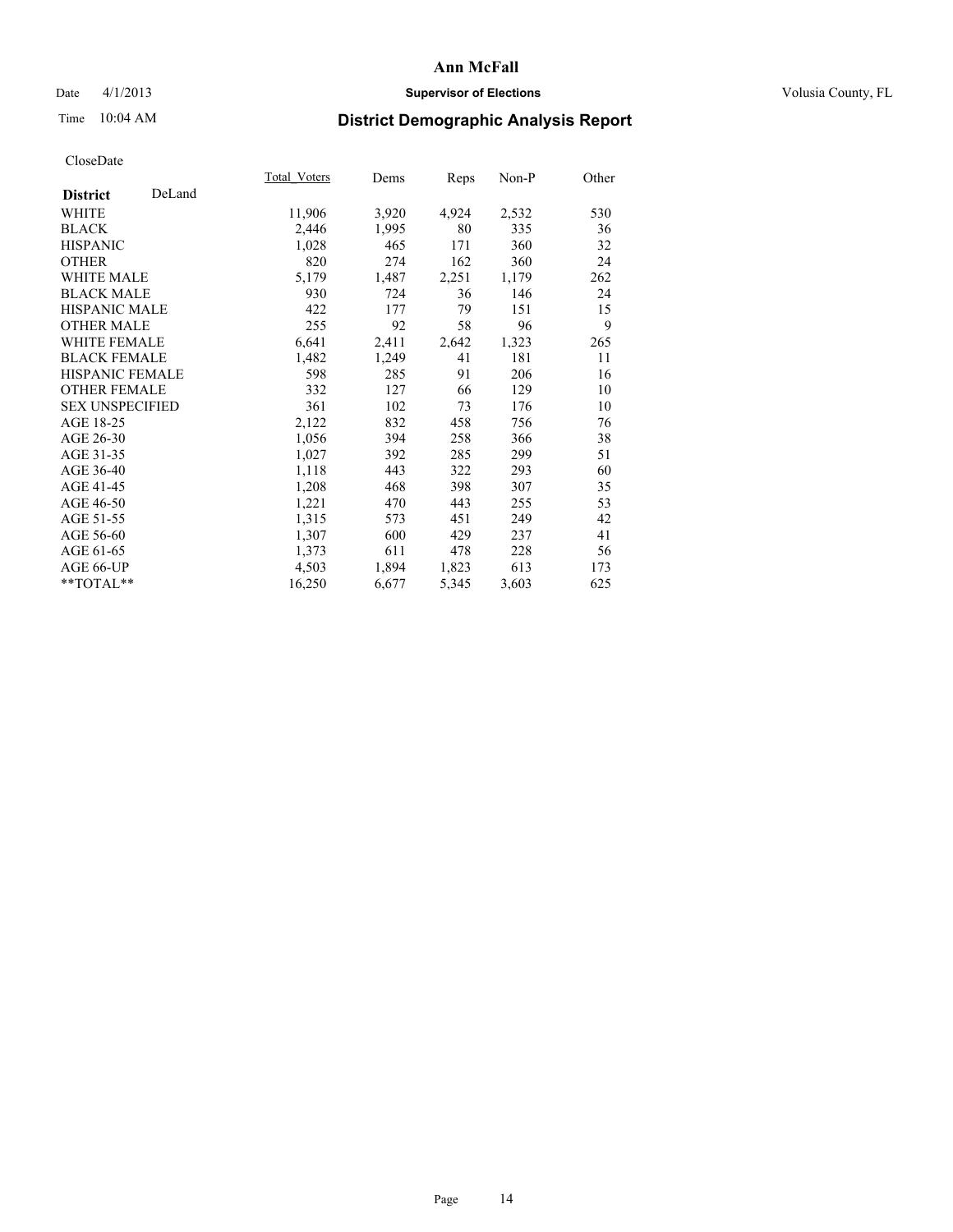### Date 4/1/2013 **Supervisor of Elections Supervisor of Elections** Volusia County, FL

# Time 10:04 AM **District Demographic Analysis Report**

| Total Voters | Dems   |        | Non-P  | Other |
|--------------|--------|--------|--------|-------|
|              |        |        |        |       |
| 32,513       | 10,383 | 12,521 | 8,117  | 1,492 |
| 4,864        | 3,758  | 215    | 798    | 93    |
| 12,910       | 6,533  | 1,937  | 4,198  | 242   |
| 2,981        | 1,012  | 541    | 1,366  | 62    |
| 15,109       | 4,259  | 6,106  | 3,937  | 807   |
| 2,130        | 1,554  | 127    | 390    | 59    |
| 6,060        | 2,938  | 974    | 2,014  | 134   |
| 1,009        | 371    | 211    | 399    | 28    |
| 17,148       | 6,049  | 6,327  | 4,095  | 677   |
| 2,675        | 2,159  | 88     | 394    | 34    |
| 6,709        | 3,523  | 952    | 2,129  | 105   |
| 1,180        | 488    | 212    | 453    | 27    |
| 1,248        | 345    | 217    | 668    | 18    |
| 6,590        | 2,405  | 1,289  | 2,651  | 245   |
|              | 1,436  | 863    | 1,609  | 156   |
| 4,343        | 1,644  | 959    | 1,548  | 192   |
| 4,409        | 1,650  | 1,176  | 1,395  | 188   |
| 4,583        | 1,717  | 1,397  | 1,302  | 167   |
| 5,246        | 2,053  | 1,657  | 1,359  | 177   |
| 5,309        | 2,144  | 1,800  | 1,201  | 164   |
| 4,666        | 1,977  | 1,522  | 1,012  | 155   |
| 4,144        | 1,859  | 1,281  | 861    | 143   |
| 10,077       | 4,880  | 3,289  | 1,603  | 305   |
| 53,431       | 21,765 | 15,233 | 14,541 | 1,892 |
|              | 4,064  |        | Reps   |       |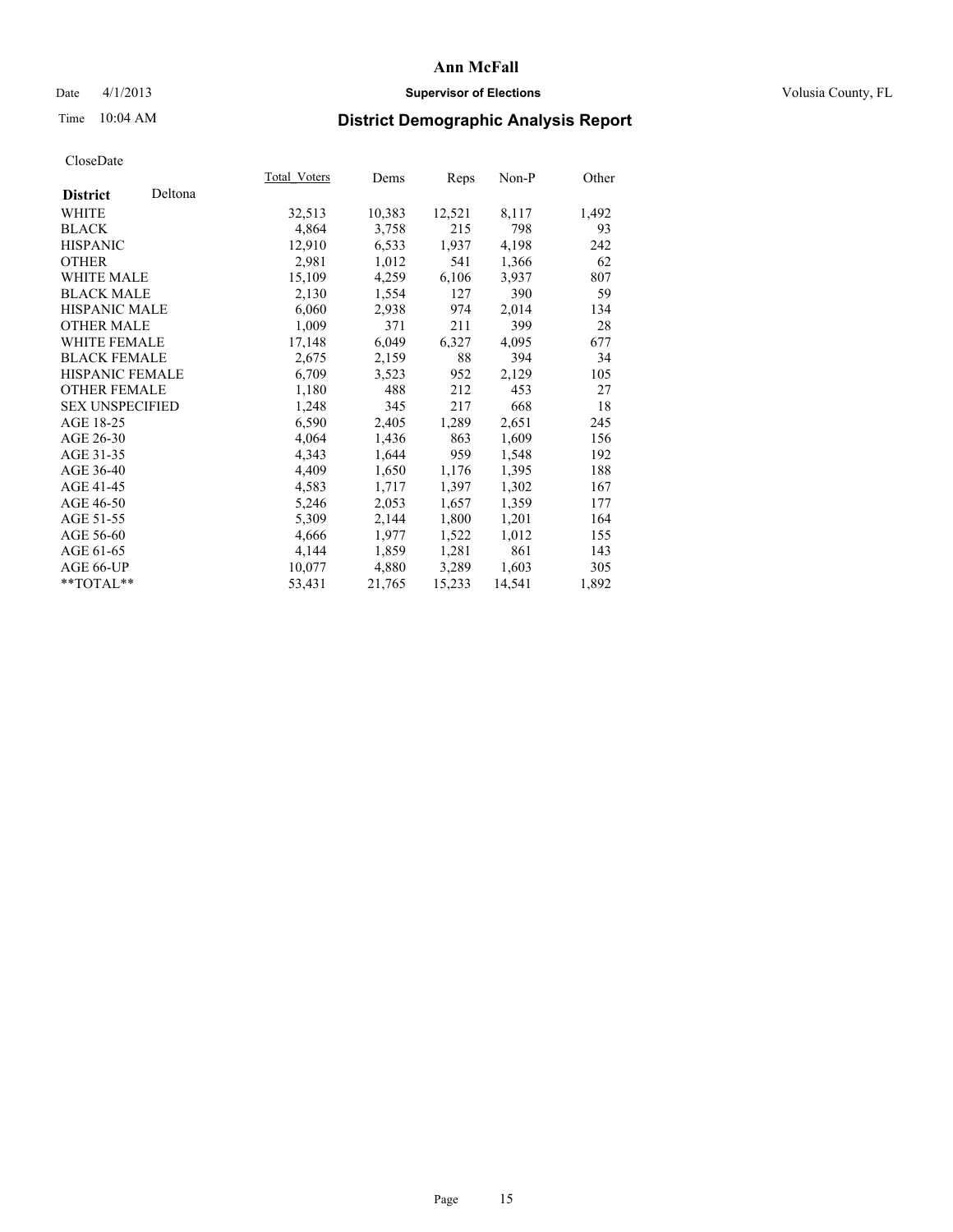### Date 4/1/2013 **Supervisor of Elections Supervisor of Elections** Volusia County, FL

## Time 10:04 AM **District Demographic Analysis Report**

|                        |           | Total Voters | Dems  | Reps  | Non-P | Other          |
|------------------------|-----------|--------------|-------|-------|-------|----------------|
| <b>District</b>        | Edgewater |              |       |       |       |                |
| WHITE                  |           | 13,086       | 4,746 | 4,459 | 3,526 | 355            |
| <b>BLACK</b>           |           | 297          | 226   | 13    | 56    | 2              |
| <b>HISPANIC</b>        |           | 184          | 84    | 37    | 57    | 6              |
| <b>OTHER</b>           |           | 435          | 130   | 88    | 212   | 5              |
| WHITE MALE             |           | 5,898        | 1,877 | 2,195 | 1,640 | 186            |
| <b>BLACK MALE</b>      |           | 136          | 97    | 8     | 29    | 2              |
| <b>HISPANIC MALE</b>   |           | 77           | 35    | 13    | 25    | 4              |
| <b>OTHER MALE</b>      |           | 138          | 43    | 39    | 54    | $\overline{c}$ |
| <b>WHITE FEMALE</b>    |           | 7,096        | 2,837 | 2,230 | 1,860 | 169            |
| <b>BLACK FEMALE</b>    |           | 158          | 127   | 5     | 26    | $\theta$       |
| <b>HISPANIC FEMALE</b> |           | 104          | 48    | 24    | 30    | $\overline{c}$ |
| <b>OTHER FEMALE</b>    |           | 172          | 62    | 40    | 67    | 3              |
| <b>SEX UNSPECIFIED</b> |           | 223          | 60    | 43    | 120   | $\theta$       |
| AGE 18-25              |           | 1,184        | 351   | 276   | 534   | 23             |
| AGE 26-30              |           | 857          | 270   | 216   | 345   | 26             |
| AGE 31-35              |           | 875          | 269   | 235   | 346   | 25             |
| AGE 36-40              |           | 886          | 286   | 251   | 317   | 32             |
| AGE 41-45              |           | 998          | 342   | 321   | 313   | 22             |
| AGE 46-50              |           | 1,076        | 380   | 374   | 297   | 25             |
| AGE 51-55              |           | 1,361        | 471   | 497   | 360   | 33             |
| AGE 56-60              |           | 1,389        | 548   | 485   | 326   | 30             |
| AGE 61-65              |           | 1,360        | 569   | 454   | 303   | 34             |
| AGE 66-UP              |           | 4,032        | 1,710 | 1,491 | 713   | 118            |
| **TOTAL**              |           | 14,018       | 5,196 | 4,600 | 3,854 | 368            |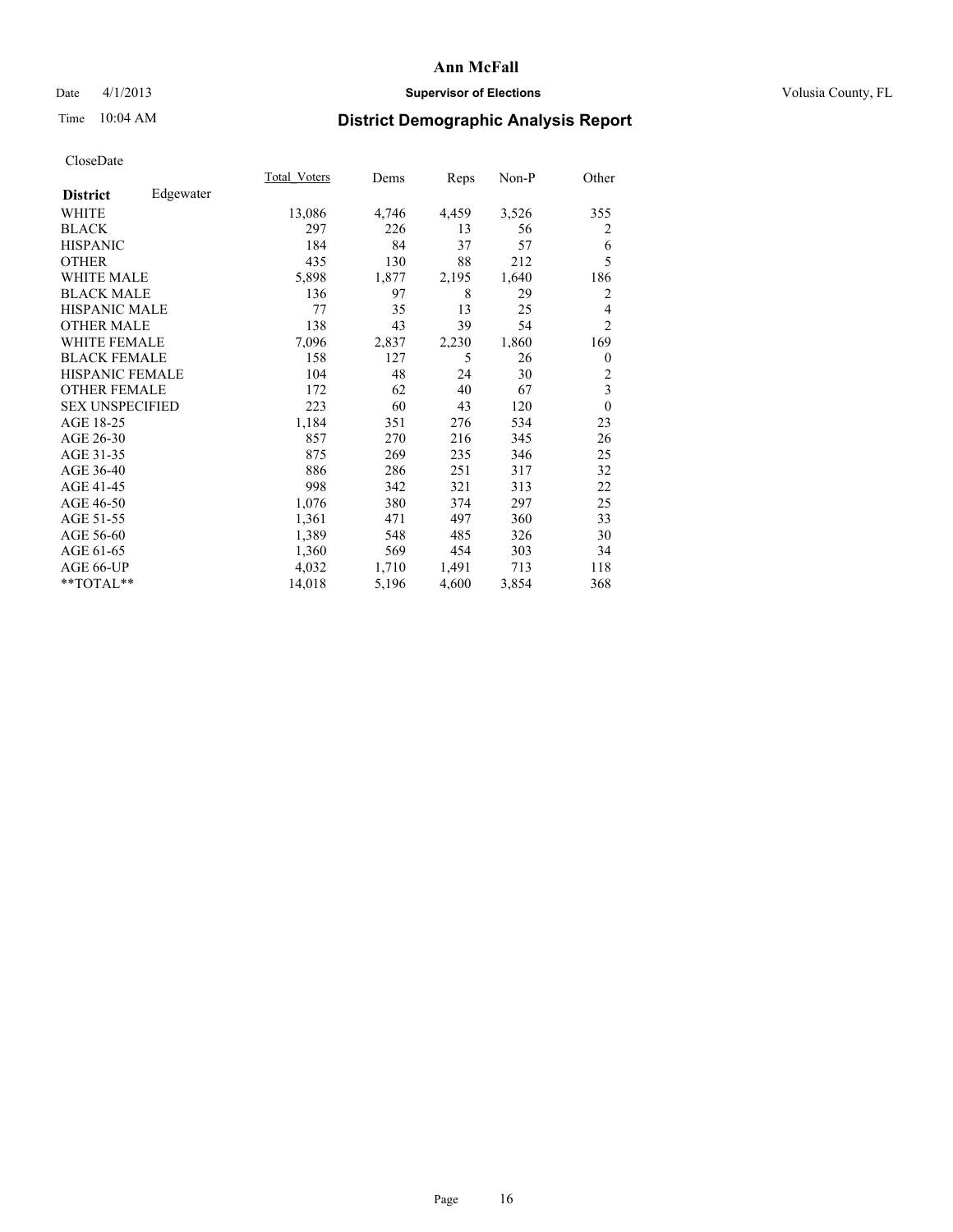### Date 4/1/2013 **Supervisor of Elections Supervisor of Elections** Volusia County, FL

# Time 10:04 AM **District Demographic Analysis Report**

|                        |            | <b>Total Voters</b> | Dems  | Reps  | Non-P | Other    |
|------------------------|------------|---------------------|-------|-------|-------|----------|
| <b>District</b>        | Holly Hill |                     |       |       |       |          |
| WHITE                  |            | 5,447               | 2,186 | 1,656 | 1,405 | 200      |
| <b>BLACK</b>           |            | 774                 | 630   | 23    | 114   | 7        |
| <b>HISPANIC</b>        |            | 170                 | 86    | 23    | 61    | $\Omega$ |
| <b>OTHER</b>           |            | 315                 | 115   | 47    | 144   | 9        |
| <b>WHITE MALE</b>      |            | 2,482               | 881   | 806   | 694   | 101      |
| <b>BLACK MALE</b>      |            | 267                 | 198   | 12    | 53    | 4        |
| <b>HISPANIC MALE</b>   |            | 75                  | 31    | 15    | 29    | $\theta$ |
| <b>OTHER MALE</b>      |            | 94                  | 34    | 18    | 35    | 7        |
| <b>WHITE FEMALE</b>    |            | 2,920               | 1,291 | 837   | 695   | 97       |
| <b>BLACK FEMALE</b>    |            | 502                 | 427   | 11    | 61    | 3        |
| <b>HISPANIC FEMALE</b> |            | 95                  | 55    | 8     | 32    | $\theta$ |
| <b>OTHER FEMALE</b>    |            | 130                 | 59    | 25    | 45    | 1        |
| <b>SEX UNSPECIFIED</b> |            | 141                 | 41    | 17    | 80    | 3        |
| AGE 18-25              |            | 667                 | 290   | 112   | 254   | 11       |
| AGE 26-30              |            | 457                 | 195   | 87    | 159   | 16       |
| AGE 31-35              |            | 432                 | 201   | 78    | 140   | 13       |
| AGE 36-40              |            | 372                 | 160   | 83    | 124   | 5        |
| AGE 41-45              |            | 480                 | 196   | 113   | 154   | 17       |
| AGE 46-50              |            | 633                 | 243   | 175   | 189   | 26       |
| AGE 51-55              |            | 713                 | 295   | 203   | 176   | 39       |
| AGE 56-60              |            | 651                 | 301   | 167   | 161   | 22       |
| AGE 61-65              |            | 588                 | 278   | 155   | 137   | 18       |
| AGE 66-UP              |            | 1,730               | 868   | 578   | 235   | 49       |
| **TOTAL**              |            | 6,723               | 3,027 | 1,751 | 1,729 | 216      |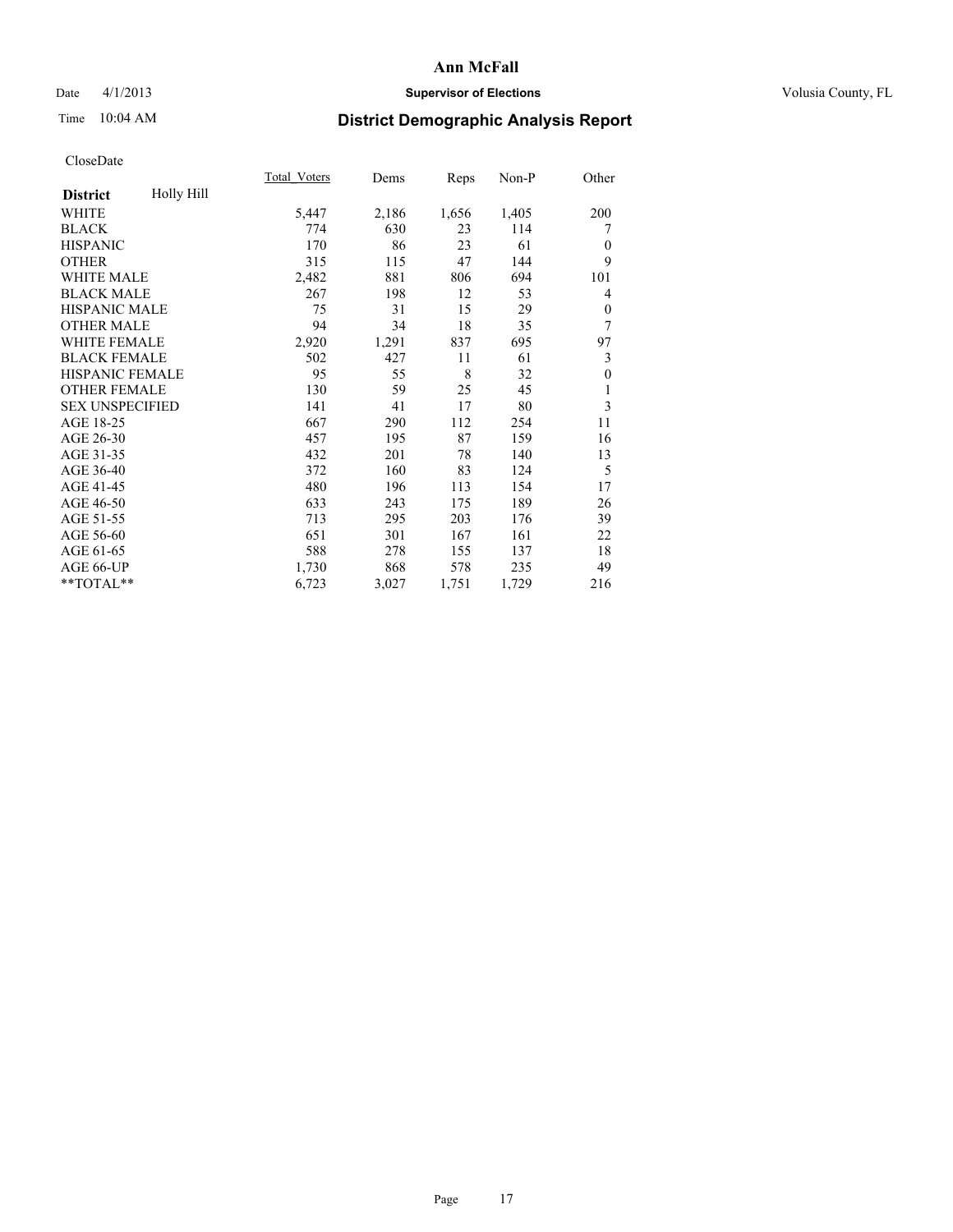### Date 4/1/2013 **Supervisor of Elections Supervisor of Elections** Volusia County, FL

# Time 10:04 AM **District Demographic Analysis Report**

|                        |            | Total Voters | Dems | Reps           | Non-P | Other          |
|------------------------|------------|--------------|------|----------------|-------|----------------|
| <b>District</b>        | Lake Helen |              |      |                |       |                |
| WHITE                  |            | 1,613        | 591  | 588            | 370   | 64             |
| <b>BLACK</b>           |            | 185          | 163  | 4              | 15    | 3              |
| <b>HISPANIC</b>        |            | 39           | 10   | 17             | 10    | 2              |
| <b>OTHER</b>           |            | 59           | 18   | 15             | 24    | $\overline{2}$ |
| WHITE MALE             |            | 734          | 239  | 286            | 176   | 33             |
| <b>BLACK MALE</b>      |            | 83           | 75   | $\overline{c}$ | 5     | 1              |
| <b>HISPANIC MALE</b>   |            | 14           | 3    | 6              | 5     | $\mathbf{0}$   |
| <b>OTHER MALE</b>      |            | 19           | 9    | 1              | 8     |                |
| WHITE FEMALE           |            | 865          | 348  | 297            | 189   | 31             |
| <b>BLACK FEMALE</b>    |            | 99           | 85   | $\overline{2}$ | 10    | 2              |
| HISPANIC FEMALE        |            | 25           | 7    | 11             | 5     | $\overline{2}$ |
| <b>OTHER FEMALE</b>    |            | 21           | 8    | $\overline{4}$ | 8     | 1              |
| <b>SEX UNSPECIFIED</b> |            | 36           | 8    | 15             | 13    | $\theta$       |
| AGE 18-25              |            | 175          | 56   | 48             | 65    | 6              |
| AGE 26-30              |            | 125          | 44   | 33             | 43    | 5              |
| AGE 31-35              |            | 108          | 42   | 27             | 35    | 4              |
| AGE 36-40              |            | 112          | 29   | 34             | 35    | 14             |
| AGE 41-45              |            | 141          | 54   | 42             | 37    | 8              |
| AGE 46-50              |            | 150          | 50   | 61             | 34    | 5              |
| AGE 51-55              |            | 221          | 90   | 88             | 36    | 7              |
| AGE 56-60              |            | 201          | 83   | 74             | 37    | 7              |
| AGE 61-65              |            | 184          | 90   | 57             | 32    | 5              |
| AGE 66-UP              |            | 479          | 244  | 160            | 65    | 10             |
| **TOTAL**              |            | 1,896        | 782  | 624            | 419   | 71             |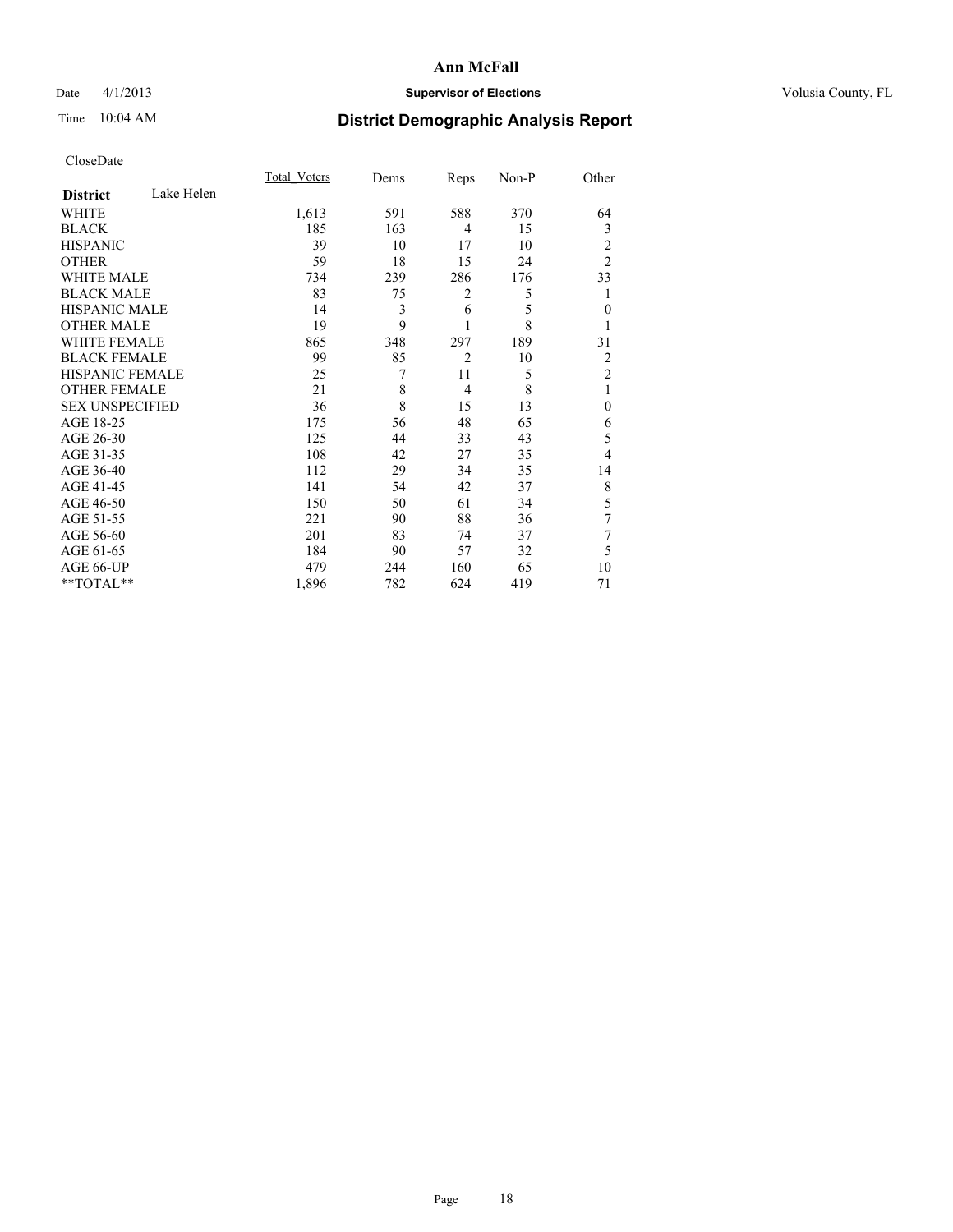#### Date 4/1/2013 **Supervisor of Elections Supervisor of Elections** Volusia County, FL

## Time 10:04 AM **District Demographic Analysis Report**

|                                     | <b>Total Voters</b> | Dems  | Reps  | Non-P | Other                   |
|-------------------------------------|---------------------|-------|-------|-------|-------------------------|
| New Smyrna Beach<br><b>District</b> |                     |       |       |       |                         |
| <b>WHITE</b>                        | 15,803              | 5,123 | 6,505 | 3,729 | 446                     |
| <b>BLACK</b>                        | 759                 | 632   | 20    | 100   | 7                       |
| <b>HISPANIC</b>                     | 230                 | 82    | 73    | 69    | 6                       |
| <b>OTHER</b>                        | 592                 | 156   | 129   | 294   | 13                      |
| <b>WHITE MALE</b>                   | 7,284               | 2,016 | 3,150 | 1,883 | 235                     |
| <b>BLACK MALE</b>                   | 321                 | 256   | 7     | 52    | 6                       |
| <b>HISPANIC MALE</b>                | 110                 | 32    | 34    | 42    | $\overline{c}$          |
| <b>OTHER MALE</b>                   | 192                 | 53    | 48    | 87    | $\overline{4}$          |
| <b>WHITE FEMALE</b>                 | 8,398               | 3,065 | 3,311 | 1,813 | 209                     |
| <b>BLACK FEMALE</b>                 | 433                 | 372   | 13    | 47    | 1                       |
| <b>HISPANIC FEMALE</b>              | 119                 | 50    | 39    | 26    | 4                       |
| <b>OTHER FEMALE</b>                 | 228                 | 84    | 59    | 77    | 8                       |
| <b>SEX UNSPECIFIED</b>              | 299                 | 65    | 66    | 165   | $\overline{\mathbf{3}}$ |
| AGE 18-25                           | 1,156               | 370   | 291   | 468   | 27                      |
| AGE 26-30                           | 863                 | 292   | 226   | 315   | 30                      |
| AGE 31-35                           | 844                 | 245   | 247   | 326   | 26                      |
| AGE 36-40                           | 802                 | 259   | 246   | 262   | 35                      |
| AGE 41-45                           | 975                 | 301   | 359   | 290   | 25                      |
| AGE 46-50                           | 1,144               | 356   | 481   | 286   | 21                      |
| AGE 51-55                           | 1,552               | 518   | 613   | 370   | 51                      |
| AGE 56-60                           | 1,740               | 656   | 656   | 381   | 47                      |
| AGE 61-65                           | 1,936               | 686   | 774   | 426   | 50                      |
| AGE 66-UP                           | 6,391               | 2,316 | 2,838 | 1,076 | 161                     |
| **TOTAL**                           | 17,403              | 5,999 | 6,731 | 4,200 | 473                     |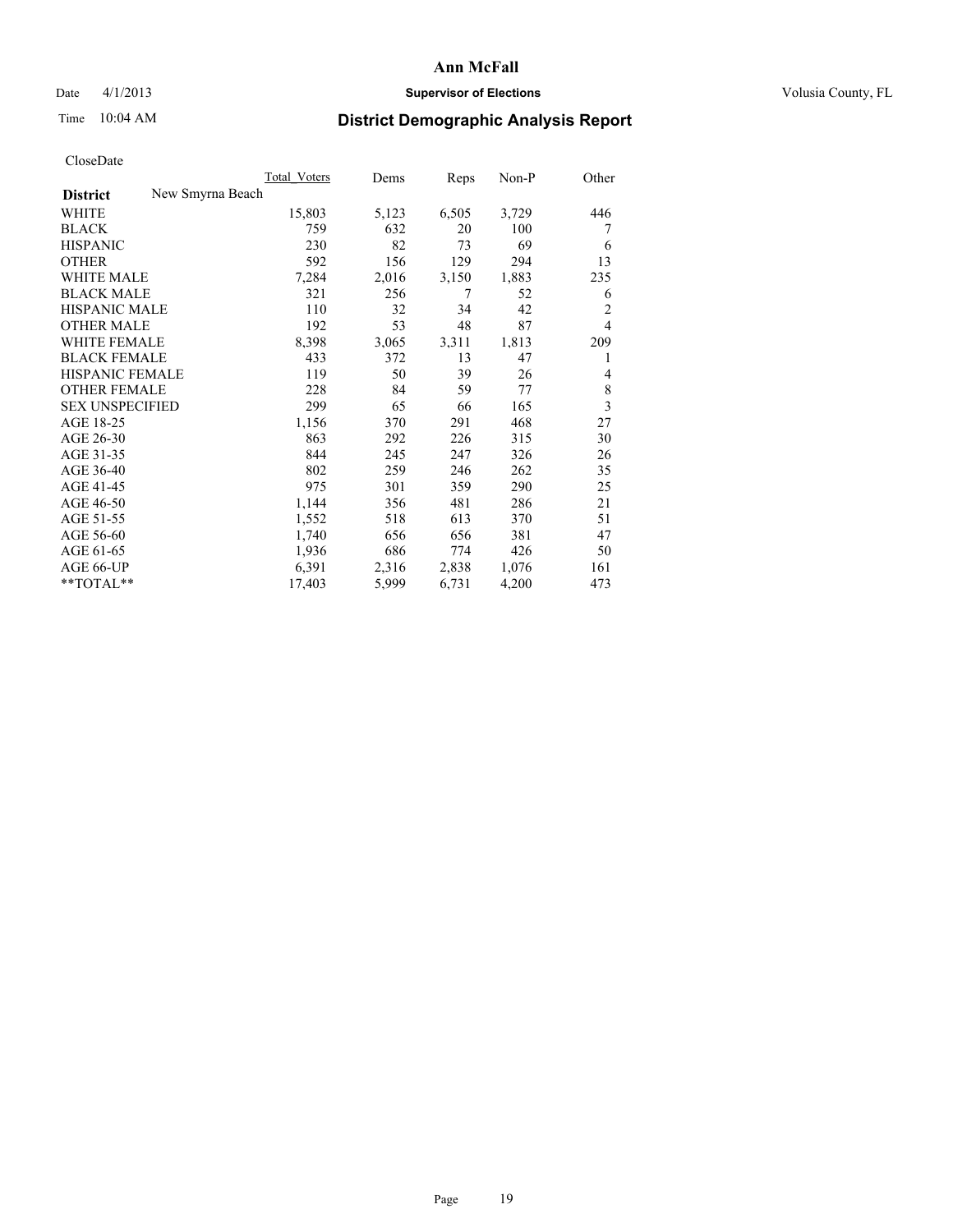### Date 4/1/2013 **Supervisor of Elections Supervisor of Elections** Volusia County, FL

## Time 10:04 AM **District Demographic Analysis Report**

|                        |          | <b>Total Voters</b> | Dems     | Reps           | Non-P        | Other            |
|------------------------|----------|---------------------|----------|----------------|--------------|------------------|
| <b>District</b>        | Oak Hill |                     |          |                |              |                  |
| <b>WHITE</b>           |          | 1,124               | 394      | 440            | 267          | 23               |
| <b>BLACK</b>           |          | 174                 | 151      | $\overline{4}$ | 18           |                  |
| <b>HISPANIC</b>        |          | 5                   | 3        | $\overline{2}$ | $\theta$     | $\theta$         |
| <b>OTHER</b>           |          | 33                  | 8        | 8              | 14           | 3                |
| WHITE MALE             |          | 573                 | 187      | 225            | 144          | 17               |
| <b>BLACK MALE</b>      |          | 74                  | 61       | $\overline{2}$ | 10           |                  |
| <b>HISPANIC MALE</b>   |          | $\overline{2}$      | $\theta$ | $\overline{2}$ | $\theta$     | $\boldsymbol{0}$ |
| <b>OTHER MALE</b>      |          | 14                  | 3        | $\overline{4}$ | 6            | 1                |
| WHITE FEMALE           |          | 542                 | 205      | 211            | 120          | 6                |
| <b>BLACK FEMALE</b>    |          | 99                  | 89       | $\overline{2}$ | 8            | $\theta$         |
| <b>HISPANIC FEMALE</b> |          | 3                   | 3        | $\mathbf{0}$   | $\mathbf{0}$ | $\theta$         |
| <b>OTHER FEMALE</b>    |          | 12                  | 5        | 3              | 2            | $\overline{c}$   |
| <b>SEX UNSPECIFIED</b> |          | 17                  | 3        | 5              | 9            | $\mathbf{0}$     |
| AGE 18-25              |          | 92                  | 38       | 24             | 30           | $\theta$         |
| AGE 26-30              |          | 72                  | 25       | 17             | 29           |                  |
| AGE 31-35              |          | 68                  | 24       | 24             | 19           |                  |
| AGE 36-40              |          | 49                  | 20       | 13             | 14           | $\overline{c}$   |
| AGE 41-45              |          | 80                  | 34       | 25             | 17           | 4                |
| AGE 46-50              |          | 96                  | 37       | 31             | 27           | 1                |
| AGE 51-55              |          | 149                 | 65       | 48             | 35           |                  |
| AGE 56-60              |          | 135                 | 63       | 48             | 20           | 4                |
| AGE 61-65              |          | 154                 | 71       | 47             | 34           | $\overline{c}$   |
| AGE 66-UP              |          | 441                 | 179      | 177            | 74           | 11               |
| **TOTAL**              |          | 1,336               | 556      | 454            | 299          | 27               |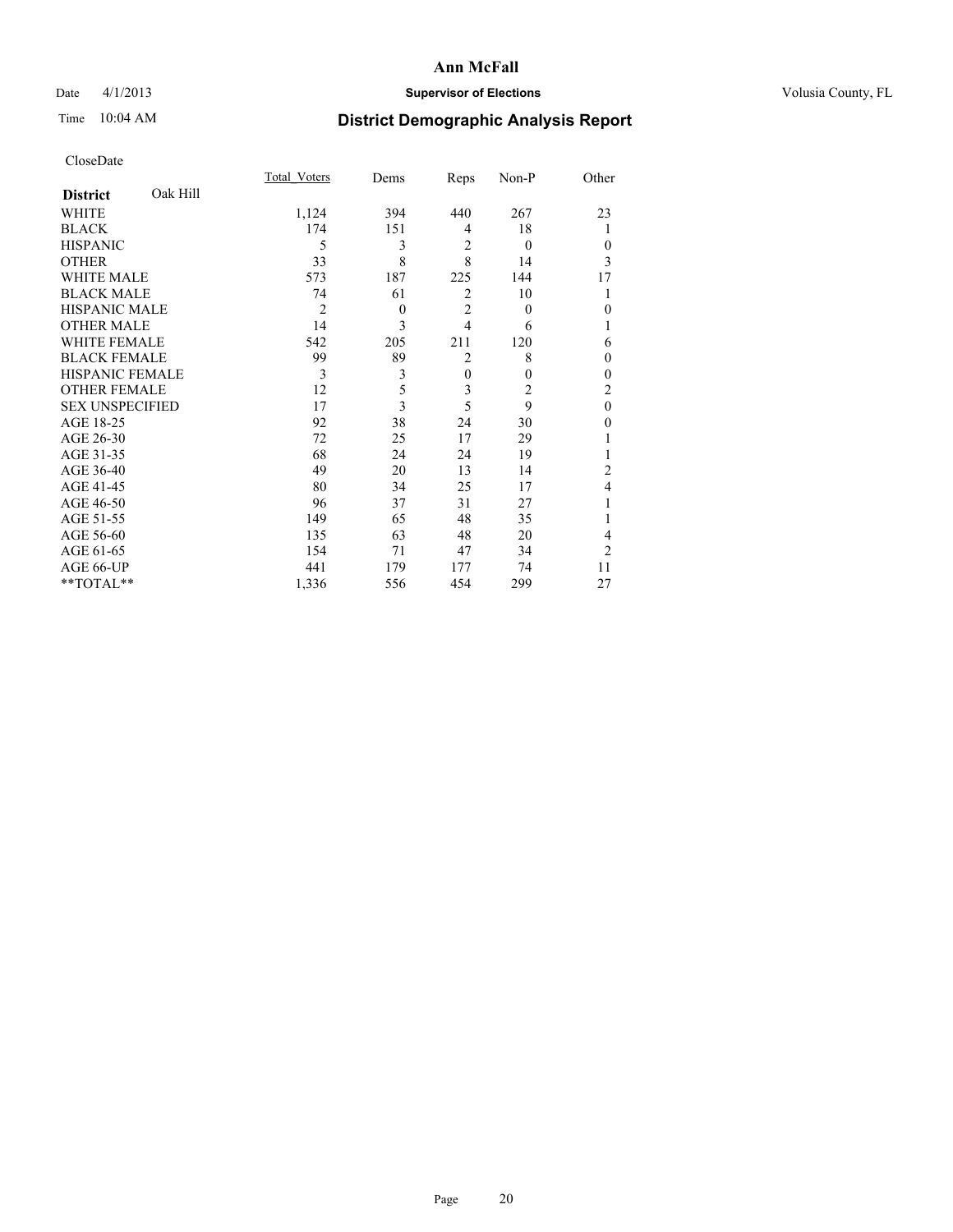### Date 4/1/2013 **Supervisor of Elections Supervisor of Elections** Volusia County, FL

# Time 10:04 AM **District Demographic Analysis Report**

|                        |             | <b>Total Voters</b> | Dems  | Reps           | $Non-P$ | Other          |
|------------------------|-------------|---------------------|-------|----------------|---------|----------------|
| <b>District</b>        | Orange City |                     |       |                |         |                |
| WHITE                  |             | 5,108               | 1,625 | 2,082          | 1,181   | 220            |
| <b>BLACK</b>           |             | 371                 | 300   | 12             | 55      | $\overline{4}$ |
| <b>HISPANIC</b>        |             | 770                 | 386   | 118            | 256     | 10             |
| <b>OTHER</b>           |             | 271                 | 89    | 59             | 117     | 6              |
| <b>WHITE MALE</b>      |             | 2,188               | 604   | 919            | 544     | 121            |
| <b>BLACK MALE</b>      |             | 142                 | 104   | 8              | 28      | 2              |
| HISPANIC MALE          |             | 315                 | 150   | 60             | 100     | 5              |
| <b>OTHER MALE</b>      |             | 93                  | 35    | 24             | 34      | $\mathbf{0}$   |
| <b>WHITE FEMALE</b>    |             | 2,884               | 1,007 | 1,150          | 628     | 99             |
| <b>BLACK FEMALE</b>    |             | 226                 | 193   | $\overline{4}$ | 27      | $\overline{c}$ |
| <b>HISPANIC FEMALE</b> |             | 450                 | 235   | 57             | 153     | 5              |
| <b>OTHER FEMALE</b>    |             | 103                 | 39    | 22             | 38      | 4              |
| <b>SEX UNSPECIFIED</b> |             | 119                 | 33    | 27             | 57      | $\overline{c}$ |
| AGE 18-25              |             | 541                 | 183   | 126            | 199     | 33             |
| AGE 26-30              |             | 385                 | 147   | 91             | 141     | 6              |
| AGE 31-35              |             | 447                 | 141   | 132            | 153     | 21             |
| AGE 36-40              |             | 345                 | 113   | 107            | 115     | 10             |
| AGE 41-45              |             | 411                 | 137   | 123            | 140     | 11             |
| AGE 46-50              |             | 455                 | 166   | 140            | 135     | 14             |
| AGE 51-55              |             | 488                 | 174   | 176            | 116     | 22             |
| AGE 56-60              |             | 537                 | 221   | 170            | 132     | 14             |
| AGE 61-65              |             | 512                 | 193   | 192            | 106     | 21             |
| AGE 66-UP              |             | 2,418               | 934   | 1,018          | 376     | 90             |
| **TOTAL**              |             | 6,539               | 2,409 | 2,275          | 1,613   | 242            |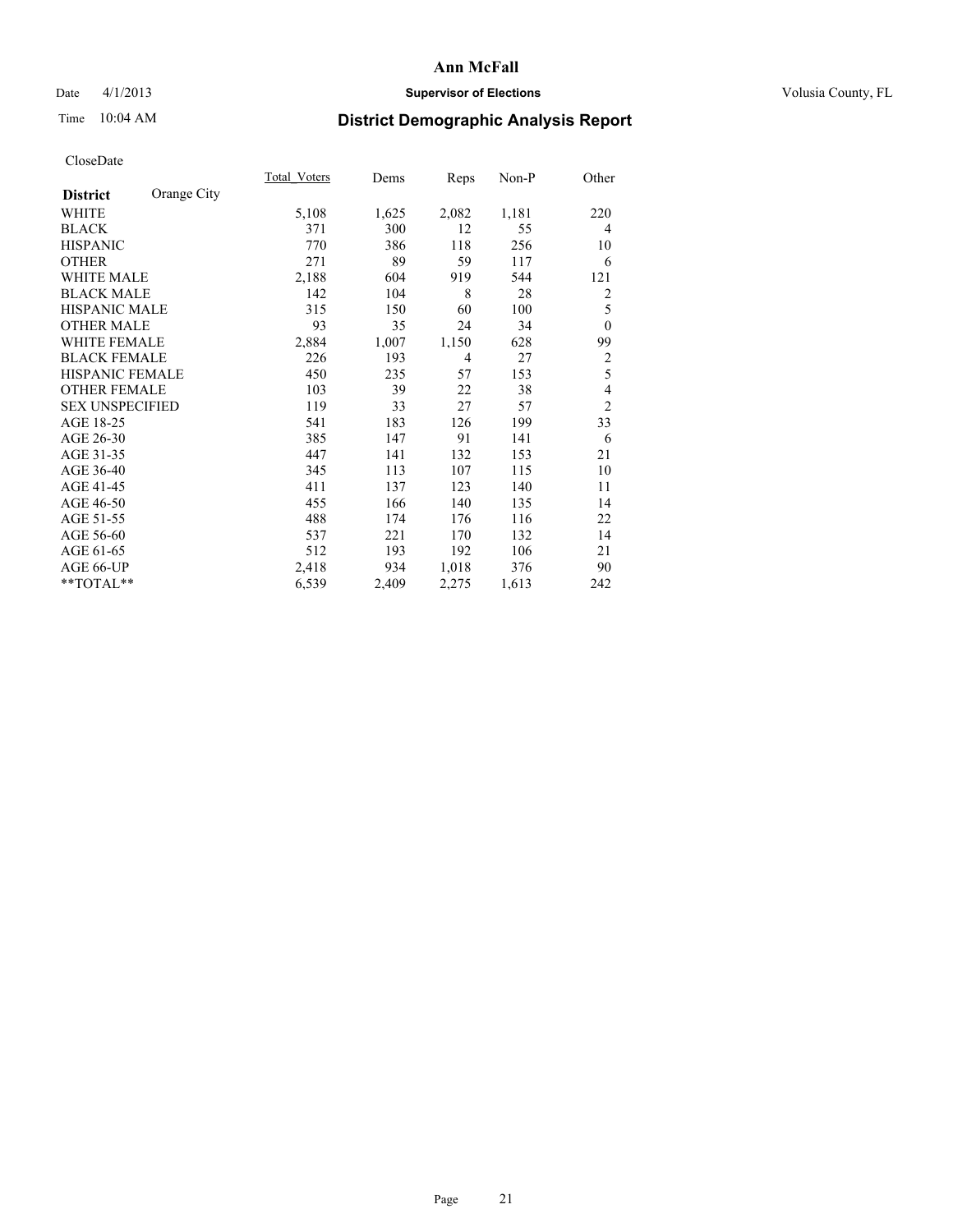### Date 4/1/2013 **Supervisor of Elections Supervisor of Elections** Volusia County, FL

## Time 10:04 AM **District Demographic Analysis Report**

| 25,884 | 8,508 | 10,988 | 5,549 | 839            |
|--------|-------|--------|-------|----------------|
| 856    | 654   | 50     | 129   | 23             |
| 587    | 241   | 154    | 183   | 9              |
| 1,437  | 451   | 369    | 580   | 37             |
| 11,743 | 3,407 | 5,191  | 2,707 | 438            |
| 380    | 271   | 25     | 71    | 13             |
| 255    | 84    | 84     | 80    | 7              |
| 523    | 163   | 142    | 199   | 19             |
| 13,954 | 5,048 | 5,742  | 2,772 | 392            |
| 466    | 377   | 25     | 54    | 10             |
| 325    | 155   | 67     | 101   | $\overline{2}$ |
| 602    | 219   | 173    | 195   | 15             |
| 516    | 130   | 112    | 262   | 12             |
| 2,423  | 728   | 770    | 868   | 57             |
| 1,519  | 464   | 491    | 506   | 58             |
| 1,360  | 411   | 448    | 458   | 43             |
| 1,452  | 420   | 519    | 437   | 76             |
| 1,931  | 561   | 821    | 490   | 59             |
| 2,370  | 710   | 1,045  | 549   | 66             |
| 2,684  | 892   | 1,130  | 591   | 71             |
| 2,863  | 1,044 | 1,216  | 525   | 78             |
| 2,869  | 1,085 | 1,119  | 573   | 92             |
| 9,339  | 3,559 | 4,013  | 1,458 | 309            |
| 28,810 | 9,874 | 11,572 | 6,455 | 909            |
|        |       |        |       |                |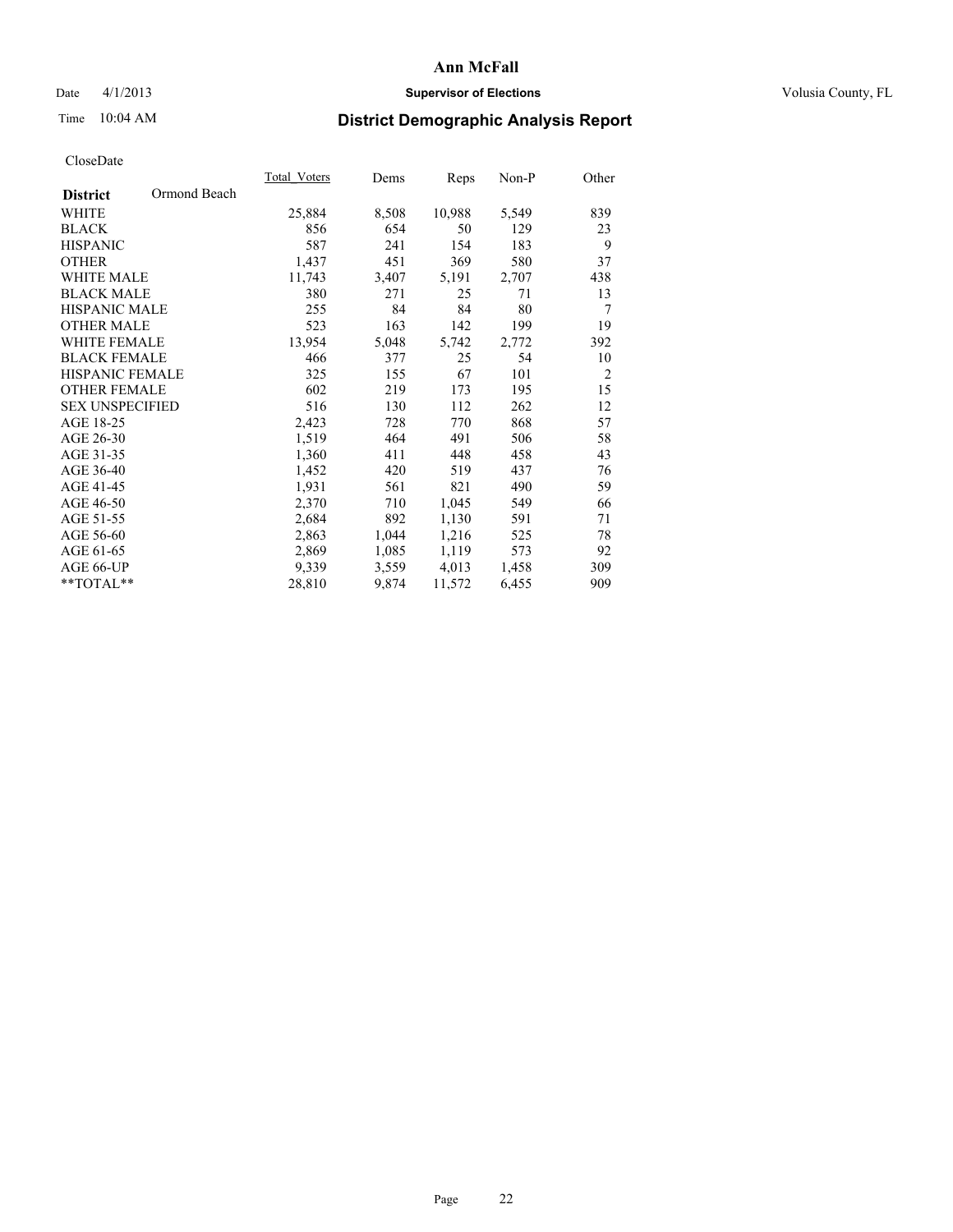### Date 4/1/2013 **Supervisor of Elections Supervisor of Elections** Volusia County, FL

## Time 10:04 AM **District Demographic Analysis Report**

|                        |         | <b>Total Voters</b> | Dems           | Reps           | Non-P          | Other          |
|------------------------|---------|---------------------|----------------|----------------|----------------|----------------|
| <b>District</b>        | Pierson |                     |                |                |                |                |
| WHITE                  |         | 535                 | 201            | 236            | 84             | 14             |
| <b>BLACK</b>           |         | 49                  | 42             | 1              | 6              | $\overline{0}$ |
| <b>HISPANIC</b>        |         | 122                 | 59             | 5              | 55             | 3              |
| <b>OTHER</b>           |         | 21                  | 5              | 5              | 11             | $\theta$       |
| WHITE MALE             |         | 258                 | 93             | 121            | 33             | 11             |
| <b>BLACK MALE</b>      |         | 23                  | 18             | 1              | $\overline{4}$ | $\theta$       |
| <b>HISPANIC MALE</b>   |         | 53                  | 31             | 1              | 20             | 1              |
| <b>OTHER MALE</b>      |         | 10                  | 3              | $\overline{2}$ | 5              | 0              |
| <b>WHITE FEMALE</b>    |         | 273                 | 107            | 113            | 50             | 3              |
| <b>BLACK FEMALE</b>    |         | 26                  | 24             | $\mathbf{0}$   | $\overline{2}$ | $\mathbf{0}$   |
| <b>HISPANIC FEMALE</b> |         | 68                  | 28             | 4              | 34             | $\overline{c}$ |
| <b>OTHER FEMALE</b>    |         | 5                   | $\overline{c}$ | $\overline{c}$ | 1              | $\theta$       |
| <b>SEX UNSPECIFIED</b> |         | 11                  | 1              | $\overline{3}$ | 7              | $\mathbf{0}$   |
| AGE 18-25              |         | 102                 | 42             | 20             | 40             | $\theta$       |
| AGE 26-30              |         | 56                  | 13             | 15             | 27             | 1              |
| AGE 31-35              |         | 51                  | 15             | 13             | 21             | $\overline{c}$ |
| AGE 36-40              |         | 48                  | 14             | 21             | 11             | $\overline{2}$ |
| AGE 41-45              |         | 44                  | 17             | 15             | 11             |                |
| AGE 46-50              |         | 63                  | 26             | 24             | 9              | 4              |
| AGE 51-55              |         | 67                  | 34             | 23             | 8              | $\overline{c}$ |
| AGE 56-60              |         | 86                  | 39             | 33             | 12             | $\overline{c}$ |
| AGE 61-65              |         | 52                  | 24             | 25             | 3              | $\mathbf{0}$   |
| AGE 66-UP              |         | 158                 | 83             | 58             | 14             | 3              |
| **TOTAL**              |         | 727                 | 307            | 247            | 156            | 17             |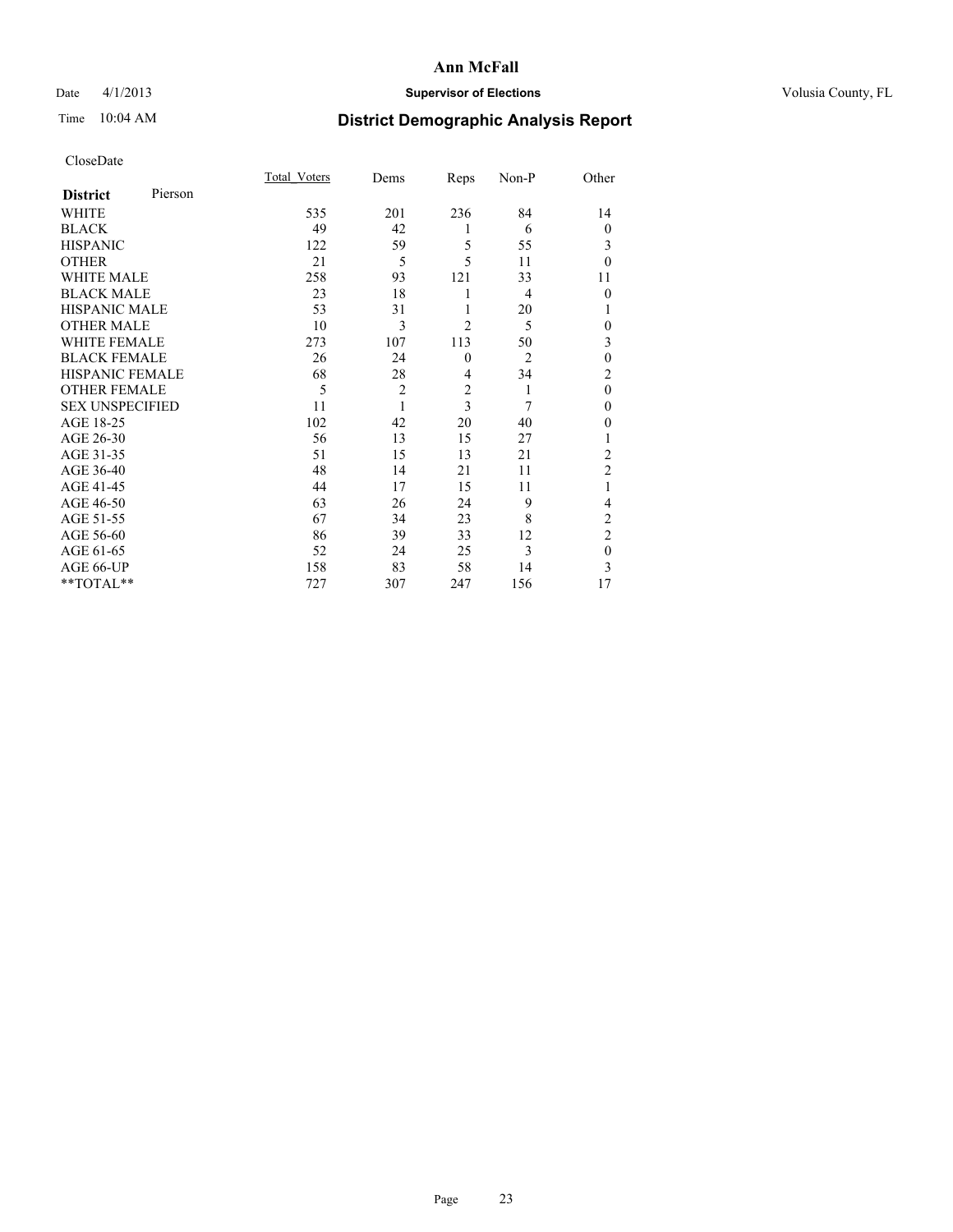### Date 4/1/2013 **Supervisor of Elections Supervisor of Elections** Volusia County, FL

## Time 10:04 AM **District Demographic Analysis Report**

|                        |             | <b>Total Voters</b> | Dems           | Reps     | Non-P          | Other                   |
|------------------------|-------------|---------------------|----------------|----------|----------------|-------------------------|
| <b>District</b>        | Ponce Inlet |                     |                |          |                |                         |
| WHITE                  |             | 2,641               | 637            | 1,354    | 571            | 79                      |
| <b>BLACK</b>           |             | 4                   |                | 1        | $\overline{2}$ | $\Omega$                |
| <b>HISPANIC</b>        |             | 40                  | 11             | 19       | 10             | $\Omega$                |
| <b>OTHER</b>           |             | 98                  | 28             | 30       | 37             | 3                       |
| WHITE MALE             |             | 1,269               | 265            | 673      | 289            | 42                      |
| <b>BLACK MALE</b>      |             | 1                   | $\overline{0}$ | $\theta$ | 1              | $\overline{0}$          |
| <b>HISPANIC MALE</b>   |             | 15                  | 6              | 6        | 3              | $\overline{0}$          |
| <b>OTHER MALE</b>      |             | 34                  | 8              | 13       | 10             | 3                       |
| <b>WHITE FEMALE</b>    |             | 1,351               | 367            | 675      | 273            | 36                      |
| <b>BLACK FEMALE</b>    |             | 3                   |                | 1        | 1              | $\overline{0}$          |
| <b>HISPANIC FEMALE</b> |             | 25                  | 5              | 13       | 7              | $\Omega$                |
| <b>OTHER FEMALE</b>    |             | 46                  | 16             | 13       | 17             | $\theta$                |
| <b>SEX UNSPECIFIED</b> |             | 39                  | 9              | 10       | 19             |                         |
| AGE 18-25              |             | 135                 | 29             | 49       | 52             | 5                       |
| AGE 26-30              |             | 72                  | 22             | 26       | 21             | $\overline{\mathbf{3}}$ |
| AGE 31-35              |             | 74                  | 14             | 28       | 29             | $\overline{\mathbf{3}}$ |
| AGE 36-40              |             | 92                  | 16             | 40       | 34             | $\overline{c}$          |
| AGE 41-45              |             | 108                 | 18             | 53       | 34             | 3                       |
| AGE 46-50              |             | 162                 | 47             | 74       | 40             | 1                       |
| AGE 51-55              |             | 263                 | 51             | 148      | 60             | $\overline{4}$          |
| AGE 56-60              |             | 287                 | 74             | 144      | 61             | 8                       |
| AGE 61-65              |             | 404                 | 99             | 186      | 100            | 19                      |
| AGE 66-UP              |             | 1,187               | 307            | 657      | 189            | 34                      |
| **TOTAL**              |             | 2,784               | 677            | 1,405    | 620            | 82                      |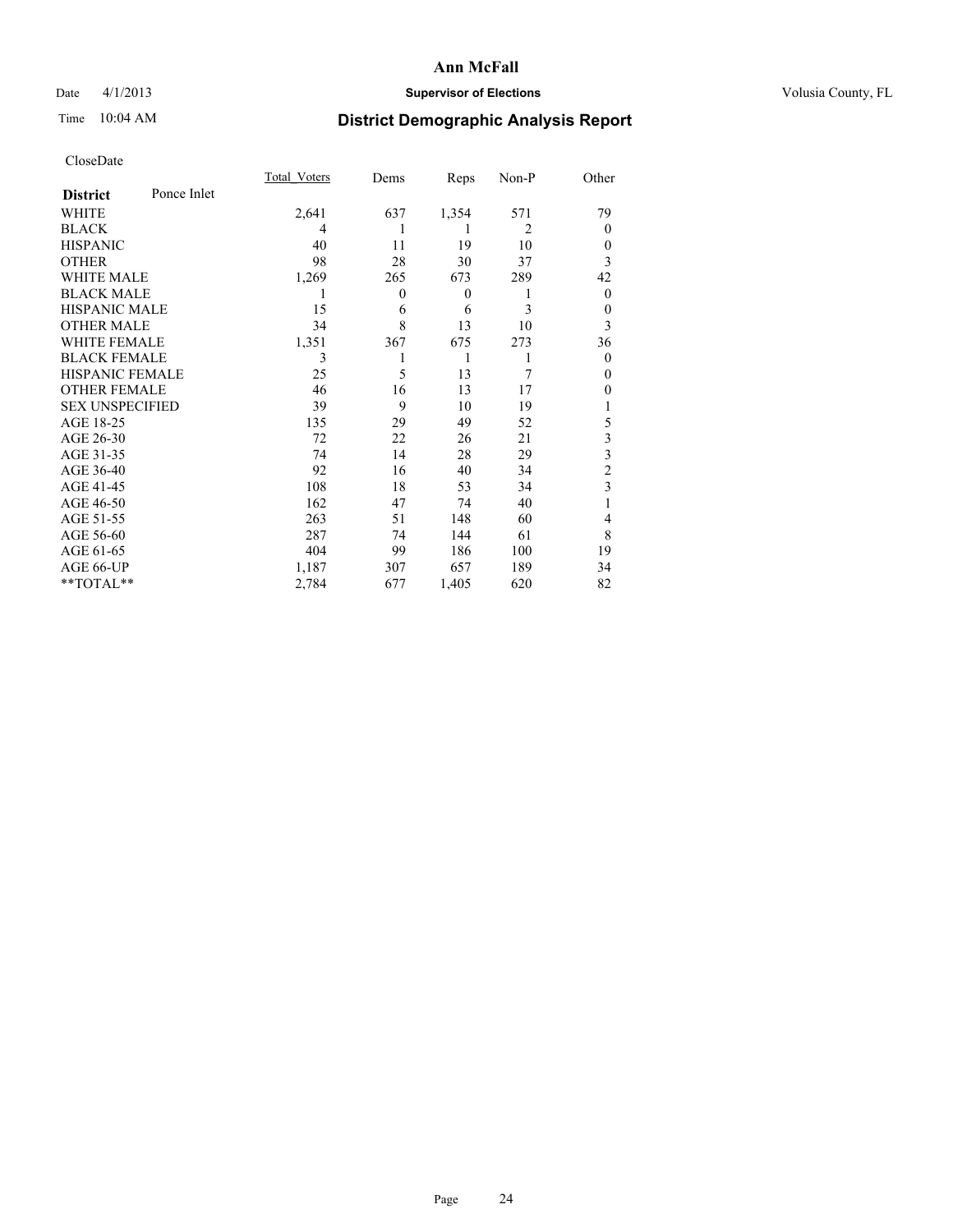### Date 4/1/2013 **Supervisor of Elections Supervisor of Elections** Volusia County, FL

# Time 10:04 AM **District Demographic Analysis Report**

| Total Voters | Dems   | <b>Reps</b> | Non-P | Other |
|--------------|--------|-------------|-------|-------|
|              |        |             |       |       |
| 34,118       | 11,340 | 13,179      | 8,383 | 1,216 |
| 1,025        | 797    | 54          | 153   | 21    |
| 966          | 381    | 213         | 353   | 19    |
| 1,753        | 545    | 388         | 771   | 49    |
| 15,550       | 4,525  | 6,388       | 4,002 | 635   |
| 430          | 316    | 31          | 73    | 10    |
| 427          | 163    | 97          | 156   | 11    |
| 637          | 200    | 147         | 261   | 29    |
| 18,225       | 6,720  | 6,667       | 4,275 | 563   |
| 585          | 472    | 22          | 80    | 11    |
| 523          | 214    | 111         | 190   | 8     |
| 733          | 264    | 173         | 280   | 16    |
| 752          | 189    | 198         | 343   | 22    |
| 3,342        | 1,020  | 936         | 1,264 | 122   |
| 2,385        | 754    | 667         | 885   | 79    |
| 2,246        | 696    | 667         | 805   | 78    |
| 2,162        | 654    | 726         | 688   | 94    |
| 2,675        | 813    | 1,007       | 785   | 70    |
| 3,117        | 967    | 1,213       | 833   | 104   |
| 3,587        | 1,194  | 1,462       | 828   | 103   |
| 3,523        | 1,310  | 1,368       | 738   | 107   |
| 3,619        | 1,393  | 1,323       | 778   | 125   |
| 11,277       | 4,286  | 4,482       | 2,084 | 425   |
| 37,934       | 13,088 | 13,851      | 9,688 | 1,307 |
|              |        |             |       |       |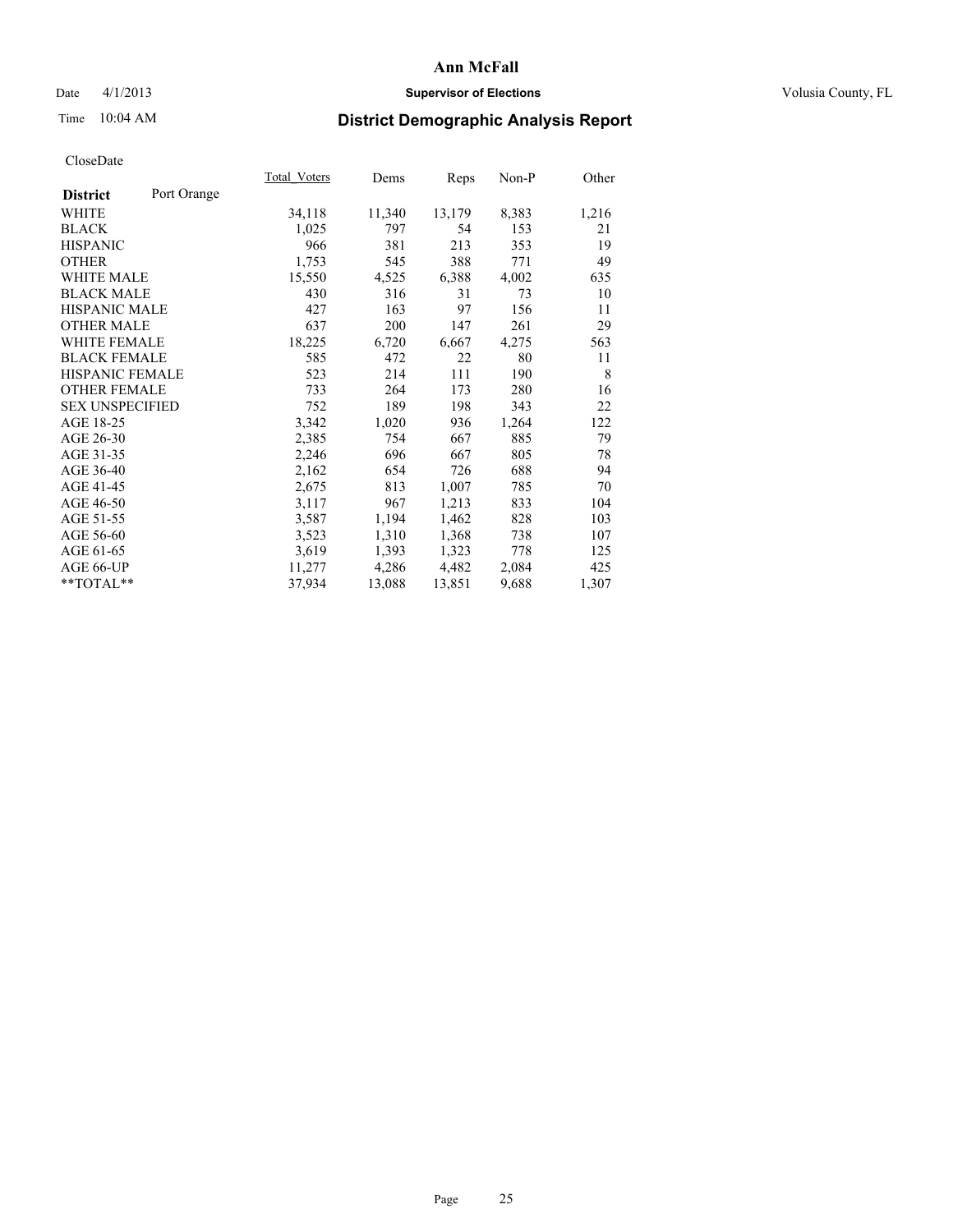### Date 4/1/2013 **Supervisor of Elections Supervisor of Elections** Volusia County, FL

## Time 10:04 AM **District Demographic Analysis Report**

|                        |               | <b>Total Voters</b> | Dems  | Reps  | $Non-P$ | Other          |
|------------------------|---------------|---------------------|-------|-------|---------|----------------|
| <b>District</b>        | South Daytona |                     |       |       |         |                |
| WHITE                  |               | 6,484               | 2,501 | 2,239 | 1,551   | 193            |
| <b>BLACK</b>           |               | 623                 | 510   | 18    | 89      | 6              |
| <b>HISPANIC</b>        |               | 178                 | 90    | 31    | 53      | $\overline{4}$ |
| <b>OTHER</b>           |               | 351                 | 137   | 60    | 151     | 3              |
| <b>WHITE MALE</b>      |               | 2,953               | 982   | 1,113 | 740     | 118            |
| <b>BLACK MALE</b>      |               | 240                 | 187   | 5     | 44      | 4              |
| <b>HISPANIC MALE</b>   |               | 86                  | 39    | 18    | 26      | 3              |
| <b>OTHER MALE</b>      |               | 98                  | 38    | 18    | 41      | 1              |
| WHITE FEMALE           |               | 3,478               | 1,494 | 1,113 | 796     | 75             |
| <b>BLACK FEMALE</b>    |               | 370                 | 314   | 12    | 42      | $\overline{2}$ |
| <b>HISPANIC FEMALE</b> |               | 88                  | 48    | 13    | 26      | 1              |
| <b>OTHER FEMALE</b>    |               | 152                 | 69    | 30    | 51      | $\overline{2}$ |
| <b>SEX UNSPECIFIED</b> |               | 171                 | 67    | 26    | 78      | $\mathbf{0}$   |
| AGE 18-25              |               | 711                 | 285   | 158   | 251     | 17             |
| AGE 26-30              |               | 570                 | 234   | 135   | 184     | 17             |
| AGE 31-35              |               | 485                 | 187   | 106   | 170     | 22             |
| AGE 36-40              |               | 437                 | 155   | 131   | 140     | 11             |
| AGE 41-45              |               | 582                 | 251   | 169   | 148     | 14             |
| AGE 46-50              |               | 672                 | 237   | 244   | 178     | 13             |
| AGE 51-55              |               | 769                 | 313   | 260   | 175     | 21             |
| AGE 56-60              |               | 754                 | 331   | 251   | 150     | 22             |
| AGE 61-65              |               | 748                 | 328   | 237   | 159     | 24             |
| AGE 66-UP              |               | 1,931               | 926   | 663   | 297     | 45             |
| **TOTAL**              |               | 7,659               | 3,247 | 2,354 | 1,852   | 206            |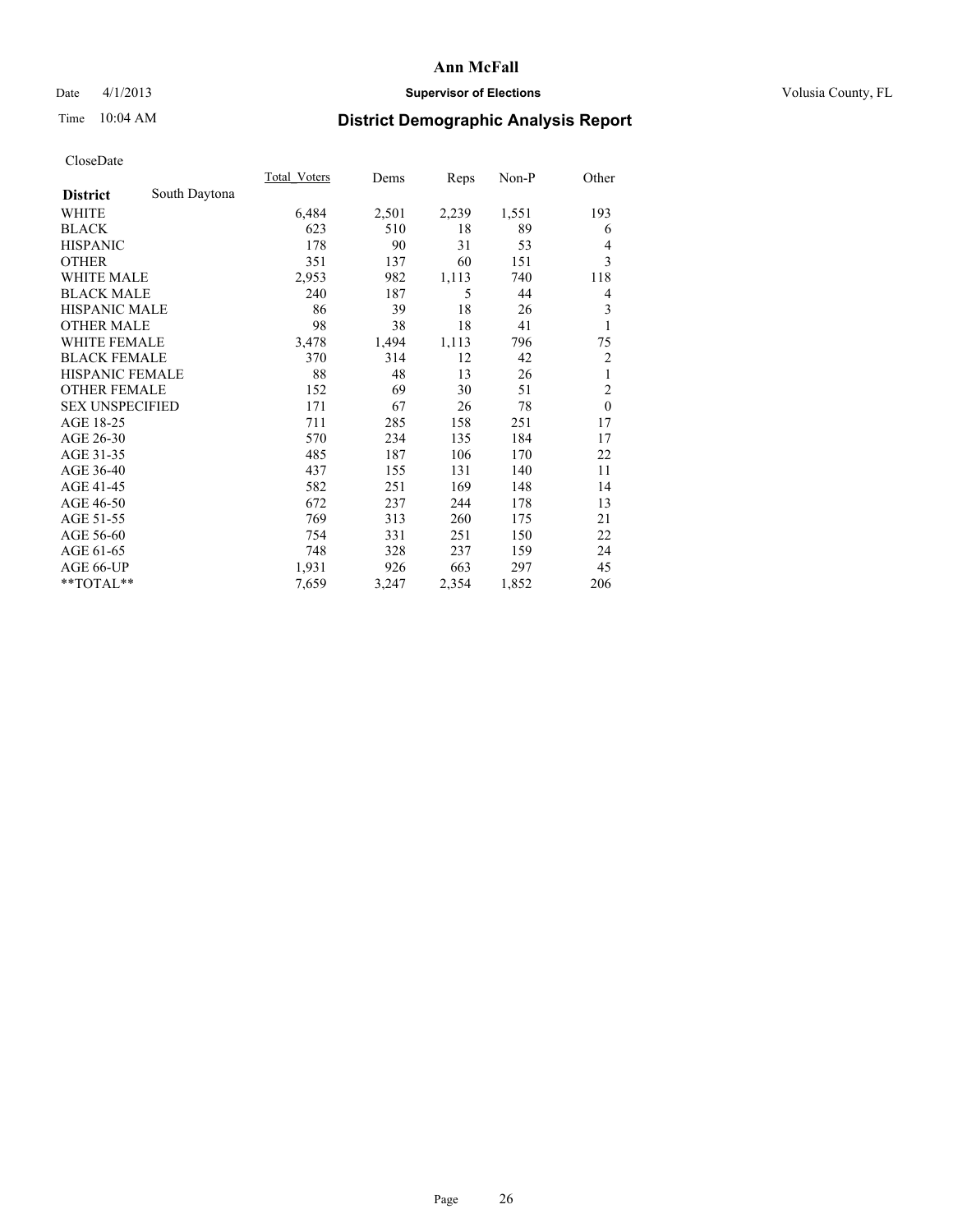### Date 4/1/2013 **Supervisor of Elections Supervisor of Elections** Volusia County, FL

# Time 10:04 AM **District Demographic Analysis Report**

|                        |               | <b>Total Voters</b> | Dems     | Reps           | Non-P    | Other |
|------------------------|---------------|---------------------|----------|----------------|----------|-------|
| <b>District</b>        | Flagler Beach |                     |          |                |          |       |
| <b>WHITE</b>           |               | 53                  | 20       | 16             | 16       |       |
| <b>BLACK</b>           |               | 0                   | $\Omega$ | $\theta$       | $\Omega$ |       |
| <b>HISPANIC</b>        |               | 0                   | 0        | 0              | $\theta$ | 0     |
| <b>OTHER</b>           |               |                     |          | 2              | 0        |       |
| <b>WHITE MALE</b>      |               | 24                  | 8        |                | 8        |       |
| <b>BLACK MALE</b>      |               | 0                   |          | 0              | 0        |       |
| <b>HISPANIC MALE</b>   |               |                     |          |                |          |       |
| <b>OTHER MALE</b>      |               | 2                   |          |                | 0        | 0     |
| <b>WHITE FEMALE</b>    |               | 29                  | 12       | 9              | 8        |       |
| <b>BLACK FEMALE</b>    |               | 0                   | $\Omega$ | 0              | 0        | 0     |
| <b>HISPANIC FEMALE</b> |               |                     |          |                |          |       |
| <b>OTHER FEMALE</b>    |               |                     | 0        |                | 0        | 0     |
| <b>SEX UNSPECIFIED</b> |               |                     |          |                |          |       |
| AGE 18-25              |               |                     |          | 0              |          | 0     |
| AGE 26-30              |               |                     |          | 0              | 0        | 0     |
| AGE 31-35              |               |                     |          |                |          |       |
| AGE 36-40              |               |                     |          | 0              | 0        | 0     |
| AGE 41-45              |               |                     |          |                |          |       |
| AGE 46-50              |               |                     |          |                |          | 0     |
| AGE 51-55              |               |                     |          | 2              |          |       |
| AGE 56-60              |               | 2                   |          | $\overline{c}$ | 0        |       |
| AGE 61-65              |               | 9                   | 3        |                |          |       |
| AGE 66-UP              |               | 36                  | 16       | 12             |          |       |
| **TOTAL**              |               | 56                  | 21       | 18             | 16       |       |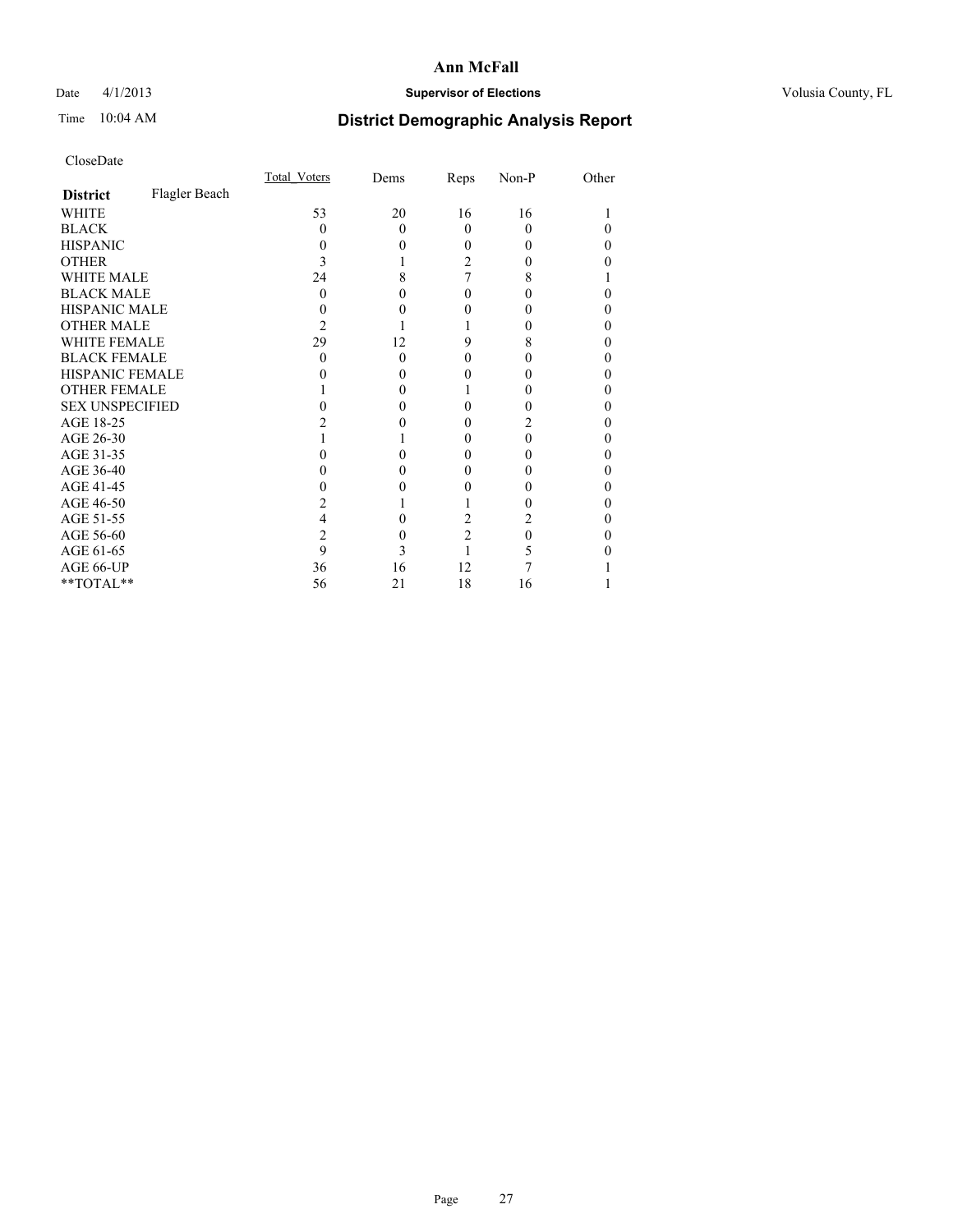#### Date 4/1/2013 **Supervisor of Elections Supervisor of Elections** Volusia County, FL

# Time 10:04 AM **District Demographic Analysis Report**

|                        |                           | Total Voters | Dems   | Reps   | Non-P  | Other |
|------------------------|---------------------------|--------------|--------|--------|--------|-------|
| <b>District</b>        | <b>Hospital Authority</b> |              |        |        |        |       |
| <b>WHITE</b>           |                           | 96,508       | 30,245 | 40,255 | 21,829 | 4,179 |
| <b>BLACK</b>           |                           | 10,038       | 7,940  | 409    | 1,527  | 162   |
| <b>HISPANIC</b>        |                           | 17,822       | 8,679  | 2,867  | 5,910  | 366   |
| <b>OTHER</b>           |                           | 6,611        | 2,070  | 1,447  | 2,928  | 166   |
| <b>WHITE MALE</b>      |                           | 44,511       | 12,181 | 19,540 | 10,543 | 2,247 |
| <b>BLACK MALE</b>      |                           | 4,209        | 3,148  | 218    | 743    | 100   |
| <b>HISPANIC MALE</b>   |                           | 8,243        | 3,844  | 1,420  | 2,783  | 196   |
| <b>OTHER MALE</b>      |                           | 2,211        | 736    | 548    | 857    | 70    |
| <b>WHITE FEMALE</b>    |                           | 51,241       | 17,858 | 20,427 | 11,048 | 1,908 |
| <b>BLACK FEMALE</b>    |                           | 5,709        | 4,704  | 187    | 757    | 61    |
| <b>HISPANIC FEMALE</b> |                           | 9.381        | 4,734  | 1,430  | 3,053  | 164   |
| <b>OTHER FEMALE</b>    |                           | 2,600        | 985    | 575    | 975    | 65    |
| <b>SEX UNSPECIFIED</b> |                           | 2,874        | 744    | 633    | 1,435  | 62    |
| AGE 18-25              |                           | 14,497       | 4,804  | 3,556  | 5,578  | 559   |
| AGE 26-30              |                           | 8,844        | 2,910  | 2,252  | 3,337  | 345   |
| AGE 31-35              |                           | 9,091        | 3,165  | 2,424  | 3,077  | 425   |
| AGE 36-40              |                           | 9,114        | 3,115  | 2,783  | 2,800  | 416   |
| AGE 41-45              |                           | 10,434       | 3,505  | 3,685  | 2,851  | 393   |
| AGE 46-50              |                           | 12,008       | 4,153  | 4,522  | 2,904  | 429   |
| AGE 51-55              |                           | 12,891       | 4,726  | 4,985  | 2,739  | 441   |
| AGE 56-60              |                           | 12,059       | 4,766  | 4,482  | 2,398  | 413   |
| AGE 61-65              |                           | 11,458       | 4,690  | 4,238  | 2,093  | 437   |
| AGE 66-UP              |                           | 30,908       | 13,243 | 12,099 | 4,540  | 1,026 |
| $*$ $TOTAL**$          |                           | 131,305      | 49,077 | 45,026 | 32,318 | 4,884 |
|                        |                           |              |        |        |        |       |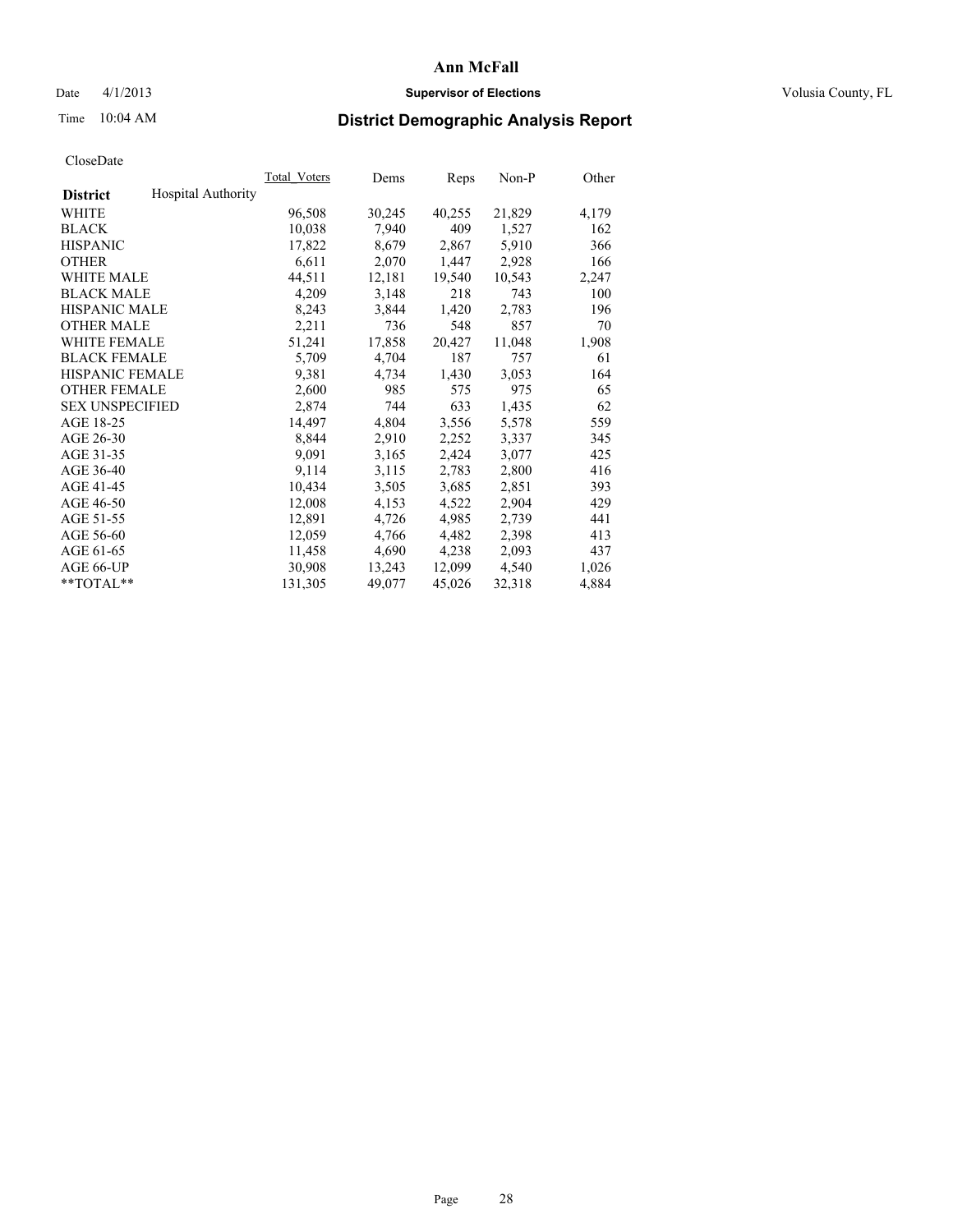### Date 4/1/2013 **Supervisor of Elections Supervisor of Elections** Volusia County, FL

# Time 10:04 AM **District Demographic Analysis Report**

|                        |                       | Total Voters | Dems  | <b>Reps</b> | $Non-P$ | Other |
|------------------------|-----------------------|--------------|-------|-------------|---------|-------|
| <b>District</b>        | Florida House Seat 24 |              |       |             |         |       |
| WHITE                  |                       | 17,379       | 5,353 | 7,662       | 3,667   | 697   |
| <b>BLACK</b>           |                       | 428          | 339   | 20          | 62      | 7     |
| <b>HISPANIC</b>        |                       | 840          | 358   | 144         | 319     | 19    |
| <b>OTHER</b>           |                       | 833          | 205   | 271         | 333     | 24    |
| <b>WHITE MALE</b>      |                       | 8,065        | 2,160 | 3,730       | 1,795   | 380   |
| <b>BLACK MALE</b>      |                       | 195          | 147   | 14          | 28      | 6     |
| <b>HISPANIC MALE</b>   |                       | 383          | 165   | 57          | 150     | 11    |
| <b>OTHER MALE</b>      |                       | 291          | 67    | 110         | 103     | 11    |
| <b>WHITE FEMALE</b>    |                       | 9,172        | 3,161 | 3,868       | 1,829   | 314   |
| <b>BLACK FEMALE</b>    |                       | 230          | 189   | 6           | 34      | 1     |
| HISPANIC FEMALE        |                       | 444          | 187   | 85          | 164     | 8     |
| <b>OTHER FEMALE</b>    |                       | 314          | 99    | 108         | 100     | 7     |
| <b>SEX UNSPECIFIED</b> |                       | 386          | 80    | 119         | 178     | 9     |
| AGE 18-25              |                       | 1,448        | 362   | 480         | 551     | 55    |
| AGE 26-30              |                       | 886          | 243   | 263         | 344     | 36    |
| AGE 31-35              |                       | 797          | 218   | 255         | 284     | 40    |
| AGE 36-40              |                       | 797          | 214   | 322         | 227     | 34    |
| AGE 41-45              |                       | 1,080        | 284   | 466         | 288     | 42    |
| AGE 46-50              |                       | 1,407        | 388   | 650         | 320     | 49    |
| AGE 51-55              |                       | 1,843        | 572   | 808         | 398     | 65    |
| AGE 56-60              |                       | 2,017        | 713   | 838         | 380     | 86    |
| AGE 61-65              |                       | 2,287        | 806   | 918         | 457     | 106   |
| AGE 66-UP              |                       | 6,944        | 2,465 | 3,102       | 1,141   | 236   |
| $*$ $TOTAL**$          |                       | 19,506       | 6,265 | 8,102       | 4,390   | 749   |
|                        |                       |              |       |             |         |       |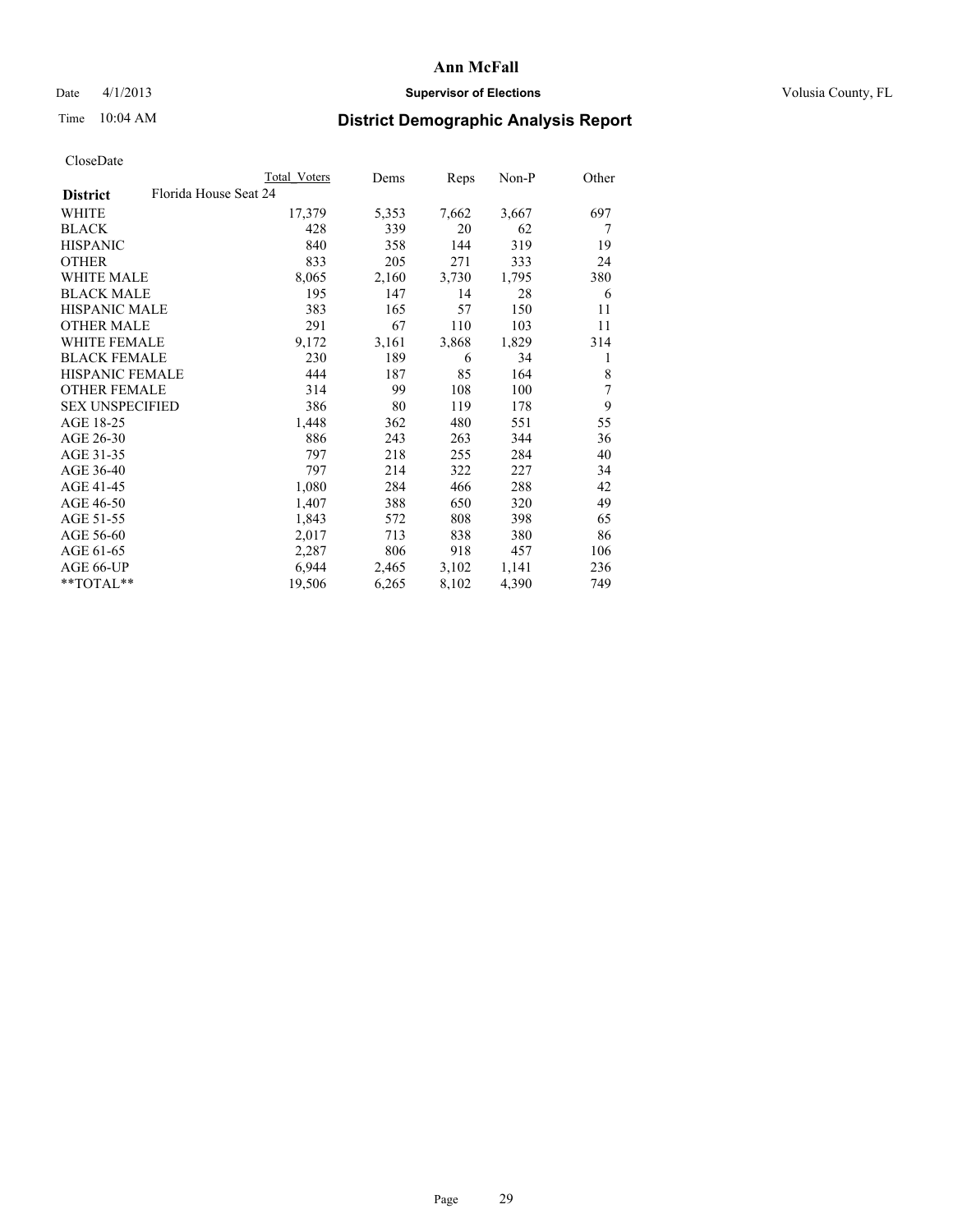#### Date 4/1/2013 **Supervisor of Elections Supervisor of Elections** Volusia County, FL

# Time 10:04 AM **District Demographic Analysis Report**

| Total Voters | Dems                  | Reps   | Non-P  | Other |
|--------------|-----------------------|--------|--------|-------|
|              |                       |        |        |       |
| 101,649      | 33,247                | 41,530 | 23,544 | 3,328 |
| 2,927        | 2,293                 | 142    | 435    | 57    |
| 2,257        | 879                   | 584    | 754    | 40    |
| 4,872        | 1,466                 | 1,176  | 2,105  | 125   |
| 47,030       | 13,482                | 20,203 | 11,570 | 1,775 |
| 1,276        | 939                   | 71     | 234    | 32    |
| 1,017        | 368                   | 276    | 347    | 26    |
| 1,754        | 532                   | 454    | 706    | 62    |
| 53,749       | 19,508                | 21,029 | 11,696 | 1,516 |
| 1,621        | 1,331                 | 70     | 195    | 25    |
| 1,210        | 502                   | 297    | 397    | 14    |
| 2,034        | 729                   | 533    | 725    | 47    |
| 2,014        | 494                   | 499    | 968    | 53    |
| 8,779        | 2,592                 | 2,608  | 3,304  | 275   |
| 6,058        | 1,890                 | 1,770  | 2,189  | 209   |
| 5,613        | 1,709                 | 1,710  | 2,011  | 183   |
| 5,615        | 1,664                 | 1,889  | 1,823  | 239   |
| 7,192        | 2,129                 | 2,778  | 2,075  | 210   |
| 8,738        | 2,675                 | 3,616  | 2,205  | 242   |
| 10,621       | 3,449                 | 4,439  | 2,429  | 304   |
| 11,073       | 4,013                 | 4,456  | 2,291  | 313   |
| 11,673       | 4,326                 | 4,501  | 2,467  | 379   |
| 36,517       | 13,501                | 15,701 | 6,113  | 1,202 |
| 111,880      | 37,949                | 43,468 | 26,907 | 3,556 |
|              | Florida House Seat 25 |        |        |       |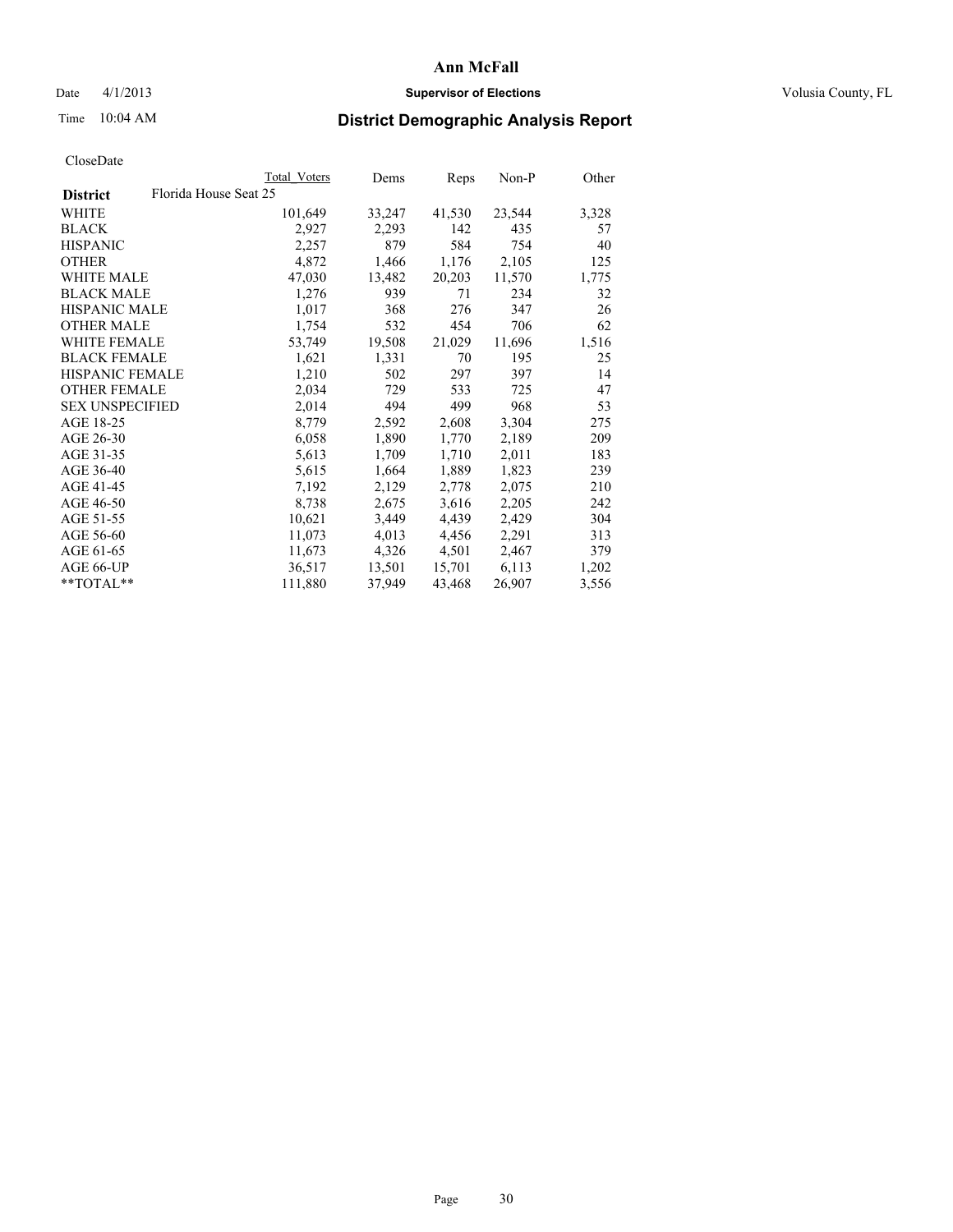#### Date 4/1/2013 **Supervisor of Elections Supervisor of Elections** Volusia County, FL

# Time 10:04 AM **District Demographic Analysis Report**

|                        |                       | Total Voters | Dems   | Reps   | Non-P  | Other |
|------------------------|-----------------------|--------------|--------|--------|--------|-------|
| <b>District</b>        | Florida House Seat 26 |              |        |        |        |       |
| <b>WHITE</b>           |                       | 64,397       | 22,539 | 24,389 | 14,927 | 2,542 |
| <b>BLACK</b>           |                       | 19,297       | 16,147 | 465    | 2,525  | 160   |
| <b>HISPANIC</b>        |                       | 3,477        | 1,604  | 595    | 1,191  | 87    |
| <b>OTHER</b>           |                       | 4,830        | 1,774  | 854    | 2,105  | 97    |
| <b>WHITE MALE</b>      |                       | 29,532       | 8,974  | 11,951 | 7,206  | 1,401 |
| <b>BLACK MALE</b>      |                       | 7,367        | 5,910  | 227    | 1,138  | 92    |
| <b>HISPANIC MALE</b>   |                       | 1,554        | 667    | 289    | 554    | 44    |
| <b>OTHER MALE</b>      |                       | 1,494        | 554    | 317    | 582    | 41    |
| <b>WHITE FEMALE</b>    |                       | 34,363       | 13,401 | 12,269 | 7,564  | 1,129 |
| <b>BLACK FEMALE</b>    |                       | 11,637       | 10,011 | 230    | 1,329  | 67    |
| <b>HISPANIC FEMALE</b> |                       | 1,871        | 912    | 299    | 620    | 40    |
| <b>OTHER FEMALE</b>    |                       | 1,944        | 847    | 374    | 686    | 37    |
| <b>SEX UNSPECIFIED</b> |                       | 2,239        | 788    | 347    | 1,069  | 35    |
| AGE 18-25              |                       | 12,888       | 6,485  | 2,087  | 4,016  | 300   |
| AGE 26-30              |                       | 6,935        | 3,024  | 1,432  | 2,258  | 221   |
| AGE 31-35              |                       | 6,011        | 2,609  | 1,350  | 1,826  | 226   |
| AGE 36-40              |                       | 5,572        | 2,329  | 1,455  | 1,579  | 209   |
| AGE 41-45              |                       | 6,501        | 2,671  | 1,900  | 1,725  | 205   |
| AGE 46-50              |                       | 7,462        | 3,123  | 2,333  | 1,769  | 237   |
| AGE 51-55              |                       | 8,536        | 3,754  | 2,753  | 1,734  | 295   |
| AGE 56-60              |                       | 8,250        | 3,890  | 2,575  | 1,534  | 251   |
| AGE 61-65              |                       | 8,019        | 3,685  | 2,605  | 1,451  | 278   |
| AGE 66-UP              |                       | 22,135       | 10,657 | 7,845  | 2,955  | 678   |
| $*$ $TOTAL**$          |                       | 92,310       | 42,227 | 26,335 | 20,848 | 2,900 |
|                        |                       |              |        |        |        |       |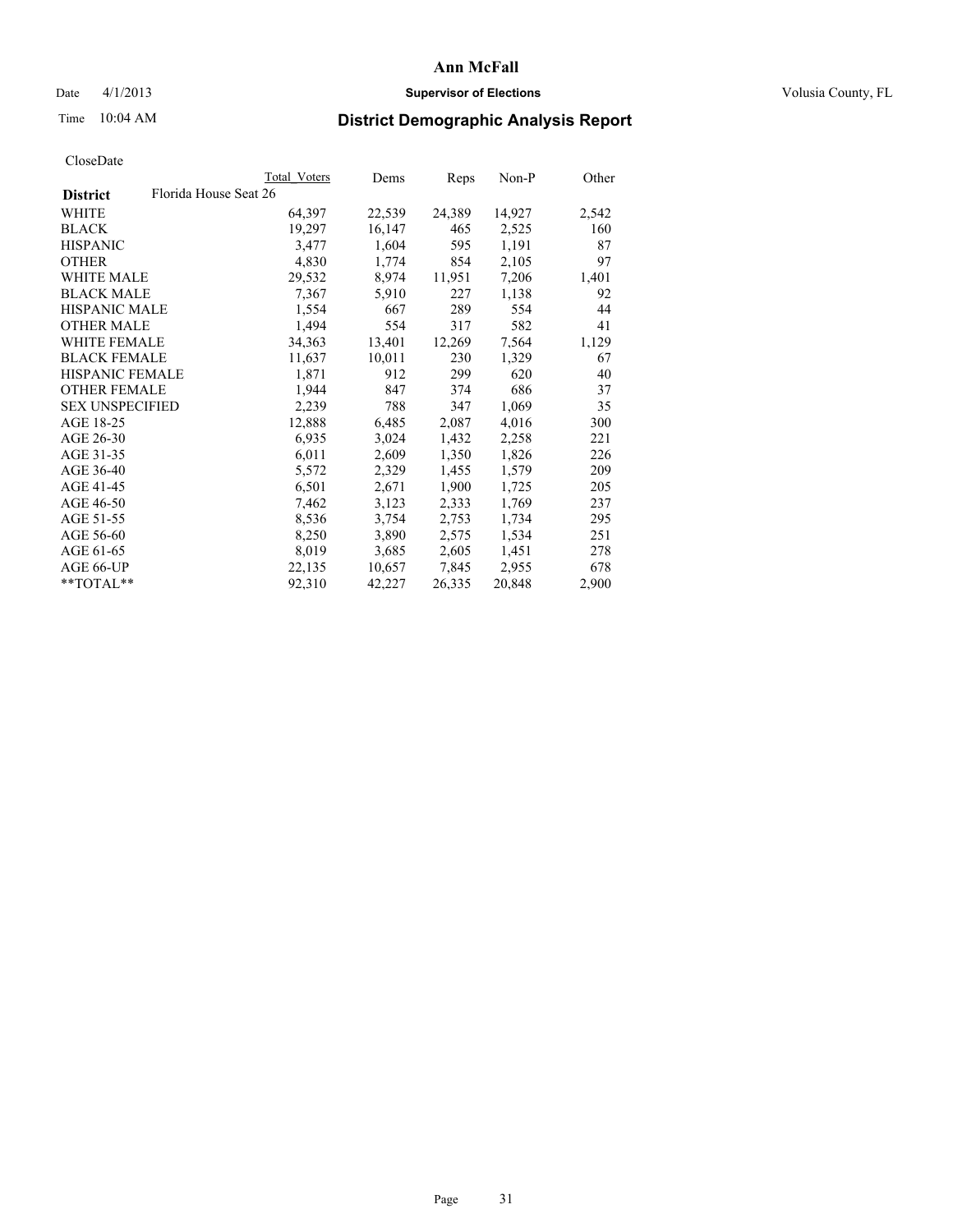#### Date 4/1/2013 **Supervisor of Elections Supervisor of Elections** Volusia County, FL

## Time 10:04 AM **District Demographic Analysis Report**

|                                          | <b>Total Voters</b> | Dems   | Reps   | Non-P  | Other |
|------------------------------------------|---------------------|--------|--------|--------|-------|
| Florida House Seat 27<br><b>District</b> |                     |        |        |        |       |
| WHITE                                    | 74,315              | 23,650 | 29,698 | 17,993 | 2,974 |
| <b>BLACK</b>                             | 6,344               | 4,928  | 284    | 1,020  | 112   |
| <b>HISPANIC</b>                          | 15,275              | 7,562  | 2,457  | 4,964  | 292   |
| <b>OTHER</b>                             | 4,884               | 1,547  | 1,005  | 2,214  | 118   |
| WHITE MALE                               | 34,389              | 9,611  | 14,491 | 8,674  | 1,613 |
| <b>BLACK MALE</b>                        | 2,766               | 2,025  | 157    | 515    | 69    |
| <b>HISPANIC MALE</b>                     | 7,108               | 3,358  | 1,229  | 2,358  | 163   |
| <b>OTHER MALE</b>                        | 1,659               | 556    | 395    | 657    | 51    |
| <b>WHITE FEMALE</b>                      | 39,337              | 13,872 | 14,986 | 9,135  | 1,344 |
| <b>BLACK FEMALE</b>                      | 3,505               | 2,846  | 127    | 489    | 43    |
| <b>HISPANIC FEMALE</b>                   | 8,003               | 4,121  | 1,215  | 2,541  | 126   |
| <b>OTHER FEMALE</b>                      | 1,945               | 751    | 407    | 733    | 54    |
| <b>SEX UNSPECIFIED</b>                   | 2,106               | 547    | 437    | 1,089  | 33    |
| AGE 18-25                                | 10,534              | 3,497  | 2,435  | 4,220  | 382   |
| AGE 26-30                                | 6,619               | 2,185  | 1,629  | 2,565  | 240   |
| AGE 31-35                                | 7,016               | 2,417  | 1,773  | 2,512  | 314   |
| AGE 36-40                                | 7,139               | 2,465  | 2,079  | 2,299  | 296   |
| AGE 41-45                                | 7,940               | 2,723  | 2,705  | 2,229  | 283   |
| AGE 46-50                                | 9,248               | 3,261  | 3,297  | 2,380  | 310   |
| AGE 51-55                                | 9.911               | 3,615  | 3,740  | 2,247  | 309   |
| AGE 56-60                                | 9,392               | 3,678  | 3,375  | 2,047  | 292   |
| AGE 61-65                                | 8,819               | 3,579  | 3,143  | 1,798  | 299   |
| AGE 66-UP                                | 24,430              | 10,374 | 9,302  | 3,979  | 775   |
| **TOTAL**                                | 101,048             | 37,794 | 33,478 | 26,276 | 3,500 |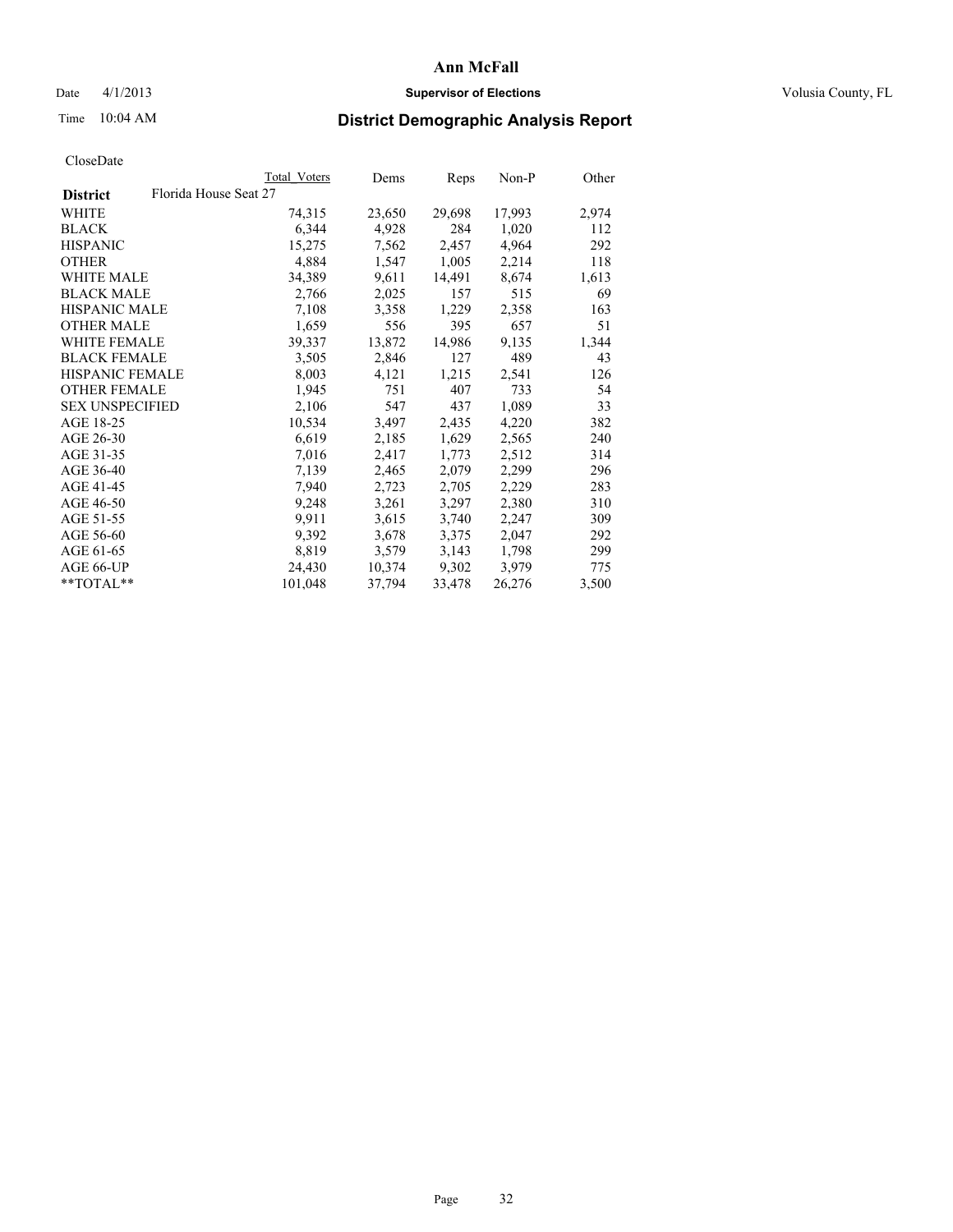#### Date 4/1/2013 **Supervisor of Elections Supervisor of Elections** Volusia County, FL

# Time 10:04 AM **District Demographic Analysis Report**

|                        |                         | Total Voters | Dems   | <b>Reps</b> | Non-P  | Other |
|------------------------|-------------------------|--------------|--------|-------------|--------|-------|
| <b>District</b>        | School Board District 1 |              |        |             |        |       |
| <b>WHITE</b>           |                         | 53,185       | 16,671 | 22,984      | 11,293 | 2,237 |
| <b>BLACK</b>           |                         | 4,755        | 3,861  | 170         | 661    | 63    |
| <b>HISPANIC</b>        |                         | 4,184        | 1,846  | 791         | 1,446  | 101   |
| <b>OTHER</b>           |                         | 3,040        | 919    | 745         | 1,292  | 84    |
| WHITE MALE             |                         | 24,303       | 6,612  | 11,073      | 5,426  | 1,192 |
| <b>BLACK MALE</b>      |                         | 1,889        | 1,467  | 74          | 312    | 36    |
| <b>HISPANIC MALE</b>   |                         | 1,841        | 769    | 379         | 646    | 47    |
| <b>OTHER MALE</b>      |                         | 998          | 319    | 271         | 376    | 32    |
| WHITE FEMALE           |                         | 28,463       | 9,952  | 11,739      | 5,742  | 1,030 |
| <b>BLACK FEMALE</b>    |                         | 2,806        | 2,351  | 92          | 337    | 26    |
| HISPANIC FEMALE        |                         | 2,297        | 1,056  | 406         | 783    | 52    |
| <b>OTHER FEMALE</b>    |                         | 1,194        | 428    | 301         | 432    | 33    |
| <b>SEX UNSPECIFIED</b> |                         | 1,373        | 343    | 355         | 638    | 37    |
| AGE 18-25              |                         | 6,609        | 2,108  | 1,805       | 2,434  | 262   |
| AGE 26-30              |                         | 4,050        | 1,291  | 1,163       | 1,434  | 162   |
| AGE 31-35              |                         | 4,054        | 1,342  | 1,249       | 1,277  | 186   |
| AGE 36-40              |                         | 3,964        | 1,281  | 1,334       | 1,158  | 191   |
| AGE 41-45              |                         | 4,840        | 1,524  | 1,836       | 1,300  | 180   |
| AGE 46-50              |                         | 5,487        | 1,755  | 2,272       | 1,254  | 206   |
| AGE 51-55              |                         | 6,150        | 2,152  | 2,564       | 1,216  | 218   |
| AGE 56-60              |                         | 6,095        | 2,333  | 2,404       | 1,143  | 215   |
| AGE 61-65              |                         | 6,123        | 2,394  | 2,462       | 1,024  | 243   |
| AGE 66-UP              |                         | 17,937       | 7,174  | 7,627       | 2,507  | 629   |
| **TOTAL**              |                         | 65,309       | 23,354 | 24,716      | 14,747 | 2,492 |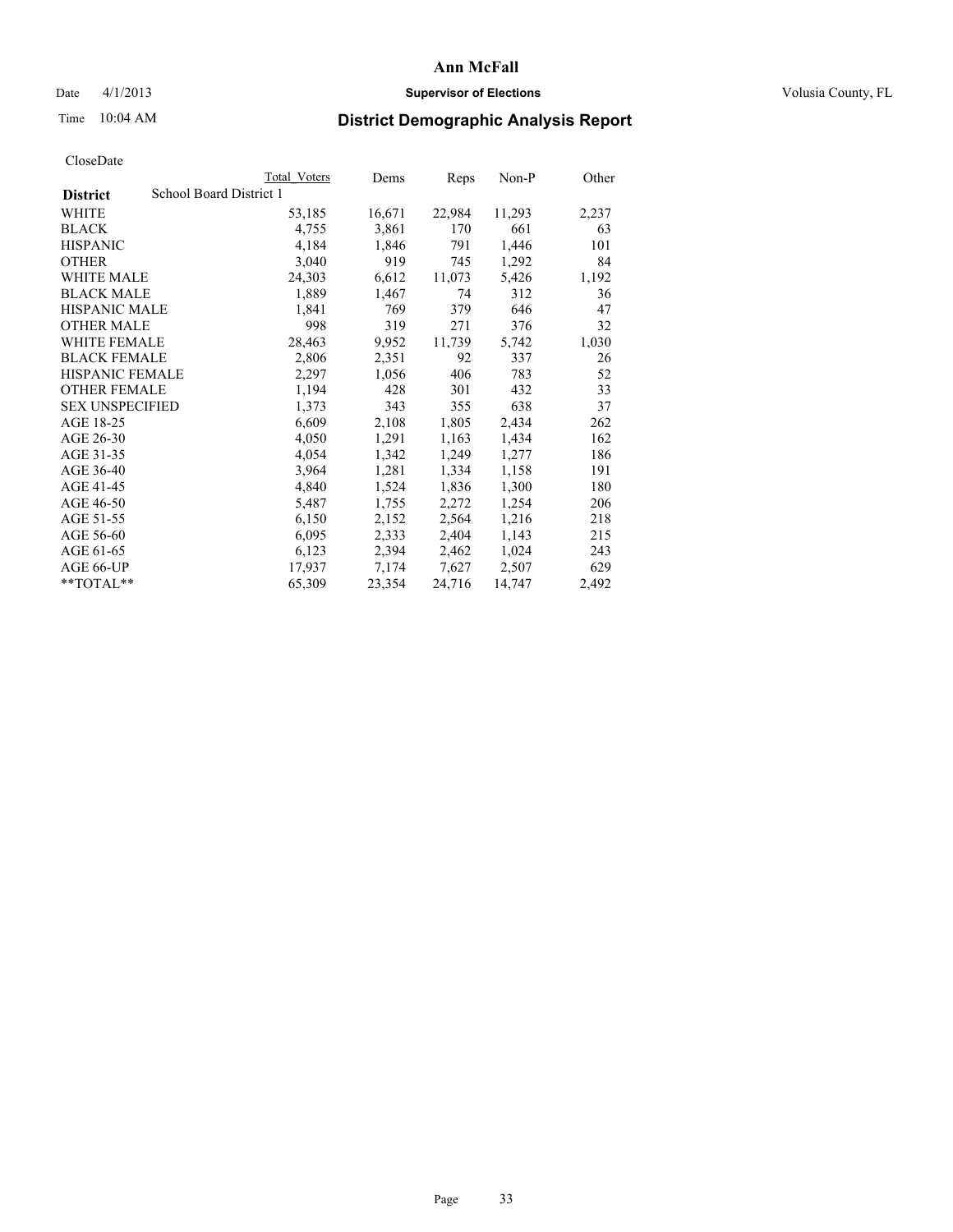### Date 4/1/2013 **Supervisor of Elections Supervisor of Elections** Volusia County, FL

# Time 10:04 AM **District Demographic Analysis Report**

| <b>Total Voters</b> | Dems                    | Reps   | Non-P  | Other |
|---------------------|-------------------------|--------|--------|-------|
|                     |                         |        |        |       |
| 45,397              | 15,912                  | 16,818 | 11,022 | 1,645 |
| 12,338              | 10,327                  | 277    | 1,639  | 95    |
| 1,632               | 741                     | 325    | 541    | 25    |
| 3,266               | 1,243                   | 553    | 1,407  | 63    |
| 21,197              | 6,467                   | 8,394  | 5,395  | 941   |
| 4,681               | 3,772                   | 134    | 728    | 47    |
| 763                 | 323                     | 159    | 264    | 17    |
| 1,052               | 392                     | 205    | 425    | 30    |
| 23,782              | 9,292                   | 8,300  | 5,499  | 691   |
| 7,450               | 6,395                   | 139    | 868    | 48    |
| 835                 | 403                     | 161    | 263    | 8     |
| 1,370               | 608                     | 254    | 487    | 21    |
| 1,503               | 571                     | 227    | 680    | 25    |
| 8,458               | 4,624                   | 1,208  | 2,457  | 169   |
| 4,558               | 2,029                   | 906    | 1,489  | 134   |
| 3,598               | 1,554                   | 761    | 1,162  | 121   |
| 3,180               | 1,355                   | 758    | 969    | 98    |
| 3,701               | 1,569                   | 1,011  | 1,012  | 109   |
| 4,576               | 1,946                   | 1,347  | 1,168  | 115   |
| 5,676               | 2,428                   | 1,846  | 1,228  | 174   |
| 5,531               | 2,488                   | 1,743  | 1,143  | 157   |
| 5,891               | 2,510                   | 1,925  | 1,269  | 187   |
| 17,692              | 7,848                   | 6,491  | 2,782  | 571   |
| 62,862              | 28,352                  | 17,996 | 14,679 | 1,835 |
|                     | School Board District 2 |        |        |       |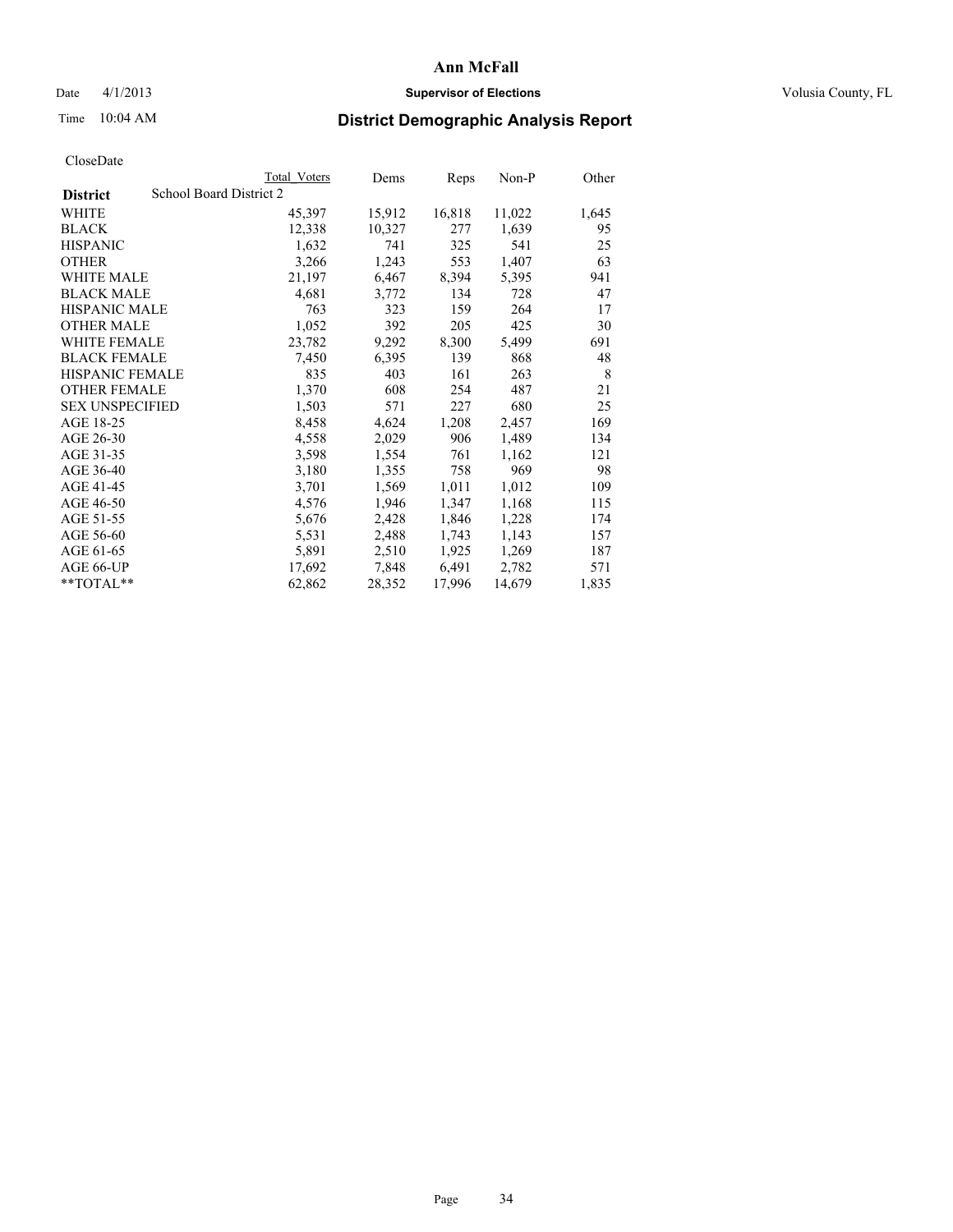#### Date 4/1/2013 **Supervisor of Elections Supervisor of Elections** Volusia County, FL

# Time 10:04 AM **District Demographic Analysis Report**

|                                            | Total Voters | Dems   | Reps   | $Non-P$ | Other |
|--------------------------------------------|--------------|--------|--------|---------|-------|
| School Board District 3<br><b>District</b> |              |        |        |         |       |
| WHITE                                      | 64,819       | 21,438 | 25,774 | 15,642  | 1,965 |
| <b>BLACK</b>                               | 1,988        | 1,629  | 75     | 263     | 21    |
| <b>HISPANIC</b>                            | 1,096        | 422    | 286    | 362     | 26    |
| <b>OTHER</b>                               | 2,590        | 724    | 592    | 1,207   | 67    |
| WHITE MALE                                 | 29,959       | 8,685  | 12,616 | 7,608   | 1,050 |
| <b>BLACK MALE</b>                          | 877          | 680    | 40     | 142     | 15    |
| <b>HISPANIC MALE</b>                       | 496          | 177    | 126    | 178     | 15    |
| <b>OTHER MALE</b>                          | 892          | 255    | 237    | 369     | 31    |
| <b>WHITE FEMALE</b>                        | 34,321       | 12,596 | 12,960 | 7,867   | 898   |
| <b>BLACK FEMALE</b>                        | 1,092        | 933    | 34     | 119     | 6     |
| <b>HISPANIC FEMALE</b>                     | 587          | 241    | 156    | 179     | 11    |
| <b>OTHER FEMALE</b>                        | 1,041        | 366    | 262    | 384     | 29    |
| <b>SEX UNSPECIFIED</b>                     | 1,228        | 280    | 296    | 628     | 24    |
| AGE 18-25                                  | 5,450        | 1,601  | 1,503  | 2,182   | 164   |
| AGE 26-30                                  | 3,635        | 1,153  | 1,000  | 1,375   | 107   |
| AGE 31-35                                  | 3,642        | 1,076  | 1,080  | 1,369   | 117   |
| AGE 36-40                                  | 3,659        | 1,112  | 1,220  | 1,191   | 136   |
| AGE 41-45                                  | 4,647        | 1,417  | 1,745  | 1,373   | 112   |
| AGE 46-50                                  | 5,384        | 1,673  | 2,172  | 1,408   | 131   |
| AGE 51-55                                  | 6,630        | 2,170  | 2,731  | 1,554   | 175   |
| AGE 56-60                                  | 7,157        | 2,654  | 2,786  | 1,522   | 195   |
| AGE 61-65                                  | 7,404        | 2,814  | 2,811  | 1,555   | 224   |
| AGE 66-UP                                  | 22,962       | 8,568  | 9,698  | 3,974   | 722   |
| $*$ $TOTAL**$                              | 70,570       | 24,238 | 26,746 | 17,503  | 2,083 |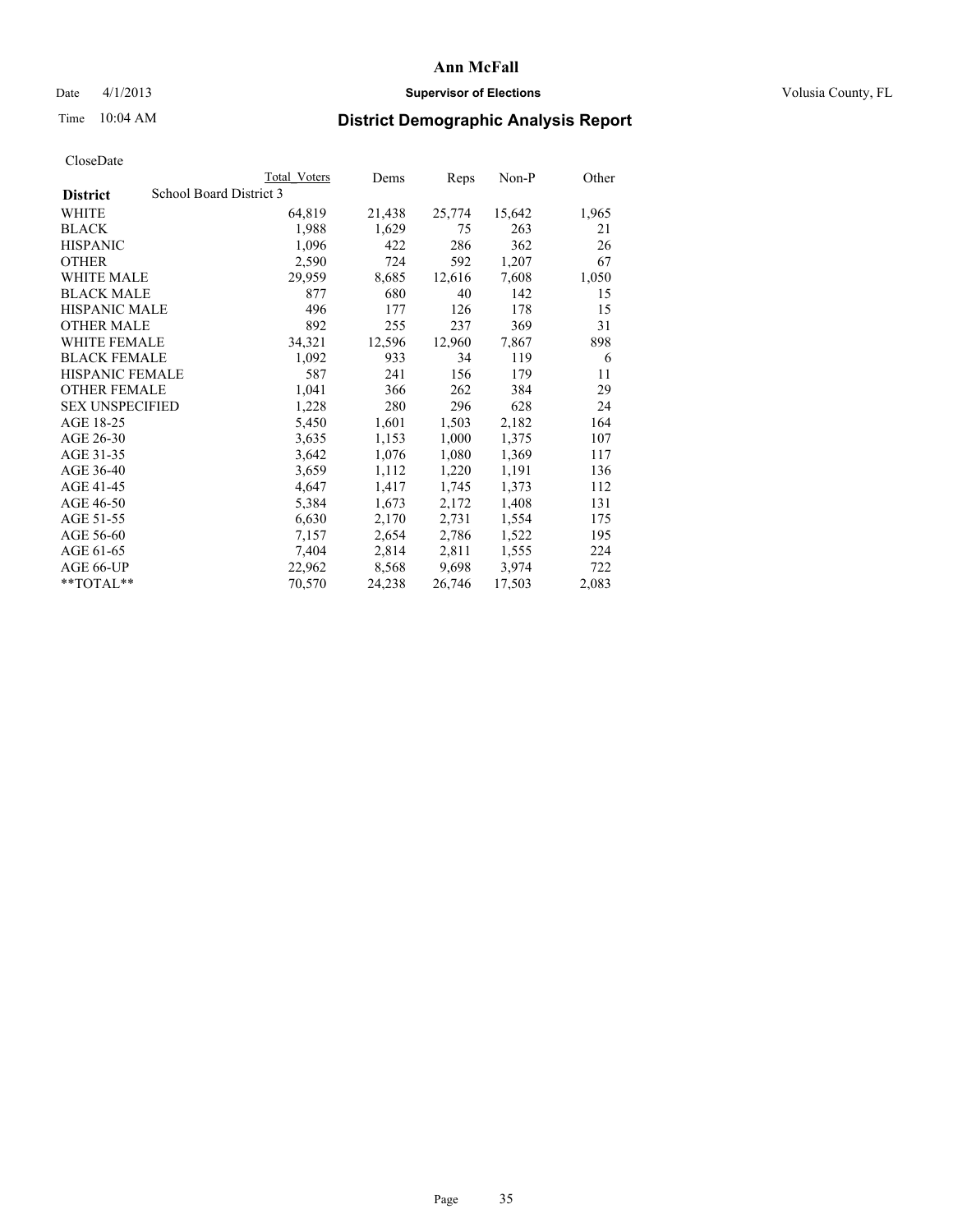#### Date 4/1/2013 **Supervisor of Elections Supervisor of Elections** Volusia County, FL

## Time 10:04 AM **District Demographic Analysis Report**

|                        | Total Voters            | Dems   | <b>Reps</b> | $Non-P$ | Other |
|------------------------|-------------------------|--------|-------------|---------|-------|
| <b>District</b>        | School Board District 4 |        |             |         |       |
| <b>WHITE</b>           | 55,184                  | 18,541 | 22,173      | 12,539  | 1,931 |
| <b>BLACK</b>           | 4,763                   | 3,913  | 156         | 632     | 62    |
| <b>HISPANIC</b>        | 1,592                   | 690    | 343         | 532     | 27    |
| <b>OTHER</b>           | 3,183                   | 1,004  | 777         | 1,328   | 74    |
| <b>WHITE MALE</b>      | 25,259                  | 7.436  | 10,664      | 6,127   | 1,032 |
| <b>BLACK MALE</b>      | 1,894                   | 1,461  | 83          | 309     | 41    |
| <b>HISPANIC MALE</b>   | 688                     | 272    | 163         | 235     | 18    |
| <b>OTHER MALE</b>      | 1,119                   | 341    | 308         | 432     | 38    |
| WHITE FEMALE           | 29,511                  | 10,993 | 11,362      | 6,272   | 884   |
| <b>BLACK FEMALE</b>    | 2,816                   | 2,407  | 73          | 315     | 21    |
| HISPANIC FEMALE        | 885                     | 411    | 173         | 292     | 9     |
| <b>OTHER FEMALE</b>    | 1,313                   | 492    | 357         | 434     | 30    |
| <b>SEX UNSPECIFIED</b> | 1,237                   | 335    | 266         | 615     | 21    |
| AGE 18-25              | 5,739                   | 2,029  | 1,503       | 2,067   | 140   |
| AGE 26-30              | 3,725                   | 1,316  | 1,008       | 1,274   | 127   |
| AGE 31-35              | 3,338                   | 1,220  | 889         | 1,116   | 113   |
| AGE 36-40              | 3,397                   | 1,145  | 1,072       | 1,036   | 144   |
| AGE 41-45              | 4,280                   | 1,412  | 1,558       | 1,163   | 147   |
| AGE 46-50              | 5,313                   | 1,798  | 2,052       | 1,292   | 171   |
| AGE 51-55              | 6,230                   | 2,226  | 2,393       | 1,408   | 203   |
| AGE 56-60              | 6,439                   | 2,555  | 2,422       | 1,272   | 190   |
| AGE 61-65              | 6,493                   | 2,570  | 2,356       | 1,336   | 231   |
| AGE 66-UP              | 19,882                  | 7,928  | 8,214       | 3,108   | 632   |
| $*$ TOTAL $*$          | 64,837                  | 24,199 | 23,467      | 15,073  | 2,098 |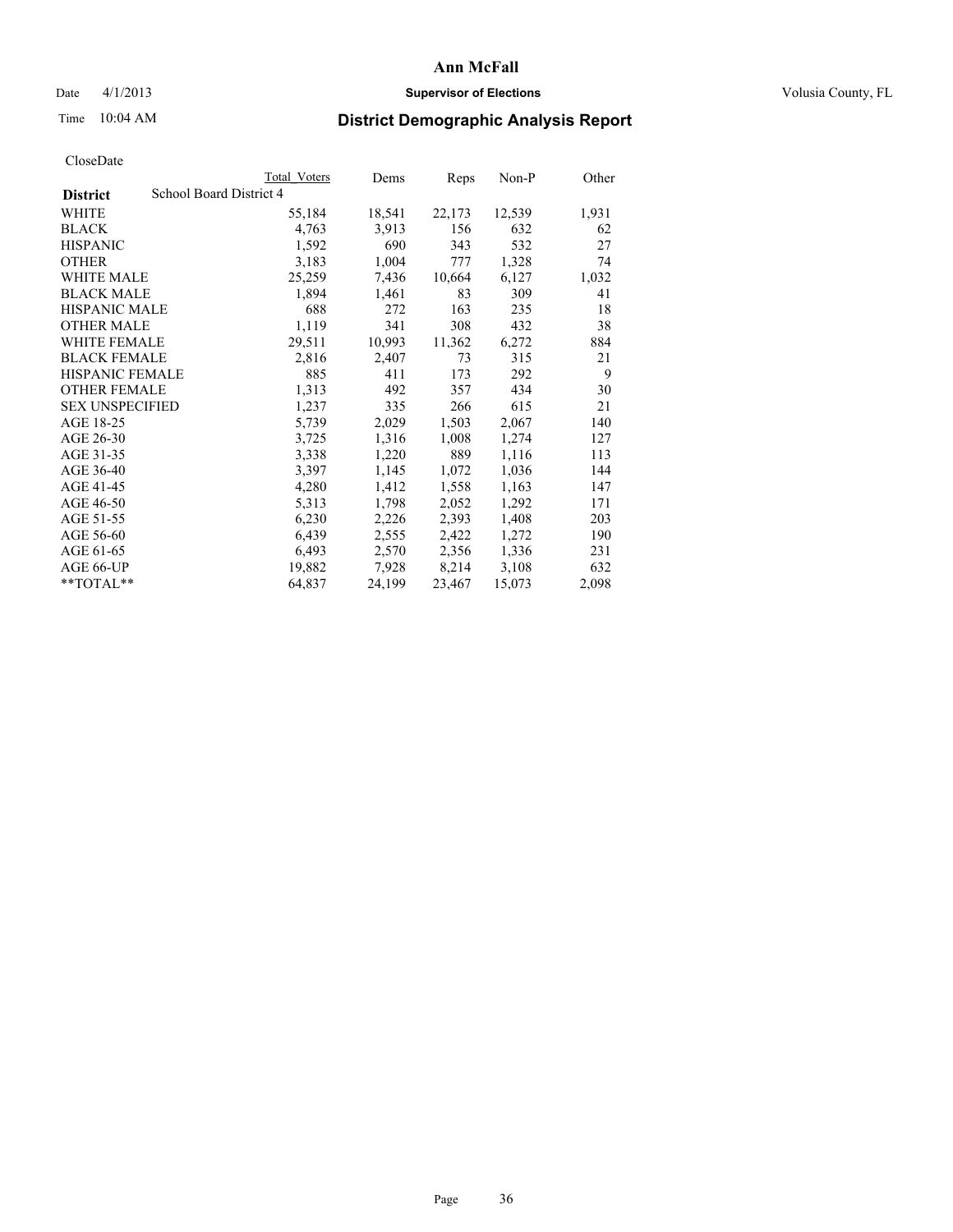### Date 4/1/2013 **Supervisor of Elections Supervisor of Elections** Volusia County, FL

# Time 10:04 AM **District Demographic Analysis Report**

|                                            | Total Voters | Dems   | Reps   | Non-P  | Other |
|--------------------------------------------|--------------|--------|--------|--------|-------|
| School Board District 5<br><b>District</b> |              |        |        |        |       |
| <b>WHITE</b>                               | 39,155       | 12,227 | 15,530 | 9,635  | 1,763 |
| <b>BLACK</b>                               | 5,152        | 3,977  | 233    | 847    | 95    |
| <b>HISPANIC</b>                            | 13,345       | 6,704  | 2,035  | 4,347  | 259   |
| <b>OTHER</b>                               | 3,340        | 1,102  | 639    | 1,523  | 76    |
| <b>WHITE MALE</b>                          | 18,298       | 5,027  | 7,628  | 4,689  | 954   |
| <b>BLACK MALE</b>                          | 2,263        | 1,641  | 138    | 424    | 60    |
| <b>HISPANIC MALE</b>                       | 6,274        | 3,017  | 1,024  | 2,086  | 147   |
| <b>OTHER MALE</b>                          | 1,137        | 402    | 255    | 446    | 34    |
| <b>WHITE FEMALE</b>                        | 20,544       | 7,109  | 7.791  | 4,844  | 800   |
| <b>BLACK FEMALE</b>                        | 2,829        | 2,291  | 95     | 408    | 35    |
| HISPANIC FEMALE                            | 6,924        | 3,611  | 1,000  | 2,205  | 108   |
| <b>OTHER FEMALE</b>                        | 1,319        | 532    | 248    | 507    | 32    |
| <b>SEX UNSPECIFIED</b>                     | 1,404        | 380    | 258    | 743    | 23    |
| AGE 18-25                                  | 7,393        | 2,574  | 1,591  | 2,951  | 277   |
| AGE 26-30                                  | 4,530        | 1,553  | 1,017  | 1,784  | 176   |
| AGE 31-35                                  | 4,805        | 1,761  | 1,109  | 1,709  | 226   |
| AGE 36-40                                  | 4,923        | 1,779  | 1,361  | 1,574  | 209   |
| AGE 41-45                                  | 5,245        | 1,885  | 1,699  | 1,469  | 192   |
| AGE 46-50                                  | 6,095        | 2,275  | 2,053  | 1,552  | 215   |
| AGE 51-55                                  | 6,225        | 2,414  | 2,206  | 1,402  | 203   |
| AGE 56-60                                  | 5,510        | 2,264  | 1,889  | 1,172  | 185   |
| AGE 61-65                                  | 4,887        | 2,108  | 1,613  | 989    | 177   |
| AGE 66-UP                                  | 11,553       | 5,479  | 3,920  | 1,817  | 337   |
| $*$ $TOTAL**$                              | 61,166       | 24,092 | 18,458 | 16,419 | 2,197 |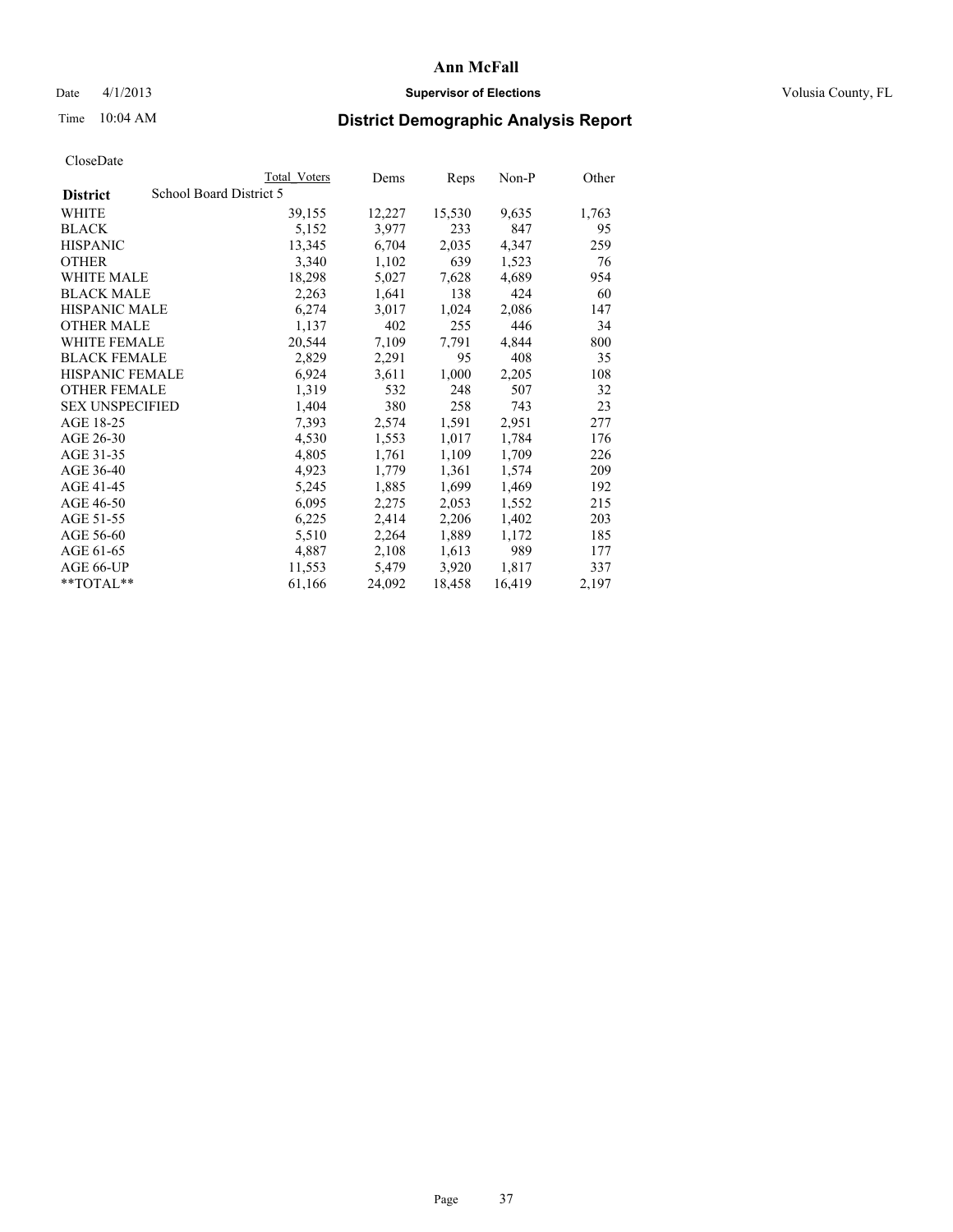### Date 4/1/2013 **Supervisor of Elections Supervisor of Elections** Volusia County, FL

# Time 10:04 AM **District Demographic Analysis Report**

|                        |                       | Total Voters | Dems   | Reps   | Non-P  | Other          |
|------------------------|-----------------------|--------------|--------|--------|--------|----------------|
| <b>District</b>        | Florida Senate Seat 6 |              |        |        |        |                |
| WHITE                  |                       | 56,465       | 19,307 | 22,290 | 12,917 | 1,951          |
| <b>BLACK</b>           |                       | 11,389       | 9,529  | 280    | 1,472  | 108            |
| <b>HISPANIC</b>        |                       | 1,636        | 745    | 352    | 510    | 29             |
| <b>OTHER</b>           |                       | 3,853        | 1,362  | 802    | 1,615  | 74             |
| WHITE MALE             |                       | 26,019       | 7,819  | 10,808 | 6,332  | 1,060          |
| <b>BLACK MALE</b>      |                       | 4,372        | 3,497  | 137    | 680    | 58             |
| <b>HISPANIC MALE</b>   |                       | 716          | 290    | 164    | 240    | 22             |
| <b>OTHER MALE</b>      |                       | 1,285        | 452    | 315    | 479    | 39             |
| <b>WHITE FEMALE</b>    |                       | 30,014       | 11,362 | 11,330 | 6,446  | 876            |
| <b>BLACK FEMALE</b>    |                       | 6,830        | 5,883  | 142    | 755    | 50             |
| <b>HISPANIC FEMALE</b> |                       | 903          | 450    | 180    | 266    | $\overline{7}$ |
| <b>OTHER FEMALE</b>    |                       | 1,595        | 659    | 380    | 526    | 30             |
| <b>SEX UNSPECIFIED</b> |                       | 1,609        | 531    | 268    | 790    | 20             |
| AGE 18-25              |                       | 8,881        | 4,510  | 1,533  | 2,679  | 159            |
| AGE 26-30              |                       | 4,649        | 1,955  | 1,063  | 1,491  | 140            |
| AGE 31-35              |                       | 3,853        | 1,598  | 919    | 1,214  | 122            |
| AGE 36-40              |                       | 3,850        | 1,493  | 1,075  | 1,142  | 140            |
| AGE 41-45              |                       | 4,684        | 1,736  | 1,559  | 1,242  | 147            |
| AGE 46-50              |                       | 5,848        | 2,245  | 2,031  | 1,387  | 185            |
| AGE 51-55              |                       | 6,834        | 2,712  | 2,426  | 1,480  | 216            |
| AGE 56-60              |                       | 6,964        | 2,962  | 2,437  | 1,365  | 200            |
| AGE 61-65              |                       | 6,969        | 2,953  | 2,377  | 1,408  | 231            |
| AGE 66-UP              |                       | 20,994       | 8,879  | 8,322  | 3,164  | 629            |
| **TOTAL**              |                       | 73,527       | 31,043 | 23,742 | 16,573 | 2,169          |
|                        |                       |              |        |        |        |                |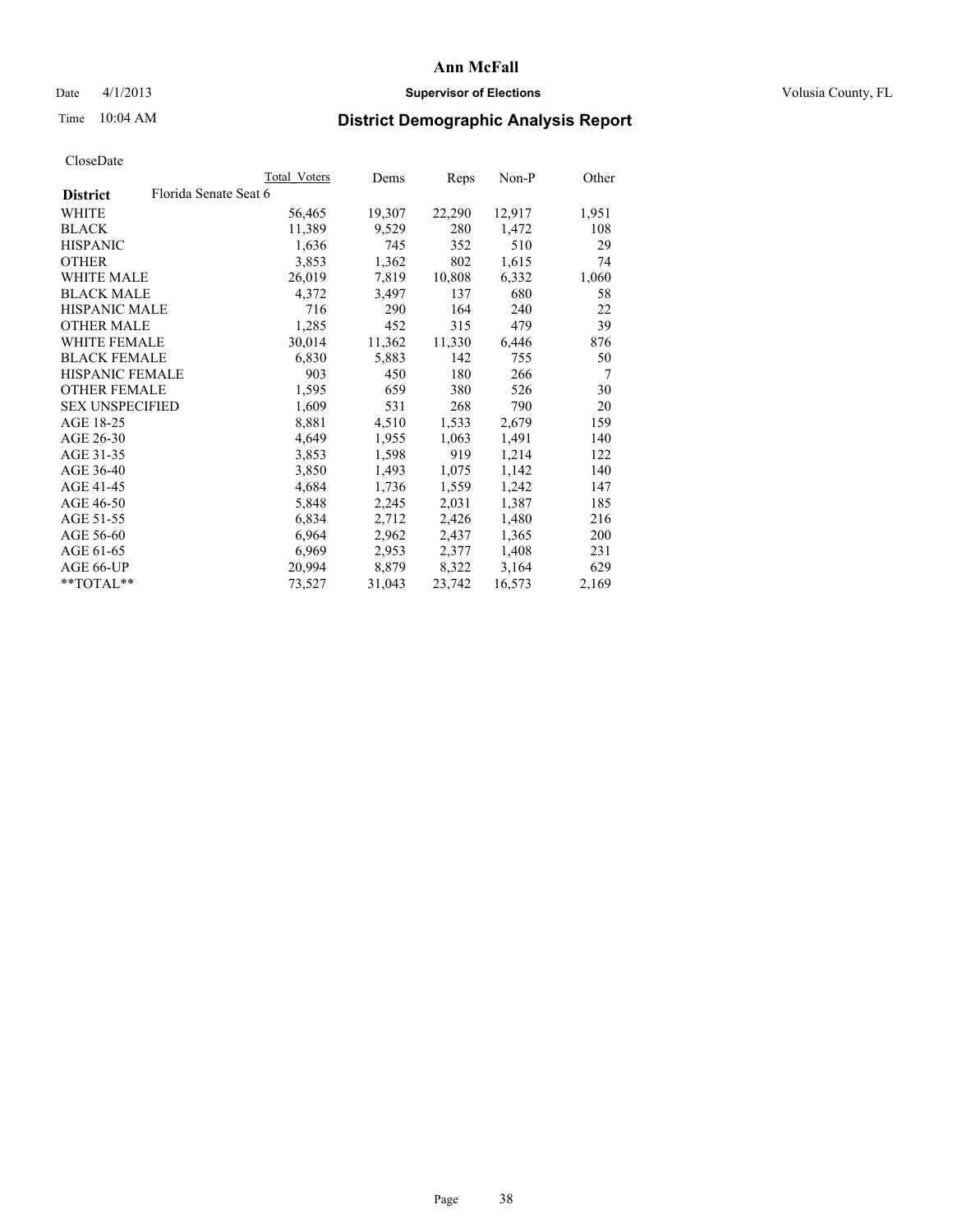### Date 4/1/2013 **Supervisor of Elections Supervisor of Elections** Volusia County, FL

# Time 10:04 AM **District Demographic Analysis Report**

|                        |                       | Total Voters | Dems   | <b>Reps</b> | Non-P  | Other |
|------------------------|-----------------------|--------------|--------|-------------|--------|-------|
| <b>District</b>        | Florida Senate Seat 8 |              |        |             |        |       |
| <b>WHITE</b>           |                       | 177,980      | 58,890 | 70,552      | 41,901 | 6,637 |
| <b>BLACK</b>           |                       | 15,838       | 12,806 | 533         | 2,299  | 200   |
| <b>HISPANIC</b>        |                       | 15,962       | 7,600  | 2,696       | 5,353  | 313   |
| <b>OTHER</b>           |                       | 9,940        | 3,131  | 2,106       | 4,447  | 256   |
| <b>WHITE MALE</b>      |                       | 82,037       | 23,750 | 34,404      | 20,279 | 3,604 |
| <b>BLACK MALE</b>      |                       | 6,438        | 4,946  | 286         | 1,083  | 123   |
| <b>HISPANIC MALE</b>   |                       | 7,368        | 3,362  | 1,313       | 2,513  | 180   |
| <b>OTHER MALE</b>      |                       | 3,350        | 1,078  | 811         | 1,349  | 112   |
| <b>WHITE FEMALE</b>    |                       | 94,481       | 34,702 | 35,635      | 21,158 | 2,986 |
| <b>BLACK FEMALE</b>    |                       | 9,207        | 7.716  | 239         | 1,176  | 76    |
| <b>HISPANIC FEMALE</b> |                       | 8,414        | 4,152  | 1,362       | 2,773  | 127   |
| <b>OTHER FEMALE</b>    |                       | 3,994        | 1,526  | 879         | 1,488  | 101   |
| <b>SEX UNSPECIFIED</b> |                       | 4,431        | 1,195  | 958         | 2,181  | 97    |
| AGE 18-25              |                       | 21,650       | 7,473  | 5,238       | 8,191  | 748   |
| AGE 26-30              |                       | 13,877       | 4,782  | 3,448       | 5,153  | 494   |
| AGE 31-35              |                       | 13,542       | 4,728  | 3.539       | 4,735  | 540   |
| AGE 36-40              |                       | 13,175       | 4,520  | 4,003       | 4,094  | 558   |
| AGE 41-45              |                       | 15,501       | 5,272  | 5,340       | 4,398  | 491   |
| AGE 46-50              |                       | 18,024       | 6,258  | 6,666       | 4,569  | 531   |
| AGE 51-55              |                       | 20,912       | 7,651  | 7,964       | 4,647  | 650   |
| AGE 56-60              |                       | 20,832       | 8,283  | 7,620       | 4,277  | 652   |
| AGE 61-65              |                       | 20,968       | 8,374  | 7,612       | 4,240  | 742   |
| AGE 66-UP              |                       | 61,715       | 25,292 | 24,534      | 9,870  | 2,019 |
| $*$ $TOTAL**$          |                       | 220,197      | 82,634 | 75,964      | 54,174 | 7,425 |
|                        |                       |              |        |             |        |       |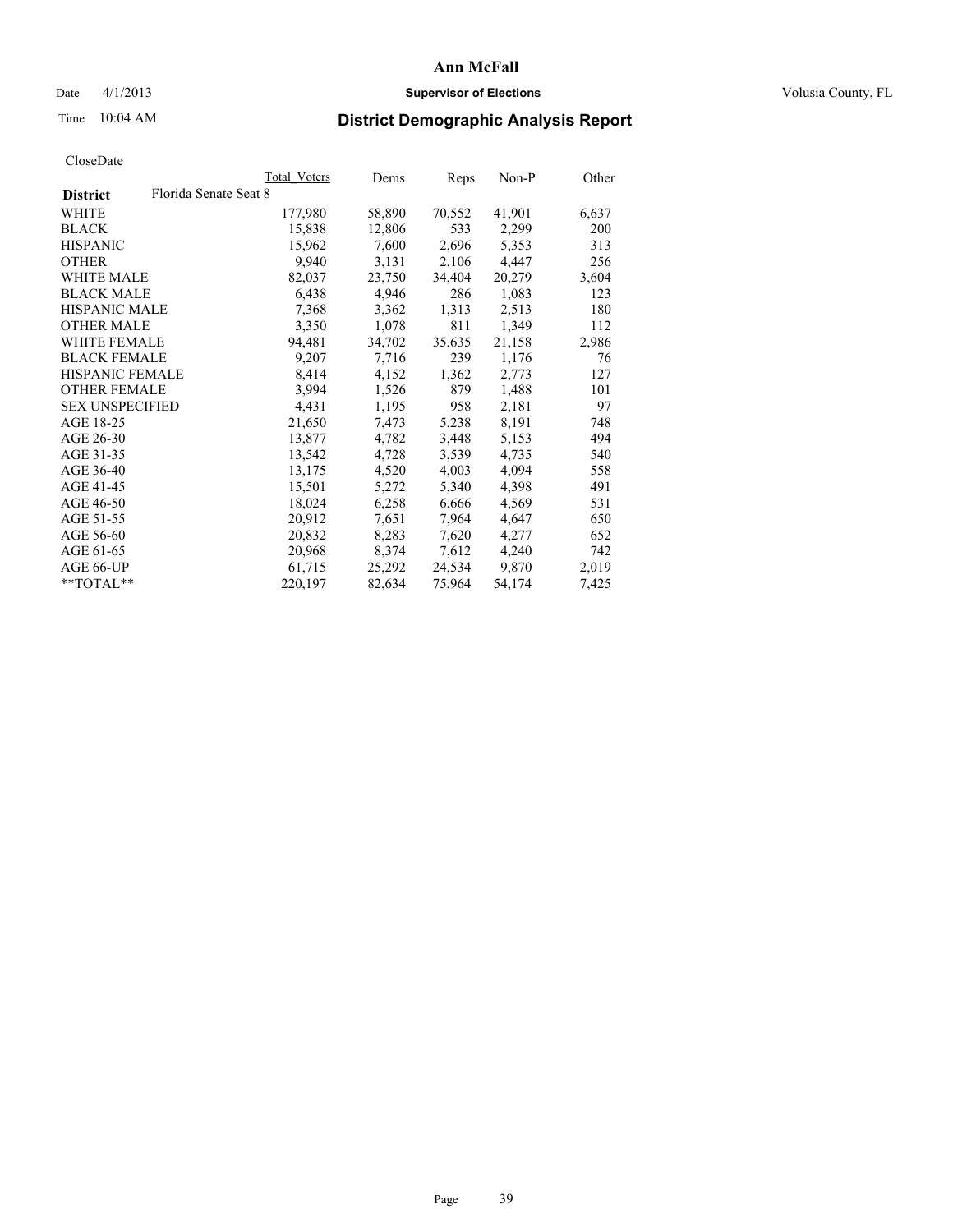### Date 4/1/2013 **Supervisor of Elections Supervisor of Elections** Volusia County, FL

# Time 10:04 AM **District Demographic Analysis Report**

|                        |                        | Total Voters | Dems   | Reps   | Non-P | Other |
|------------------------|------------------------|--------------|--------|--------|-------|-------|
| <b>District</b>        | Florida Senate Seat 10 |              |        |        |       |       |
| <b>WHITE</b>           |                        | 23,295       | 6,592  | 10,437 | 5,313 | 953   |
| <b>BLACK</b>           |                        | 1,769        | 1,372  | 98     | 271   | 28    |
| <b>HISPANIC</b>        |                        | 4,251        | 2,058  | 732    | 1,365 | 96    |
| <b>OTHER</b>           |                        | 1,626        | 499    | 398    | 695   | 34    |
| WHITE MALE             |                        | 10,960       | 2,658  | 5,163  | 2,634 | 505   |
| <b>BLACK MALE</b>      |                        | 794          | 578    | 46     | 152   | 18    |
| <b>HISPANIC MALE</b>   |                        | 1,978        | 906    | 374    | 656   | 42    |
| <b>OTHER MALE</b>      |                        | 563          | 179    | 150    | 220   | 14    |
| <b>WHITE FEMALE</b>    |                        | 12,126       | 3,878  | 5,187  | 2,620 | 441   |
| <b>BLACK FEMALE</b>    |                        | 956          | 778    | 52     | 116   | 10    |
| <b>HISPANIC FEMALE</b> |                        | 2,211        | 1,120  | 354    | 683   | 54    |
| <b>OTHER FEMALE</b>    |                        | 648          | 241    | 163    | 230   | 14    |
| <b>SEX UNSPECIFIED</b> |                        | 705          | 183    | 176    | 333   | 13    |
| AGE 18-25              |                        | 3,118        | 953    | 839    | 1,221 | 105   |
| AGE 26-30              |                        | 1,972        | 605    | 583    | 712   | 72    |
| AGE 31-35              |                        | 2,042        | 627    | 630    | 684   | 101   |
| AGE 36-40              |                        | 2,098        | 659    | 667    | 692   | 80    |
| AGE 41-45              |                        | 2,528        | 799    | 950    | 677   | 102   |
| AGE 46-50              |                        | 2,983        | 944    | 1,199  | 718   | 122   |
| AGE 51-55              |                        | 3,165        | 1,027  | 1,350  | 681   | 107   |
| AGE 56-60              |                        | 2,936        | 1,049  | 1,187  | 610   | 90    |
| AGE 61-65              |                        | 2,861        | 1,069  | 1,178  | 525   | 89    |
| AGE 66-UP              |                        | 7,317        | 2,826  | 3,094  | 1,154 | 243   |
| $*$ $TOTAL**$          |                        | 31,020       | 10,558 | 11,677 | 7,674 | 1,111 |
|                        |                        |              |        |        |       |       |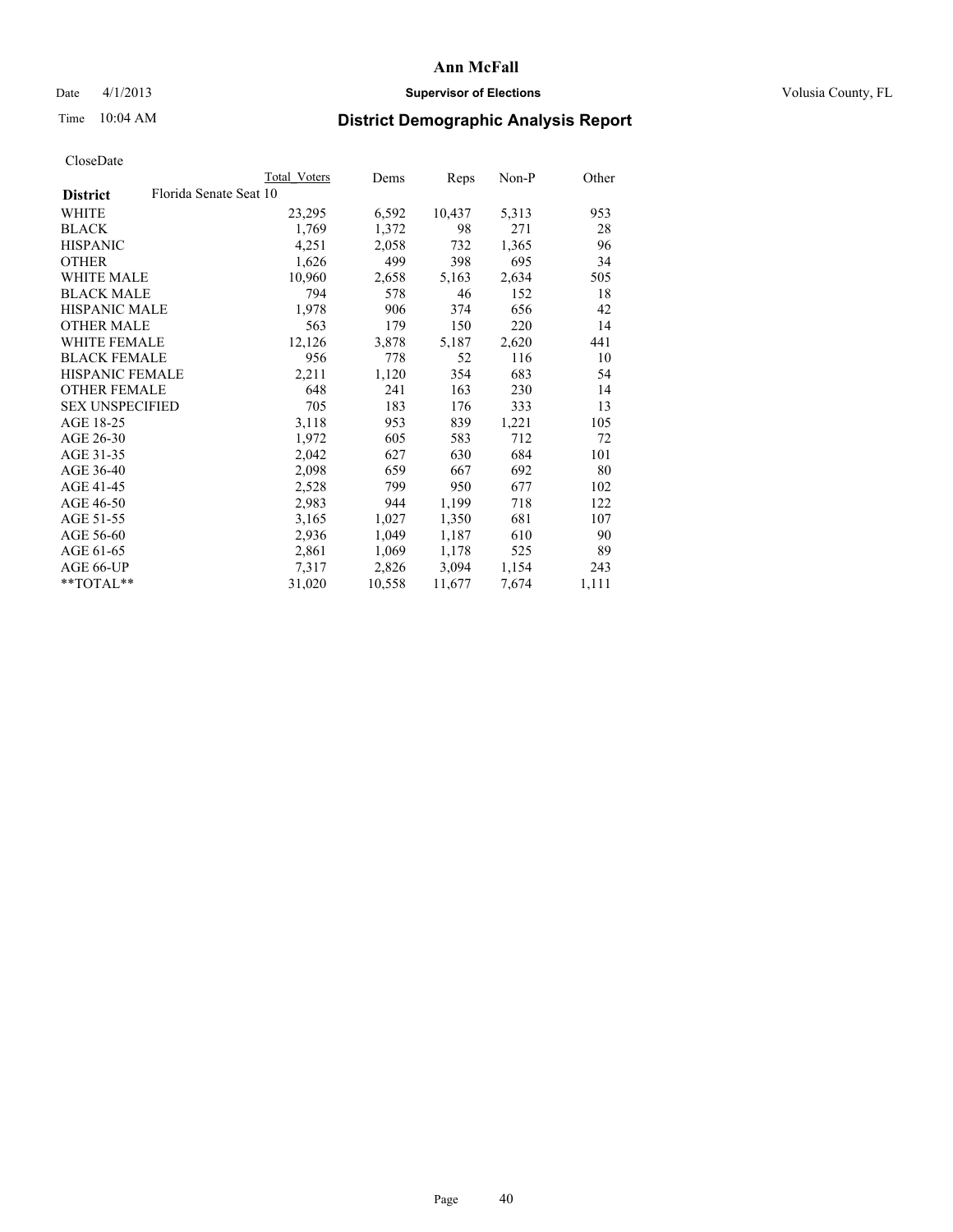### Date 4/1/2013 **Supervisor of Elections Supervisor of Elections** Volusia County, FL

## Time 10:04 AM **District Demographic Analysis Report**

|                        |                      | <b>Total Voters</b> | Dems  | Reps  | Non-P | Other          |
|------------------------|----------------------|---------------------|-------|-------|-------|----------------|
| <b>District</b>        | Daytona Beach Zone 1 |                     |       |       |       |                |
| WHITE                  |                      | 4,450               | 1,681 | 1,527 | 1,078 | 164            |
| <b>BLACK</b>           |                      | 1,122               | 913   | 27    | 173   | 9              |
| <b>HISPANIC</b>        |                      | 175                 | 74    | 40    | 58    | 3              |
| <b>OTHER</b>           |                      | 348                 | 125   | 69    | 143   | 11             |
| WHITE MALE             |                      | 2,064               | 682   | 752   | 536   | 94             |
| <b>BLACK MALE</b>      |                      | 451                 | 347   | 16    | 81    | 7              |
| <b>HISPANIC MALE</b>   |                      | 75                  | 27    | 21    | 25    | $\overline{c}$ |
| <b>OTHER MALE</b>      |                      | 125                 | 39    | 29    | 52    | 5              |
| <b>WHITE FEMALE</b>    |                      | 2,350               | 986   | 766   | 529   | 69             |
| <b>BLACK FEMALE</b>    |                      | 662                 | 559   | 11    | 90    | $\overline{c}$ |
| <b>HISPANIC FEMALE</b> |                      | 94                  | 45    | 18    | 30    | 1              |
| <b>OTHER FEMALE</b>    |                      | 148                 | 71    | 30    | 44    | 3              |
| <b>SEX UNSPECIFIED</b> |                      | 126                 | 37    | 20    | 65    | 4              |
| AGE 18-25              |                      | 818                 | 425   | 117   | 262   | 14             |
| AGE 26-30              |                      | 425                 | 201   | 69    | 145   | 10             |
| AGE 31-35              |                      | 353                 | 153   | 71    | 112   | 17             |
| AGE 36-40              |                      | 290                 | 125   | 68    | 87    | 10             |
| AGE 41-45              |                      | 380                 | 160   | 99    | 107   | 14             |
| AGE 46-50              |                      | 438                 | 181   | 134   | 107   | 16             |
| AGE 51-55              |                      | 516                 | 208   | 176   | 113   | 19             |
| AGE 56-60              |                      | 569                 | 256   | 163   | 134   | 16             |
| AGE 61-65              |                      | 578                 | 261   | 180   | 126   | 11             |
| AGE 66-UP              |                      | 1,753               | 840   | 586   | 267   | 60             |
| **TOTAL**              |                      | 6,120               | 2,810 | 1,663 | 1,460 | 187            |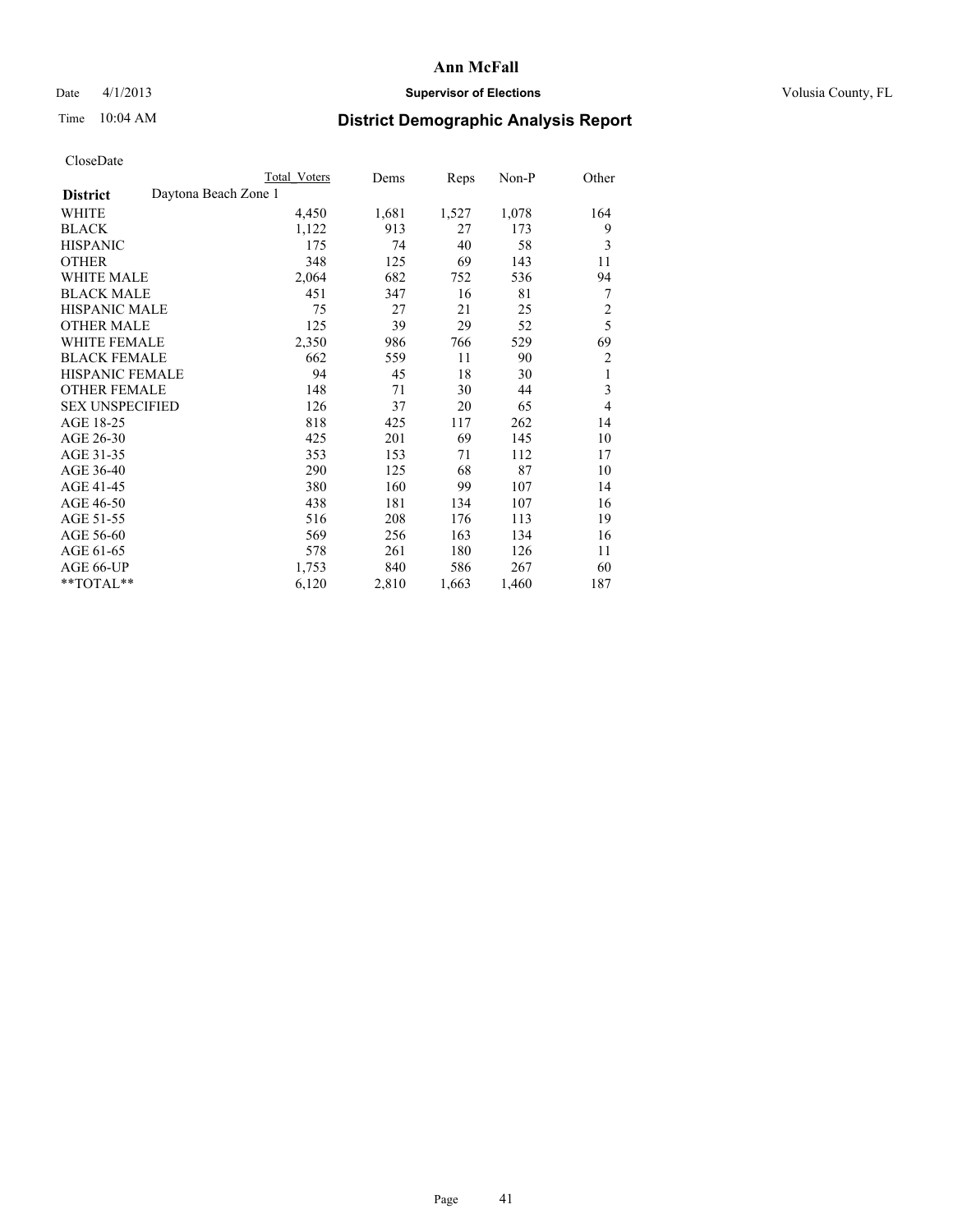### Date 4/1/2013 **Supervisor of Elections Supervisor of Elections** Volusia County, FL

# Time 10:04 AM **District Demographic Analysis Report**

|                                         | Total Voters | Dems  | Reps  | Non-P | Other          |
|-----------------------------------------|--------------|-------|-------|-------|----------------|
| Daytona Beach Zone 2<br><b>District</b> |              |       |       |       |                |
| WHITE                                   | 4,069        | 1,573 | 1,413 | 934   | 149            |
| <b>BLACK</b>                            | 1,406        | 1,181 | 34    | 181   | 10             |
| <b>HISPANIC</b>                         | 141          | 66    | 28    | 43    | 4              |
| <b>OTHER</b>                            | 302          | 123   | 53    | 123   | 3              |
| <b>WHITE MALE</b>                       | 1,984        | 696   | 730   | 465   | 93             |
| <b>BLACK MALE</b>                       | 553          | 439   | 14    | 96    | 4              |
| HISPANIC MALE                           | 76           | 36    | 11    | 25    | $\overline{4}$ |
| <b>OTHER MALE</b>                       | 97           | 38    | 18    | 39    | $\overline{2}$ |
| <b>WHITE FEMALE</b>                     | 2,048        | 858   | 673   | 461   | 56             |
| <b>BLACK FEMALE</b>                     | 840          | 731   | 20    | 83    | 6              |
| <b>HISPANIC FEMALE</b>                  | 63           | 28    | 17    | 18    | $\theta$       |
| <b>OTHER FEMALE</b>                     | 142          | 65    | 31    | 45    | 1              |
| <b>SEX UNSPECIFIED</b>                  | 115          | 52    | 14    | 49    | $\mathbf{0}$   |
| AGE 18-25                               | 630          | 343   | 94    | 175   | 18             |
| AGE 26-30                               | 400          | 191   | 77    | 121   | 11             |
| AGE 31-35                               | 335          | 162   | 66    | 99    | 8              |
| AGE 36-40                               | 321          | 160   | 57    | 97    | 7              |
| AGE 41-45                               | 364          | 163   | 94    | 97    | 10             |
| AGE 46-50                               | 488          | 233   | 121   | 117   | 17             |
| AGE 51-55                               | 646          | 298   | 191   | 136   | 21             |
| AGE 56-60                               | 576          | 286   | 149   | 123   | 18             |
| AGE 61-65                               | 560          | 294   | 141   | 110   | 15             |
| AGE 66-UP                               | 1,619        | 826   | 538   | 212   | 43             |
| **TOTAL**                               | 5,939        | 2,956 | 1,528 | 1,287 | 168            |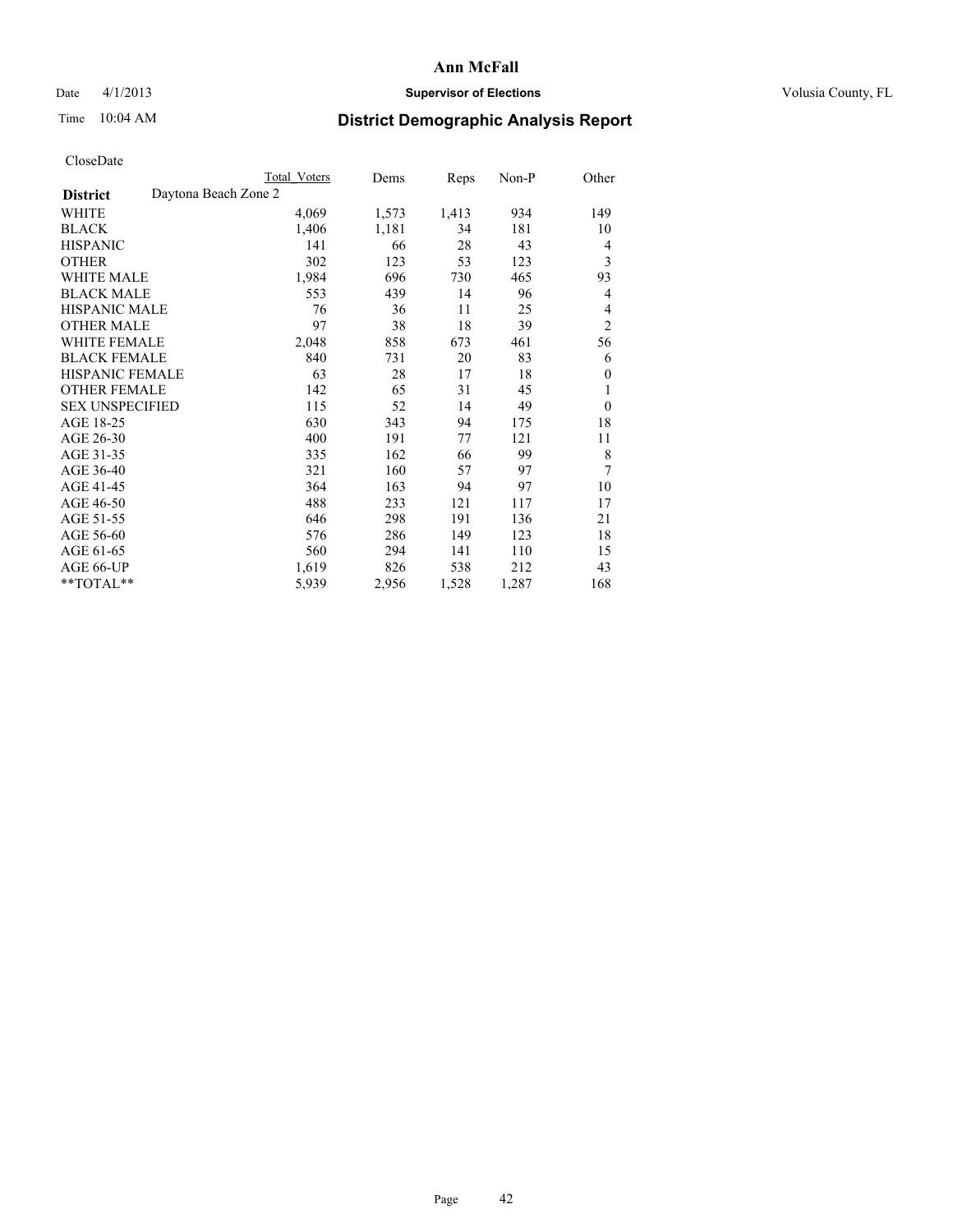### Date 4/1/2013 **Supervisor of Elections Supervisor of Elections** Volusia County, FL

# Time 10:04 AM **District Demographic Analysis Report**

|                                         | Total Voters | Dems  | Reps  | Non-P | Other          |
|-----------------------------------------|--------------|-------|-------|-------|----------------|
| Daytona Beach Zone 3<br><b>District</b> |              |       |       |       |                |
| WHITE                                   | 3,379        | 1,315 | 1,012 | 915   | 137            |
| <b>BLACK</b>                            | 2,181        | 1,846 | 34    | 288   | 13             |
| <b>HISPANIC</b>                         | 163          | 94    | 24    | 43    | $\overline{2}$ |
| <b>OTHER</b>                            | 474          | 195   | 39    | 232   | 8              |
| <b>WHITE MALE</b>                       | 1,696        | 581   | 551   | 473   | 91             |
| <b>BLACK MALE</b>                       | 602          | 514   | 14    | 69    | 5              |
| <b>HISPANIC MALE</b>                    | 87           | 48    | 12    | 25    | $\overline{c}$ |
| <b>OTHER MALE</b>                       | 108          | 47    | 16    | 43    | $\overline{c}$ |
| <b>WHITE FEMALE</b>                     | 1,651        | 723   | 454   | 428   | 46             |
| <b>BLACK FEMALE</b>                     | 1,525        | 1,295 | 20    | 202   | 8              |
| <b>HISPANIC FEMALE</b>                  | 73           | 44    | 12    | 17    | $\theta$       |
| <b>OTHER FEMALE</b>                     | 198          | 102   | 13    | 79    | 4              |
| <b>SEX UNSPECIFIED</b>                  | 257          | 96    | 17    | 142   | $\overline{2}$ |
| AGE 18-25                               | 1,962        | 1,445 | 86    | 416   | 15             |
| AGE 26-30                               | 448          | 222   | 55    | 157   | 14             |
| AGE 31-35                               | 276          | 121   | 46    | 100   | 9              |
| AGE 36-40                               | 252          | 114   | 41    | 90    | 7              |
| AGE 41-45                               | 272          | 118   | 60    | 86    | 8              |
| AGE 46-50                               | 352          | 166   | 79    | 102   | 5              |
| AGE 51-55                               | 467          | 213   | 115   | 119   | 20             |
| AGE 56-60                               | 508          | 256   | 136   | 102   | 14             |
| AGE 61-65                               | 511          | 230   | 149   | 113   | 19             |
| AGE 66-UP                               | 1,189        | 590   | 345   | 203   | 51             |
| **TOTAL**                               | 6,237        | 3,475 | 1,112 | 1,488 | 162            |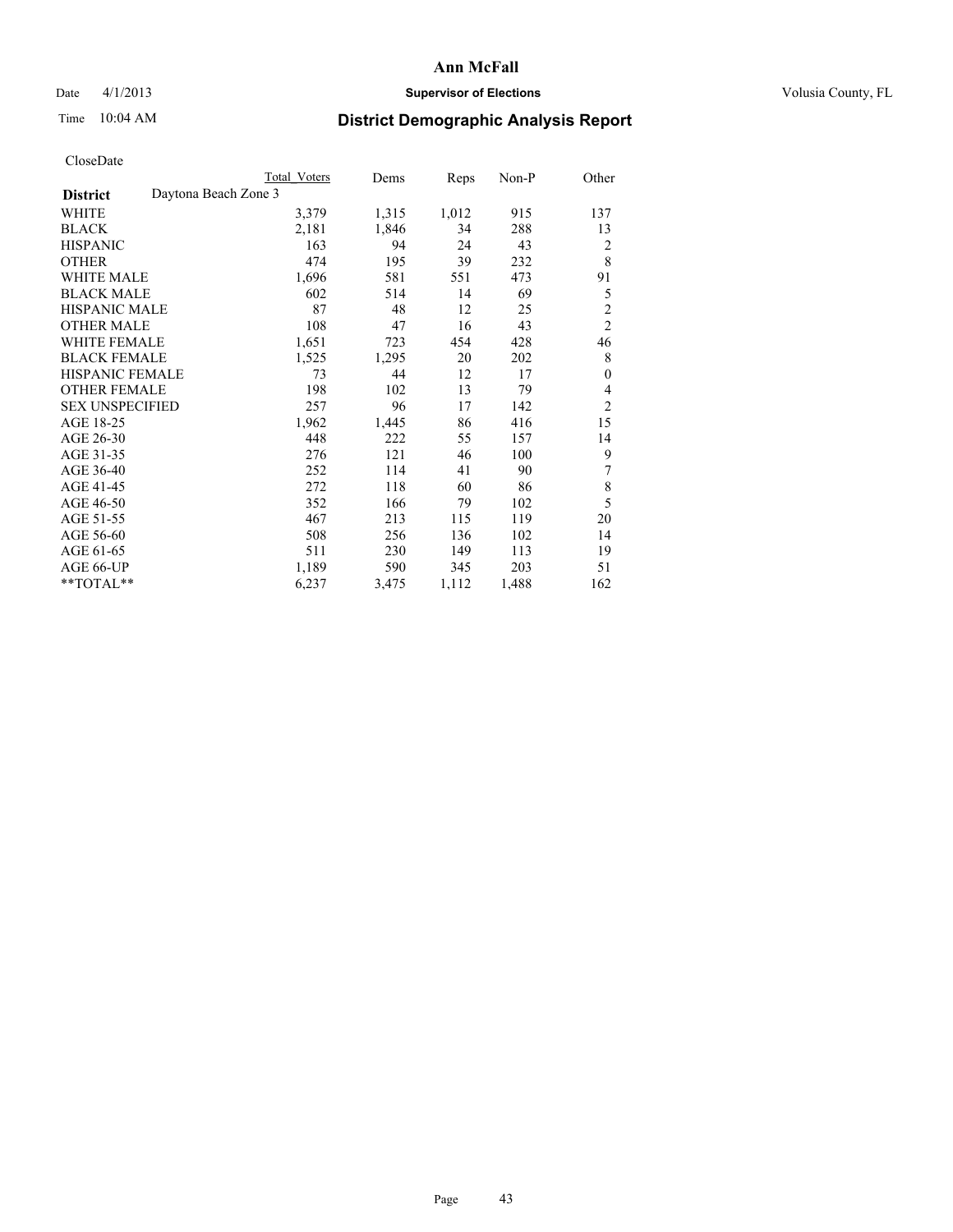### Date 4/1/2013 **Supervisor of Elections Supervisor of Elections** Volusia County, FL

## Time 10:04 AM **District Demographic Analysis Report**

|                        | <b>Total Voters</b>  | Dems  | Reps  | Non-P | Other          |
|------------------------|----------------------|-------|-------|-------|----------------|
| <b>District</b>        | Daytona Beach Zone 4 |       |       |       |                |
| WHITE                  | 5,793                | 1,742 | 2,593 | 1,253 | 205            |
| <b>BLACK</b>           | 927                  | 737   | 23    | 154   | 13             |
| <b>HISPANIC</b>        | 215                  | 101   | 41    | 69    | $\overline{4}$ |
| <b>OTHER</b>           | 376                  | 101   | 102   | 165   | 8              |
| WHITE MALE             | 2,700                | 688   | 1,278 | 613   | 121            |
| <b>BLACK MALE</b>      | 377                  | 285   | 18    | 67    | 7              |
| <b>HISPANIC MALE</b>   | 85                   | 36    | 19    | 27    | 3              |
| <b>OTHER MALE</b>      | 132                  | 32    | 41    | 57    | $\overline{2}$ |
| WHITE FEMALE           | 3,049                | 1,037 | 1,302 | 628   | 82             |
| <b>BLACK FEMALE</b>    | 540                  | 443   | 5     | 86    | 6              |
| <b>HISPANIC FEMALE</b> | 129                  | 65    | 22    | 41    | 1              |
| <b>OTHER FEMALE</b>    | 176                  | 53    | 46    | 72    | 5              |
| <b>SEX UNSPECIFIED</b> | 123                  | 42    | 28    | 50    | 3              |
| AGE 18-25              | 879                  | 381   | 194   | 279   | 25             |
| AGE 26-30              | 593                  | 208   | 186   | 181   | 18             |
| AGE 31-35              | 503                  | 195   | 141   | 154   | 13             |
| AGE 36-40              | 421                  | 162   | 146   | 104   | 9              |
| AGE 41-45              | 419                  | 148   | 148   | 114   | 9              |
| AGE 46-50              | 427                  | 151   | 147   | 116   | 13             |
| AGE 51-55              | 525                  | 196   | 206   | 109   | 14             |
| AGE 56-60              | 598                  | 217   | 256   | 110   | 15             |
| AGE 61-65              | 694                  | 230   | 277   | 153   | 34             |
| AGE 66-UP              | 2,271                | 799   | 1,060 | 331   | 81             |
| **TOTAL**              | 7,330                | 2,687 | 2,761 | 1,651 | 231            |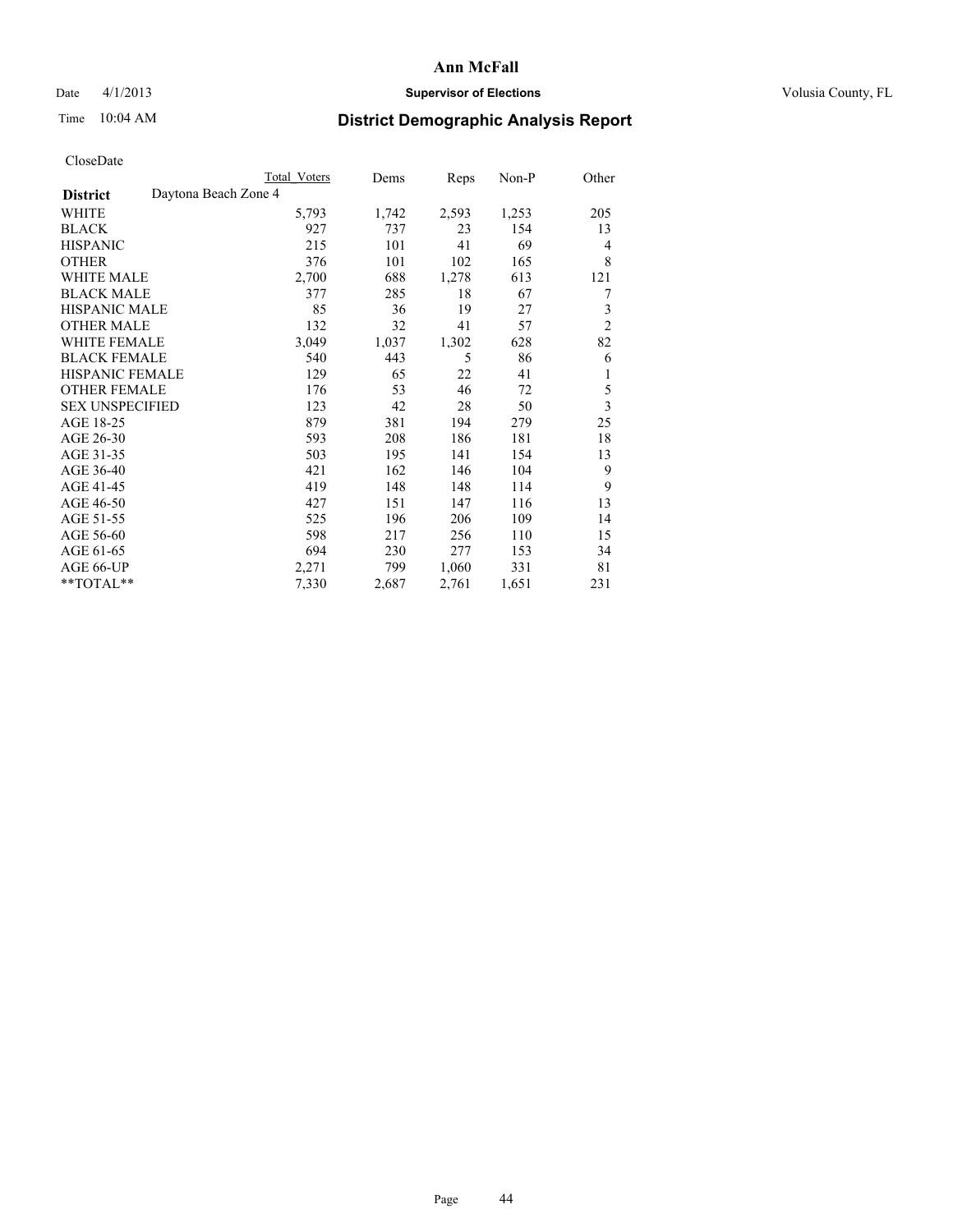### Date 4/1/2013 **Supervisor of Elections Supervisor of Elections** Volusia County, FL

# Time 10:04 AM **District Demographic Analysis Report**

|                                         | Total Voters | Dems  | Reps | Non-P | Other |
|-----------------------------------------|--------------|-------|------|-------|-------|
| Daytona Beach Zone 5<br><b>District</b> |              |       |      |       |       |
| WHITE                                   | 1,908        | 717   | 626  | 492   | 73    |
| <b>BLACK</b>                            | 3,870        | 3,328 | 78   | 434   | 30    |
| <b>HISPANIC</b>                         | 173          | 94    | 24   | 52    | 3     |
| <b>OTHER</b>                            | 380          | 200   | 37   | 138   | 5     |
| <b>WHITE MALE</b>                       | 875          | 289   | 329  | 216   | 41    |
| <b>BLACK MALE</b>                       | 1,410        | 1,165 | 33   | 192   | 20    |
| <b>HISPANIC MALE</b>                    | 77           | 37    | 13   | 25    | 2     |
| <b>OTHER MALE</b>                       | 117          | 67    | 6    | 41    | 3     |
| <b>WHITE FEMALE</b>                     | 1,023        | 424   | 295  | 272   | 32    |
| <b>BLACK FEMALE</b>                     | 2,403        | 2,114 | 45   | 234   | 10    |
| <b>HISPANIC FEMALE</b>                  | 96           | 57    | 11   | 27    | 1     |
| <b>OTHER FEMALE</b>                     | 155          | 81    | 26   | 47    | 1     |
| <b>SEX UNSPECIFIED</b>                  | 175          | 105   | 7    | 62    | 1     |
| AGE 18-25                               | 1,168        | 773   | 90   | 290   | 15    |
| AGE 26-30                               | 674          | 437   | 67   | 159   | 11    |
| AGE 31-35                               | 493          | 323   | 48   | 111   | 11    |
| AGE 36-40                               | 432          | 277   | 52   | 96    | 7     |
| AGE 41-45                               | 458          | 316   | 46   | 83    | 13    |
| AGE 46-50                               | 541          | 389   | 58   | 86    | 8     |
| AGE 51-55                               | 531          | 382   | 73   | 65    | 11    |
| AGE 56-60                               | 479          | 341   | 66   | 59    | 13    |
| AGE 61-65                               | 462          | 332   | 71   | 53    | 6     |
| AGE 66-UP                               | 1,119        | 786   | 196  | 119   | 18    |
| **TOTAL**                               | 6,357        | 4,356 | 767  | 1,121 | 113   |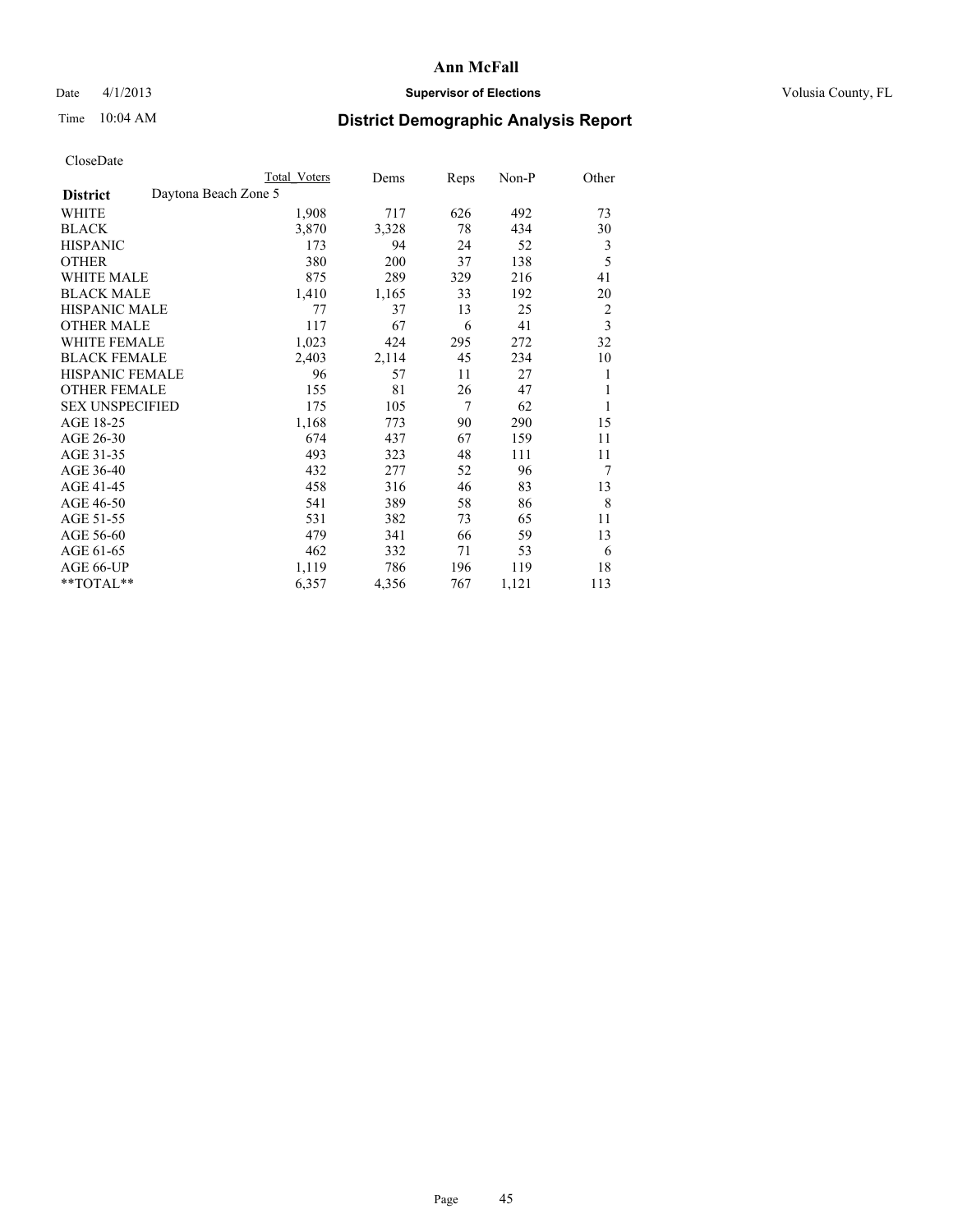### Date 4/1/2013 **Supervisor of Elections Supervisor of Elections** Volusia County, FL

## Time 10:04 AM **District Demographic Analysis Report**

|                        |                      | <b>Total Voters</b> | Dems  | Reps | Non-P | Other          |
|------------------------|----------------------|---------------------|-------|------|-------|----------------|
| <b>District</b>        | Daytona Beach Zone 6 |                     |       |      |       |                |
| WHITE                  |                      | 1,189               | 468   | 353  | 315   | 53             |
| <b>BLACK</b>           |                      | 3,928               | 3,334 | 87   | 484   | 23             |
| <b>HISPANIC</b>        |                      | 165                 | 85    | 19   | 59    | $\overline{c}$ |
| <b>OTHER</b>           |                      | 368                 | 189   | 23   | 153   | $\overline{3}$ |
| WHITE MALE             |                      | 600                 | 193   | 200  | 169   | 38             |
| <b>BLACK MALE</b>      |                      | 1,715               | 1,398 | 48   | 261   | 8              |
| <b>HISPANIC MALE</b>   |                      | 79                  | 35    | 8    | 36    | $\mathbf{0}$   |
| <b>OTHER MALE</b>      |                      | 128                 | 66    | 13   | 47    | $\overline{c}$ |
| WHITE FEMALE           |                      | 578                 | 270   | 151  | 143   | 14             |
| <b>BLACK FEMALE</b>    |                      | 2,136               | 1,874 | 36   | 211   | 15             |
| <b>HISPANIC FEMALE</b> |                      | 81                  | 48    | 10   | 21    | 2              |
| <b>OTHER FEMALE</b>    |                      | 115                 | 74    | 7    | 34    | $\theta$       |
| <b>SEX UNSPECIFIED</b> |                      | 218                 | 118   | 9    | 89    | $\overline{2}$ |
| AGE 18-25              |                      | 1,332               | 900   | 85   | 335   | 12             |
| AGE 26-30              |                      | 597                 | 386   | 51   | 149   | 11             |
| AGE 31-35              |                      | 439                 | 280   | 36   | 115   | 8              |
| AGE 36-40              |                      | 323                 | 221   | 23   | 74    | 5              |
| AGE 41-45              |                      | 345                 | 255   | 34   | 51    | 5              |
| AGE 46-50              |                      | 401                 | 306   | 23   | 65    | 7              |
| AGE 51-55              |                      | 495                 | 356   | 55   | 75    | 9              |
| AGE 56-60              |                      | 431                 | 316   | 48   | 60    | 7              |
| AGE 61-65              |                      | 363                 | 265   | 48   | 45    | 5              |
| AGE 66-UP              |                      | 958                 | 814   | 81   | 51    | 12             |
| **TOTAL**              |                      | 5,684               | 4,099 | 484  | 1,020 | 81             |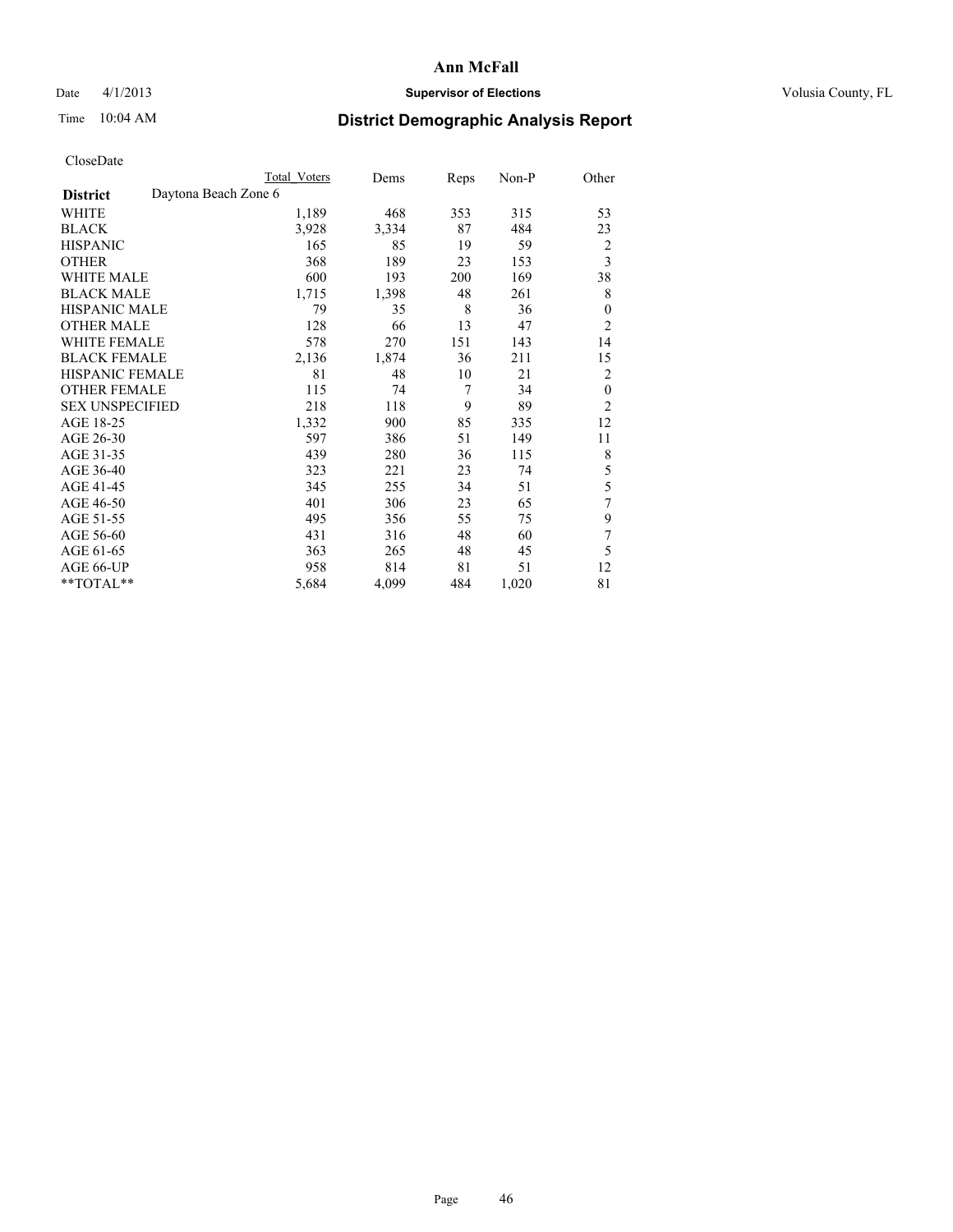### Date 4/1/2013 **Supervisor of Elections Supervisor of Elections** Volusia County, FL

## Time 10:04 AM **District Demographic Analysis Report**

|                        | <b>Total Voters</b>  | Dems | Reps           | Non-P | Other                   |
|------------------------|----------------------|------|----------------|-------|-------------------------|
| <b>District</b>        | Daytona Beach Shores |      |                |       |                         |
| WHITE                  | 3,314                | 888  | 1,563          | 753   | 110                     |
| <b>BLACK</b>           | 33                   | 21   | 3              | 9     | $\Omega$                |
| <b>HISPANIC</b>        | 69                   | 16   | 31             | 22    | $\Omega$                |
| <b>OTHER</b>           | 163                  | 44   | 56             | 59    | $\overline{4}$          |
| WHITE MALE             | 1,574                | 380  | 752            | 383   | 59                      |
| <b>BLACK MALE</b>      | 16                   | 10   | 1              | 5     | $\overline{0}$          |
| <b>HISPANIC MALE</b>   | 37                   | 8    | 17             | 12    | 0                       |
| <b>OTHER MALE</b>      | 60                   | 17   | 22             | 20    | 1                       |
| <b>WHITE FEMALE</b>    | 1,704                | 499  | 794            | 363   | 48                      |
| <b>BLACK FEMALE</b>    | 16                   | 11   | $\overline{2}$ | 3     | $\overline{0}$          |
| <b>HISPANIC FEMALE</b> | 31                   | 8    | 13             | 10    | $\Omega$                |
| <b>OTHER FEMALE</b>    | 77                   | 22   | 25             | 27    | 3                       |
| <b>SEX UNSPECIFIED</b> | 64                   | 14   | 27             | 20    | 3                       |
| AGE 18-25              | 112                  | 19   | 42             | 48    | $\overline{\mathbf{3}}$ |
| AGE 26-30              | 104                  | 31   | 30             | 40    | $\overline{\mathbf{3}}$ |
| AGE 31-35              | 84                   | 22   | 29             | 26    | 7                       |
| AGE 36-40              | 97                   | 30   | 27             | 37    | 3                       |
| AGE 41-45              | 120                  | 37   | 39             | 42    | $\overline{c}$          |
| AGE 46-50              | 188                  | 41   | 86             | 57    | $\overline{4}$          |
| AGE 51-55              | 255                  | 59   | 122            | 66    | 8                       |
| AGE 56-60              | 308                  | 84   | 133            | 82    | 9                       |
| AGE 61-65              | 452                  | 115  | 211            | 108   | 18                      |
| AGE 66-UP              | 1,870                | 536  | 935            | 341   | 58                      |
| **TOTAL**              | 3,590                | 974  | 1,654          | 847   | 115                     |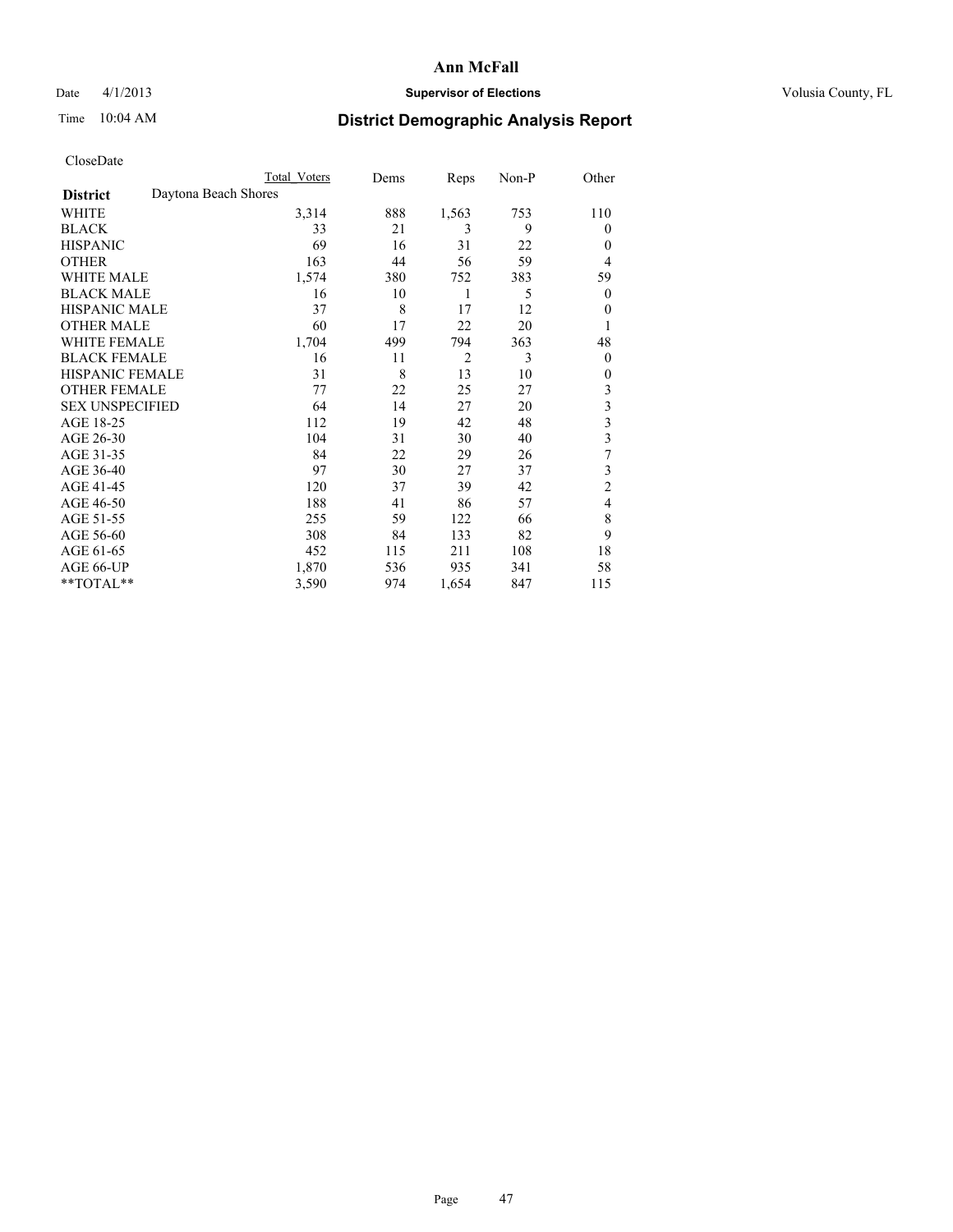### Date 4/1/2013 **Supervisor of Elections Supervisor of Elections** Volusia County, FL

# Time 10:04 AM **District Demographic Analysis Report**

|                        |        | Total Voters | Dems  | Reps  | Non-P | Other          |
|------------------------|--------|--------------|-------|-------|-------|----------------|
| <b>District</b>        | DeBary |              |       |       |       |                |
| WHITE                  |        | 11,641       | 3,191 | 5,447 | 2,527 | 476            |
| <b>BLACK</b>           |        | 442          | 342   | 26    | 64    | 10             |
| <b>HISPANIC</b>        |        | 866          | 373   | 226   | 250   | 17             |
| <b>OTHER</b>           |        | 690          | 197   | 178   | 298   | 17             |
| <b>WHITE MALE</b>      |        | 5,440        | 1,262 | 2,664 | 1,258 | 256            |
| <b>BLACK MALE</b>      |        | 204          | 146   | 8     | 44    | 6              |
| <b>HISPANIC MALE</b>   |        | 382          | 153   | 110   | 110   | 9              |
| <b>OTHER MALE</b>      |        | 225          | 63    | 64    | 91    | 7              |
| <b>WHITE FEMALE</b>    |        | 6,097        | 1,905 | 2,740 | 1,237 | 215            |
| <b>BLACK FEMALE</b>    |        | 232          | 191   | 18    | 19    | 4              |
| <b>HISPANIC FEMALE</b> |        | 474          | 216   | 115   | 135   | 8              |
| <b>OTHER FEMALE</b>    |        | 291          | 101   | 78    | 104   | 8              |
| <b>SEX UNSPECIFIED</b> |        | 294          | 66    | 80    | 141   | $\overline{7}$ |
| AGE 18-25              |        | 1,100        | 298   | 348   | 415   | 39             |
| AGE 26-30              |        | 729          | 184   | 263   | 254   | 28             |
| AGE 31-35              |        | 805          | 227   | 282   | 257   | 39             |
| AGE 36-40              |        | 784          | 216   | 296   | 242   | 30             |
| AGE 41-45              |        | 1,043        | 281   | 431   | 282   | 49             |
| AGE 46-50              |        | 1,248        | 343   | 571   | 286   | 48             |
| AGE 51-55              |        | 1,343        | 371   | 644   | 285   | 43             |
| AGE 56-60              |        | 1,361        | 430   | 604   | 280   | 47             |
| AGE 61-65              |        | 1,386        | 473   | 626   | 240   | 47             |
| AGE 66-UP              |        | 3,868        | 1,289 | 1,818 | 611   | 150            |
| **TOTAL**              |        | 13,667       | 4,112 | 5,883 | 3,152 | 520            |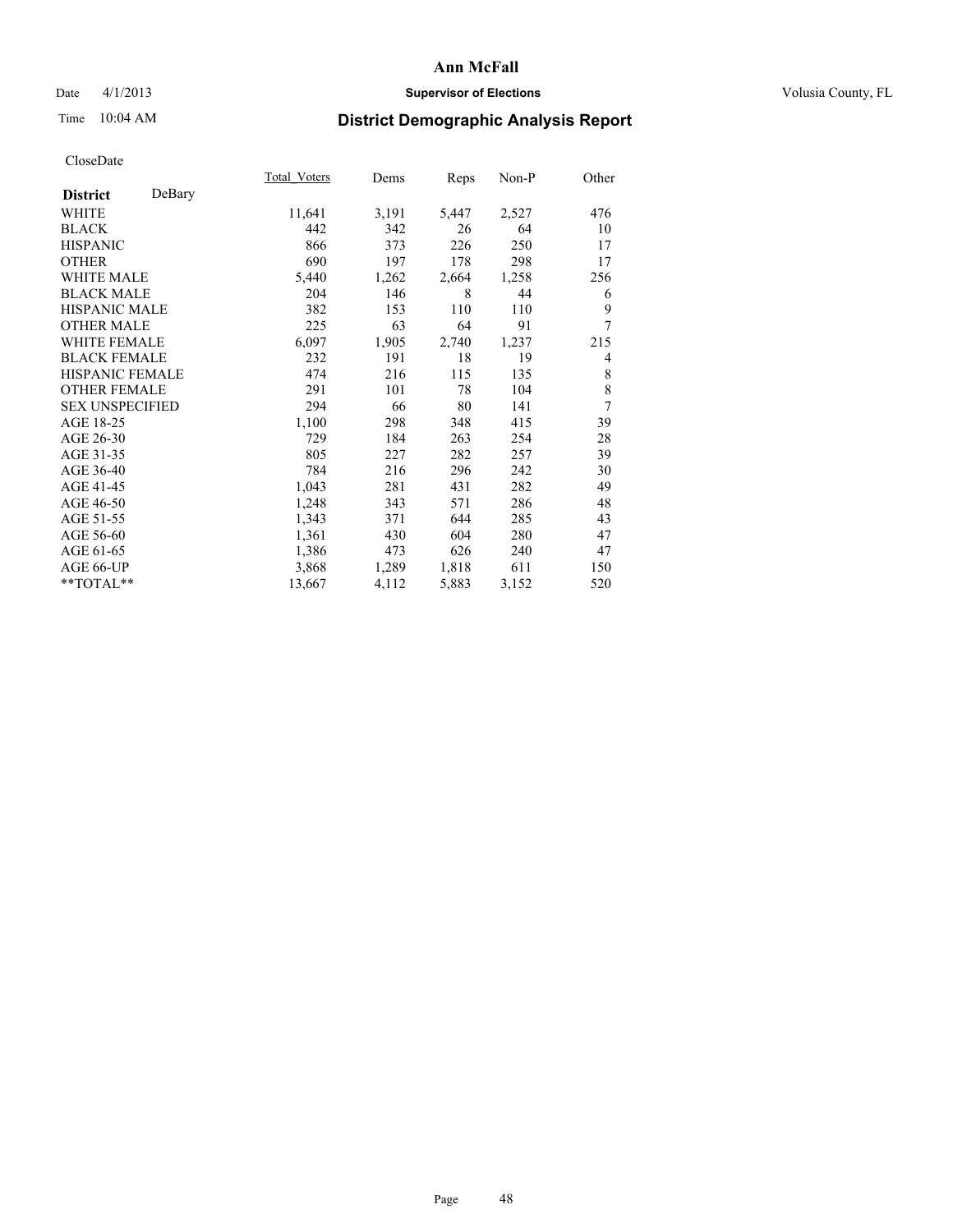### Date 4/1/2013 **Supervisor of Elections Supervisor of Elections** Volusia County, FL

# Time 10:04 AM **District Demographic Analysis Report**

|                        |        | Total Voters | Dems  | Reps  | Non-P | Other |
|------------------------|--------|--------------|-------|-------|-------|-------|
| <b>District</b>        | DeLand |              |       |       |       |       |
| WHITE                  |        | 11,906       | 3,920 | 4,924 | 2,532 | 530   |
| <b>BLACK</b>           |        | 2,446        | 1,995 | 80    | 335   | 36    |
| <b>HISPANIC</b>        |        | 1,028        | 465   | 171   | 360   | 32    |
| <b>OTHER</b>           |        | 820          | 274   | 162   | 360   | 24    |
| <b>WHITE MALE</b>      |        | 5,179        | 1,487 | 2,251 | 1,179 | 262   |
| <b>BLACK MALE</b>      |        | 930          | 724   | 36    | 146   | 24    |
| <b>HISPANIC MALE</b>   |        | 422          | 177   | 79    | 151   | 15    |
| <b>OTHER MALE</b>      |        | 255          | 92    | 58    | 96    | 9     |
| <b>WHITE FEMALE</b>    |        | 6,641        | 2,411 | 2,642 | 1,323 | 265   |
| <b>BLACK FEMALE</b>    |        | 1,482        | 1,249 | 41    | 181   | 11    |
| <b>HISPANIC FEMALE</b> |        | 598          | 285   | 91    | 206   | 16    |
| <b>OTHER FEMALE</b>    |        | 332          | 127   | 66    | 129   | 10    |
| <b>SEX UNSPECIFIED</b> |        | 361          | 102   | 73    | 176   | 10    |
| AGE 18-25              |        | 2,122        | 832   | 458   | 756   | 76    |
| AGE 26-30              |        | 1,056        | 394   | 258   | 366   | 38    |
| AGE 31-35              |        | 1,027        | 392   | 285   | 299   | 51    |
| AGE 36-40              |        | 1,118        | 443   | 322   | 293   | 60    |
| AGE 41-45              |        | 1,208        | 468   | 398   | 307   | 35    |
| AGE 46-50              |        | 1,221        | 470   | 443   | 255   | 53    |
| AGE 51-55              |        | 1,315        | 573   | 451   | 249   | 42    |
| AGE 56-60              |        | 1,307        | 600   | 429   | 237   | 41    |
| AGE 61-65              |        | 1,373        | 611   | 478   | 228   | 56    |
| AGE 66-UP              |        | 4,503        | 1,894 | 1,823 | 613   | 173   |
| **TOTAL**              |        | 16,250       | 6,677 | 5,345 | 3,603 | 625   |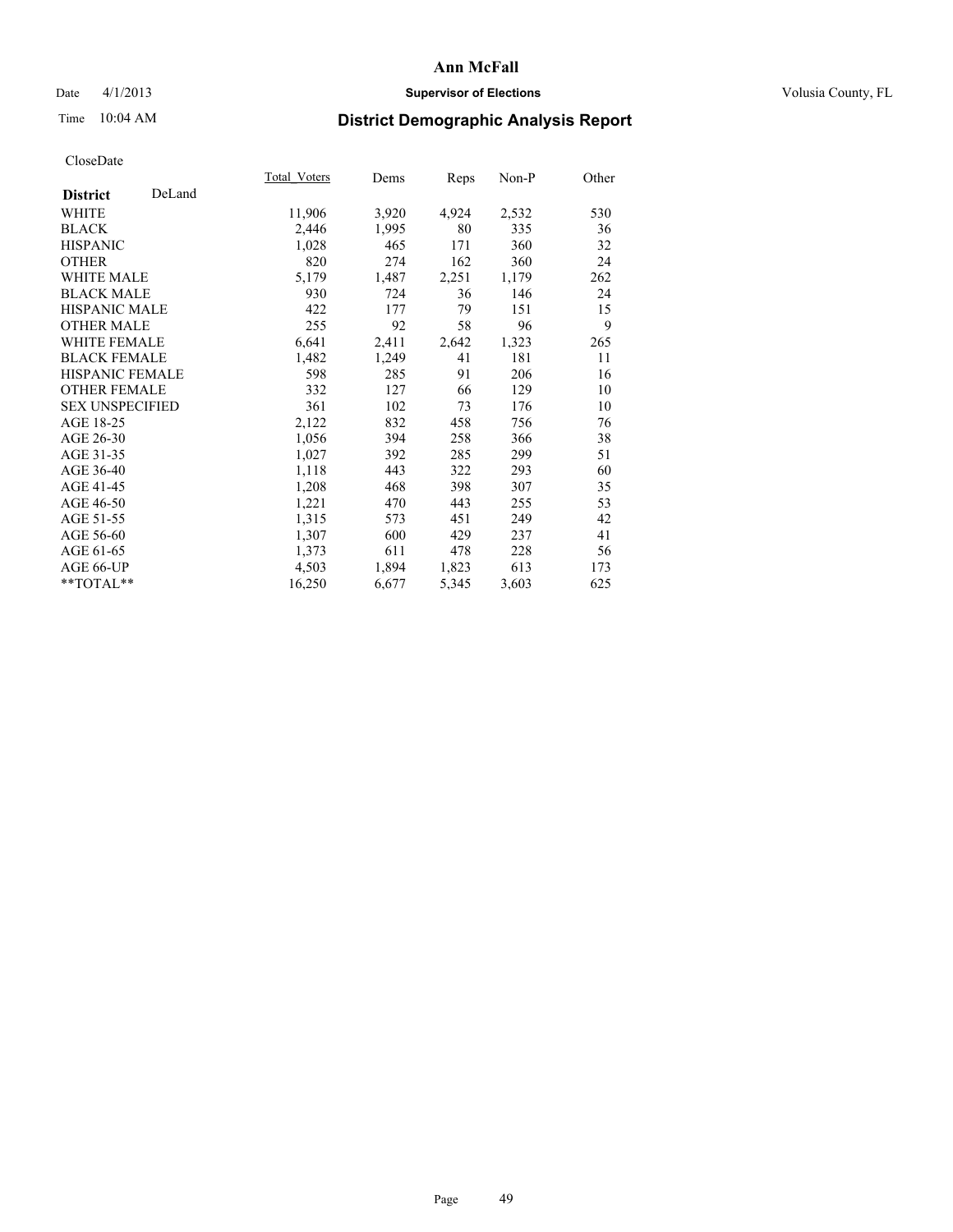### Date 4/1/2013 **Supervisor of Elections Supervisor of Elections** Volusia County, FL

# Time 10:04 AM **District Demographic Analysis Report**

|                                   | Total Voters | Dems  | <b>Reps</b> | Non-P | Other          |
|-----------------------------------|--------------|-------|-------------|-------|----------------|
| Deltona Zone 1<br><b>District</b> |              |       |             |       |                |
| WHITE                             | 4,825        | 1,569 | 1,743       | 1,274 | 239            |
| <b>BLACK</b>                      | 942          | 725   | 40          | 158   | 19             |
| <b>HISPANIC</b>                   | 2,010        | 1,036 | 272         | 676   | 26             |
| <b>OTHER</b>                      | 506          | 164   | 85          | 244   | 13             |
| <b>WHITE MALE</b>                 | 2,276        | 648   | 855         | 639   | 134            |
| <b>BLACK MALE</b>                 | 422          | 303   | 23          | 82    | 14             |
| <b>HISPANIC MALE</b>              | 930          | 471   | 130         | 316   | 13             |
| <b>OTHER MALE</b>                 | 161          | 54    | 34          | 67    | 6              |
| <b>WHITE FEMALE</b>               | 2,513        | 912   | 876         | 621   | 104            |
| <b>BLACK FEMALE</b>               | 514          | 419   | 17          | 73    | 5              |
| HISPANIC FEMALE                   | 1,056        | 553   | 141         | 349   | 13             |
| <b>OTHER FEMALE</b>               | 203          | 79    | 36          | 82    | 6              |
| <b>SEX UNSPECIFIED</b>            | 208          | 55    | 28          | 123   | $\overline{2}$ |
| AGE 18-25                         | 1,157        | 450   | 200         | 459   | 48             |
| AGE 26-30                         | 730          | 240   | 164         | 301   | 25             |
| AGE 31-35                         | 801          | 336   | 157         | 280   | 28             |
| AGE 36-40                         | 748          | 284   | 187         | 253   | 24             |
| AGE 41-45                         | 769          | 290   | 226         | 217   | 36             |
| AGE 46-50                         | 839          | 339   | 262         | 216   | 22             |
| AGE 51-55                         | 815          | 347   | 263         | 182   | 23             |
| AGE 56-60                         | 711          | 306   | 217         | 153   | 35             |
| AGE 61-65                         | 585          | 292   | 148         | 125   | 20             |
| AGE 66-UP                         | 1,158        | 623   | 319         | 180   | 36             |
| **TOTAL**                         | 8,313        | 3,507 | 2,143       | 2,366 | 297            |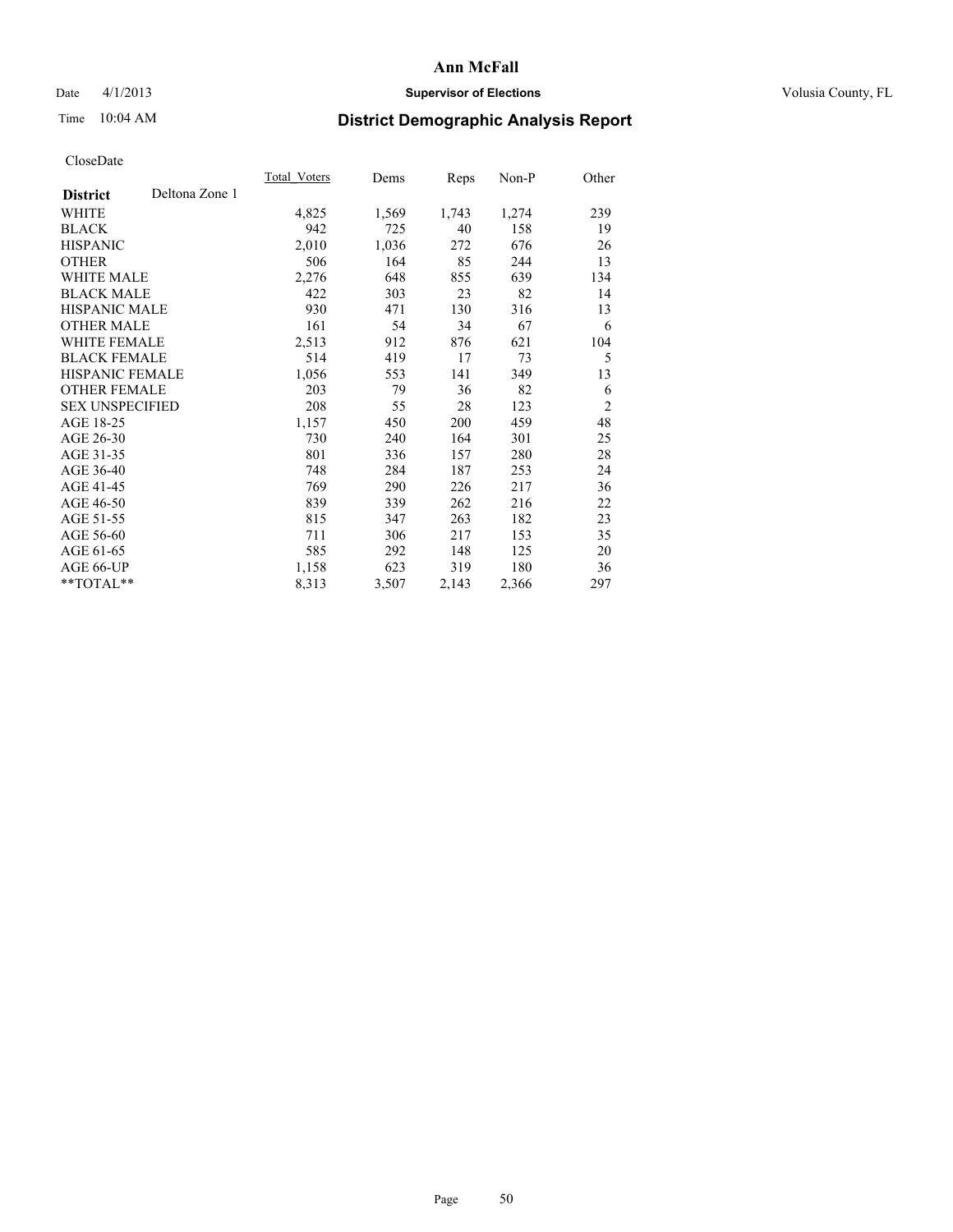### Date 4/1/2013 **Supervisor of Elections Supervisor of Elections** Volusia County, FL

# Time 10:04 AM **District Demographic Analysis Report**

|                        |                | Total Voters | Dems  | <b>Reps</b> | Non-P | Other          |
|------------------------|----------------|--------------|-------|-------------|-------|----------------|
| <b>District</b>        | Deltona Zone 2 |              |       |             |       |                |
| WHITE                  |                | 6,041        | 1,879 | 2,430       | 1,473 | 259            |
| <b>BLACK</b>           |                | 762          | 590   | 38          | 116   | 18             |
| <b>HISPANIC</b>        |                | 2,121        | 1,044 | 373         | 674   | 30             |
| <b>OTHER</b>           |                | 509          | 182   | 89          | 224   | 14             |
| <b>WHITE MALE</b>      |                | 2,786        | 771   | 1,170       | 712   | 133            |
| <b>BLACK MALE</b>      |                | 335          | 238   | 29          | 58    | 10             |
| HISPANIC MALE          |                | 1,025        | 488   | 185         | 335   | 17             |
| <b>OTHER MALE</b>      |                | 184          | 76    | 31          | 69    | 8              |
| <b>WHITE FEMALE</b>    |                | 3,213        | 1,095 | 1,251       | 741   | 126            |
| <b>BLACK FEMALE</b>    |                | 413          | 342   | 9           | 54    | 8              |
| <b>HISPANIC FEMALE</b> |                | 1,075        | 547   | 183         | 334   | 11             |
| <b>OTHER FEMALE</b>    |                | 199          | 86    | 38          | 69    | 6              |
| <b>SEX UNSPECIFIED</b> |                | 203          | 52    | 34          | 115   | $\overline{2}$ |
| AGE 18-25              |                | 1,039        | 369   | 217         | 404   | 49             |
| AGE 26-30              |                | 674          | 242   | 163         | 245   | 24             |
| AGE 31-35              |                | 706          | 234   | 172         | 270   | 30             |
| AGE 36-40              |                | 736          | 280   | 201         | 221   | 34             |
| AGE 41-45              |                | 790          | 269   | 245         | 254   | 22             |
| AGE 46-50              |                | 929          | 330   | 301         | 268   | 30             |
| AGE 51-55              |                | 918          | 364   | 334         | 192   | 28             |
| AGE 56-60              |                | 852          | 350   | 306         | 176   | 20             |
| AGE 61-65              |                | 772          | 331   | 251         | 161   | 29             |
| AGE 66-UP              |                | 2,039        | 935   | 741         | 308   | 55             |
| **TOTAL**              |                | 9,455        | 3,704 | 2,931       | 2,499 | 321            |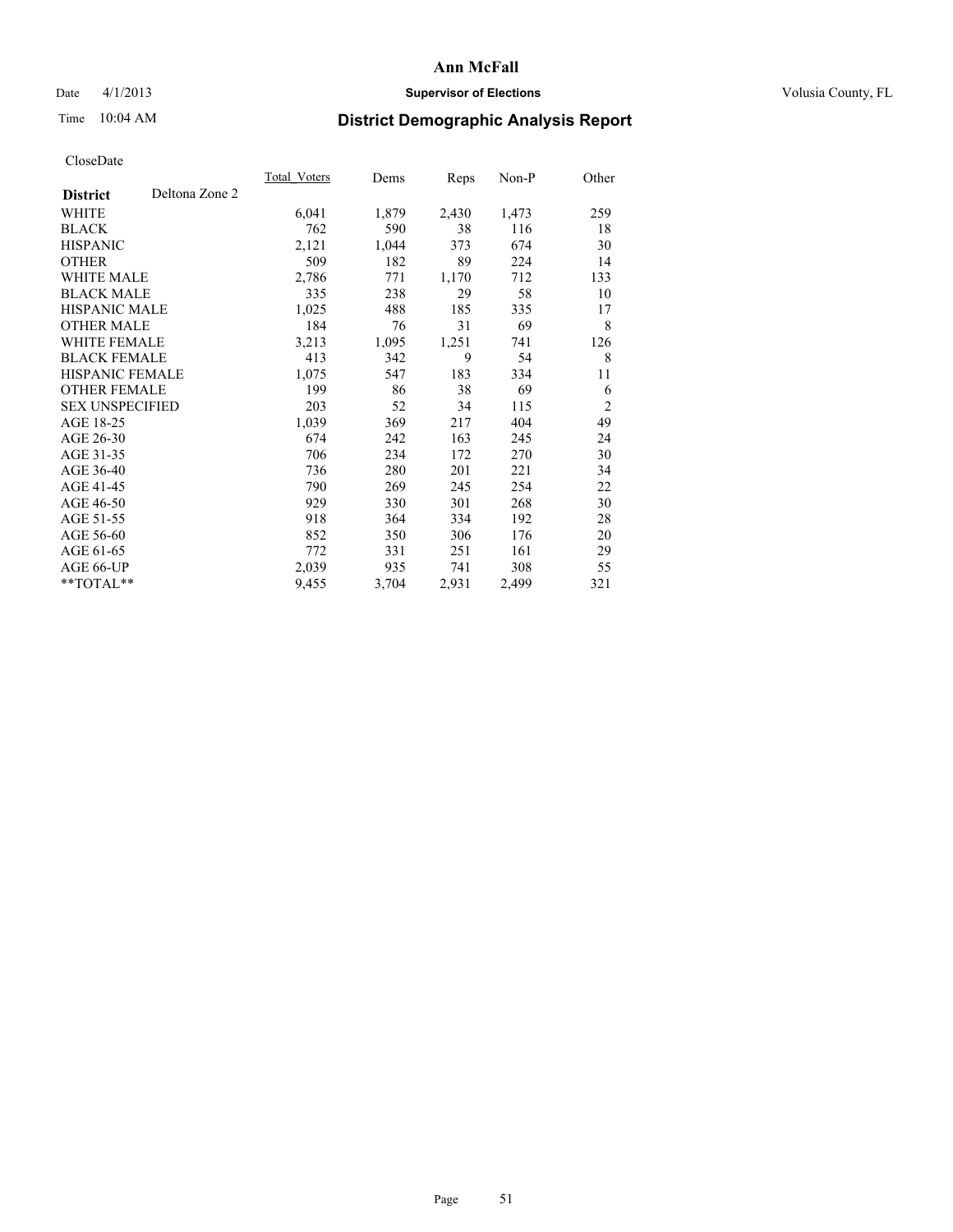### Date 4/1/2013 **Supervisor of Elections Supervisor of Elections** Volusia County, FL

# Time 10:04 AM **District Demographic Analysis Report**

|                        |                | Total Voters | Dems  | <b>Reps</b> | Non-P | Other          |
|------------------------|----------------|--------------|-------|-------------|-------|----------------|
| <b>District</b>        | Deltona Zone 3 |              |       |             |       |                |
| WHITE                  |                | 5,135        | 1,655 | 1,908       | 1,348 | 224            |
| <b>BLACK</b>           |                | 682          | 531   | 24          | 116   | 11             |
| <b>HISPANIC</b>        |                | 2,344        | 1,180 | 368         | 741   | 55             |
| <b>OTHER</b>           |                | 499          | 184   | 81          | 230   | $\overline{4}$ |
| <b>WHITE MALE</b>      |                | 2,353        | 674   | 912         | 641   | 126            |
| <b>BLACK MALE</b>      |                | 307          | 221   | 15          | 62    | 9              |
| <b>HISPANIC MALE</b>   |                | 1,094        | 536   | 188         | 342   | 28             |
| <b>OTHER MALE</b>      |                | 172          | 69    | 28          | 73    | $\overline{2}$ |
| <b>WHITE FEMALE</b>    |                | 2,737        | 965   | 985         | 692   | 95             |
| <b>BLACK FEMALE</b>    |                | 369          | 305   | 9           | 53    | $\overline{2}$ |
| <b>HISPANIC FEMALE</b> |                | 1,216        | 625   | 179         | 385   | 27             |
| <b>OTHER FEMALE</b>    |                | 208          | 92    | 35          | 80    | 1              |
| <b>SEX UNSPECIFIED</b> |                | 204          | 63    | 30          | 107   | $\overline{4}$ |
| AGE 18-25              |                | 1,014        | 398   | 159         | 421   | 36             |
| AGE 26-30              |                | 641          | 237   | 133         | 251   | 20             |
| AGE 31-35              |                | 693          | 242   | 148         | 266   | 37             |
| AGE 36-40              |                | 686          | 239   | 190         | 235   | 22             |
| AGE 41-45              |                | 729          | 283   | 224         | 198   | 24             |
| AGE 46-50              |                | 816          | 334   | 232         | 221   | 29             |
| AGE 51-55              |                | 819          | 340   | 245         | 208   | 26             |
| AGE 56-60              |                | 722          | 307   | 208         | 177   | 30             |
| AGE 61-65              |                | 676          | 288   | 218         | 148   | 22             |
| AGE 66-UP              |                | 1,894        | 897   | 629         | 320   | 48             |
| **TOTAL**              |                | 8,690        | 3,565 | 2,386       | 2,445 | 294            |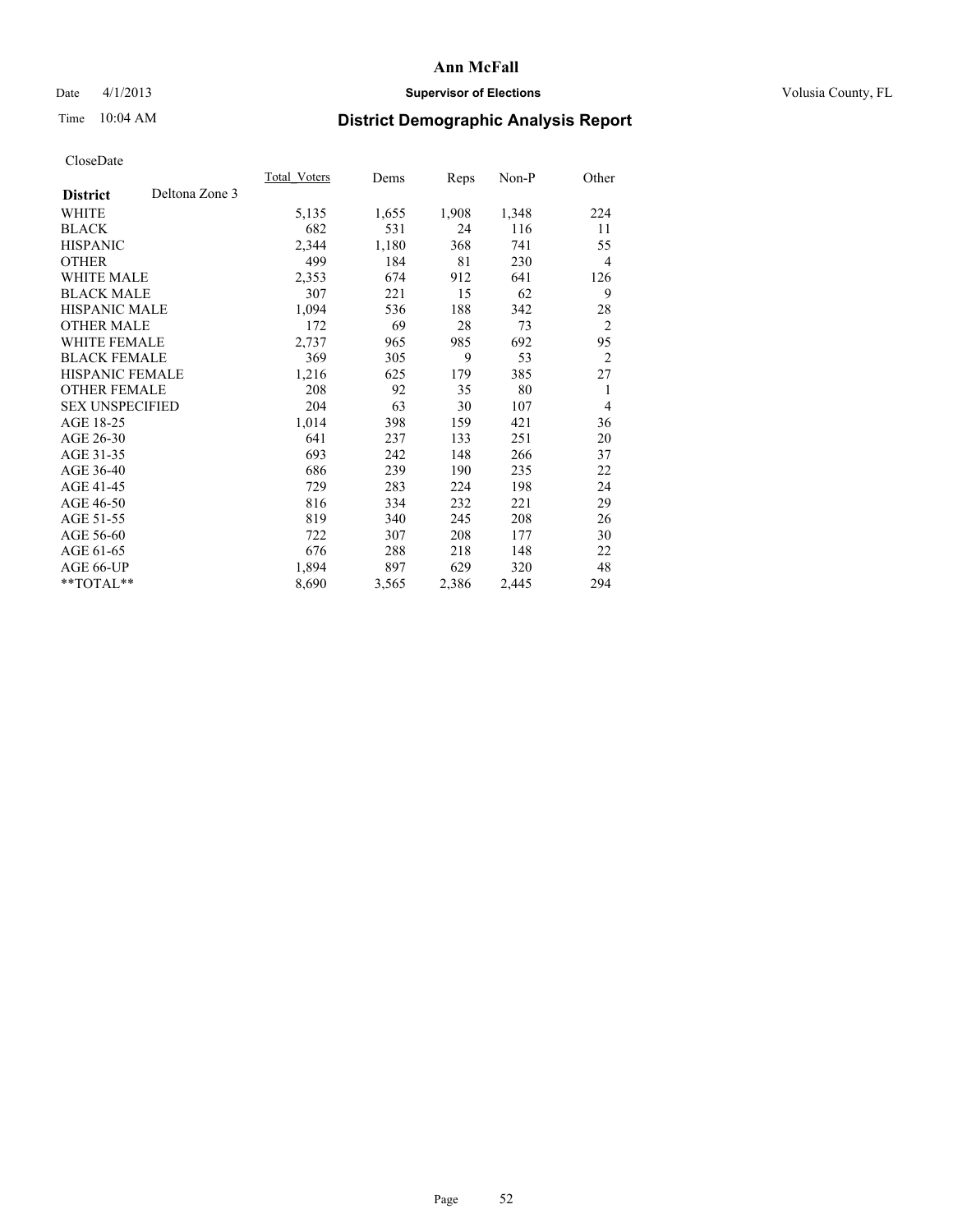### Date 4/1/2013 **Supervisor of Elections Supervisor of Elections** Volusia County, FL

# Time 10:04 AM **District Demographic Analysis Report**

|                        |                | Total Voters | Dems  | <b>Reps</b> | Non-P | Other          |
|------------------------|----------------|--------------|-------|-------------|-------|----------------|
| <b>District</b>        | Deltona Zone 4 |              |       |             |       |                |
| WHITE                  |                | 5,347        | 1,817 | 2,023       | 1,249 | 258            |
| <b>BLACK</b>           |                | 724          | 561   | 22          | 126   | 15             |
| <b>HISPANIC</b>        |                | 2,426        | 1,272 | 332         | 773   | 49             |
| <b>OTHER</b>           |                | 521          | 179   | 93          | 237   | 12             |
| <b>WHITE MALE</b>      |                | 2,431        | 741   | 959         | 590   | 141            |
| <b>BLACK MALE</b>      |                | 297          | 220   | 14          | 56    | 7              |
| <b>HISPANIC MALE</b>   |                | 1,125        | 542   | 173         | 380   | 30             |
| <b>OTHER MALE</b>      |                | 159          | 54    | 38          | 64    | 3              |
| <b>WHITE FEMALE</b>    |                | 2,868        | 1,058 | 1,046       | 648   | 116            |
| <b>BLACK FEMALE</b>    |                | 413          | 330   | 8           | 67    | 8              |
| <b>HISPANIC FEMALE</b> |                | 1,284        | 720   | 159         | 386   | 19             |
| <b>OTHER FEMALE</b>    |                | 206          | 92    | 33          | 75    | 6              |
| <b>SEX UNSPECIFIED</b> |                | 235          | 72    | 40          | 119   | $\overline{4}$ |
| AGE 18-25              |                | 1,047        | 393   | 197         | 427   | 30             |
| AGE 26-30              |                | 644          | 235   | 112         | 266   | 31             |
| AGE 31-35              |                | 696          | 291   | 150         | 219   | 36             |
| AGE 36-40              |                | 750          | 286   | 194         | 233   | 37             |
| AGE 41-45              |                | 738          | 297   | 199         | 218   | 24             |
| AGE 46-50              |                | 840          | 340   | 249         | 229   | 22             |
| AGE 51-55              |                | 840          | 366   | 259         | 183   | 32             |
| AGE 56-60              |                | 791          | 336   | 249         | 177   | 29             |
| AGE 61-65              |                | 733          | 326   | 236         | 146   | 25             |
| AGE 66-UP              |                | 1,959        | 973   | 626         | 292   | 68             |
| $*$ TOTAL $*$          |                | 9,038        | 3,843 | 2,471       | 2,390 | 334            |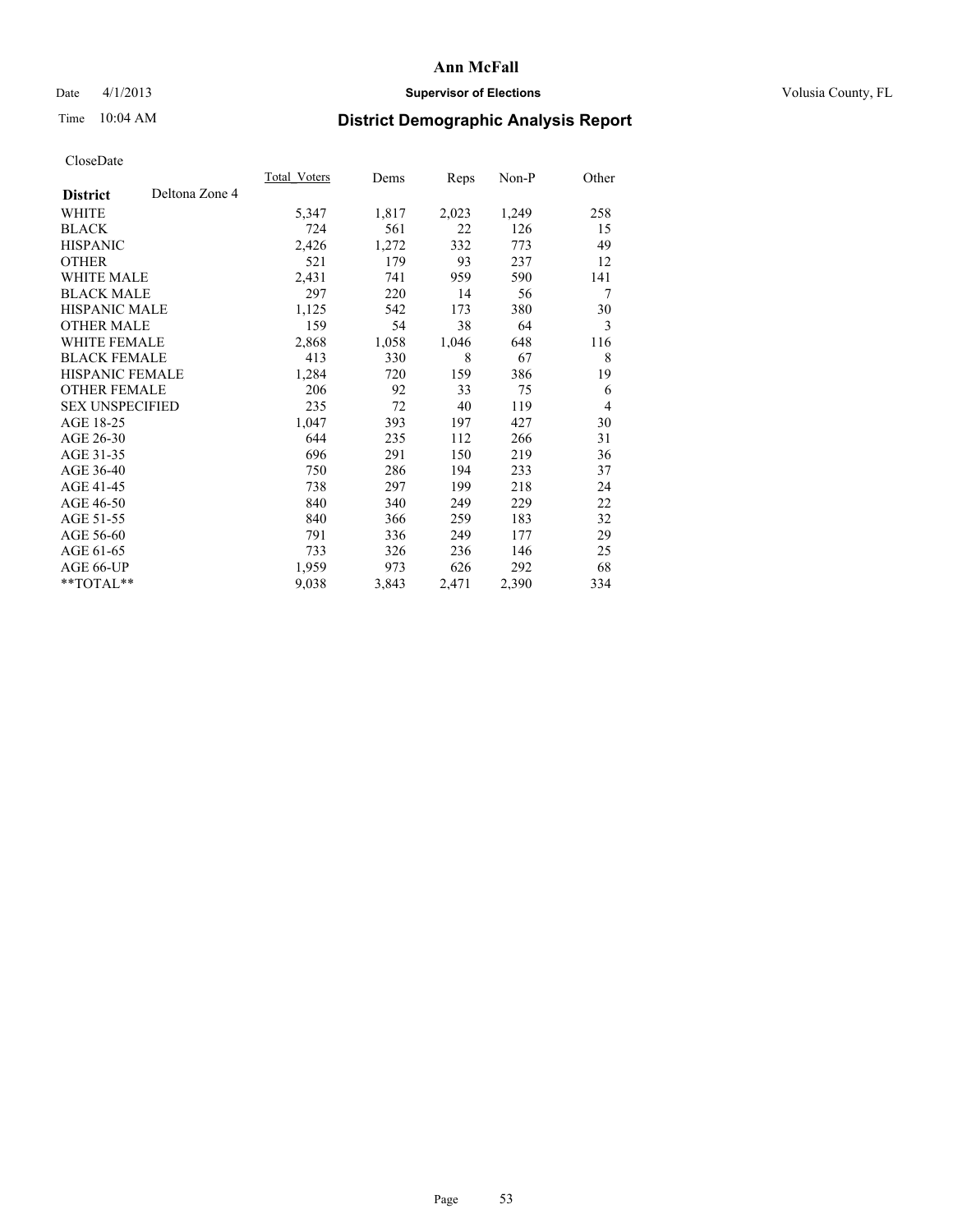### Date 4/1/2013 **Supervisor of Elections Supervisor of Elections** Volusia County, FL

# Time 10:04 AM **District Demographic Analysis Report**

|                        |                | Total Voters | Dems  | <b>Reps</b> | Non-P | Other          |
|------------------------|----------------|--------------|-------|-------------|-------|----------------|
| <b>District</b>        | Deltona Zone 5 |              |       |             |       |                |
| WHITE                  |                | 5,372        | 1,743 | 2,041       | 1,337 | 251            |
| <b>BLACK</b>           |                | 925          | 722   | 48          | 143   | 12             |
| <b>HISPANIC</b>        |                | 2,183        | 1,109 | 337         | 698   | 39             |
| <b>OTHER</b>           |                | 495          | 171   | 90          | 224   | 10             |
| <b>WHITE MALE</b>      |                | 2,532        | 727   | 1,024       | 641   | 140            |
| <b>BLACK MALE</b>      |                | 397          | 292   | 25          | 73    | 7              |
| <b>HISPANIC MALE</b>   |                | 1,028        | 509   | 166         | 329   | 24             |
| <b>OTHER MALE</b>      |                | 159          | 65    | 38          | 51    | 5              |
| <b>WHITE FEMALE</b>    |                | 2,804        | 1,007 | 1,003       | 684   | 110            |
| <b>BLACK FEMALE</b>    |                | 520          | 423   | 23          | 69    | 5              |
| HISPANIC FEMALE        |                | 1,142        | 592   | 170         | 365   | 15             |
| <b>OTHER FEMALE</b>    |                | 197          | 81    | 31          | 81    | $\overline{4}$ |
| <b>SEX UNSPECIFIED</b> |                | 196          | 49    | 36          | 109   | $\overline{2}$ |
| AGE 18-25              |                | 1,161        | 409   | 251         | 459   | 42             |
| AGE 26-30              |                | 680          | 255   | 131         | 263   | 31             |
| AGE 31-35              |                | 742          | 296   | 143         | 271   | 32             |
| AGE 36-40              |                | 737          | 305   | 186         | 217   | 29             |
| AGE 41-45              |                | 756          | 305   | 220         | 204   | 27             |
| AGE 46-50              |                | 885          | 363   | 289         | 204   | 29             |
| AGE 51-55              |                | 916          | 353   | 332         | 212   | 19             |
| AGE 56-60              |                | 801          | 343   | 257         | 178   | 23             |
| AGE 61-65              |                | 673          | 300   | 193         | 149   | 31             |
| AGE 66-UP              |                | 1,653        | 832   | 519         | 252   | 50             |
| **TOTAL**              |                | 9,004        | 3,761 | 2,521       | 2,409 | 313            |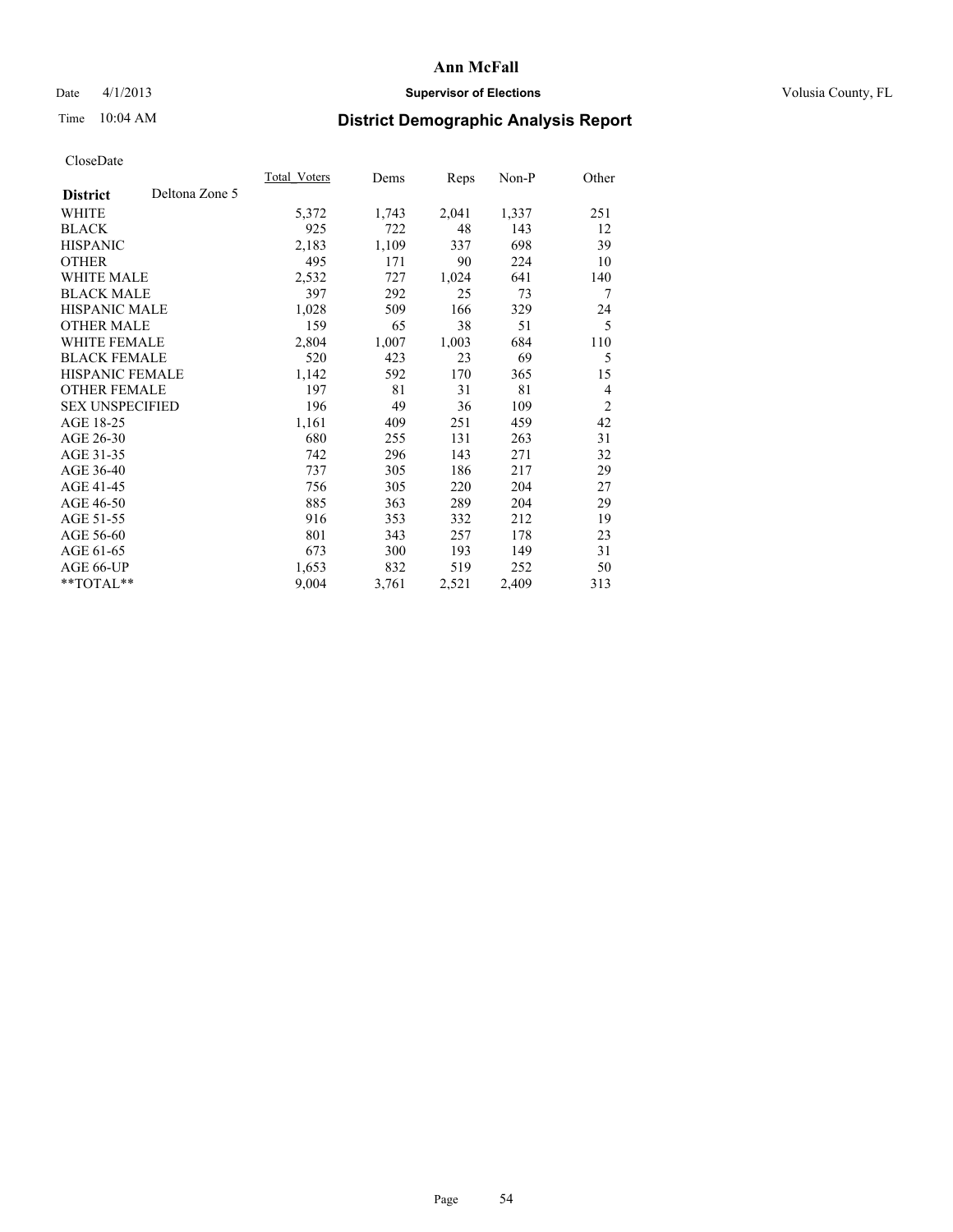### Date 4/1/2013 **Supervisor of Elections Supervisor of Elections** Volusia County, FL

# Time 10:04 AM **District Demographic Analysis Report**

|                                   | Total Voters | Dems  | <b>Reps</b> | Non-P | Other          |
|-----------------------------------|--------------|-------|-------------|-------|----------------|
| Deltona Zone 6<br><b>District</b> |              |       |             |       |                |
| WHITE                             | 5,793        | 1,720 | 2,376       | 1,436 | 261            |
| <b>BLACK</b>                      | 829          | 629   | 43          | 139   | 18             |
| <b>HISPANIC</b>                   | 1,826        | 892   | 255         | 636   | 43             |
| <b>OTHER</b>                      | 451          | 132   | 103         | 207   | 9              |
| <b>WHITE MALE</b>                 | 2,731        | 698   | 1,186       | 714   | 133            |
| <b>BLACK MALE</b>                 | 372          | 280   | 21          | 59    | 12             |
| <b>HISPANIC MALE</b>              | 858          | 392   | 132         | 312   | 22             |
| <b>OTHER MALE</b>                 | 174          | 53    | 42          | 75    | $\overline{4}$ |
| <b>WHITE FEMALE</b>               | 3,013        | 1,012 | 1,166       | 709   | 126            |
| <b>BLACK FEMALE</b>               | 446          | 340   | 22          | 78    | 6              |
| HISPANIC FEMALE                   | 936          | 486   | 120         | 310   | 20             |
| <b>OTHER FEMALE</b>               | 167          | 58    | 39          | 66    | $\overline{4}$ |
| <b>SEX UNSPECIFIED</b>            | 202          | 54    | 49          | 95    | $\overline{4}$ |
| AGE 18-25                         | 1,172        | 386   | 265         | 481   | 40             |
| AGE 26-30                         | 695          | 227   | 160         | 283   | 25             |
| AGE 31-35                         | 705          | 245   | 189         | 242   | 29             |
| AGE 36-40                         | 752          | 256   | 218         | 236   | 42             |
| AGE 41-45                         | 801          | 273   | 283         | 211   | 34             |
| AGE 46-50                         | 937          | 347   | 324         | 221   | 45             |
| AGE 51-55                         | 1,001        | 374   | 367         | 224   | 36             |
| AGE 56-60                         | 789          | 335   | 285         | 151   | 18             |
| AGE 61-65                         | 705          | 322   | 235         | 132   | 16             |
| AGE 66-UP                         | 1,374        | 620   | 455         | 251   | 48             |
| **TOTAL**                         | 8,931        | 3,385 | 2,781       | 2,432 | 333            |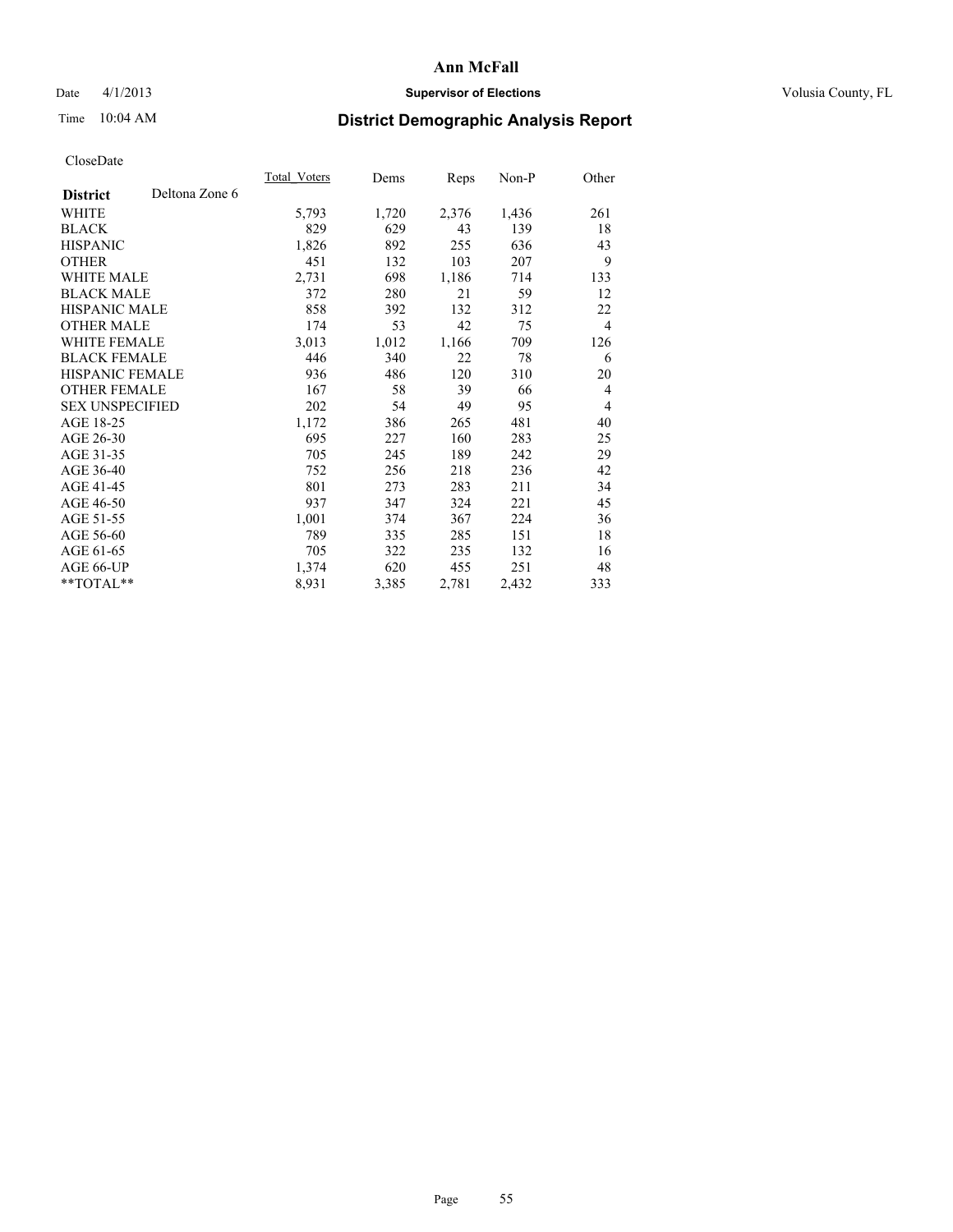### Date 4/1/2013 **Supervisor of Elections Supervisor of Elections** Volusia County, FL

## Time 10:04 AM **District Demographic Analysis Report**

|                        |                  | <b>Total Voters</b> | Dems  | Reps     | Non-P | Other          |
|------------------------|------------------|---------------------|-------|----------|-------|----------------|
| <b>District</b>        | Edgewater Zone 1 |                     |       |          |       |                |
| WHITE                  |                  | 3,180               | 1,196 | 1,073    | 824   | 87             |
| <b>BLACK</b>           |                  | 74                  | 49    | 3        | 20    | 2              |
| <b>HISPANIC</b>        |                  | 47                  | 22    | 11       | 12    | $\overline{c}$ |
| <b>OTHER</b>           |                  | 102                 | 34    | 21       | 46    | 1              |
| WHITE MALE             |                  | 1,393               | 451   | 516      | 378   | 48             |
| <b>BLACK MALE</b>      |                  | 40                  | 23    | 3        | 12    | 2              |
| <b>HISPANIC MALE</b>   |                  | 20                  | 10    | 4        | 5     | 1              |
| <b>OTHER MALE</b>      |                  | 26                  | 11    | 8        | 7     | $\theta$       |
| WHITE FEMALE           |                  | 1,757               | 732   | 544      | 442   | 39             |
| <b>BLACK FEMALE</b>    |                  | 33                  | 25    | $\theta$ | 8     | $\mathbf{0}$   |
| <b>HISPANIC FEMALE</b> |                  | 27                  | 12    | 7        | 7     | 1              |
| <b>OTHER FEMALE</b>    |                  | 45                  | 17    | 9        | 18    | 1              |
| <b>SEX UNSPECIFIED</b> |                  | 62                  | 20    | 17       | 25    | $\mathbf{0}$   |
| AGE 18-25              |                  | 293                 | 82    | 59       | 143   | 9              |
| AGE 26-30              |                  | 196                 | 69    | 50       | 72    | 5              |
| AGE 31-35              |                  | 218                 | 85    | 57       | 68    | 8              |
| AGE 36-40              |                  | 171                 | 49    | 53       | 62    | 7              |
| AGE 41-45              |                  | 218                 | 71    | 74       | 68    | 5              |
| AGE 46-50              |                  | 254                 | 90    | 86       | 72    | 6              |
| AGE 51-55              |                  | 370                 | 131   | 132      | 95    | 12             |
| AGE 56-60              |                  | 375                 | 143   | 128      | 95    | 9              |
| AGE 61-65              |                  | 346                 | 148   | 108      | 82    | 8              |
| AGE 66-UP              |                  | 968                 | 437   | 362      | 146   | 23             |
| **TOTAL**              |                  | 3,409               | 1,305 | 1,109    | 903   | 92             |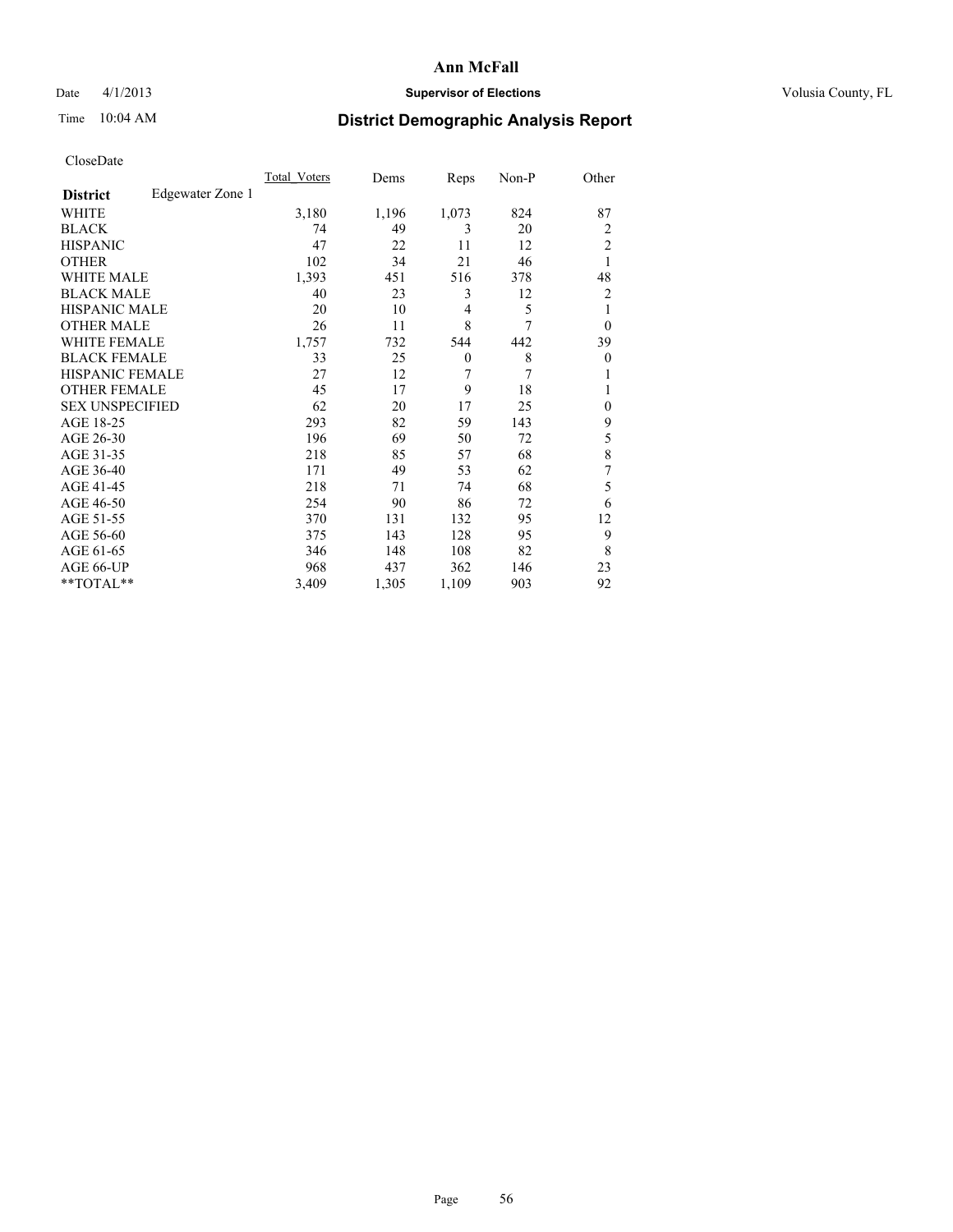### Date 4/1/2013 **Supervisor of Elections Supervisor of Elections** Volusia County, FL

## Time 10:04 AM **District Demographic Analysis Report**

|                        |                  | <b>Total Voters</b> | Dems  | Reps           | Non-P | Other          |
|------------------------|------------------|---------------------|-------|----------------|-------|----------------|
| <b>District</b>        | Edgewater Zone 2 |                     |       |                |       |                |
| WHITE                  |                  | 3,430               | 1,214 | 1,184          | 957   | 75             |
| <b>BLACK</b>           |                  | 58                  | 43    | 4              | 11    | $\Omega$       |
| <b>HISPANIC</b>        |                  | 46                  | 19    | $\overline{4}$ | 22    |                |
| <b>OTHER</b>           |                  | 108                 | 27    | 28             | 52    |                |
| WHITE MALE             |                  | 1,572               | 501   | 606            | 426   | 39             |
| <b>BLACK MALE</b>      |                  | 23                  | 17    | 1              | 5     | $\overline{0}$ |
| <b>HISPANIC MALE</b>   |                  | 23                  | 11    | $\overline{2}$ | 9     |                |
| <b>OTHER MALE</b>      |                  | 36                  | 9     | 10             | 16    | 1              |
| <b>WHITE FEMALE</b>    |                  | 1,838               | 707   | 572            | 523   | 36             |
| <b>BLACK FEMALE</b>    |                  | 35                  | 26    | 3              | 6     | $\overline{0}$ |
| <b>HISPANIC FEMALE</b> |                  | 21                  | 8     | $\overline{2}$ | 11    | $\Omega$       |
| <b>OTHER FEMALE</b>    |                  | 44                  | 15    | 15             | 14    | $\theta$       |
| <b>SEX UNSPECIFIED</b> |                  | 50                  | 9     | 9              | 32    | $\overline{0}$ |
| AGE 18-25              |                  | 321                 | 92    | 87             | 133   | 9              |
| AGE 26-30              |                  | 229                 | 73    | 54             | 96    | 6              |
| AGE 31-35              |                  | 243                 | 68    | 62             | 109   | 4              |
| AGE 36-40              |                  | 243                 | 81    | 65             | 89    | 8              |
| AGE 41-45              |                  | 297                 | 91    | 97             | 105   | $\overline{4}$ |
| AGE 46-50              |                  | 278                 | 99    | 95             | 78    | 6              |
| AGE 51-55              |                  | 372                 | 118   | 141            | 102   | 11             |
| AGE 56-60              |                  | 337                 | 124   | 136            | 73    | 4              |
| AGE 61-65              |                  | 373                 | 148   | 136            | 84    | 5              |
| AGE 66-UP              |                  | 952                 | 411   | 348            | 173   | 20             |
| **TOTAL**              |                  | 3,645               | 1,305 | 1,221          | 1,042 | 77             |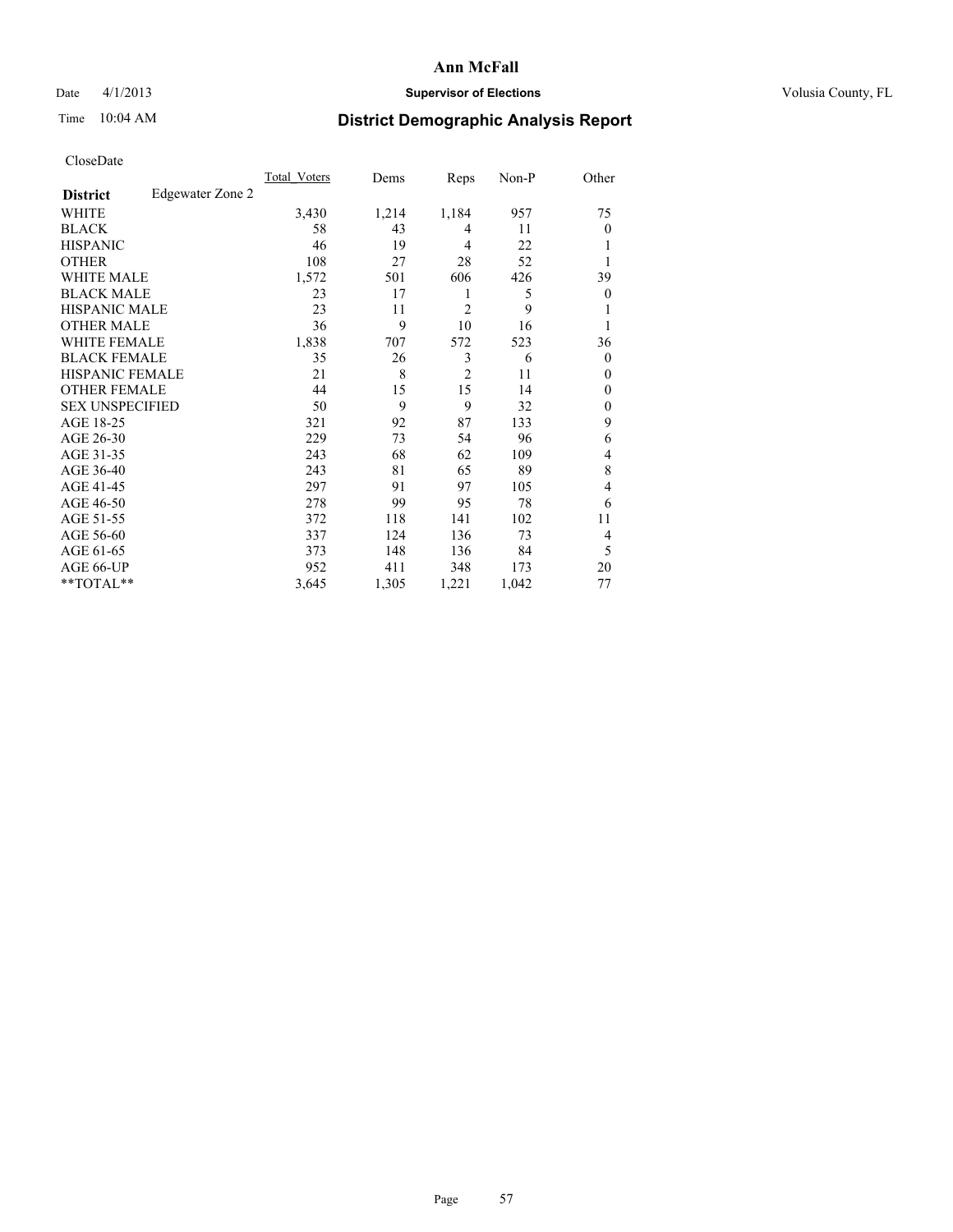### Date 4/1/2013 **Supervisor of Elections Supervisor of Elections** Volusia County, FL

## Time 10:04 AM **District Demographic Analysis Report**

|                        |                  | <b>Total Voters</b> | Dems  | Reps           | Non-P | Other            |
|------------------------|------------------|---------------------|-------|----------------|-------|------------------|
| <b>District</b>        | Edgewater Zone 3 |                     |       |                |       |                  |
| WHITE                  |                  | 3,173               | 1,179 | 1,056          | 848   | 90               |
| <b>BLACK</b>           |                  | 93                  | 74    | 2              | 17    | $\theta$         |
| <b>HISPANIC</b>        |                  | 45                  | 18    | 9              | 17    | 1                |
| <b>OTHER</b>           |                  | 136                 | 41    | 26             | 66    | 3                |
| WHITE MALE             |                  | 1,424               | 453   | 499            | 415   | 57               |
| <b>BLACK MALE</b>      |                  | 42                  | 32    | $\overline{c}$ | 8     | $\boldsymbol{0}$ |
| <b>HISPANIC MALE</b>   |                  | 18                  | 7     | 3              | 7     | 1                |
| <b>OTHER MALE</b>      |                  | 46                  | 13    | 14             | 18    | 1                |
| <b>WHITE FEMALE</b>    |                  | 1,733               | 721   | 551            | 428   | 33               |
| <b>BLACK FEMALE</b>    |                  | 50                  | 42    | $\mathbf{0}$   | 8     | $\overline{0}$   |
| <b>HISPANIC FEMALE</b> |                  | 26                  | 10    | 6              | 10    | $\theta$         |
| <b>OTHER FEMALE</b>    |                  | 54                  | 17    | 12             | 23    | 2                |
| <b>SEX UNSPECIFIED</b> |                  | 54                  | 17    | 6              | 31    | $\mathbf{0}$     |
| AGE 18-25              |                  | 318                 | 105   | 68             | 142   | 3                |
| AGE 26-30              |                  | 223                 | 68    | 59             | 92    | 4                |
| AGE 31-35              |                  | 198                 | 54    | 58             | 80    | 6                |
| AGE 36-40              |                  | 244                 | 71    | 72             | 89    | 12               |
| AGE 41-45              |                  | 246                 | 92    | 79             | 65    | 10               |
| AGE 46-50              |                  | 279                 | 92    | 103            | 76    | 8                |
| AGE 51-55              |                  | 301                 | 119   | 96             | 83    | 3                |
| AGE 56-60              |                  | 340                 | 140   | 115            | 77    | 8                |
| AGE 61-65              |                  | 336                 | 144   | 113            | 68    | 11               |
| AGE 66-UP              |                  | 965                 | 429   | 330            | 177   | 29               |
| **TOTAL**              |                  | 3,450               | 1,314 | 1,093          | 949   | 94               |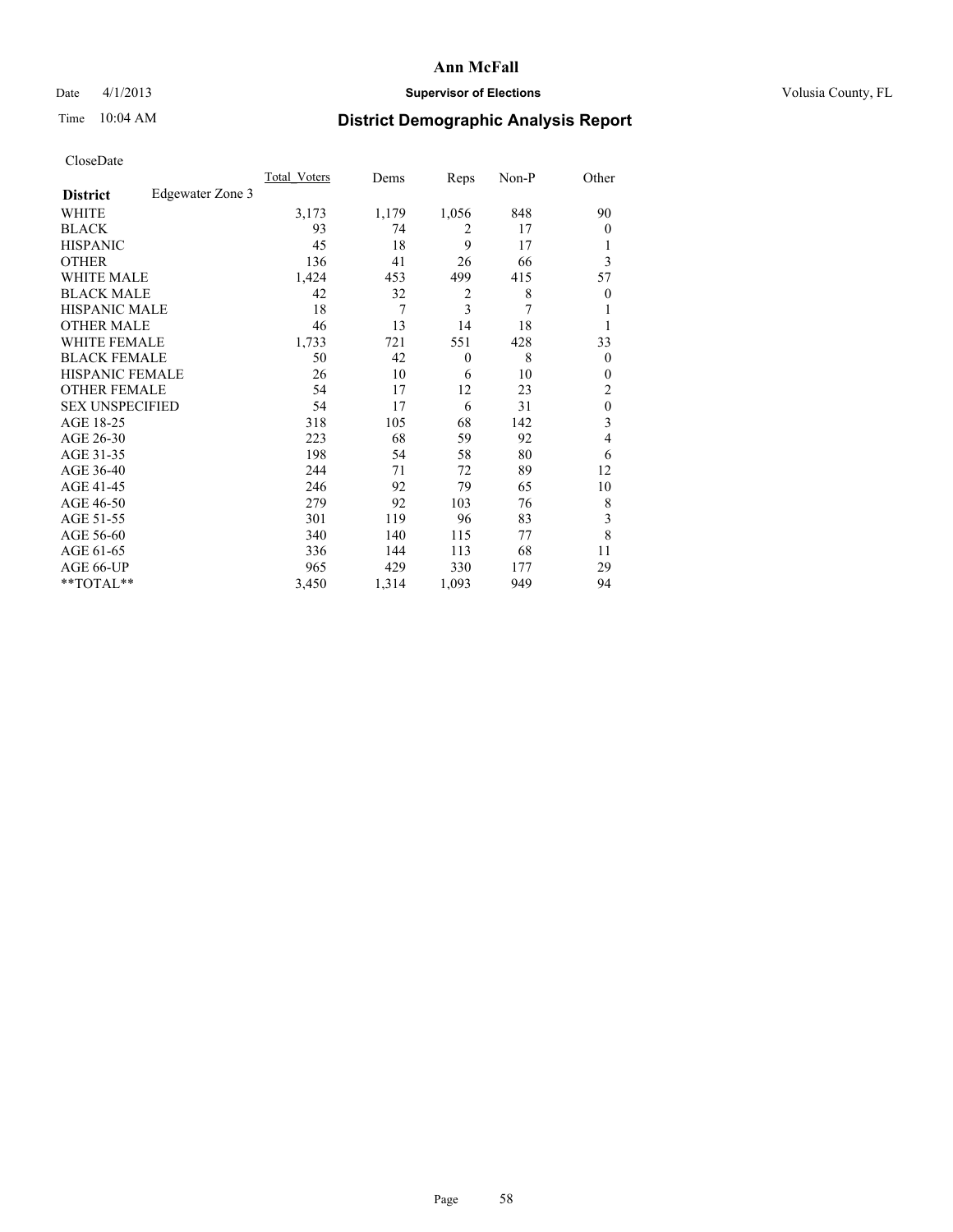### Date 4/1/2013 **Supervisor of Elections Supervisor of Elections** Volusia County, FL

## Time 10:04 AM **District Demographic Analysis Report**

|                        |                  | Total Voters | Dems  | Reps           | Non-P          | Other          |
|------------------------|------------------|--------------|-------|----------------|----------------|----------------|
| <b>District</b>        | Edgewater Zone 4 |              |       |                |                |                |
| WHITE                  |                  | 3,303        | 1,157 | 1,146          | 897            | 103            |
| <b>BLACK</b>           |                  | 72           | 60    | 4              | 8              | $\Omega$       |
| <b>HISPANIC</b>        |                  | 46           | 25    | 13             | 6              | 2              |
| <b>OTHER</b>           |                  | 89           | 28    | 13             | 48             | $\theta$       |
| WHITE MALE             |                  | 1,509        | 472   | 574            | 421            | 42             |
| <b>BLACK MALE</b>      |                  | 31           | 25    | 2              | 4              | $\overline{0}$ |
| <b>HISPANIC MALE</b>   |                  | 16           | 7     | $\overline{4}$ | 4              |                |
| <b>OTHER MALE</b>      |                  | 30           | 10    | 7              | 13             | $\Omega$       |
| <b>WHITE FEMALE</b>    |                  | 1,768        | 677   | 563            | 467            | 61             |
| <b>BLACK FEMALE</b>    |                  | 40           | 34    | $\overline{2}$ | 4              | $\overline{0}$ |
| <b>HISPANIC FEMALE</b> |                  | 30           | 18    | 9              | $\overline{2}$ |                |
| <b>OTHER FEMALE</b>    |                  | 29           | 13    | $\overline{4}$ | 12             | $\Omega$       |
| <b>SEX UNSPECIFIED</b> |                  | 57           | 14    | 11             | 32             | $\overline{0}$ |
| AGE 18-25              |                  | 252          | 72    | 62             | 116            | $\overline{2}$ |
| AGE 26-30              |                  | 209          | 60    | 53             | 85             | 11             |
| AGE 31-35              |                  | 216          | 62    | 58             | 89             | 7              |
| AGE 36-40              |                  | 228          | 85    | 61             | 77             | 5              |
| AGE 41-45              |                  | 237          | 88    | 71             | 75             | 3              |
| AGE 46-50              |                  | 265          | 99    | 90             | 71             | 5              |
| AGE 51-55              |                  | 318          | 103   | 128            | 80             | 7              |
| AGE 56-60              |                  | 337          | 141   | 106            | 81             | 9              |
| AGE 61-65              |                  | 305          | 129   | 97             | 69             | 10             |
| AGE 66-UP              |                  | 1,147        | 433   | 451            | 217            | 46             |
| **TOTAL**              |                  | 3,514        | 1,272 | 1,177          | 960            | 105            |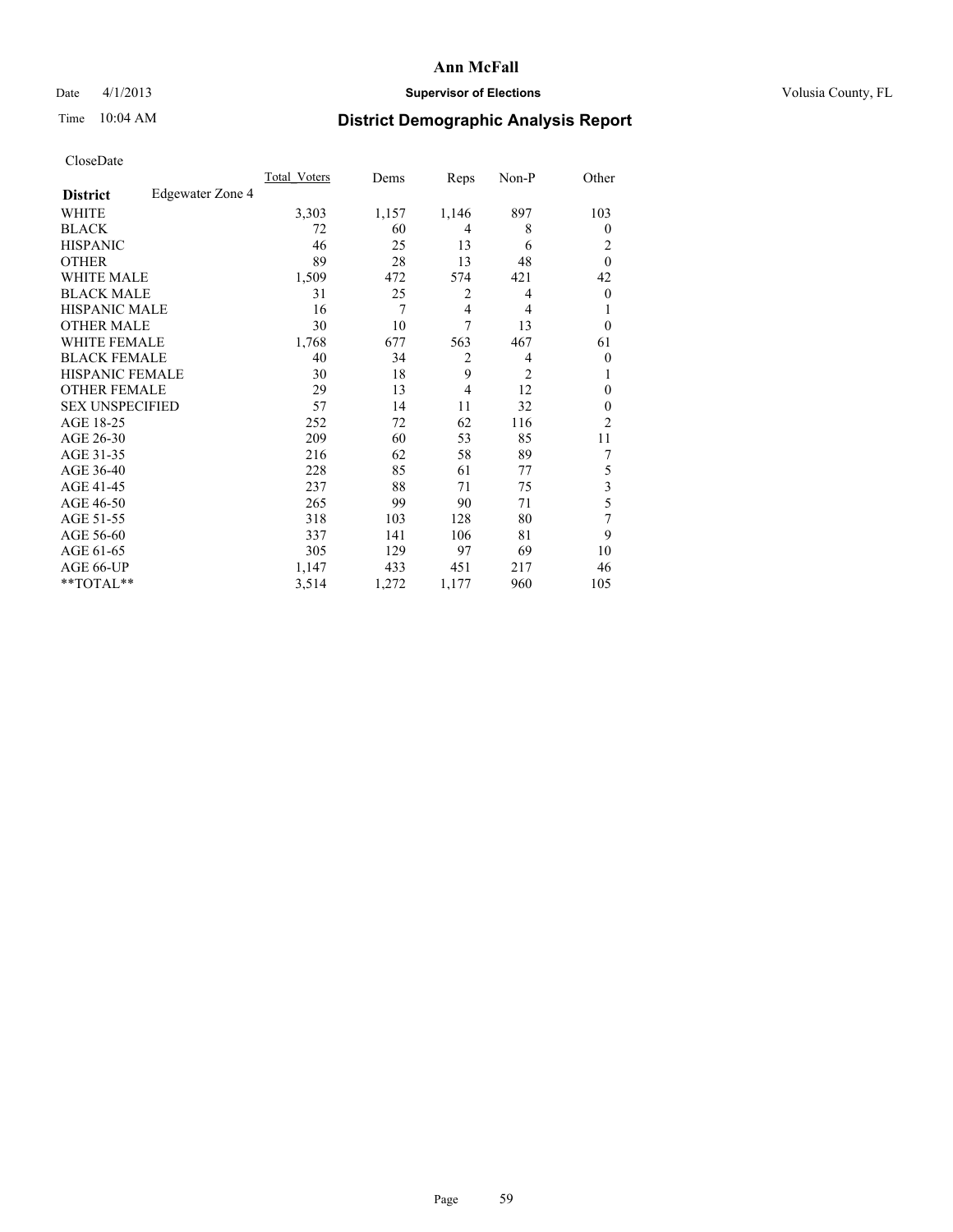### Date 4/1/2013 **Supervisor of Elections Supervisor of Elections** Volusia County, FL

## Time 10:04 AM **District Demographic Analysis Report**

|                        |                   | <b>Total Voters</b> | Dems | Reps           | Non-P | Other          |
|------------------------|-------------------|---------------------|------|----------------|-------|----------------|
| <b>District</b>        | Holly Hill Zone 1 |                     |      |                |       |                |
| WHITE                  |                   | 1,215               | 479  | 345            | 345   | 46             |
| <b>BLACK</b>           |                   | 124                 | 102  | 3              | 18    | 1              |
| <b>HISPANIC</b>        |                   | 53                  | 28   | 6              | 19    | $\Omega$       |
| <b>OTHER</b>           |                   | 74                  | 30   | 16             | 25    | 3              |
| WHITE MALE             |                   | 593                 | 207  | 188            | 177   | 21             |
| <b>BLACK MALE</b>      |                   | 52                  | 40   | 2              | 9     | 1              |
| <b>HISPANIC MALE</b>   |                   | 27                  | 10   | 4              | 13    | $\overline{0}$ |
| <b>OTHER MALE</b>      |                   | 23                  | 6    | 6              | 9     | $\overline{2}$ |
| WHITE FEMALE           |                   | 610                 | 269  | 154            | 162   | 25             |
| <b>BLACK FEMALE</b>    |                   | 71                  | 61   | 1              | 9     | $\overline{0}$ |
| <b>HISPANIC FEMALE</b> |                   | 26                  | 18   | $\overline{2}$ | 6     | $\Omega$       |
| <b>OTHER FEMALE</b>    |                   | 34                  | 18   | 9              | 7     | $\Omega$       |
| <b>SEX UNSPECIFIED</b> |                   | 30                  | 10   | $\overline{4}$ | 15    | 1              |
| AGE 18-25              |                   | 137                 | 63   | 21             | 53    | $\theta$       |
| AGE 26-30              |                   | 105                 | 47   | 17             | 38    | 3              |
| AGE 31-35              |                   | 93                  | 44   | 15             | 29    | 5              |
| AGE 36-40              |                   | 75                  | 26   | 26             | 22    | 1              |
| AGE 41-45              |                   | 105                 | 42   | 27             | 34    | $\overline{c}$ |
| AGE 46-50              |                   | 176                 | 66   | 47             | 56    | 7              |
| AGE 51-55              |                   | 174                 | 64   | 46             | 52    | 12             |
| AGE 56-60              |                   | 158                 | 67   | 29             | 54    | 8              |
| AGE 61-65              |                   | 145                 | 68   | 43             | 30    | 4              |
| AGE 66-UP              |                   | 299                 | 152  | 99             | 40    | 8              |
| **TOTAL**              |                   | 1,467               | 639  | 370            | 408   | 50             |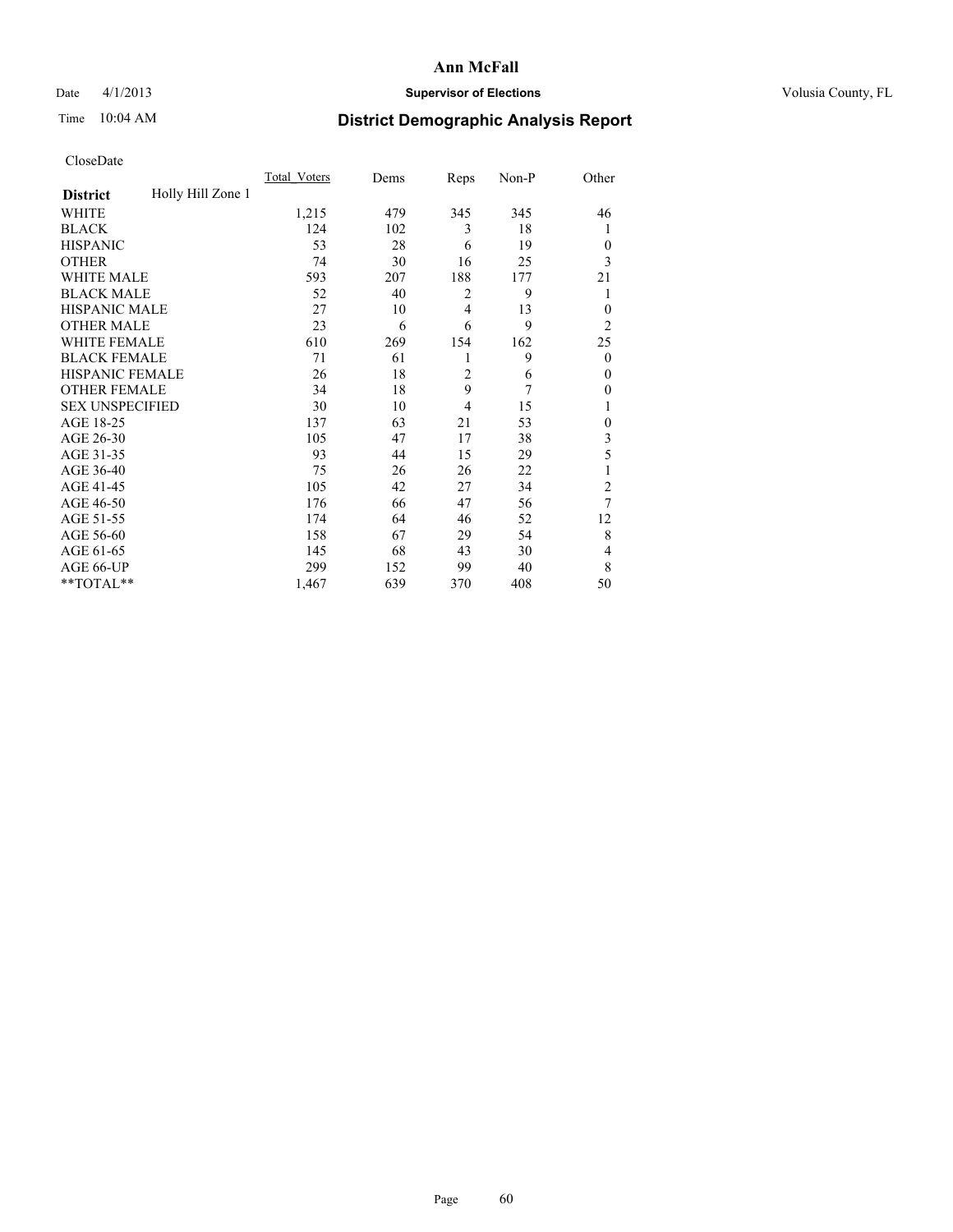### Date 4/1/2013 **Supervisor of Elections Supervisor of Elections** Volusia County, FL

## Time 10:04 AM **District Demographic Analysis Report**

|                        |                   | <b>Total Voters</b> | Dems | Reps           | Non-P          | Other          |
|------------------------|-------------------|---------------------|------|----------------|----------------|----------------|
| <b>District</b>        | Holly Hill Zone 2 |                     |      |                |                |                |
| WHITE                  |                   | 1,393               | 618  | 369            | 356            | 50             |
| <b>BLACK</b>           |                   | 233                 | 177  | 10             | 43             | 3              |
| <b>HISPANIC</b>        |                   | 46                  | 25   | 9              | 12             | $\overline{0}$ |
| <b>OTHER</b>           |                   | 84                  | 31   | 11             | 39             | 3              |
| WHITE MALE             |                   | 659                 | 269  | 188            | 178            | 24             |
| <b>BLACK MALE</b>      |                   | 92                  | 64   | 4              | 23             | 1              |
| <b>HISPANIC MALE</b>   |                   | 17                  | 6    | 7              | $\overline{4}$ | $\theta$       |
| <b>OTHER MALE</b>      |                   | 28                  | 9    | 5              | 11             | 3              |
| WHITE FEMALE           |                   | 724                 | 347  | 178            | 175            | 24             |
| <b>BLACK FEMALE</b>    |                   | 140                 | 112  | 6              | 20             | $\overline{2}$ |
| <b>HISPANIC FEMALE</b> |                   | 29                  | 19   | $\overline{2}$ | 8              | $\theta$       |
| <b>OTHER FEMALE</b>    |                   | 32                  | 13   | 6              | 13             | $\Omega$       |
| <b>SEX UNSPECIFIED</b> |                   | 35                  | 12   | 3              | 18             | $\overline{2}$ |
| AGE 18-25              |                   | 187                 | 72   | 31             | 78             | 6              |
| AGE 26-30              |                   | 131                 | 57   | 27             | 43             | 4              |
| AGE 31-35              |                   | 122                 | 65   | 17             | 36             | 4              |
| AGE 36-40              |                   | 125                 | 58   | 20             | 46             | 1              |
| AGE 41-45              |                   | 154                 | 68   | 37             | 43             | 6              |
| AGE 46-50              |                   | 187                 | 76   | 56             | 47             | 8              |
| AGE 51-55              |                   | 220                 | 117  | 48             | 44             | 11             |
| AGE 56-60              |                   | 167                 | 87   | 39             | 38             | 3              |
| AGE 61-65              |                   | 163                 | 77   | 41             | 39             | 6              |
| AGE 66-UP              |                   | 306                 | 177  | 84             | 38             | 7              |
| **TOTAL**              |                   | 1,762               | 854  | 400            | 452            | 56             |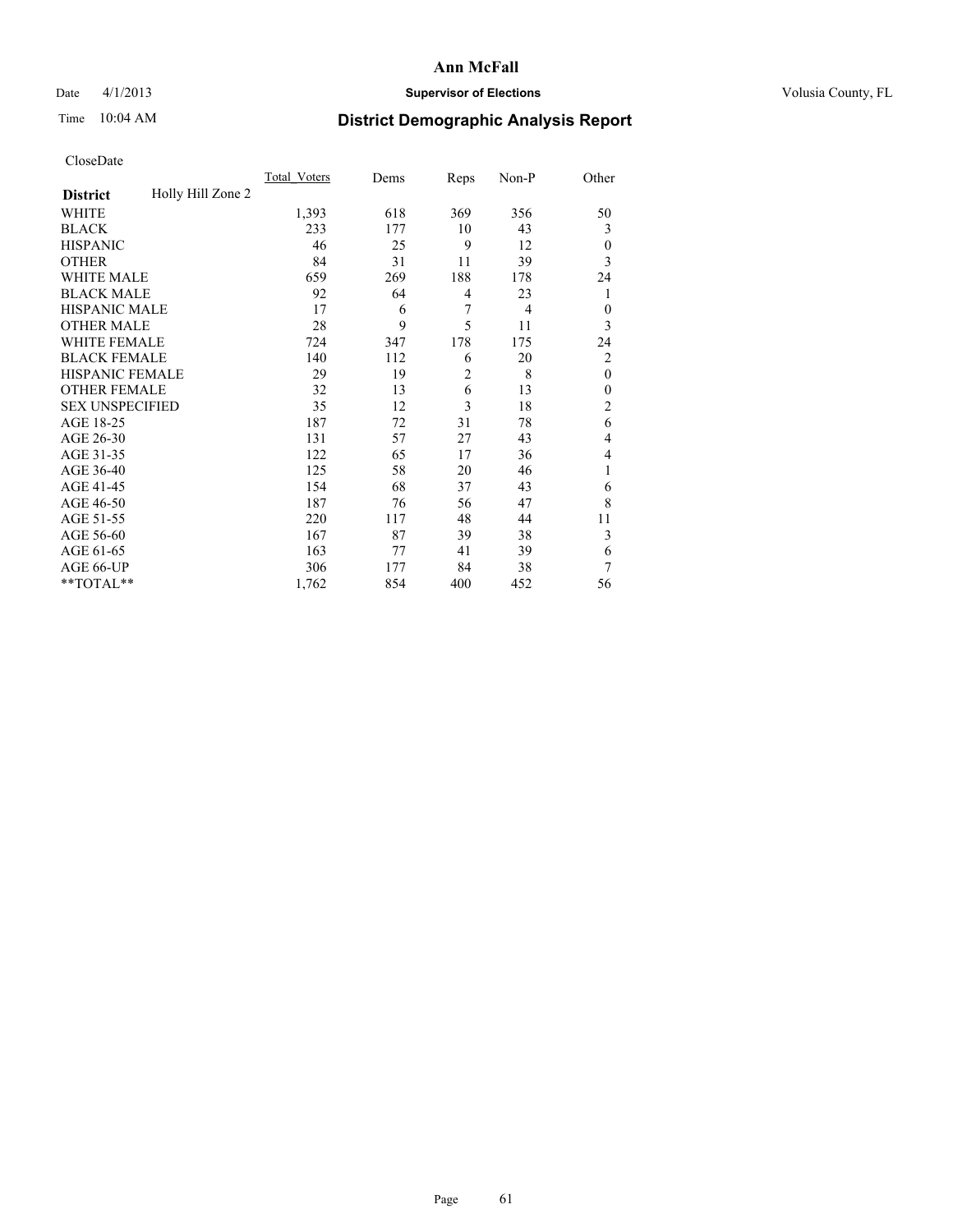### Date 4/1/2013 **Supervisor of Elections Supervisor of Elections** Volusia County, FL

## Time 10:04 AM **District Demographic Analysis Report**

|                        |                   | <b>Total Voters</b> | Dems | Reps           | Non-P          | Other          |
|------------------------|-------------------|---------------------|------|----------------|----------------|----------------|
| <b>District</b>        | Holly Hill Zone 3 |                     |      |                |                |                |
| WHITE                  |                   | 1,472               | 574  | 480            | 360            | 58             |
| <b>BLACK</b>           |                   | 139                 | 123  | 3              | 12             | 1              |
| <b>HISPANIC</b>        |                   | 24                  | 6    | 6              | 12             | $\Omega$       |
| <b>OTHER</b>           |                   | 82                  | 30   | 10             | 41             |                |
| WHITE MALE             |                   | 627                 | 208  | 218            | 173            | 28             |
| <b>BLACK MALE</b>      |                   | 56                  | 44   | 3              | 8              | 1              |
| <b>HISPANIC MALE</b>   |                   | 12                  | 3    | 3              | 6              | $\overline{0}$ |
| <b>OTHER MALE</b>      |                   | 24                  | 12   | $\overline{2}$ | 9              | 1              |
| <b>WHITE FEMALE</b>    |                   | 833                 | 361  | 258            | 184            | 30             |
| <b>BLACK FEMALE</b>    |                   | 82                  | 78   | $\mathbf{0}$   | $\overline{4}$ | $\overline{0}$ |
| <b>HISPANIC FEMALE</b> |                   | 12                  | 3    | 3              | 6              | $\Omega$       |
| <b>OTHER FEMALE</b>    |                   | 36                  | 12   | 8              | 16             | $\Omega$       |
| <b>SEX UNSPECIFIED</b> |                   | 35                  | 12   | 4              | 19             | $\Omega$       |
| AGE 18-25              |                   | 94                  | 37   | 20             | 36             |                |
| AGE 26-30              |                   | 92                  | 34   | 17             | 36             | 5              |
| AGE 31-35              |                   | 83                  | 31   | 18             | 31             | 3              |
| AGE 36-40              |                   | 65                  | 28   | 10             | 27             | $\theta$       |
| AGE 41-45              |                   | 104                 | 33   | 27             | 41             | 3              |
| AGE 46-50              |                   | 116                 | 45   | 29             | 37             | 5              |
| AGE 51-55              |                   | 140                 | 54   | 41             | 38             | 7              |
| AGE 56-60              |                   | 159                 | 70   | 53             | 30             | 6              |
| AGE 61-65              |                   | 161                 | 69   | 41             | 46             | 5              |
| AGE 66-UP              |                   | 705                 | 333  | 243            | 104            | 25             |
| **TOTAL**              |                   | 1,719               | 734  | 499            | 426            | 60             |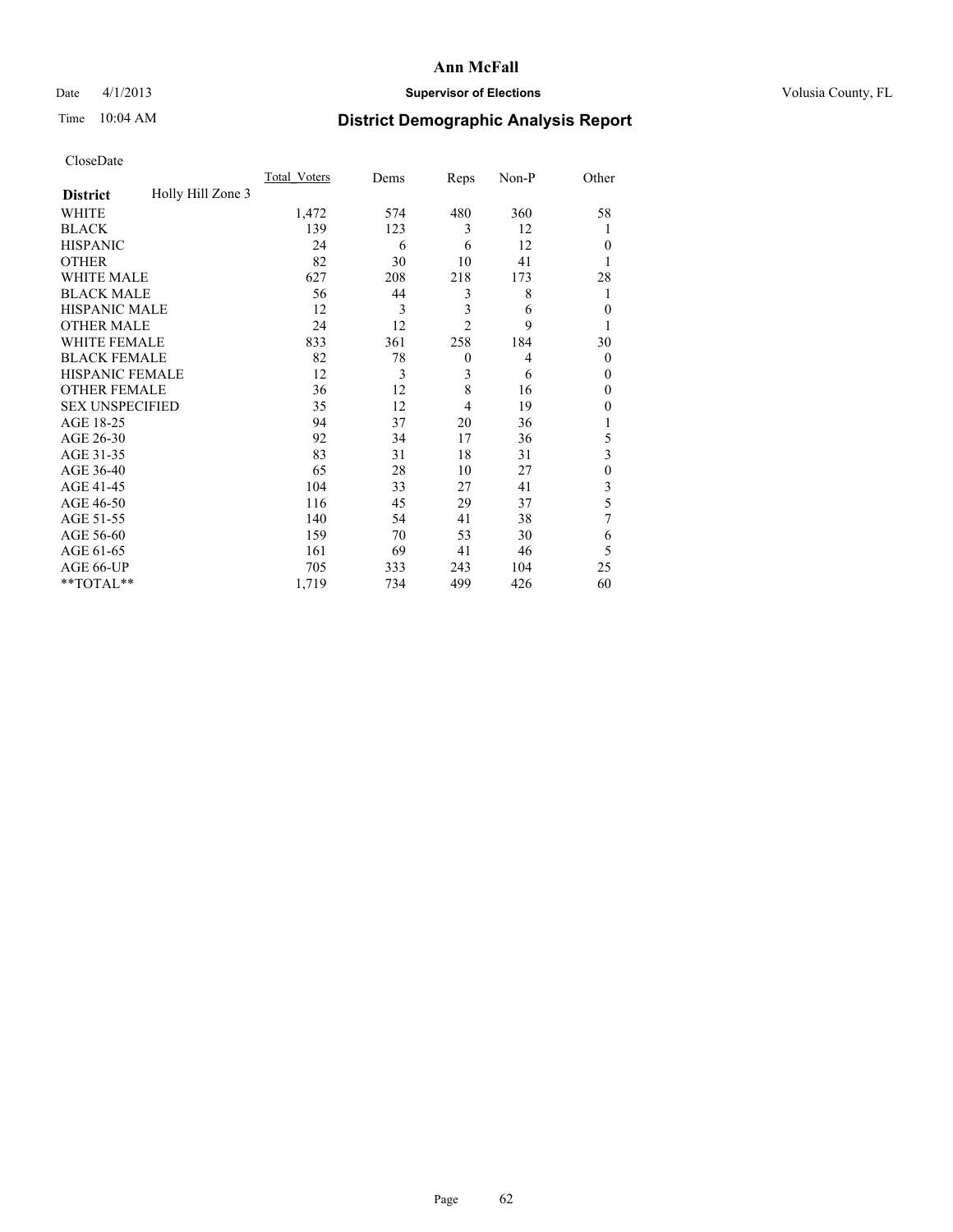### Date 4/1/2013 **Supervisor of Elections Supervisor of Elections** Volusia County, FL

## Time 10:04 AM **District Demographic Analysis Report**

|                        |                   | <b>Total Voters</b> | Dems | Reps           | Non-P | Other          |
|------------------------|-------------------|---------------------|------|----------------|-------|----------------|
| <b>District</b>        | Holly Hill Zone 4 |                     |      |                |       |                |
| WHITE                  |                   | 1,367               | 515  | 462            | 344   | 46             |
| <b>BLACK</b>           |                   | 278                 | 228  | 7              | 41    | $\overline{2}$ |
| <b>HISPANIC</b>        |                   | 47                  | 27   | $\overline{2}$ | 18    | $\theta$       |
| <b>OTHER</b>           |                   | 75                  | 24   | 10             | 39    | $\overline{2}$ |
| WHITE MALE             |                   | 603                 | 197  | 212            | 166   | 28             |
| <b>BLACK MALE</b>      |                   | 67                  | 50   | 3              | 13    | 1              |
| <b>HISPANIC MALE</b>   |                   | 19                  | 12   | 1              | 6     | $\overline{0}$ |
| <b>OTHER MALE</b>      |                   | 19                  | 7    | 5              | 6     | 1              |
| WHITE FEMALE           |                   | 753                 | 314  | 247            | 174   | 18             |
| <b>BLACK FEMALE</b>    |                   | 209                 | 176  | $\overline{4}$ | 28    | 1              |
| <b>HISPANIC FEMALE</b> |                   | 28                  | 15   | 1              | 12    | $\Omega$       |
| <b>OTHER FEMALE</b>    |                   | 28                  | 16   | $\overline{2}$ | 9     |                |
| <b>SEX UNSPECIFIED</b> |                   | 41                  | 7    | 6              | 28    | $\theta$       |
| AGE 18-25              |                   | 249                 | 118  | 40             | 87    | 4              |
| AGE 26-30              |                   | 129                 | 57   | 26             | 42    | 4              |
| AGE 31-35              |                   | 134                 | 61   | 28             | 44    |                |
| AGE 36-40              |                   | 107                 | 48   | 27             | 29    | 3              |
| AGE 41-45              |                   | 117                 | 53   | 22             | 36    | 6              |
| AGE 46-50              |                   | 154                 | 56   | 43             | 49    | 6              |
| AGE 51-55              |                   | 179                 | 60   | 68             | 42    | 9              |
| AGE 56-60              |                   | 167                 | 77   | 46             | 39    | 5              |
| AGE 61-65              |                   | 119                 | 64   | 30             | 22    | 3              |
| AGE 66-UP              |                   | 420                 | 206  | 152            | 53    | 9              |
| **TOTAL**              |                   | 1,775               | 800  | 482            | 443   | 50             |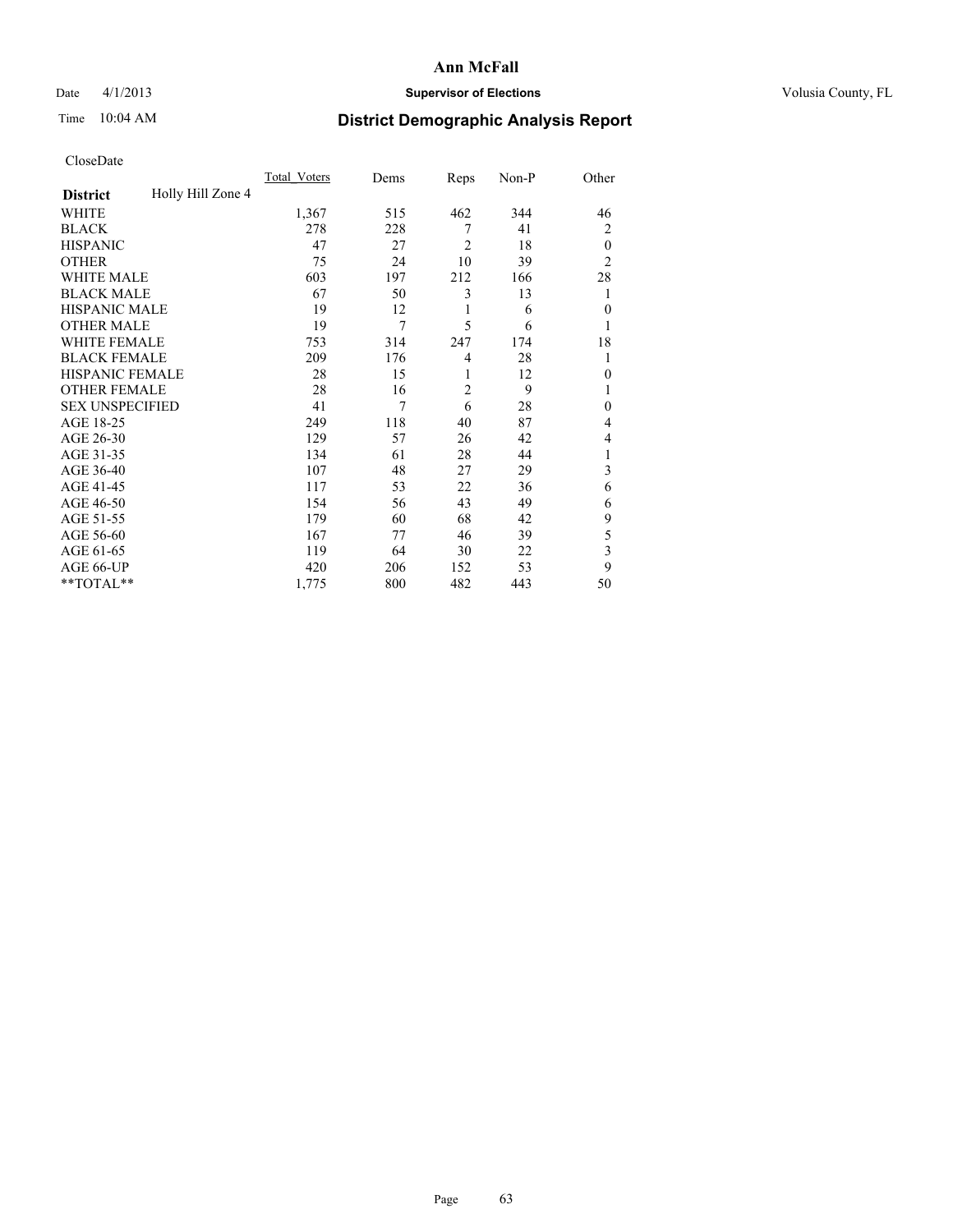### Date 4/1/2013 **Supervisor of Elections Supervisor of Elections** Volusia County, FL

## Time 10:04 AM **District Demographic Analysis Report**

|                        |            | Total Voters | Dems | Reps           | Non-P | Other          |
|------------------------|------------|--------------|------|----------------|-------|----------------|
| <b>District</b>        | Lake Helen |              |      |                |       |                |
| WHITE                  |            | 1,613        | 591  | 588            | 370   | 64             |
| <b>BLACK</b>           |            | 185          | 163  | 4              | 15    | 3              |
| <b>HISPANIC</b>        |            | 39           | 10   | 17             | 10    | 2              |
| <b>OTHER</b>           |            | 59           | 18   | 15             | 24    | $\overline{2}$ |
| <b>WHITE MALE</b>      |            | 734          | 239  | 286            | 176   | 33             |
| <b>BLACK MALE</b>      |            | 83           | 75   | $\overline{c}$ | 5     | 1              |
| <b>HISPANIC MALE</b>   |            | 14           | 3    | 6              | 5     | $\mathbf{0}$   |
| <b>OTHER MALE</b>      |            | 19           | 9    | 1              | 8     |                |
| WHITE FEMALE           |            | 865          | 348  | 297            | 189   | 31             |
| <b>BLACK FEMALE</b>    |            | 99           | 85   | $\overline{2}$ | 10    | 2              |
| HISPANIC FEMALE        |            | 25           | 7    | 11             | 5     | $\overline{2}$ |
| <b>OTHER FEMALE</b>    |            | 21           | 8    | $\overline{4}$ | 8     | 1              |
| <b>SEX UNSPECIFIED</b> |            | 36           | 8    | 15             | 13    | $\theta$       |
| AGE 18-25              |            | 175          | 56   | 48             | 65    | 6              |
| AGE 26-30              |            | 125          | 44   | 33             | 43    | 5              |
| AGE 31-35              |            | 108          | 42   | 27             | 35    | 4              |
| AGE 36-40              |            | 112          | 29   | 34             | 35    | 14             |
| AGE 41-45              |            | 141          | 54   | 42             | 37    | 8              |
| AGE 46-50              |            | 150          | 50   | 61             | 34    | 5              |
| AGE 51-55              |            | 221          | 90   | 88             | 36    | 7              |
| AGE 56-60              |            | 201          | 83   | 74             | 37    | 7              |
| AGE 61-65              |            | 184          | 90   | 57             | 32    | 5              |
| AGE 66-UP              |            | 479          | 244  | 160            | 65    | 10             |
| **TOTAL**              |            | 1,896        | 782  | 624            | 419   | 71             |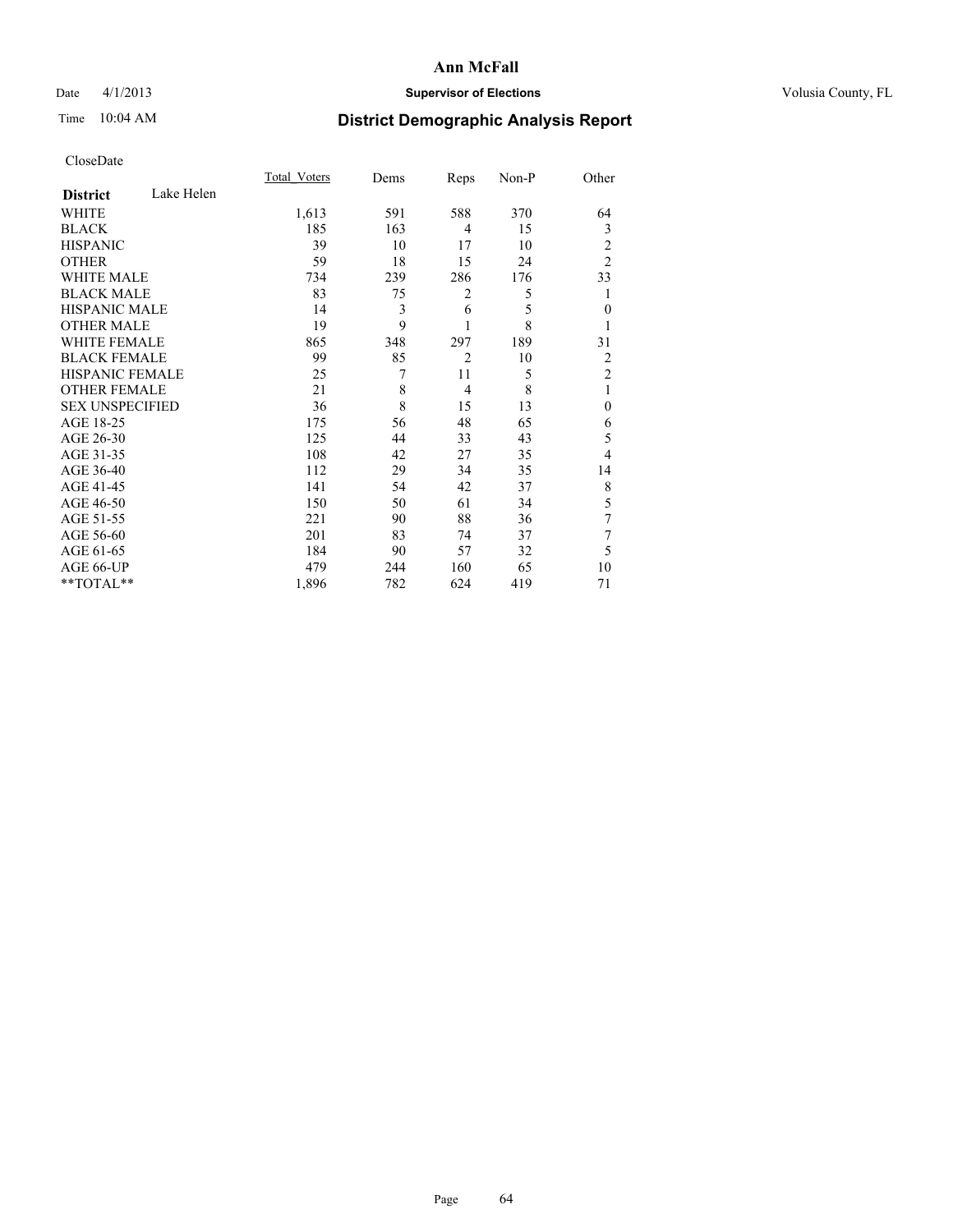### Date 4/1/2013 **Supervisor of Elections Supervisor of Elections** Volusia County, FL

|                        | Total Voters         | Dems           | Reps  | Non-P | Other          |
|------------------------|----------------------|----------------|-------|-------|----------------|
| <b>District</b>        | New Smyrna Bch Zne 1 |                |       |       |                |
| WHITE                  | 4,509                | 1,482          | 1,966 | 959   | 102            |
| <b>BLACK</b>           | 12                   | 7              | 2     | 3     | $\overline{0}$ |
| <b>HISPANIC</b>        | 65                   | 21             | 20    | 22    | 2              |
| <b>OTHER</b>           | 141                  | 34             | 38    | 64    | 5              |
| <b>WHITE MALE</b>      | 2,111                | 576            | 968   | 508   | 59             |
| <b>BLACK MALE</b>      | 6                    | 3              | 1     | 2     | $\mathbf{0}$   |
| <b>HISPANIC MALE</b>   | 30                   | 7              | 7     | 16    | 0              |
| <b>OTHER MALE</b>      | 45                   | 9              | 16    | 18    | $\overline{2}$ |
| <b>WHITE FEMALE</b>    | 2,359                | 892            | 985   | 440   | 42             |
| <b>BLACK FEMALE</b>    | 6                    | $\overline{4}$ | 1     | 1     | $\overline{0}$ |
| HISPANIC FEMALE        | 35                   | 14             | 13    | 6     | $\overline{2}$ |
| <b>OTHER FEMALE</b>    | 52                   | 18             | 16    | 15    | 3              |
| <b>SEX UNSPECIFIED</b> | 83                   | 21             | 19    | 42    | 1              |
| AGE 18-25              | 258                  | 67             | 71    | 116   | 4              |
| AGE 26-30              | 212                  | 76             | 57    | 73    | 6              |
| AGE 31-35              | 180                  | 47             | 62    | 65    | 6              |
| AGE 36-40              | 183                  | 53             | 64    | 53    | 13             |
| AGE 41-45              | 261                  | 79             | 107   | 72    | 3              |
| AGE 46-50              | 299                  | 73             | 143   | 79    | $\overline{4}$ |
| AGE 51-55              | 438                  | 146            | 195   | 85    | 12             |
| AGE 56-60              | 480                  | 165            | 201   | 103   | 11             |
| AGE 61-65              | 602                  | 200            | 257   | 131   | 14             |
| AGE 66-UP              | 1,817                | 638            | 870   | 273   | 36             |
| **TOTAL**              | 4,730                | 1,544          | 2,027 | 1,050 | 109            |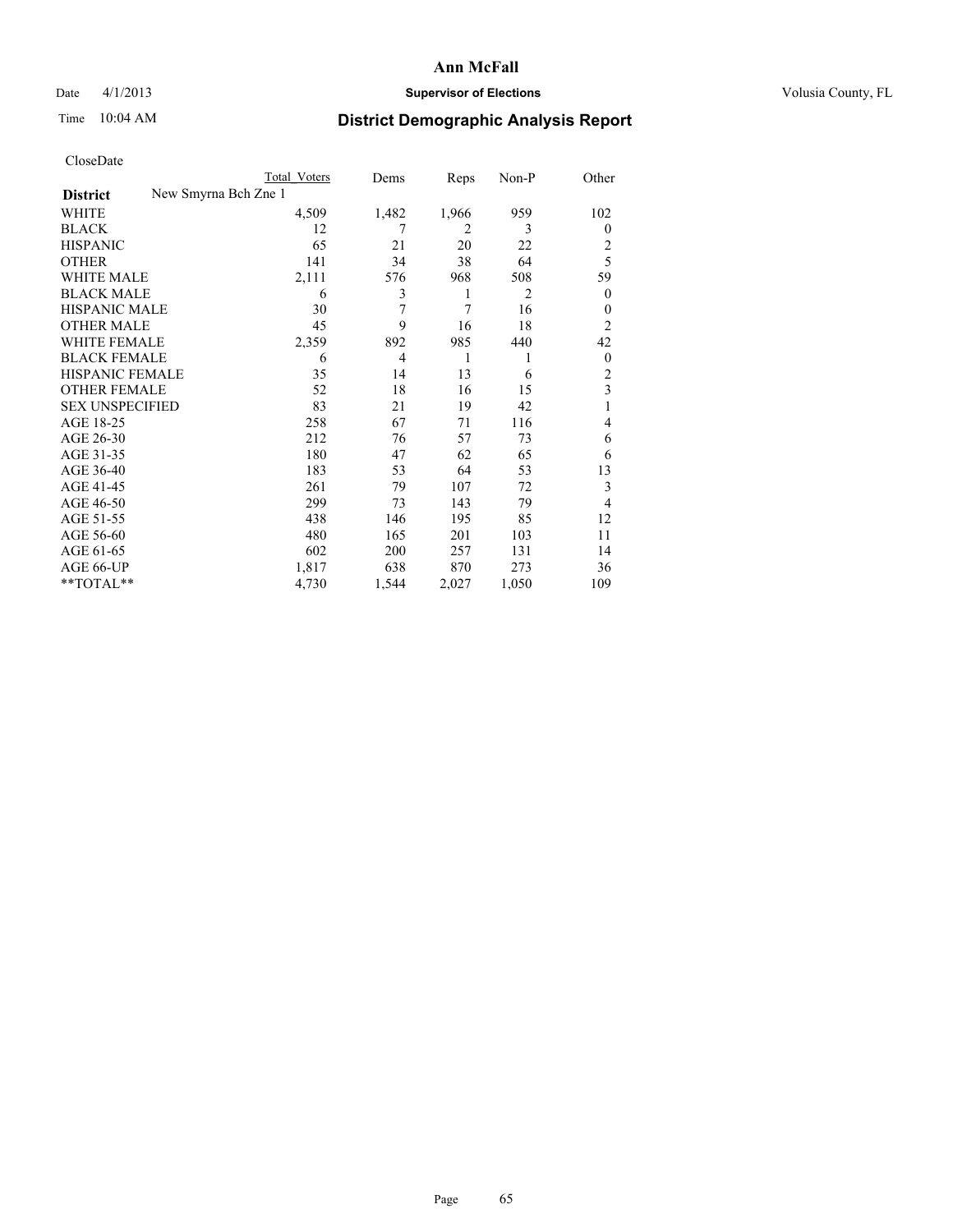### Date 4/1/2013 **Supervisor of Elections Supervisor of Elections** Volusia County, FL

|                        |                      | Total Voters | Dems  | Reps             | Non-P | Other            |
|------------------------|----------------------|--------------|-------|------------------|-------|------------------|
| <b>District</b>        | New Smyrna Bch Zne 2 |              |       |                  |       |                  |
| WHITE                  |                      | 3,873        | 1,336 | 1,415            | 999   | 123              |
| <b>BLACK</b>           |                      | 53           | 40    | 1                | 12    | 0                |
| <b>HISPANIC</b>        |                      | 49           | 19    | 15               | 15    | $\theta$         |
| <b>OTHER</b>           |                      | 129          | 34    | 30               | 63    | $\overline{2}$   |
| <b>WHITE MALE</b>      |                      | 1,773        | 530   | 673              | 504   | 66               |
| <b>BLACK MALE</b>      |                      | 18           | 14    | $\boldsymbol{0}$ | 4     | $\boldsymbol{0}$ |
| <b>HISPANIC MALE</b>   |                      | 24           | 5     | 8                | 11    | $\theta$         |
| <b>OTHER MALE</b>      |                      | 36           | 11    | 9                | 15    | 1                |
| <b>WHITE FEMALE</b>    |                      | 2,068        | 793   | 728              | 490   | 57               |
| <b>BLACK FEMALE</b>    |                      | 35           | 26    | 1                | 8     | $\theta$         |
| HISPANIC FEMALE        |                      | 24           | 14    | 7                | 3     | $\theta$         |
| <b>OTHER FEMALE</b>    |                      | 55           | 21    | 15               | 18    | l                |
| <b>SEX UNSPECIFIED</b> |                      | 71           | 15    | 20               | 36    | $\theta$         |
| AGE 18-25              |                      | 265          | 72    | 69               | 118   | 6                |
| AGE 26-30              |                      | 232          | 70    | 55               | 95    | 12               |
| AGE 31-35              |                      | 207          | 59    | 51               | 90    | 7                |
| AGE 36-40              |                      | 195          | 61    | 49               | 77    | 8                |
| AGE 41-45              |                      | 221          | 64    | 78               | 72    | 7                |
| AGE 46-50              |                      | 247          | 76    | 100              | 63    | 8                |
| AGE 51-55              |                      | 407          | 129   | 169              | 95    | 14               |
| AGE 56-60              |                      | 425          | 160   | 138              | 113   | 14               |
| AGE 61-65              |                      | 449          | 173   | 165              | 101   | 10               |
| AGE 66-UP              |                      | 1,459        | 566   | 588              | 266   | 39               |
| **TOTAL**              |                      | 4,107        | 1,430 | 1,462            | 1,090 | 125              |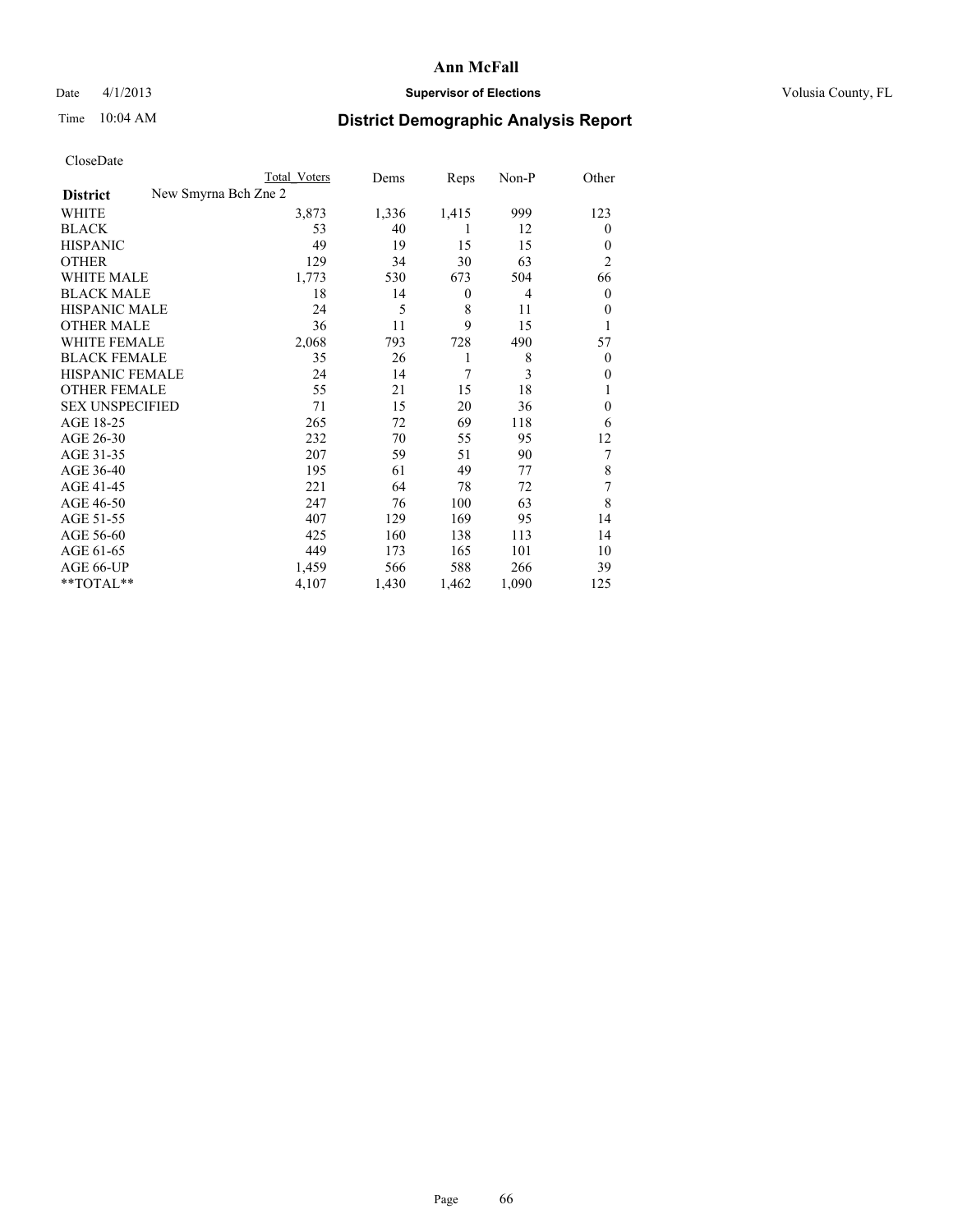### Date 4/1/2013 **Supervisor of Elections Supervisor of Elections** Volusia County, FL

|                        |                      | <b>Total Voters</b> | Dems  | Reps           | Non-P          | Other          |
|------------------------|----------------------|---------------------|-------|----------------|----------------|----------------|
| <b>District</b>        | New Smyrna Bch Zne 3 |                     |       |                |                |                |
| WHITE                  |                      | 4,356               | 1,354 | 1,857          | 1,017          | 128            |
| <b>BLACK</b>           |                      | 35                  | 20    | 3              | 10             | 2              |
| <b>HISPANIC</b>        |                      | 47                  | 17    | 13             | 16             |                |
| <b>OTHER</b>           |                      | 143                 | 35    | 32             | 75             |                |
| WHITE MALE             |                      | 1,994               | 533   | 893            | 499            | 69             |
| <b>BLACK MALE</b>      |                      | 22                  | 11    | 1              | 8              | 2              |
| <b>HISPANIC MALE</b>   |                      | 25                  | 9     | 8              | 7              | 1              |
| <b>OTHER MALE</b>      |                      | 50                  | 14    | 12             | 24             | $\overline{0}$ |
| WHITE FEMALE           |                      | 2,338               | 814   | 955            | 510            | 59             |
| <b>BLACK FEMALE</b>    |                      | 13                  | 9     | $\overline{2}$ | $\overline{2}$ | $\theta$       |
| <b>HISPANIC FEMALE</b> |                      | 22                  | 8     | 5              | 9              | $\theta$       |
| <b>OTHER FEMALE</b>    |                      | 49                  | 17    | 14             | 17             |                |
| <b>SEX UNSPECIFIED</b> |                      | 68                  | 11    | 15             | 42             | $\theta$       |
| AGE 18-25              |                      | 246                 | 66    | 63             | 107            | 10             |
| AGE 26-30              |                      | 212                 | 61    | 67             | 77             | 7              |
| AGE 31-35              |                      | 233                 | 63    | 71             | 92             | 7              |
| AGE 36-40              |                      | 180                 | 57    | 50             | 69             | 4              |
| AGE 41-45              |                      | 231                 | 63    | 87             | 73             | 8              |
| AGE 46-50              |                      | 327                 | 106   | 139            | 77             | 5              |
| AGE 51-55              |                      | 357                 | 115   | 121            | 105            | 16             |
| AGE 56-60              |                      | 426                 | 159   | 175            | 83             | 9              |
| AGE 61-65              |                      | 451                 | 144   | 191            | 106            | 10             |
| AGE 66-UP              |                      | 1,926               | 595   | 943            | 331            | 57             |
| **TOTAL**              |                      | 4,589               | 1,429 | 1,907          | 1,120          | 133            |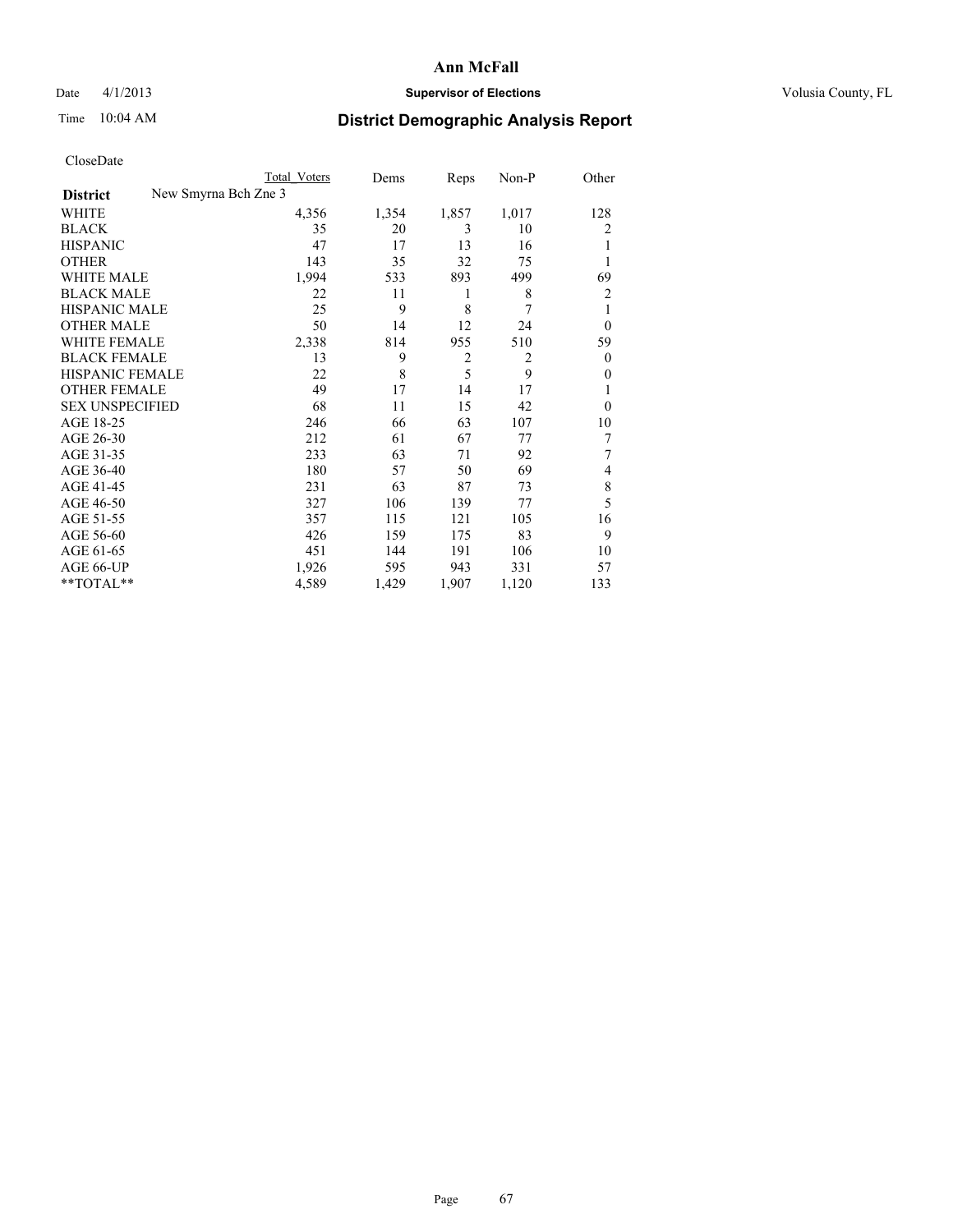### Date 4/1/2013 **Supervisor of Elections Supervisor of Elections** Volusia County, FL

|                        | <b>Total Voters</b>  | Dems  | Reps  | Non-P | Other          |
|------------------------|----------------------|-------|-------|-------|----------------|
| <b>District</b>        | New Smyrna Bch Zne 4 |       |       |       |                |
| WHITE                  | 3,065                | 951   | 1,267 | 754   | 93             |
| <b>BLACK</b>           | 659                  | 565   | 14    | 75    | 5              |
| <b>HISPANIC</b>        | 69                   | 25    | 25    | 16    | 3              |
| <b>OTHER</b>           | 179                  | 53    | 29    | 92    | 5              |
| <b>WHITE MALE</b>      | 1,406                | 377   | 616   | 372   | 41             |
| <b>BLACK MALE</b>      | 275                  | 228   | 5     | 38    | 4              |
| <b>HISPANIC MALE</b>   | 31                   | 11    | 11    | 8     | 1              |
| <b>OTHER MALE</b>      | 61                   | 19    | 11    | 30    | 1              |
| <b>WHITE FEMALE</b>    | 1,633                | 566   | 643   | 373   | 51             |
| <b>BLACK FEMALE</b>    | 379                  | 333   | 9     | 36    | 1              |
| <b>HISPANIC FEMALE</b> | 38                   | 14    | 14    | 8     | $\overline{2}$ |
| <b>OTHER FEMALE</b>    | 72                   | 28    | 14    | 27    | 3              |
| <b>SEX UNSPECIFIED</b> | 77                   | 18    | 12    | 45    | $\overline{c}$ |
| AGE 18-25              | 387                  | 165   | 88    | 127   | $\overline{7}$ |
| AGE 26-30              | 207                  | 85    | 47    | 70    | 5              |
| AGE 31-35              | 224                  | 76    | 63    | 79    | 6              |
| AGE 36-40              | 244                  | 88    | 83    | 63    | 10             |
| AGE 41-45              | 262                  | 95    | 87    | 73    | 7              |
| AGE 46-50              | 271                  | 101   | 99    | 67    | $\overline{4}$ |
| AGE 51-55              | 350                  | 128   | 128   | 85    | 9              |
| AGE 56-60              | 409                  | 172   | 142   | 82    | 13             |
| AGE 61-65              | 434                  | 169   | 161   | 88    | 16             |
| AGE 66-UP              | 1,189                | 517   | 437   | 206   | 29             |
| $*$ TOTAL $*$          | 3,977                | 1,596 | 1,335 | 940   | 106            |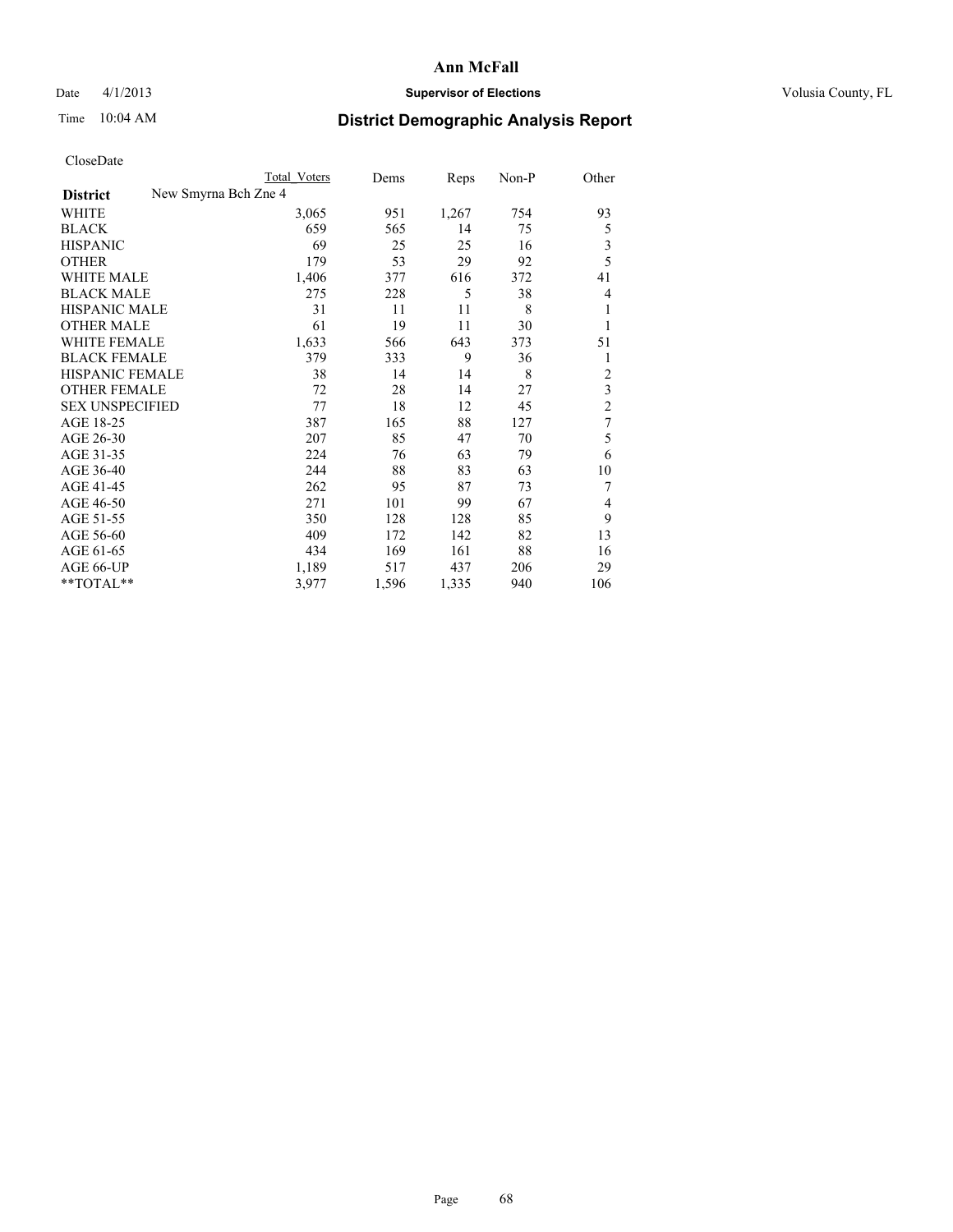### Date 4/1/2013 **Supervisor of Elections Supervisor of Elections** Volusia County, FL

## Time 10:04 AM **District Demographic Analysis Report**

|                        |          | <b>Total Voters</b> | Dems         | Reps           | Non-P    | Other            |
|------------------------|----------|---------------------|--------------|----------------|----------|------------------|
| <b>District</b>        | Oak Hill |                     |              |                |          |                  |
| WHITE                  |          | 1,124               | 394          | 440            | 267      | 23               |
| <b>BLACK</b>           |          | 174                 | 151          | 4              | 18       |                  |
| <b>HISPANIC</b>        |          | 5                   | 3            | $\overline{2}$ | $\theta$ | $\theta$         |
| <b>OTHER</b>           |          | 33                  | 8            | 8              | 14       | 3                |
| WHITE MALE             |          | 573                 | 187          | 225            | 144      | 17               |
| <b>BLACK MALE</b>      |          | 74                  | 61           | $\overline{2}$ | 10       |                  |
| <b>HISPANIC MALE</b>   |          | $\overline{2}$      | $\mathbf{0}$ | $\overline{2}$ | $\theta$ | $\boldsymbol{0}$ |
| <b>OTHER MALE</b>      |          | 14                  | 3            | $\overline{4}$ | 6        | 1                |
| <b>WHITE FEMALE</b>    |          | 542                 | 205          | 211            | 120      | 6                |
| <b>BLACK FEMALE</b>    |          | 99                  | 89           | $\overline{2}$ | 8        | $\theta$         |
| <b>HISPANIC FEMALE</b> |          | 3                   | 3            | $\mathbf{0}$   | $\theta$ | $\theta$         |
| <b>OTHER FEMALE</b>    |          | 12                  | 5            | 3              | 2        | $\overline{c}$   |
| <b>SEX UNSPECIFIED</b> |          | 17                  | 3            | 5              | 9        | $\mathbf{0}$     |
| AGE 18-25              |          | 92                  | 38           | 24             | 30       | $\theta$         |
| AGE 26-30              |          | 72                  | 25           | 17             | 29       |                  |
| AGE 31-35              |          | 68                  | 24           | 24             | 19       |                  |
| AGE 36-40              |          | 49                  | 20           | 13             | 14       | 2                |
| AGE 41-45              |          | 80                  | 34           | 25             | 17       | 4                |
| AGE 46-50              |          | 96                  | 37           | 31             | 27       | 1                |
| AGE 51-55              |          | 149                 | 65           | 48             | 35       |                  |
| AGE 56-60              |          | 135                 | 63           | 48             | 20       | 4                |
| AGE 61-65              |          | 154                 | 71           | 47             | 34       | $\overline{2}$   |
| AGE 66-UP              |          | 441                 | 179          | 177            | 74       | 11               |
| **TOTAL**              |          | 1,336               | 556          | 454            | 299      | 27               |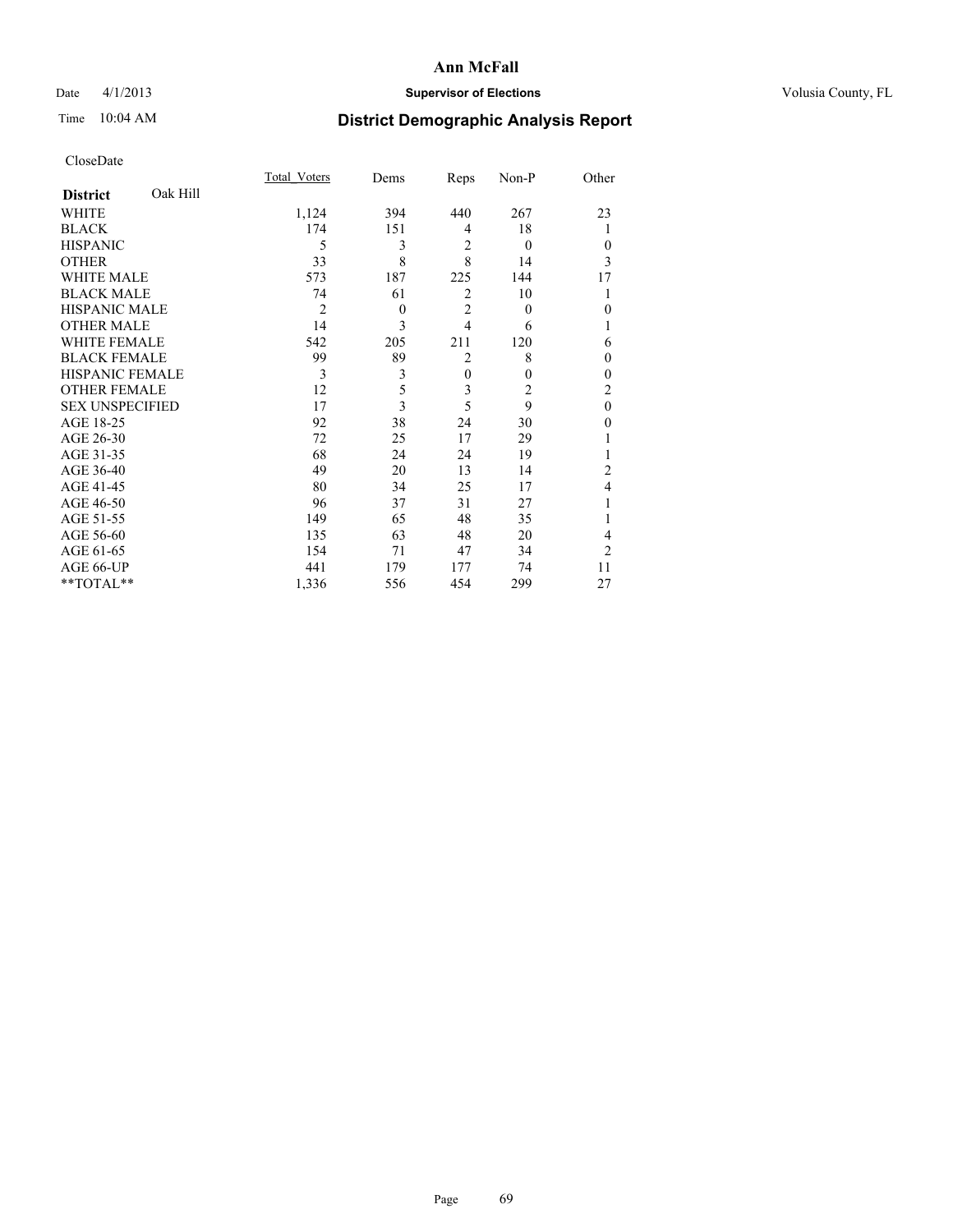### Date 4/1/2013 **Supervisor of Elections Supervisor of Elections** Volusia County, FL

## Time 10:04 AM **District Demographic Analysis Report**

|                        |                    | <b>Total Voters</b> | Dems | Reps           | Non-P | Other          |
|------------------------|--------------------|---------------------|------|----------------|-------|----------------|
| <b>District</b>        | Orange City Zone 1 |                     |      |                |       |                |
| WHITE                  |                    | 666                 | 229  | 258            | 147   | 32             |
| <b>BLACK</b>           |                    | 129                 | 106  | 3              | 18    | $\overline{c}$ |
| <b>HISPANIC</b>        |                    | 349                 | 171  | 50             | 125   | 3              |
| <b>OTHER</b>           |                    | 50                  | 20   | 10             | 16    | 4              |
| WHITE MALE             |                    | 262                 | 87   | 104            | 60    | 11             |
| <b>BLACK MALE</b>      |                    | 42                  | 34   | 1              | 7     | $\theta$       |
| <b>HISPANIC MALE</b>   |                    | 138                 | 62   | 25             | 50    | 1              |
| <b>OTHER MALE</b>      |                    | 16                  | 9    | $\overline{4}$ | 3     | $\Omega$       |
| WHITE FEMALE           |                    | 398                 | 140  | 151            | 86    | 21             |
| <b>BLACK FEMALE</b>    |                    | 86                  | 71   | $\overline{2}$ | 11    | $\overline{c}$ |
| <b>HISPANIC FEMALE</b> |                    | 208                 | 109  | 24             | 73    | $\overline{c}$ |
| <b>OTHER FEMALE</b>    |                    | 20                  | 8    | $\overline{4}$ | 5     | 3              |
| <b>SEX UNSPECIFIED</b> |                    | 24                  | 6    | 6              | 11    | 1              |
| AGE 18-25              |                    | 123                 | 55   | 17             | 46    | 5              |
| AGE 26-30              |                    | 99                  | 43   | 21             | 34    | 1              |
| AGE 31-35              |                    | 112                 | 38   | 25             | 43    | 6              |
| AGE 36-40              |                    | 85                  | 24   | 25             | 34    | $\overline{c}$ |
| AGE 41-45              |                    | 74                  | 33   | 22             | 19    | $\theta$       |
| AGE 46-50              |                    | 82                  | 39   | 14             | 28    | 1              |
| AGE 51-55              |                    | 82                  | 39   | 21             | 17    | 5              |
| AGE 56-60              |                    | 78                  | 33   | 19             | 23    | 3              |
| AGE 61-65              |                    | 91                  | 37   | 33             | 17    | 4              |
| AGE 66-UP              |                    | 372                 | 188  | 124            | 45    | 15             |
| **TOTAL**              |                    | 1,198               | 529  | 321            | 306   | 42             |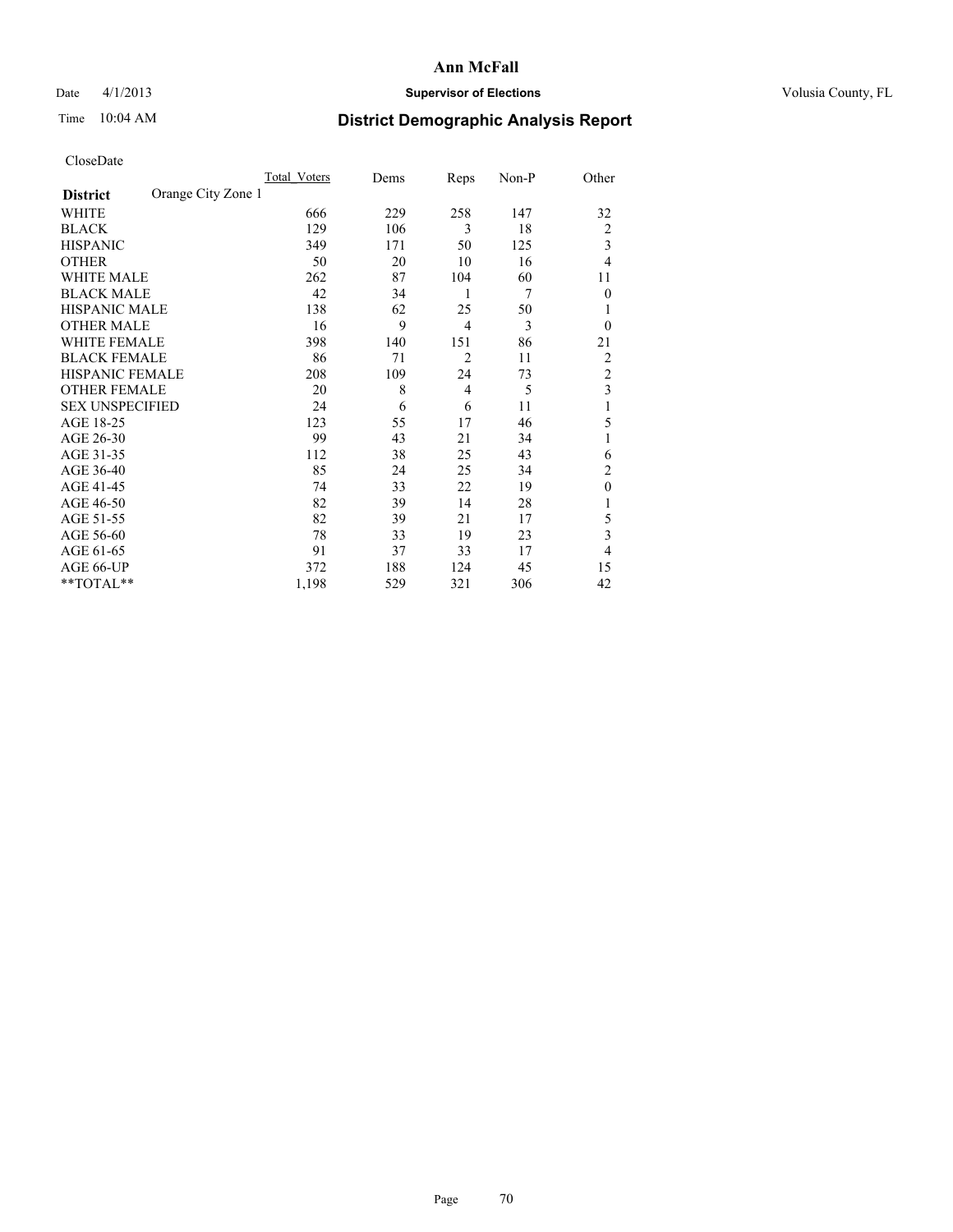### Date 4/1/2013 **Supervisor of Elections Supervisor of Elections** Volusia County, FL

## Time 10:04 AM **District Demographic Analysis Report**

|                        |                    | Total Voters | Dems | Reps           | Non-P | Other          |
|------------------------|--------------------|--------------|------|----------------|-------|----------------|
| <b>District</b>        | Orange City Zone 2 |              |      |                |       |                |
| WHITE                  |                    | 685          | 223  | 268            | 159   | 35             |
| <b>BLACK</b>           |                    | 41           | 34   | $\overline{4}$ | 3     | $\theta$       |
| <b>HISPANIC</b>        |                    | 88           | 45   | 15             | 26    | 2              |
| <b>OTHER</b>           |                    | 43           | 14   | 10             | 19    | $\theta$       |
| WHITE MALE             |                    | 321          | 88   | 128            | 84    | 21             |
| <b>BLACK MALE</b>      |                    | 16           | 11   | 3              | 2     | $\overline{0}$ |
| <b>HISPANIC MALE</b>   |                    | 43           | 22   | 10             | 10    |                |
| <b>OTHER MALE</b>      |                    | 15           | 5    | 5              | 5     | $\theta$       |
| WHITE FEMALE           |                    | 363          | 134  | 140            | 75    | 14             |
| <b>BLACK FEMALE</b>    |                    | 25           | 23   | 1              | 1     | $\theta$       |
| <b>HISPANIC FEMALE</b> |                    | 45           | 23   | 5              | 16    | 1              |
| <b>OTHER FEMALE</b>    |                    | 11           | 5    | 1              | 5     | $\theta$       |
| <b>SEX UNSPECIFIED</b> |                    | 18           | 5    | 4              | 9     | $\mathbf{0}$   |
| AGE 18-25              |                    | 95           | 31   | 23             | 35    | 6              |
| AGE 26-30              |                    | 60           | 23   | 15             | 22    | $\mathbf{0}$   |
| AGE 31-35              |                    | 86           | 27   | 26             | 26    | 7              |
| AGE 36-40              |                    | 54           | 22   | 18             | 12    | $\overline{c}$ |
| AGE 41-45              |                    | 71           | 22   | 24             | 21    | 4              |
| AGE 46-50              |                    | 98           | 40   | 38             | 15    | 5              |
| AGE 51-55              |                    | 76           | 24   | 31             | 16    | 5              |
| AGE 56-60              |                    | 83           | 31   | 28             | 24    | $\mathbf{0}$   |
| AGE 61-65              |                    | 65           | 23   | 28             | 11    | 3              |
| AGE 66-UP              |                    | 173          | 74   | 69             | 25    | 5              |
| **TOTAL**              |                    | 861          | 317  | 300            | 207   | 37             |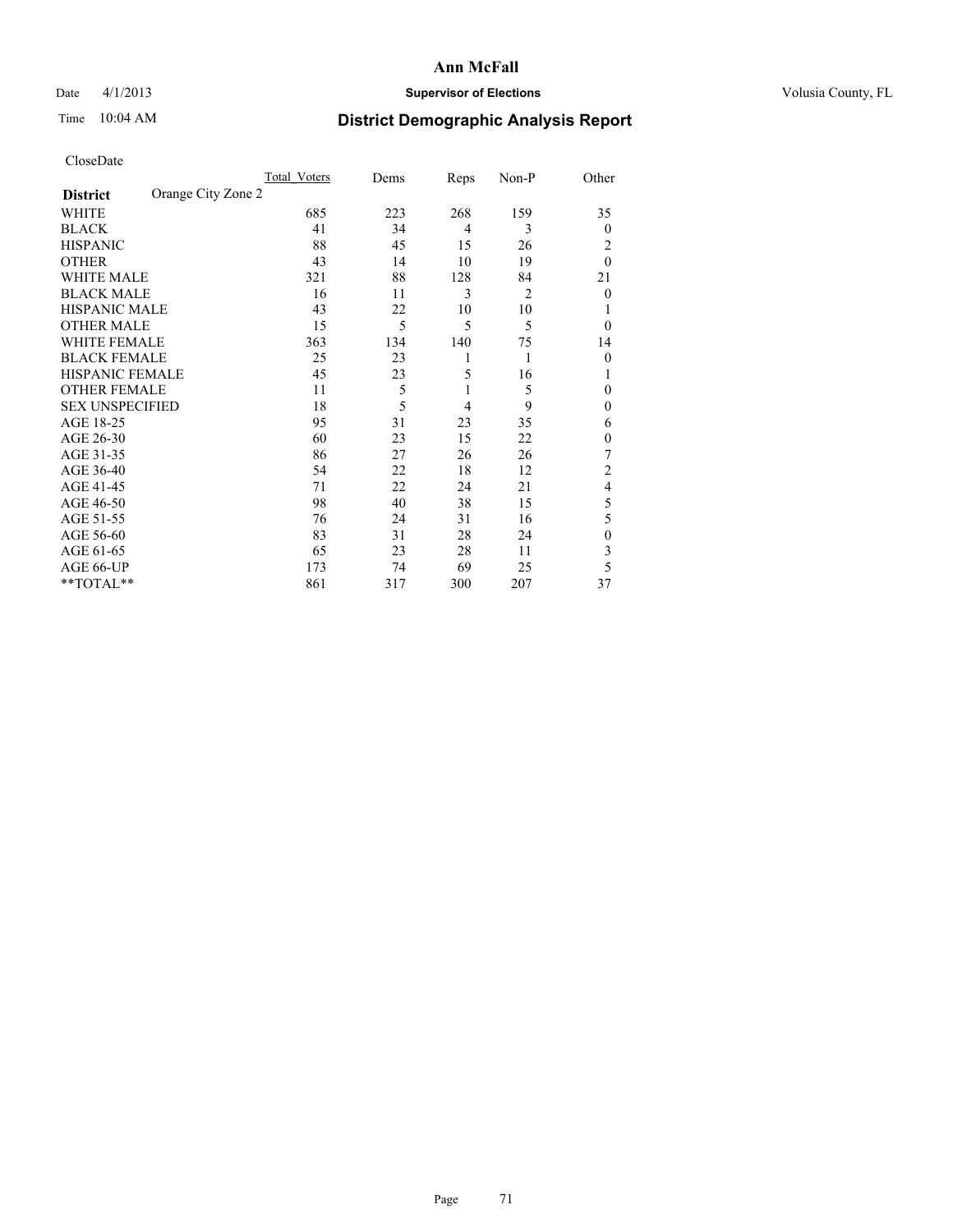### Date 4/1/2013 **Supervisor of Elections Supervisor of Elections** Volusia County, FL

## Time 10:04 AM **District Demographic Analysis Report**

|                        |                    | <b>Total Voters</b> | Dems | Reps           | Non-P | Other          |
|------------------------|--------------------|---------------------|------|----------------|-------|----------------|
| <b>District</b>        | Orange City Zone 3 |                     |      |                |       |                |
| WHITE                  |                    | 1,028               | 340  | 402            | 245   | 41             |
| <b>BLACK</b>           |                    | 68                  | 53   | $\overline{2}$ | 12    | 1              |
| <b>HISPANIC</b>        |                    | 175                 | 93   | 27             | 52    | 3              |
| <b>OTHER</b>           |                    | 67                  | 19   | 11             | 36    |                |
| WHITE MALE             |                    | 445                 | 122  | 188            | 112   | 23             |
| <b>BLACK MALE</b>      |                    | 27                  | 19   | 1              | 6     | 1              |
| <b>HISPANIC MALE</b>   |                    | 70                  | 33   | 13             | 22    | $\overline{2}$ |
| <b>OTHER MALE</b>      |                    | 26                  | 9    | $\overline{4}$ | 13    | $\theta$       |
| <b>WHITE FEMALE</b>    |                    | 574                 | 213  | 212            | 131   | 18             |
| <b>BLACK FEMALE</b>    |                    | 41                  | 34   | 1              | 6     | $\overline{0}$ |
| <b>HISPANIC FEMALE</b> |                    | 104                 | 59   | 14             | 30    |                |
| <b>OTHER FEMALE</b>    |                    | 25                  | 6    | 5              | 13    |                |
| <b>SEX UNSPECIFIED</b> |                    | 26                  | 10   | $\overline{4}$ | 12    | $\theta$       |
| AGE 18-25              |                    | 92                  | 31   | 26             | 28    | 7              |
| AGE 26-30              |                    | 69                  | 27   | 14             | 28    | $\mathbf{0}$   |
| AGE 31-35              |                    | 82                  | 29   | 22             | 27    | 4              |
| AGE 36-40              |                    | 66                  | 20   | 17             | 28    | 1              |
| AGE 41-45              |                    | 87                  | 28   | 30             | 29    | $\theta$       |
| AGE 46-50              |                    | 79                  | 32   | 23             | 22    | 2              |
| AGE 51-55              |                    | 92                  | 33   | 33             | 22    | $\overline{4}$ |
| AGE 56-60              |                    | 115                 | 54   | 31             | 29    |                |
| AGE 61-65              |                    | 117                 | 40   | 42             | 31    | $\overline{4}$ |
| AGE 66-UP              |                    | 541                 | 213  | 204            | 101   | 23             |
| **TOTAL**              |                    | 1,340               | 507  | 442            | 345   | 46             |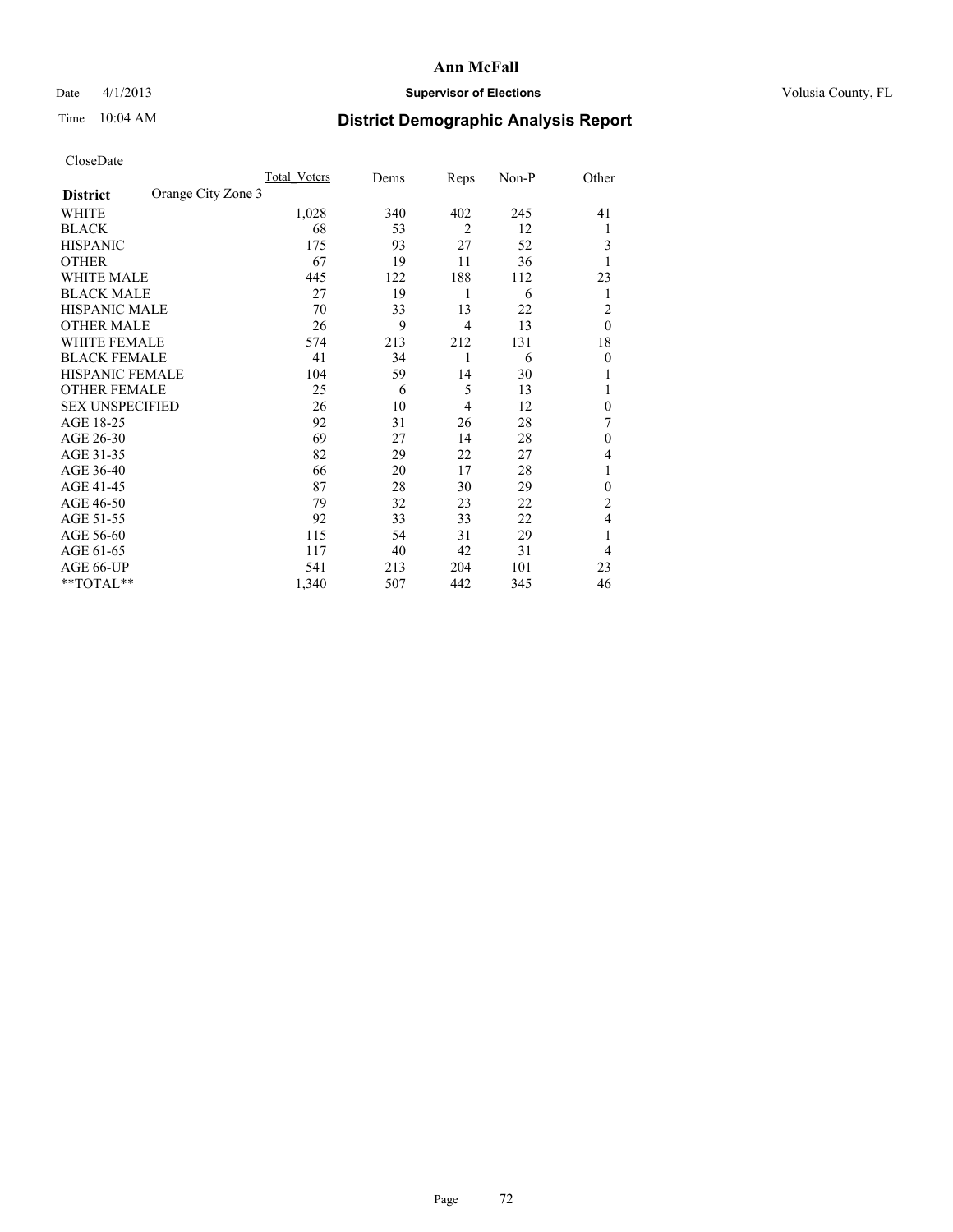## Date 4/1/2013 **Supervisor of Elections Supervisor of Elections** Volusia County, FL

# Time 10:04 AM **District Demographic Analysis Report**

|                        |                    | <b>Total Voters</b> | Dems | Reps             | Non-P | Other                   |
|------------------------|--------------------|---------------------|------|------------------|-------|-------------------------|
| <b>District</b>        | Orange City Zone 4 |                     |      |                  |       |                         |
| WHITE                  |                    | 1,384               | 439  | 543              | 341   | 61                      |
| <b>BLACK</b>           |                    | 21                  | 15   | $\theta$         | 6     | $\theta$                |
| <b>HISPANIC</b>        |                    | 68                  | 34   | 10               | 22    | 2                       |
| <b>OTHER</b>           |                    | 50                  | 9    | 15               | 25    | 1                       |
| WHITE MALE             |                    | 625                 | 166  | 261              | 165   | 33                      |
| <b>BLACK MALE</b>      |                    | 10                  | 7    | $\boldsymbol{0}$ | 3     | $\theta$                |
| <b>HISPANIC MALE</b>   |                    | 30                  | 15   | 5                | 9     | l                       |
| <b>OTHER MALE</b>      |                    | 19                  | 3    | 7                | 9     | $\theta$                |
| WHITE FEMALE           |                    | 748                 | 268  | 277              | 175   | 28                      |
| <b>BLACK FEMALE</b>    |                    | 11                  | 8    | $\theta$         | 3     | $\theta$                |
| <b>HISPANIC FEMALE</b> |                    | 37                  | 19   | 5                | 12    | 1                       |
| <b>OTHER FEMALE</b>    |                    | 16                  | 5    | 5                | 6     | $\theta$                |
| <b>SEX UNSPECIFIED</b> |                    | 27                  | 6    | 8                | 12    |                         |
| AGE 18-25              |                    | 165                 | 41   | 47               | 64    | 13                      |
| AGE 26-30              |                    | 108                 | 26   | 34               | 43    | 5                       |
| AGE 31-35              |                    | 108                 | 30   | 42               | 33    | $\overline{\mathbf{3}}$ |
| AGE 36-40              |                    | 90                  | 28   | 29               | 28    | 5                       |
| AGE 41-45              |                    | 110                 | 30   | 32               | 44    | 4                       |
| AGE 46-50              |                    | 130                 | 34   | 46               | 44    | 6                       |
| AGE 51-55              |                    | 156                 | 40   | 71               | 40    | 5                       |
| AGE 56-60              |                    | 155                 | 60   | 61               | 27    | 7                       |
| AGE 61-65              |                    | 142                 | 56   | 56               | 24    | 6                       |
| AGE 66-UP              |                    | 362                 | 154  | 151              | 47    | 10                      |
| **TOTAL**              |                    | 1,526               | 499  | 569              | 394   | 64                      |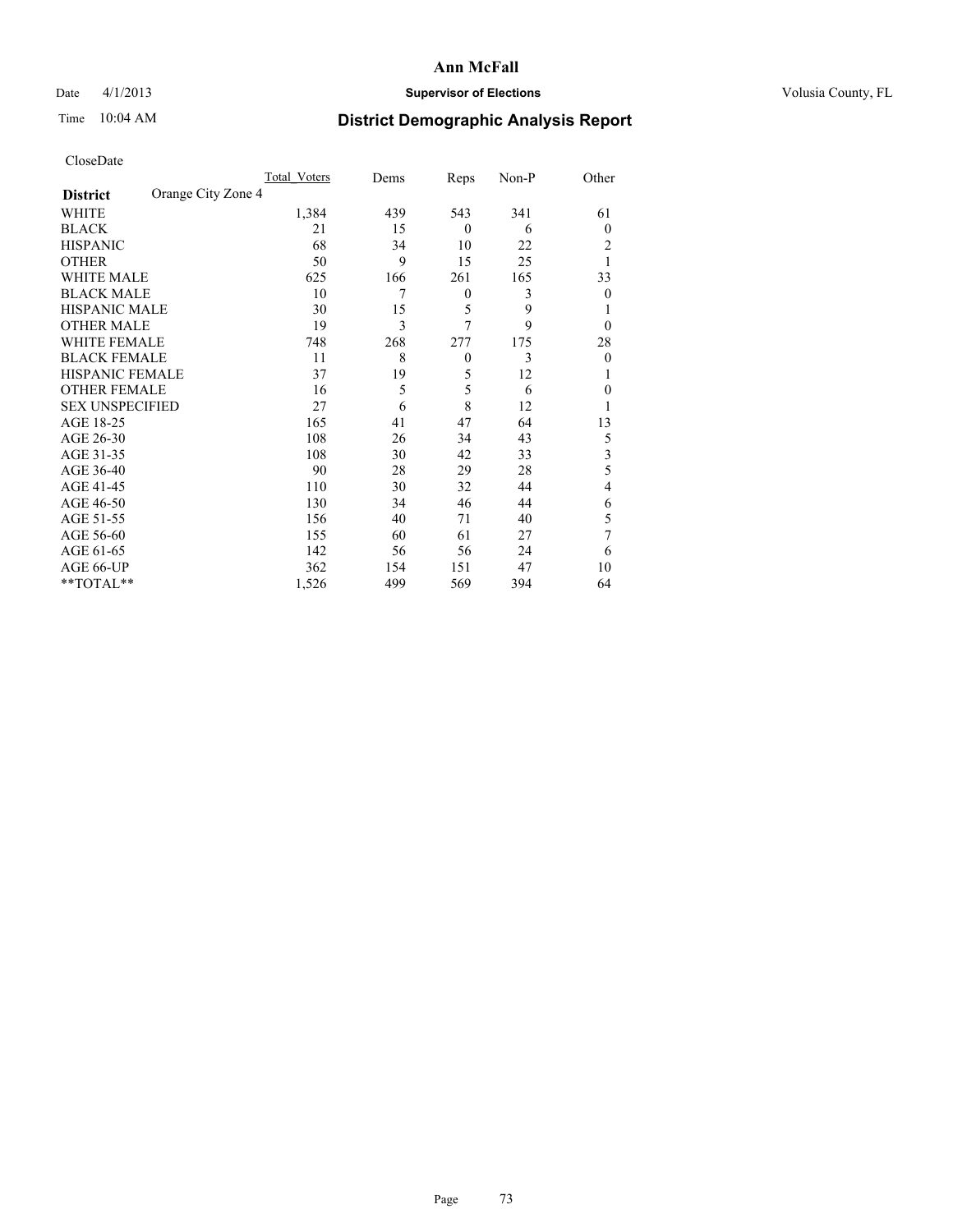## Date 4/1/2013 **Supervisor of Elections Supervisor of Elections** Volusia County, FL

# Time 10:04 AM **District Demographic Analysis Report**

|                        |                    | <b>Total Voters</b> | Dems | Reps           | Non-P | Other        |
|------------------------|--------------------|---------------------|------|----------------|-------|--------------|
| <b>District</b>        | Orange City Zone 5 |                     |      |                |       |              |
| WHITE                  |                    | 1,345               | 394  | 611            | 289   | 51           |
| <b>BLACK</b>           |                    | 112                 | 92   | 3              | 16    |              |
| <b>HISPANIC</b>        |                    | 90                  | 43   | 16             | 31    | $\theta$     |
| <b>OTHER</b>           |                    | 61                  | 27   | 13             | 21    | $\theta$     |
| WHITE MALE             |                    | 535                 | 141  | 238            | 123   | 33           |
| <b>BLACK MALE</b>      |                    | 47                  | 33   | 3              | 10    | 1            |
| <b>HISPANIC MALE</b>   |                    | 34                  | 18   | 7              | 9     | $\theta$     |
| <b>OTHER MALE</b>      |                    | 17                  | 9    | $\overline{4}$ | 4     | $\theta$     |
| <b>WHITE FEMALE</b>    |                    | 801                 | 252  | 370            | 161   | 18           |
| <b>BLACK FEMALE</b>    |                    | 63                  | 57   | $\theta$       | 6     | $\theta$     |
| <b>HISPANIC FEMALE</b> |                    | 56                  | 25   | 9              | 22    | $\theta$     |
| <b>OTHER FEMALE</b>    |                    | 31                  | 15   | 7              | 9     | $\theta$     |
| <b>SEX UNSPECIFIED</b> |                    | 24                  | 6    | 5              | 13    | $\mathbf{0}$ |
| AGE 18-25              |                    | 66                  | 25   | 13             | 26    | 2            |
| AGE 26-30              |                    | 49                  | 28   | 7              | 14    | $\mathbf{0}$ |
| AGE 31-35              |                    | 59                  | 17   | 17             | 24    |              |
| AGE 36-40              |                    | 50                  | 19   | 18             | 13    | 0            |
| AGE 41-45              |                    | 69                  | 24   | 15             | 27    | 3            |
| AGE 46-50              |                    | 66                  | 21   | 19             | 26    | $\mathbf{0}$ |
| AGE 51-55              |                    | 82                  | 38   | 20             | 21    | 3            |
| AGE 56-60              |                    | 106                 | 43   | 31             | 29    | 3            |
| AGE 61-65              |                    | 97                  | 37   | 33             | 23    | 4            |
| AGE 66-UP              |                    | 970                 | 305  | 470            | 158   | 37           |
| **TOTAL**              |                    | 1,614               | 557  | 643            | 361   | 53           |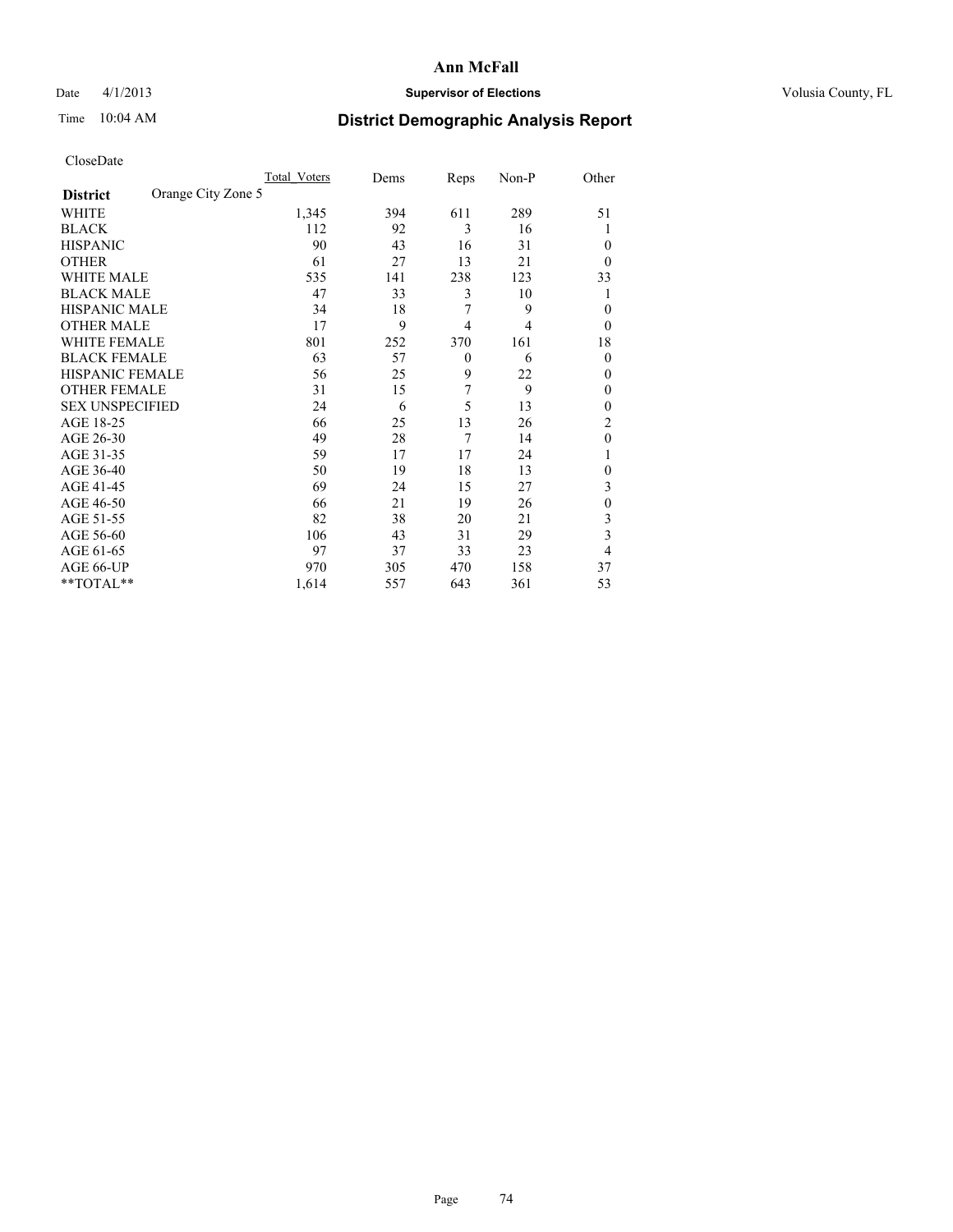## Date 4/1/2013 **Supervisor of Elections Supervisor of Elections** Volusia County, FL

# Time 10:04 AM **District Demographic Analysis Report**

|                        | <b>Total Voters</b> | Dems  | Reps           | Non-P | Other          |
|------------------------|---------------------|-------|----------------|-------|----------------|
| <b>District</b>        | Ormond Beach Zone 1 |       |                |       |                |
| WHITE                  | 7,215               | 2,290 | 3,195          | 1,505 | 225            |
| <b>BLACK</b>           | 106                 | 73    | 8              | 18    | 7              |
| <b>HISPANIC</b>        | 135                 | 50    | 42             | 41    | 2              |
| <b>OTHER</b>           | 351                 | 101   | 104            | 138   | 8              |
| WHITE MALE             | 3,317               | 958   | 1,500          | 741   | 118            |
| <b>BLACK MALE</b>      | 52                  | 34    | $\overline{4}$ | 9     | 5              |
| <b>HISPANIC MALE</b>   | 66                  | 18    | 26             | 20    | $\overline{2}$ |
| <b>OTHER MALE</b>      | 135                 | 39    | 47             | 46    | 3              |
| <b>WHITE FEMALE</b>    | 3,855               | 1,320 | 1,682          | 750   | 103            |
| <b>BLACK FEMALE</b>    | 53                  | 39    | $\overline{4}$ | 8     | 2              |
| <b>HISPANIC FEMALE</b> | 65                  | 30    | 14             | 21    | $\theta$       |
| <b>OTHER FEMALE</b>    | 147                 | 44    | 41             | 57    | 5              |
| <b>SEX UNSPECIFIED</b> | 117                 | 32    | 31             | 50    | 4              |
| AGE 18-25              | 567                 | 161   | 189            | 202   | 15             |
| AGE 26-30              | 349                 | 94    | 122            | 114   | 19             |
| AGE 31-35              | 335                 | 90    | 123            | 110   | 12             |
| AGE 36-40              | 397                 | 113   | 157            | 110   | 17             |
| AGE 41-45              | 556                 | 150   | 253            | 135   | 18             |
| AGE 46-50              | 616                 | 184   | 279            | 141   | 12             |
| AGE 51-55              | 672                 | 210   | 310            | 141   | 11             |
| AGE 56-60              | 793                 | 270   | 360            | 139   | 24             |
| AGE 61-65              | 822                 | 284   | 349            | 164   | 25             |
| AGE 66-UP              | 2,709               | 961   | 1,208          | 451   | 89             |
| **TOTAL**              | 7,816               | 2,517 | 3,350          | 1,707 | 242            |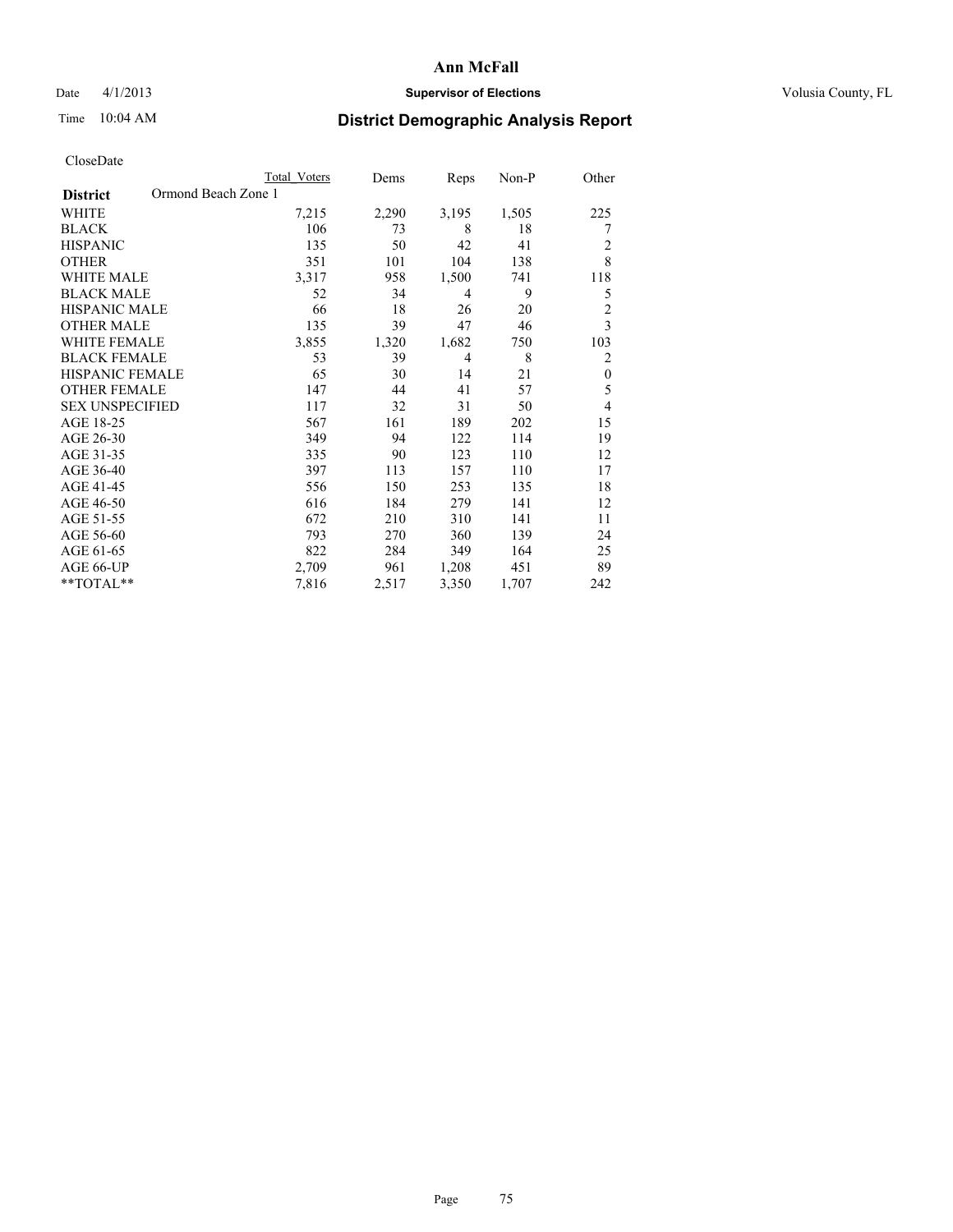## Date 4/1/2013 **Supervisor of Elections Supervisor of Elections** Volusia County, FL

# Time 10:04 AM **District Demographic Analysis Report**

|                                        | <b>Total Voters</b> | Dems  | Reps  | Non-P | Other            |
|----------------------------------------|---------------------|-------|-------|-------|------------------|
| Ormond Beach Zone 2<br><b>District</b> |                     |       |       |       |                  |
| WHITE                                  | 5,532               | 2,061 | 1,992 | 1,304 | 175              |
| <b>BLACK</b>                           | 387                 | 305   | 22    | 54    | 6                |
| <b>HISPANIC</b>                        | 163                 | 75    | 40    | 47    | 1                |
| <b>OTHER</b>                           | 366                 | 129   | 89    | 139   | 9                |
| <b>WHITE MALE</b>                      | 2,456               | 787   | 949   | 631   | 89               |
| <b>BLACK MALE</b>                      | 163                 | 116   | 13    | 30    | $\overline{4}$   |
| HISPANIC MALE                          | 61                  | 24    | 16    | 20    | 1                |
| <b>OTHER MALE</b>                      | 122                 | 44    | 35    | 39    | $\overline{4}$   |
| <b>WHITE FEMALE</b>                    | 3,037               | 1,263 | 1,030 | 659   | 85               |
| <b>BLACK FEMALE</b>                    | 218                 | 185   | 9     | 22    | $\overline{2}$   |
| <b>HISPANIC FEMALE</b>                 | 102                 | 51    | 24    | 27    | $\boldsymbol{0}$ |
| <b>OTHER FEMALE</b>                    | 141                 | 63    | 40    | 36    | $\overline{c}$   |
| <b>SEX UNSPECIFIED</b>                 | 148                 | 37    | 27    | 80    | $\overline{4}$   |
| AGE 18-25                              | 584                 | 210   | 155   | 206   | 13               |
| AGE 26-30                              | 380                 | 137   | 80    | 151   | 12               |
| AGE 31-35                              | 390                 | 140   | 93    | 147   | 10               |
| AGE 36-40                              | 360                 | 126   | 100   | 119   | 15               |
| AGE 41-45                              | 473                 | 157   | 162   | 136   | 18               |
| AGE 46-50                              | 569                 | 185   | 226   | 137   | 21               |
| AGE 51-55                              | 620                 | 223   | 220   | 153   | 24               |
| AGE 56-60                              | 614                 | 270   | 202   | 122   | 20               |
| AGE 61-65                              | 621                 | 267   | 206   | 131   | 17               |
| AGE 66-UP                              | 1,854               | 862   | 702   | 248   | 42               |
| **TOTAL**                              | 6,465               | 2,577 | 2,146 | 1,550 | 192              |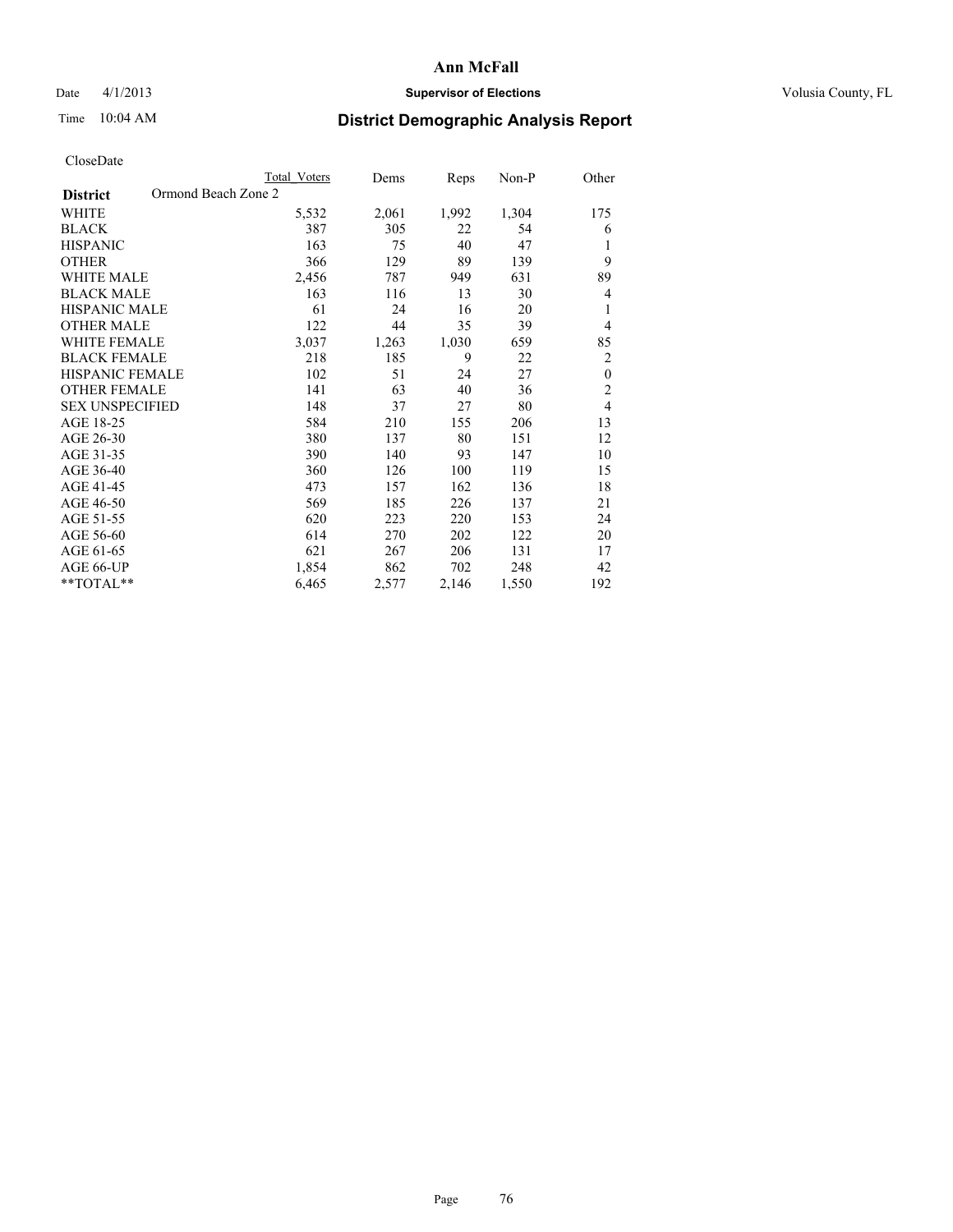## Date 4/1/2013 **Supervisor of Elections Supervisor of Elections** Volusia County, FL

# Time 10:04 AM **District Demographic Analysis Report**

|                                        | Total Voters | Dems  | Reps           | Non-P | Other          |
|----------------------------------------|--------------|-------|----------------|-------|----------------|
| Ormond Beach Zone 3<br><b>District</b> |              |       |                |       |                |
| WHITE                                  | 6,660        | 1,945 | 3,254          | 1,268 | 193            |
| <b>BLACK</b>                           | 173          | 134   | 8              | 25    | 6              |
| <b>HISPANIC</b>                        | 161          | 48    | 52             | 57    | 4              |
| <b>OTHER</b>                           | 405          | 115   | 104            | 178   | 8              |
| WHITE MALE                             | 3,110        | 804   | 1,582          | 631   | 93             |
| <b>BLACK MALE</b>                      | 81           | 60    | $\overline{4}$ | 15    | $\overline{2}$ |
| <b>HISPANIC MALE</b>                   | 79           | 18    | 31             | 28    | $\overline{c}$ |
| <b>OTHER MALE</b>                      | 149          | 39    | 38             | 67    | 5              |
| WHITE FEMALE                           | 3,504        | 1,127 | 1,656          | 622   | 99             |
| <b>BLACK FEMALE</b>                    | 90           | 73    | $\overline{4}$ | 9     | 4              |
| <b>HISPANIC FEMALE</b>                 | 81           | 30    | 20             | 29    | $\overline{c}$ |
| <b>OTHER FEMALE</b>                    | 180          | 62    | 49             | 66    | 3              |
| <b>SEX UNSPECIFIED</b>                 | 125          | 29    | 34             | 61    | 1              |
| AGE 18-25                              | 761          | 200   | 278            | 263   | 20             |
| AGE 26-30                              | 429          | 118   | 177            | 122   | 12             |
| AGE 31-35                              | 345          | 97    | 143            | 97    | 8              |
| AGE 36-40                              | 385          | 94    | 158            | 106   | 27             |
| AGE 41-45                              | 552          | 147   | 269            | 123   | 13             |
| AGE 46-50                              | 676          | 167   | 331            | 156   | 22             |
| AGE 51-55                              | 746          | 229   | 354            | 146   | 17             |
| AGE 56-60                              | 807          | 259   | 398            | 141   | 9              |
| AGE 61-65                              | 748          | 266   | 334            | 128   | 20             |
| AGE 66-UP                              | 1,964        | 671   | 982            | 248   | 63             |
| **TOTAL**                              | 7,413        | 2,248 | 3,424          | 1,530 | 211            |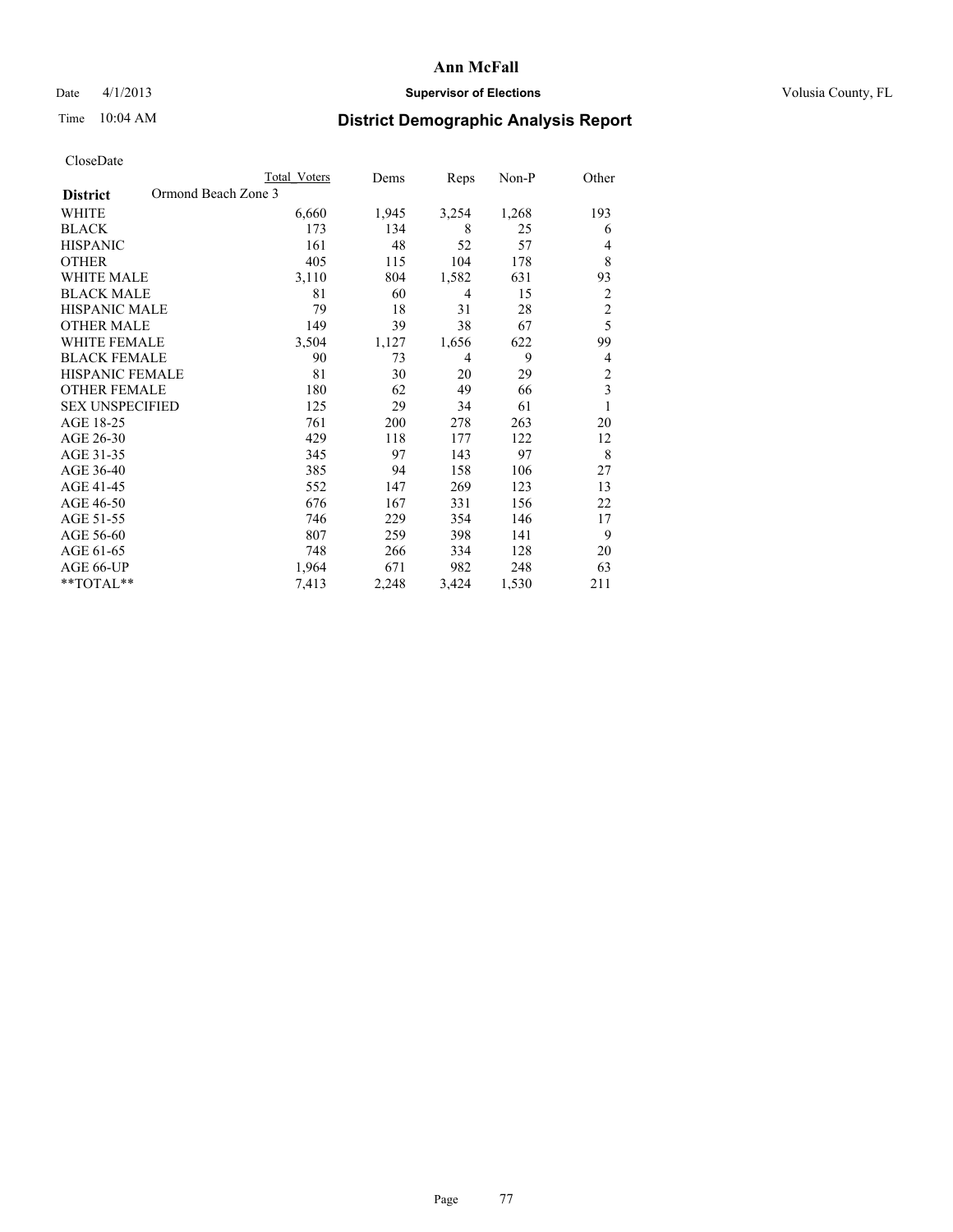## Date 4/1/2013 **Supervisor of Elections Supervisor of Elections** Volusia County, FL

# Time 10:04 AM **District Demographic Analysis Report**

|                                        | <b>Total Voters</b> | Dems  | Reps  | Non-P | Other                   |
|----------------------------------------|---------------------|-------|-------|-------|-------------------------|
| Ormond Beach Zone 4<br><b>District</b> |                     |       |       |       |                         |
| WHITE                                  | 6,477               | 2,212 | 2,547 | 1,472 | 246                     |
| <b>BLACK</b>                           | 190                 | 142   | 12    | 32    | $\overline{4}$          |
| <b>HISPANIC</b>                        | 128                 | 68    | 20    | 38    | $\overline{2}$          |
| <b>OTHER</b>                           | 315                 | 106   | 72    | 125   | 12                      |
| <b>WHITE MALE</b>                      | 2,860               | 858   | 1,160 | 704   | 138                     |
| <b>BLACK MALE</b>                      | 84                  | 61    | 4     | 17    | 2                       |
| <b>HISPANIC MALE</b>                   | 49                  | 24    | 11    | 12    | $\overline{c}$          |
| <b>OTHER MALE</b>                      | 117                 | 41    | 22    | 47    | 7                       |
| <b>WHITE FEMALE</b>                    | 3,558               | 1,338 | 1,374 | 741   | 105                     |
| <b>BLACK FEMALE</b>                    | 105                 | 80    | 8     | 15    | $\overline{c}$          |
| <b>HISPANIC FEMALE</b>                 | 77                  | 44    | 9     | 24    | $\boldsymbol{0}$        |
| <b>OTHER FEMALE</b>                    | 134                 | 50    | 43    | 36    | 5                       |
| <b>SEX UNSPECIFIED</b>                 | 126                 | 32    | 20    | 71    | $\overline{\mathbf{3}}$ |
| AGE 18-25                              | 511                 | 157   | 148   | 197   | 9                       |
| AGE 26-30                              | 361                 | 115   | 112   | 119   | 15                      |
| AGE 31-35                              | 290                 | 84    | 89    | 104   | 13                      |
| AGE 36-40                              | 310                 | 87    | 104   | 102   | 17                      |
| AGE 41-45                              | 350                 | 107   | 137   | 96    | 10                      |
| AGE 46-50                              | 509                 | 174   | 209   | 115   | 11                      |
| AGE 51-55                              | 646                 | 230   | 246   | 151   | 19                      |
| AGE 56-60                              | 649                 | 245   | 256   | 123   | 25                      |
| AGE 61-65                              | 678                 | 268   | 230   | 150   | 30                      |
| AGE 66-UP                              | 2,812               | 1,065 | 1,121 | 511   | 115                     |
| **TOTAL**                              | 7,116               | 2,532 | 2,652 | 1,668 | 264                     |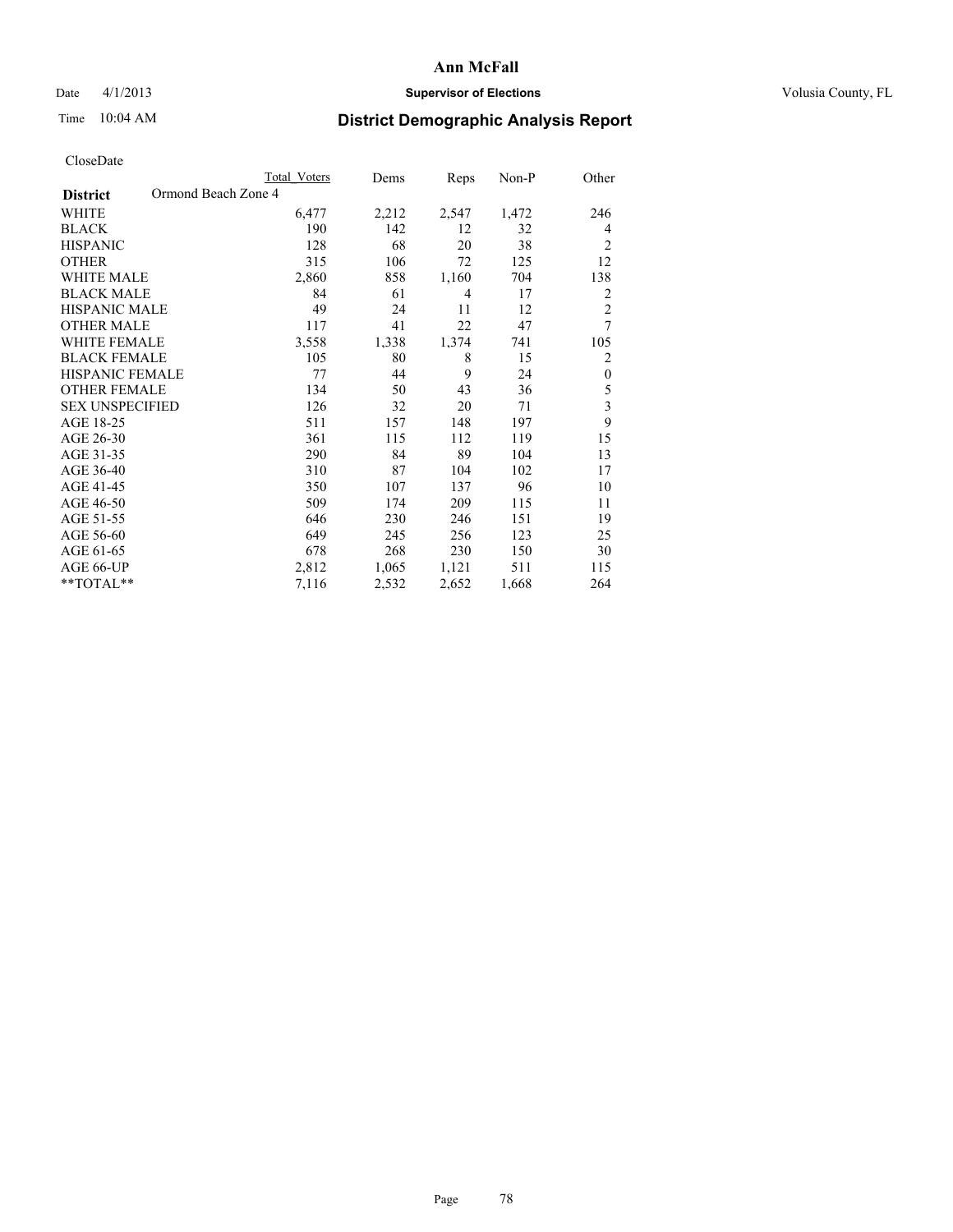## Date 4/1/2013 **Supervisor of Elections Supervisor of Elections** Volusia County, FL

# Time 10:04 AM **District Demographic Analysis Report**

|                        |         | <b>Total Voters</b> | Dems           | Reps                    | Non-P          | Other          |
|------------------------|---------|---------------------|----------------|-------------------------|----------------|----------------|
| <b>District</b>        | Pierson |                     |                |                         |                |                |
| <b>WHITE</b>           |         | 535                 | 201            | 236                     | 84             | 14             |
| <b>BLACK</b>           |         | 49                  | 42             | 1                       | 6              | $\overline{0}$ |
| <b>HISPANIC</b>        |         | 122                 | 59             | 5                       | 55             | 3              |
| <b>OTHER</b>           |         | 21                  | 5              | 5                       | 11             | $\theta$       |
| WHITE MALE             |         | 258                 | 93             | 121                     | 33             | 11             |
| <b>BLACK MALE</b>      |         | 23                  | 18             | 1                       | 4              | $\theta$       |
| <b>HISPANIC MALE</b>   |         | 53                  | 31             | 1                       | 20             | 1              |
| <b>OTHER MALE</b>      |         | 10                  | 3              | $\overline{2}$          | 5              | 0              |
| WHITE FEMALE           |         | 273                 | 107            | 113                     | 50             | 3              |
| <b>BLACK FEMALE</b>    |         | 26                  | 24             | $\mathbf{0}$            | $\overline{2}$ | $\mathbf{0}$   |
| <b>HISPANIC FEMALE</b> |         | 68                  | 28             | $\overline{4}$          | 34             | $\overline{c}$ |
| <b>OTHER FEMALE</b>    |         | 5                   | $\overline{c}$ | $\overline{\mathbf{c}}$ | 1              | $\theta$       |
| <b>SEX UNSPECIFIED</b> |         | 11                  | 1              | 3                       | 7              | $\mathbf{0}$   |
| AGE 18-25              |         | 102                 | 42             | 20                      | 40             | $\theta$       |
| AGE 26-30              |         | 56                  | 13             | 15                      | 27             | 1              |
| AGE 31-35              |         | 51                  | 15             | 13                      | 21             | $\overline{c}$ |
| AGE 36-40              |         | 48                  | 14             | 21                      | 11             | $\overline{2}$ |
| AGE 41-45              |         | 44                  | 17             | 15                      | 11             |                |
| AGE 46-50              |         | 63                  | 26             | 24                      | 9              | 4              |
| AGE 51-55              |         | 67                  | 34             | 23                      | 8              | $\overline{c}$ |
| AGE 56-60              |         | 86                  | 39             | 33                      | 12             | $\overline{c}$ |
| AGE 61-65              |         | 52                  | 24             | 25                      | 3              | $\mathbf{0}$   |
| AGE 66-UP              |         | 158                 | 83             | 58                      | 14             | 3              |
| **TOTAL**              |         | 727                 | 307            | 247                     | 156            | 17             |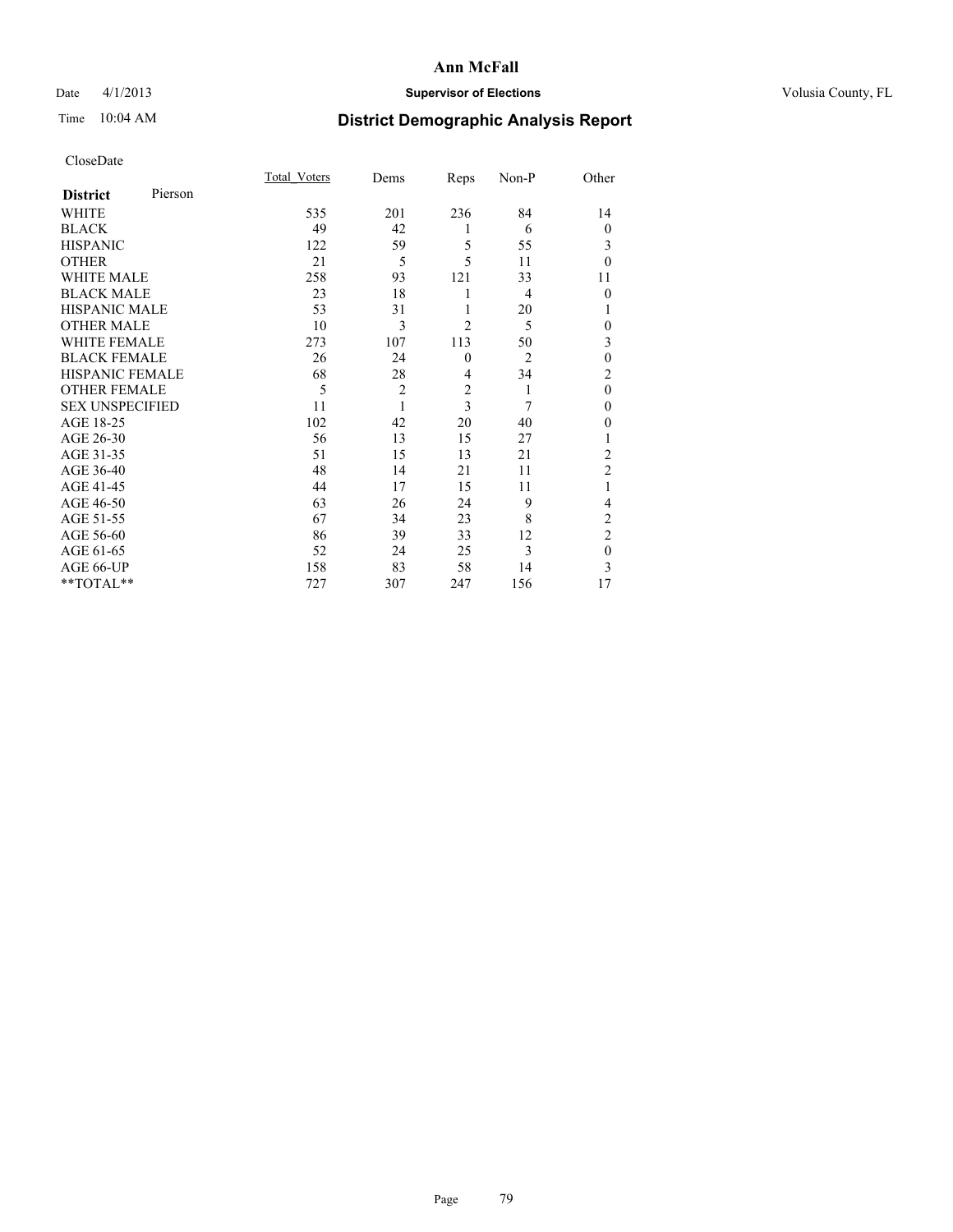## Date 4/1/2013 **Supervisor of Elections Supervisor of Elections** Volusia County, FL

# Time 10:04 AM **District Demographic Analysis Report**

|                        |             | <b>Total Voters</b> | Dems           | Reps     | Non-P          | Other                   |
|------------------------|-------------|---------------------|----------------|----------|----------------|-------------------------|
| <b>District</b>        | Ponce Inlet |                     |                |          |                |                         |
| WHITE                  |             | 2,641               | 637            | 1,354    | 571            | 79                      |
| <b>BLACK</b>           |             | 4                   |                | 1        | $\overline{2}$ | $\Omega$                |
| <b>HISPANIC</b>        |             | 40                  | 11             | 19       | 10             | $\Omega$                |
| <b>OTHER</b>           |             | 98                  | 28             | 30       | 37             | 3                       |
| WHITE MALE             |             | 1,269               | 265            | 673      | 289            | 42                      |
| <b>BLACK MALE</b>      |             | 1                   | $\overline{0}$ | $\theta$ | 1              | $\overline{0}$          |
| <b>HISPANIC MALE</b>   |             | 15                  | 6              | 6        | 3              | $\overline{0}$          |
| <b>OTHER MALE</b>      |             | 34                  | 8              | 13       | 10             | 3                       |
| <b>WHITE FEMALE</b>    |             | 1,351               | 367            | 675      | 273            | 36                      |
| <b>BLACK FEMALE</b>    |             | 3                   |                | 1        | 1              | $\overline{0}$          |
| <b>HISPANIC FEMALE</b> |             | 25                  | 5              | 13       | 7              | $\Omega$                |
| <b>OTHER FEMALE</b>    |             | 46                  | 16             | 13       | 17             | $\theta$                |
| <b>SEX UNSPECIFIED</b> |             | 39                  | 9              | 10       | 19             |                         |
| AGE 18-25              |             | 135                 | 29             | 49       | 52             | 5                       |
| AGE 26-30              |             | 72                  | 22             | 26       | 21             | $\overline{\mathbf{3}}$ |
| AGE 31-35              |             | 74                  | 14             | 28       | 29             | $\overline{\mathbf{3}}$ |
| AGE 36-40              |             | 92                  | 16             | 40       | 34             | $\overline{c}$          |
| AGE 41-45              |             | 108                 | 18             | 53       | 34             | 3                       |
| AGE 46-50              |             | 162                 | 47             | 74       | 40             | 1                       |
| AGE 51-55              |             | 263                 | 51             | 148      | 60             | $\overline{4}$          |
| AGE 56-60              |             | 287                 | 74             | 144      | 61             | 8                       |
| AGE 61-65              |             | 404                 | 99             | 186      | 100            | 19                      |
| AGE 66-UP              |             | 1,187               | 307            | 657      | 189            | 34                      |
| **TOTAL**              |             | 2,784               | 677            | 1,405    | 620            | 82                      |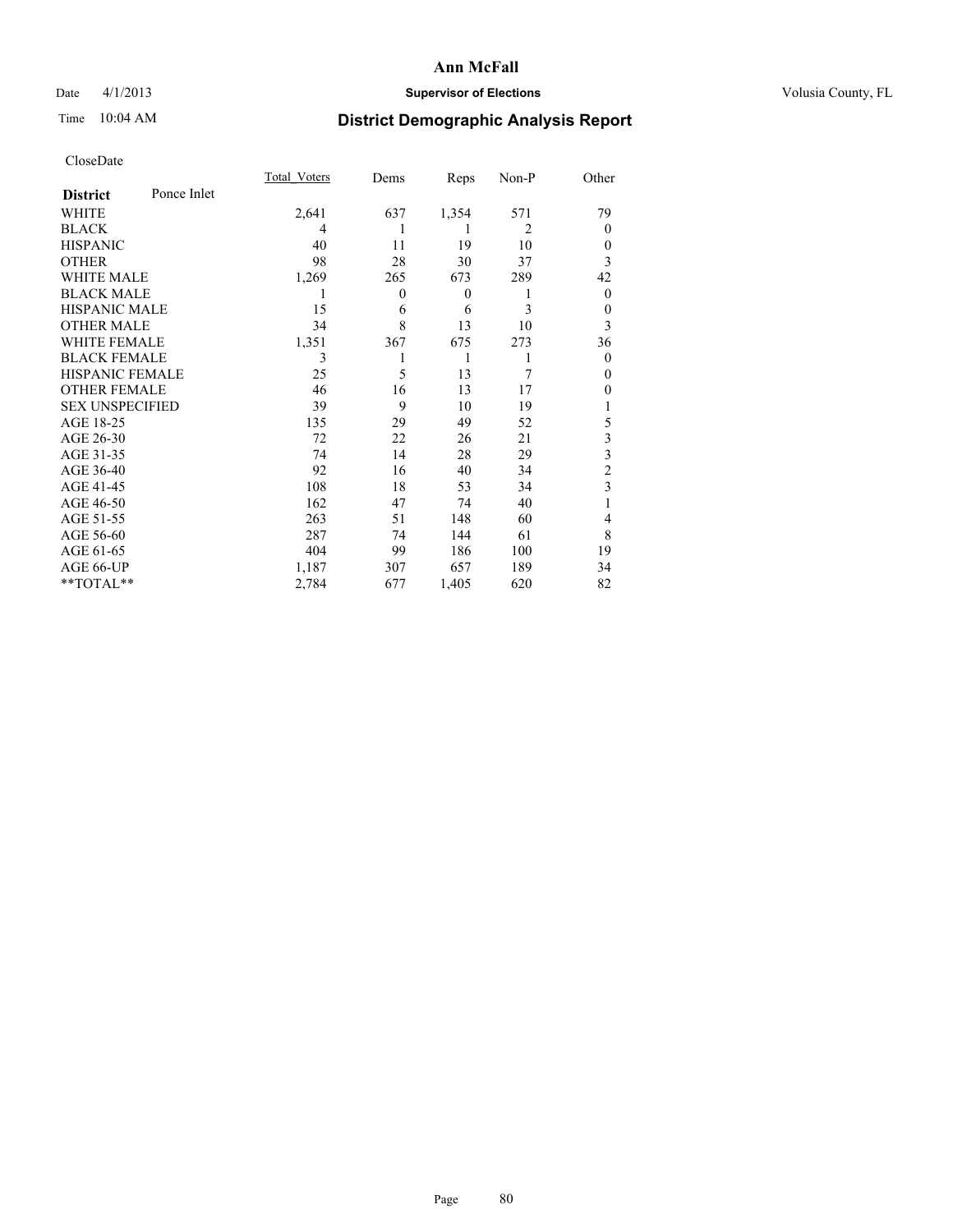## Date 4/1/2013 **Supervisor of Elections Supervisor of Elections** Volusia County, FL

# Time 10:04 AM **District Demographic Analysis Report**

|                        |                    | <b>Total Voters</b> | Dems  | Reps  | $Non-P$ | Other          |
|------------------------|--------------------|---------------------|-------|-------|---------|----------------|
| <b>District</b>        | Port Orange Zone 1 |                     |       |       |         |                |
| WHITE                  |                    | 7,777               | 2,967 | 2,448 | 2,089   | 273            |
| <b>BLACK</b>           |                    | 155                 | 119   | 7     | 24      | 5              |
| <b>HISPANIC</b>        |                    | 204                 | 92    | 33    | 77      | $\overline{2}$ |
| <b>OTHER</b>           |                    | 331                 | 109   | 56    | 155     | 11             |
| WHITE MALE             |                    | 3,484               | 1,150 | 1,216 | 978     | 140            |
| <b>BLACK MALE</b>      |                    | 62                  | 47    | 3     | 11      | 1              |
| <b>HISPANIC MALE</b>   |                    | 83                  | 41    | 14    | 27      | 1              |
| <b>OTHER MALE</b>      |                    | 98                  | 33    | 18    | 43      | $\overline{4}$ |
| <b>WHITE FEMALE</b>    |                    | 4,221               | 1,793 | 1,211 | 1,087   | 130            |
| <b>BLACK FEMALE</b>    |                    | 93                  | 72    | 4     | 13      | $\overline{4}$ |
| <b>HISPANIC FEMALE</b> |                    | 115                 | 49    | 18    | 47      | 1              |
| <b>OTHER FEMALE</b>    |                    | 147                 | 55    | 31    | 55      | 6              |
| <b>SEX UNSPECIFIED</b> |                    | 164                 | 47    | 29    | 84      | $\overline{4}$ |
| AGE 18-25              |                    | 699                 | 232   | 136   | 305     | 26             |
| AGE 26-30              |                    | 546                 | 184   | 109   | 237     | 16             |
| AGE 31-35              |                    | 504                 | 165   | 124   | 194     | 21             |
| AGE 36-40              |                    | 465                 | 153   | 118   | 163     | 31             |
| AGE 41-45              |                    | 528                 | 170   | 159   | 180     | 19             |
| AGE 46-50              |                    | 662                 | 254   | 195   | 195     | 18             |
| AGE 51-55              |                    | 849                 | 326   | 276   | 215     | 32             |
| AGE 56-60              |                    | 853                 | 342   | 292   | 191     | 28             |
| AGE 61-65              |                    | 793                 | 304   | 265   | 193     | 31             |
| AGE 66-UP              |                    | 2,581               | 1,162 | 871   | 479     | 69             |
| **TOTAL**              |                    | 8,480               | 3,292 | 2,545 | 2,352   | 291            |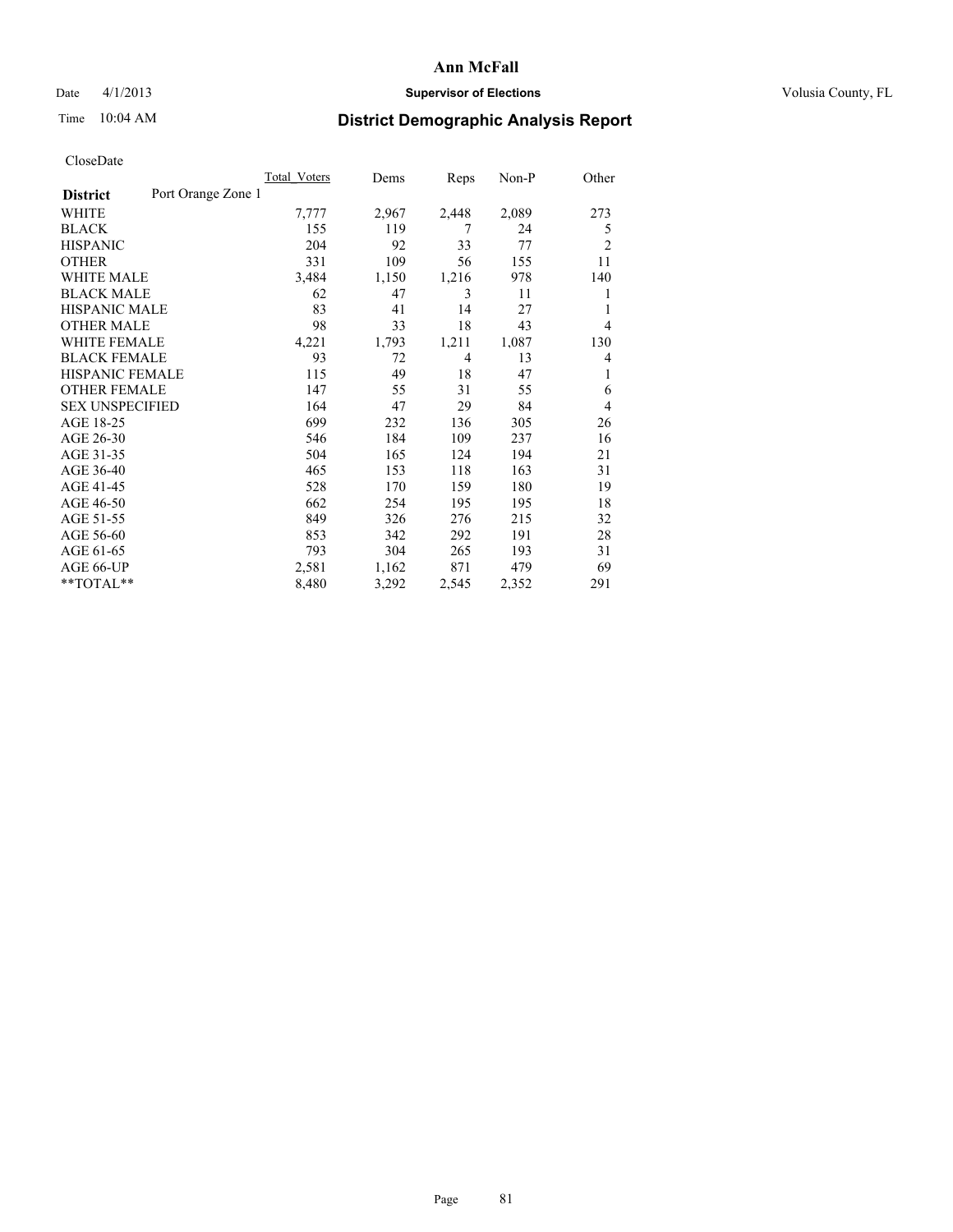## Date 4/1/2013 **Supervisor of Elections Supervisor of Elections** Volusia County, FL

# Time 10:04 AM **District Demographic Analysis Report**

|                                       | <b>Total Voters</b> | Dems  | Reps  | Non-P | Other                   |
|---------------------------------------|---------------------|-------|-------|-------|-------------------------|
| Port Orange Zone 2<br><b>District</b> |                     |       |       |       |                         |
| WHITE                                 | 8,070               | 2,766 | 2,975 | 2,011 | 318                     |
| <b>BLACK</b>                          | 352                 | 269   | 15    | 60    | 8                       |
| <b>HISPANIC</b>                       | 263                 | 104   | 56    | 98    | 5                       |
| <b>OTHER</b>                          | 441                 | 135   | 96    | 201   | 9                       |
| <b>WHITE MALE</b>                     | 3,634               | 1,081 | 1,427 | 968   | 158                     |
| <b>BLACK MALE</b>                     | 123                 | 90    | 6     | 22    | 5                       |
| <b>HISPANIC MALE</b>                  | 123                 | 45    | 31    | 44    | 3                       |
| <b>OTHER MALE</b>                     | 165                 | 48    | 37    | 75    | 5                       |
| <b>WHITE FEMALE</b>                   | 4,344               | 1,655 | 1,518 | 1,017 | 154                     |
| <b>BLACK FEMALE</b>                   | 225                 | 175   | 9     | 38    | 3                       |
| HISPANIC FEMALE                       | 138                 | 59    | 24    | 53    | $\overline{c}$          |
| <b>OTHER FEMALE</b>                   | 184                 | 70    | 41    | 70    | $\overline{\mathbf{3}}$ |
| <b>SEX UNSPECIFIED</b>                | 190                 | 51    | 49    | 83    | 7                       |
| AGE 18-25                             | 830                 | 263   | 219   | 315   | 33                      |
| AGE 26-30                             | 659                 | 199   | 198   | 232   | 30                      |
| AGE 31-35                             | 556                 | 174   | 161   | 201   | 20                      |
| AGE 36-40                             | 487                 | 150   | 158   | 162   | 17                      |
| AGE 41-45                             | 567                 | 179   | 192   | 173   | 23                      |
| AGE 46-50                             | 698                 | 228   | 249   | 193   | 28                      |
| AGE 51-55                             | 832                 | 301   | 311   | 196   | 24                      |
| AGE 56-60                             | 761                 | 285   | 271   | 183   | 22                      |
| AGE 61-65                             | 888                 | 353   | 311   | 204   | 20                      |
| AGE 66-UP                             | 2,873               | 1,155 | 1,078 | 517   | 123                     |
| **TOTAL**                             | 9,152               | 3,288 | 3,148 | 2,376 | 340                     |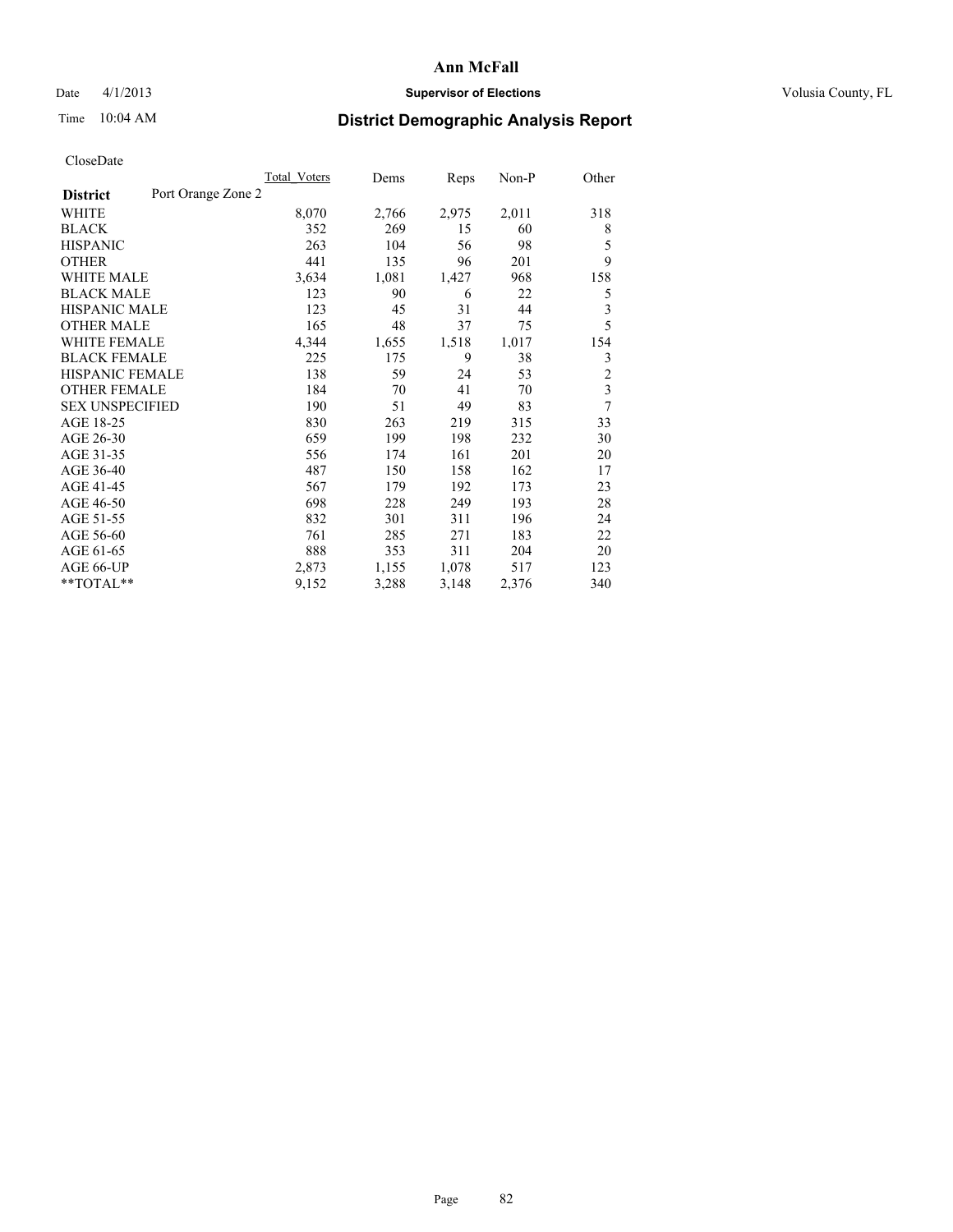## Date 4/1/2013 **Supervisor of Elections Supervisor of Elections** Volusia County, FL

# Time 10:04 AM **District Demographic Analysis Report**

| <b>Total Voters</b> | Dems               | Reps  | Non-P | Other |
|---------------------|--------------------|-------|-------|-------|
|                     |                    |       |       |       |
| 9,099               | 2,786              | 3,778 | 2,193 | 342   |
| 278                 | 224                | 12    | 34    | 8     |
| 249                 | 97                 | 52    | 92    | 8     |
| 479                 | 137                | 129   | 195   | 18    |
| 4,108               | 1,115              | 1,773 | 1,033 | 187   |
| 127                 | 96                 | 7     | 20    | 4     |
| 102                 | 39                 | 19    | 40    | 4     |
| 178                 | 55                 | 48    | 62    | 13    |
| 4,901               | 1,650              | 1,969 | 1,132 | 150   |
| 148                 | 125                | 5     | 14    | 4     |
| 141                 | 56                 | 32    | 49    | 4     |
| 193                 | 61                 | 54    | 75    | 3     |
| 207                 | 47                 | 64    | 89    | 7     |
| 819                 | 243                | 268   | 284   | 24    |
| 657                 | 205                | 203   | 232   | 17    |
| 607                 | 181                | 196   | 207   | 23    |
| 581                 | 170                | 222   | 165   | 24    |
| 661                 | 206                | 255   | 189   | 11    |
| 794                 | 222                | 343   | 204   | 25    |
| 840                 | 246                | 364   | 209   | 21    |
| 867                 | 323                | 331   | 181   | 32    |
| 905                 | 329                | 340   | 194   | 42    |
| 3,392               | 1,122              | 1,455 | 657   | 158   |
| 10,123              | 3,247              | 3,977 | 2,522 | 377   |
|                     | Port Orange Zone 3 |       |       |       |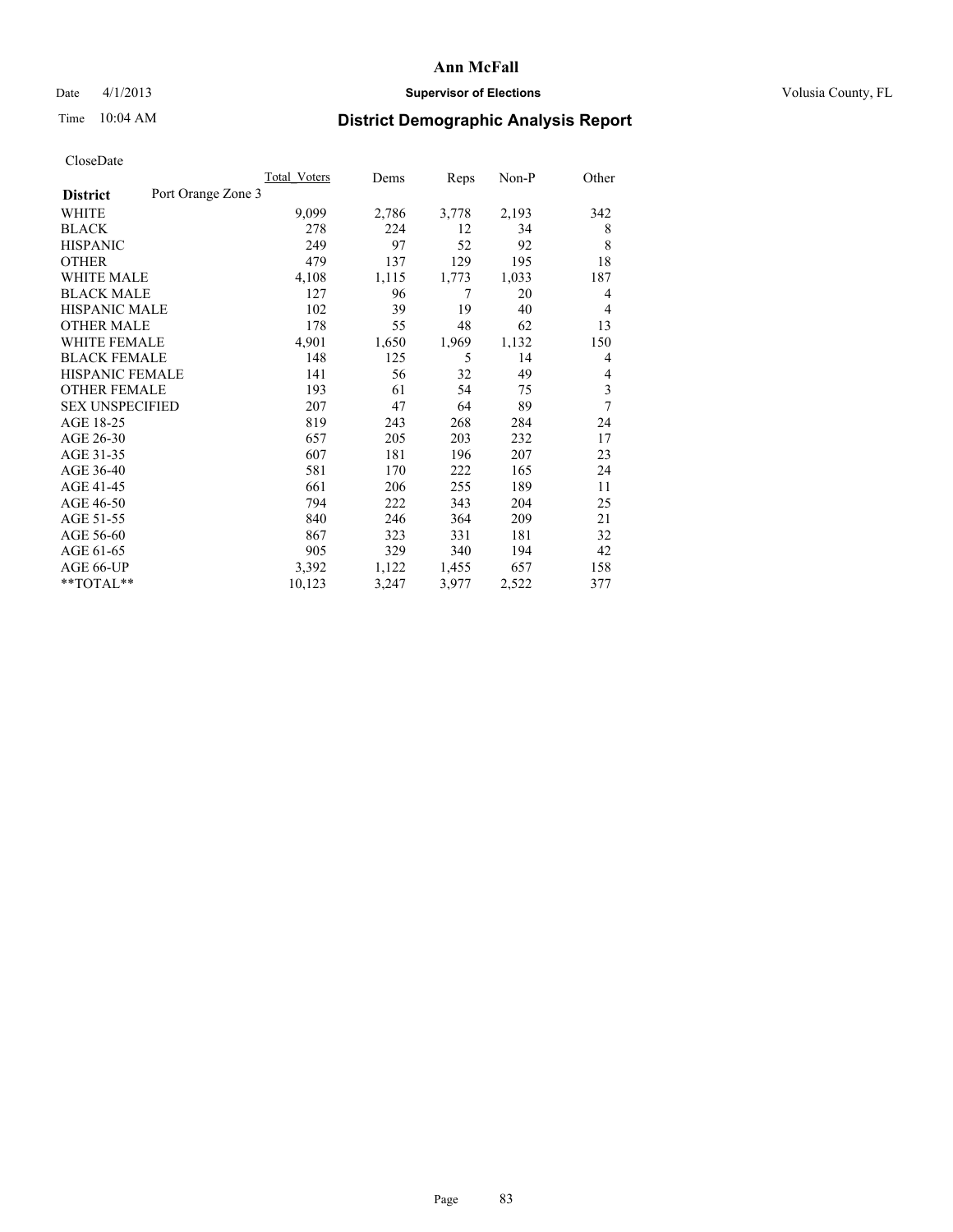## Date 4/1/2013 **Supervisor of Elections Supervisor of Elections** Volusia County, FL

# Time 10:04 AM **District Demographic Analysis Report**

|                                       | <b>Total Voters</b> | Dems  | Reps           | Non-P | Other            |
|---------------------------------------|---------------------|-------|----------------|-------|------------------|
| Port Orange Zone 4<br><b>District</b> |                     |       |                |       |                  |
| WHITE                                 | 9,172               | 2,821 | 3,978          | 2,090 | 283              |
| <b>BLACK</b>                          | 240                 | 185   | 20             | 35    | $\overline{0}$   |
| <b>HISPANIC</b>                       | 250                 | 88    | 72             | 86    | $\overline{4}$   |
| <b>OTHER</b>                          | 502                 | 164   | 107            | 220   | 11               |
| <b>WHITE MALE</b>                     | 4,324               | 1,179 | 1,972          | 1,023 | 150              |
| <b>BLACK MALE</b>                     | 118                 | 83    | 15             | 20    | $\boldsymbol{0}$ |
| <b>HISPANIC MALE</b>                  | 119                 | 38    | 33             | 45    | 3                |
| <b>OTHER MALE</b>                     | 196                 | 64    | 44             | 81    | 7                |
| <b>WHITE FEMALE</b>                   | 4,759               | 1,622 | 1,969          | 1,039 | 129              |
| <b>BLACK FEMALE</b>                   | 119                 | 100   | $\overline{4}$ | 15    | $\mathbf{0}$     |
| <b>HISPANIC FEMALE</b>                | 129                 | 50    | 37             | 41    | 1                |
| <b>OTHER FEMALE</b>                   | 209                 | 78    | 47             | 80    | 4                |
| <b>SEX UNSPECIFIED</b>                | 191                 | 44    | 56             | 87    | $\overline{4}$   |
| AGE 18-25                             | 994                 | 282   | 313            | 360   | 39               |
| AGE 26-30                             | 523                 | 166   | 157            | 184   | 16               |
| AGE 31-35                             | 579                 | 176   | 186            | 203   | 14               |
| AGE 36-40                             | 629                 | 181   | 228            | 198   | 22               |
| AGE 41-45                             | 919                 | 258   | 401            | 243   | 17               |
| AGE 46-50                             | 963                 | 263   | 426            | 241   | 33               |
| AGE 51-55                             | 1,066               | 321   | 511            | 208   | 26               |
| AGE 56-60                             | 1,042               | 360   | 474            | 183   | 25               |
| AGE 61-65                             | 1,033               | 407   | 407            | 187   | 32               |
| AGE 66-UP                             | 2,431               | 847   | 1,078          | 431   | 75               |
| **TOTAL**                             | 10,179              | 3,261 | 4,181          | 2,438 | 299              |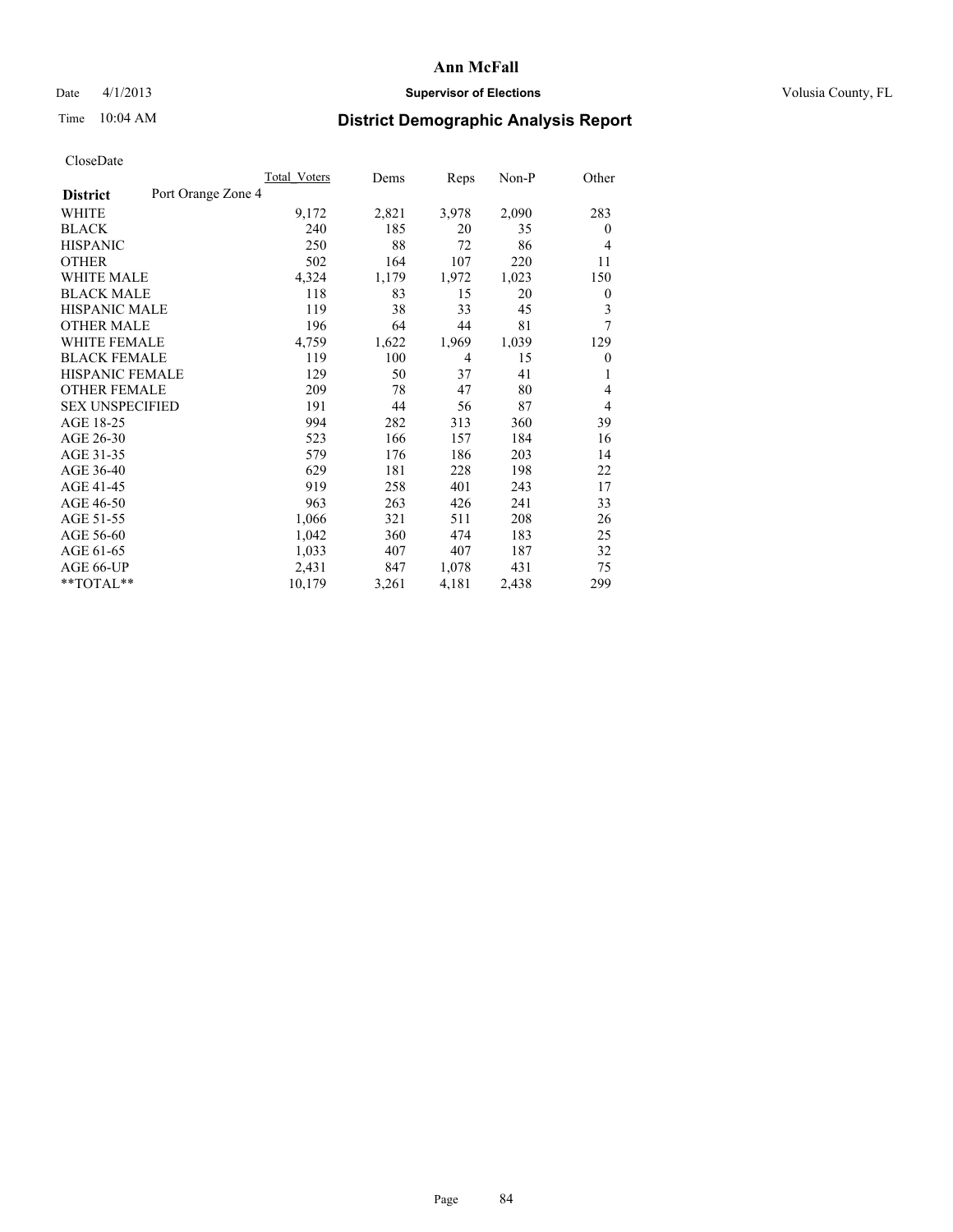## Date 4/1/2013 **Supervisor of Elections Supervisor of Elections** Volusia County, FL

# Time 10:04 AM **District Demographic Analysis Report**

|                        |               | <b>Total Voters</b> | Dems  | Reps  | $Non-P$ | Other          |
|------------------------|---------------|---------------------|-------|-------|---------|----------------|
| <b>District</b>        | South Daytona |                     |       |       |         |                |
| WHITE                  |               | 6,484               | 2,501 | 2,239 | 1,551   | 193            |
| <b>BLACK</b>           |               | 623                 | 510   | 18    | 89      | 6              |
| <b>HISPANIC</b>        |               | 178                 | 90    | 31    | 53      | $\overline{4}$ |
| <b>OTHER</b>           |               | 351                 | 137   | 60    | 151     | 3              |
| <b>WHITE MALE</b>      |               | 2,953               | 982   | 1,113 | 740     | 118            |
| <b>BLACK MALE</b>      |               | 240                 | 187   | 5     | 44      | 4              |
| <b>HISPANIC MALE</b>   |               | 86                  | 39    | 18    | 26      | 3              |
| <b>OTHER MALE</b>      |               | 98                  | 38    | 18    | 41      | 1              |
| WHITE FEMALE           |               | 3,478               | 1,494 | 1,113 | 796     | 75             |
| <b>BLACK FEMALE</b>    |               | 370                 | 314   | 12    | 42      | $\overline{2}$ |
| <b>HISPANIC FEMALE</b> |               | 88                  | 48    | 13    | 26      | 1              |
| <b>OTHER FEMALE</b>    |               | 152                 | 69    | 30    | 51      | $\overline{2}$ |
| <b>SEX UNSPECIFIED</b> |               | 171                 | 67    | 26    | 78      | $\mathbf{0}$   |
| AGE 18-25              |               | 711                 | 285   | 158   | 251     | 17             |
| AGE 26-30              |               | 570                 | 234   | 135   | 184     | 17             |
| AGE 31-35              |               | 485                 | 187   | 106   | 170     | 22             |
| AGE 36-40              |               | 437                 | 155   | 131   | 140     | 11             |
| AGE 41-45              |               | 582                 | 251   | 169   | 148     | 14             |
| AGE 46-50              |               | 672                 | 237   | 244   | 178     | 13             |
| AGE 51-55              |               | 769                 | 313   | 260   | 175     | 21             |
| AGE 56-60              |               | 754                 | 331   | 251   | 150     | 22             |
| AGE 61-65              |               | 748                 | 328   | 237   | 159     | 24             |
| AGE 66-UP              |               | 1,931               | 926   | 663   | 297     | 45             |
| **TOTAL**              |               | 7,659               | 3,247 | 2,354 | 1,852   | 206            |